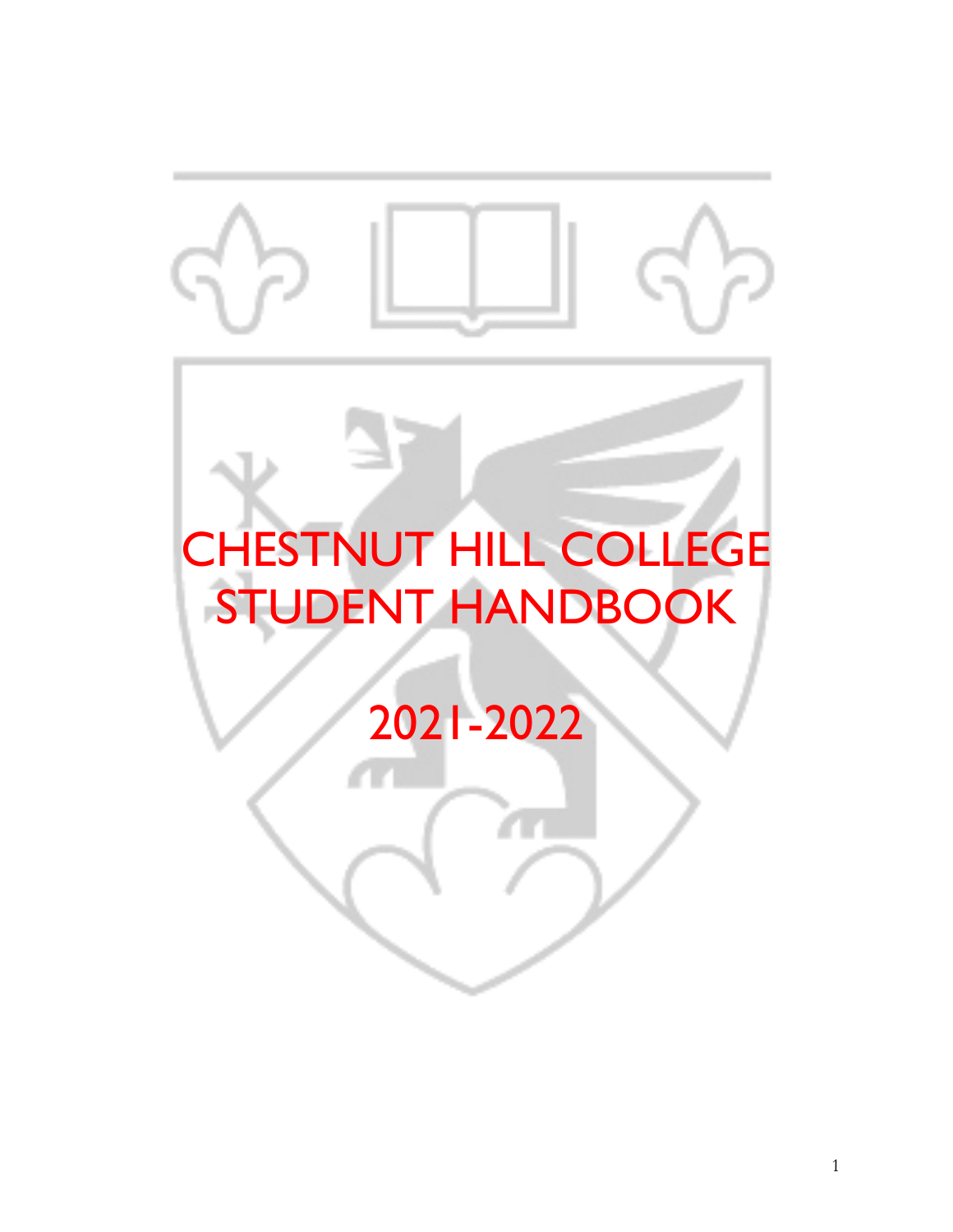# **TABLE OF CONTENTS**

| MISSION STATEMENT OF CHESTNUT HILL COLLEGE3                            |  |
|------------------------------------------------------------------------|--|
|                                                                        |  |
|                                                                        |  |
|                                                                        |  |
| POLICY ON SEX DISCRIMINATION, SEXUAL HARASSMENT AND SEXUAL VIOLENCE 18 |  |
|                                                                        |  |
|                                                                        |  |
|                                                                        |  |
|                                                                        |  |
|                                                                        |  |
|                                                                        |  |
|                                                                        |  |
|                                                                        |  |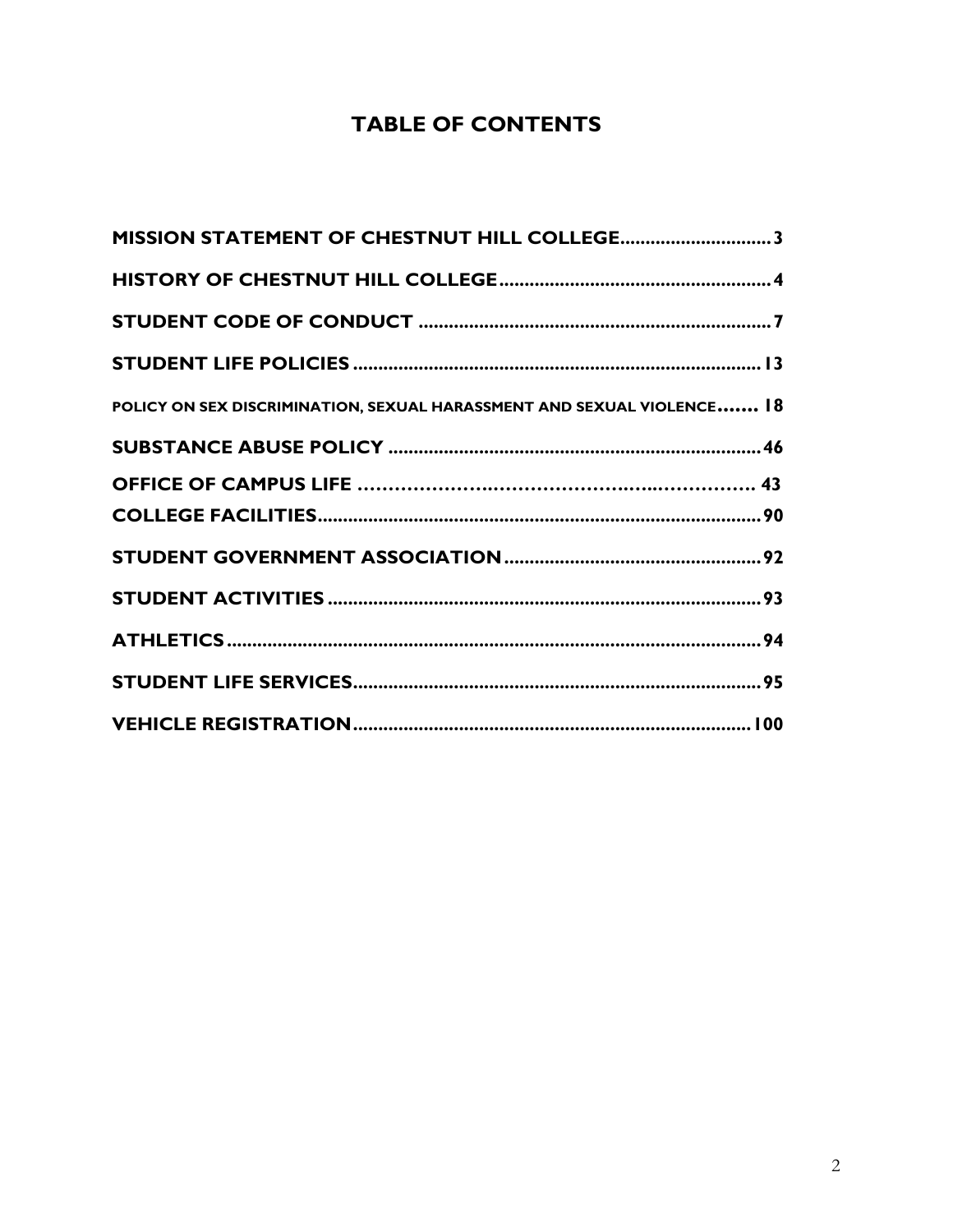# <span id="page-2-0"></span>**Mission Statement of Chestnut Hill College**

**The Mission of Chestnut Hill College is to provide students with holistic education in an inclusive Catholic community marked by academic excellence, shared responsibility, personal and professional growth, service to one another, to the global community, and concern for the earth.**

Chestnut Hill College, founded by the Sisters of Saint Joseph in 1924, is an independent, Catholic institution that fosters equality through education. Faithful to its strong liberal arts tradition, Chestnut Hill College offers academic programs of excellence in the area of undergraduate, graduate, and continuing studies.

True to its Catholic heritage, Chestnut Hill College espouses the beliefs and values inherent in the Judeo-Christian tradition while it respects the contributions made by other faith traditions in the development of the whole person. The College nurtures a sense of integrity, spirituality, and social justice in all.

The College community dedicates itself to four purposes in fulfilling this mission. It seeks…

- 1. to provide avenues for students to achieve academic excellence and to pursue research in their major field or in interdisciplinary studies. The College encourages students to explore and experience diverse curricula and to participate in exchange programs with other institutions of higher education.
- 2. to initiate links between the world of learning and the world of work through curricular planning, technological opportunities, and career preparation. The College guides students in applying theoretical learning through experiential learning designed collectively by faculty and students.
- 3. to uphold an atmosphere of communal respect in which all may clarify and articulate personal values and beliefs while exploring the ethical and moral dimensions underlying all relationships. The College encourages inter-faith opportunities by acquainting all students with Catholicism, its theology and its Judeo-Christian roots, and by engaging in dialogue with women and men of other beliefs.
- 4. to create local and global connections that enable students to respond to the needs of others through service-oriented enterprises. The College educates students to identify and to address issues of social justice and to work toward systemic change.

In this spirit, and with a commitment to life-long learning, the Chestnut Hill College community has adopted these learning outcomes to promote, guide and assess learning in all the College's programs. While addressing students, the College's founder, Sister Maria Kostka Logue, once famously remarked that "Chestnut Hill will prepare you to learn how to earn a living because you must. But you are here to learn how to live." Embracing this belief, we set forth these outcomes as standards in all academic and co-curricular areas.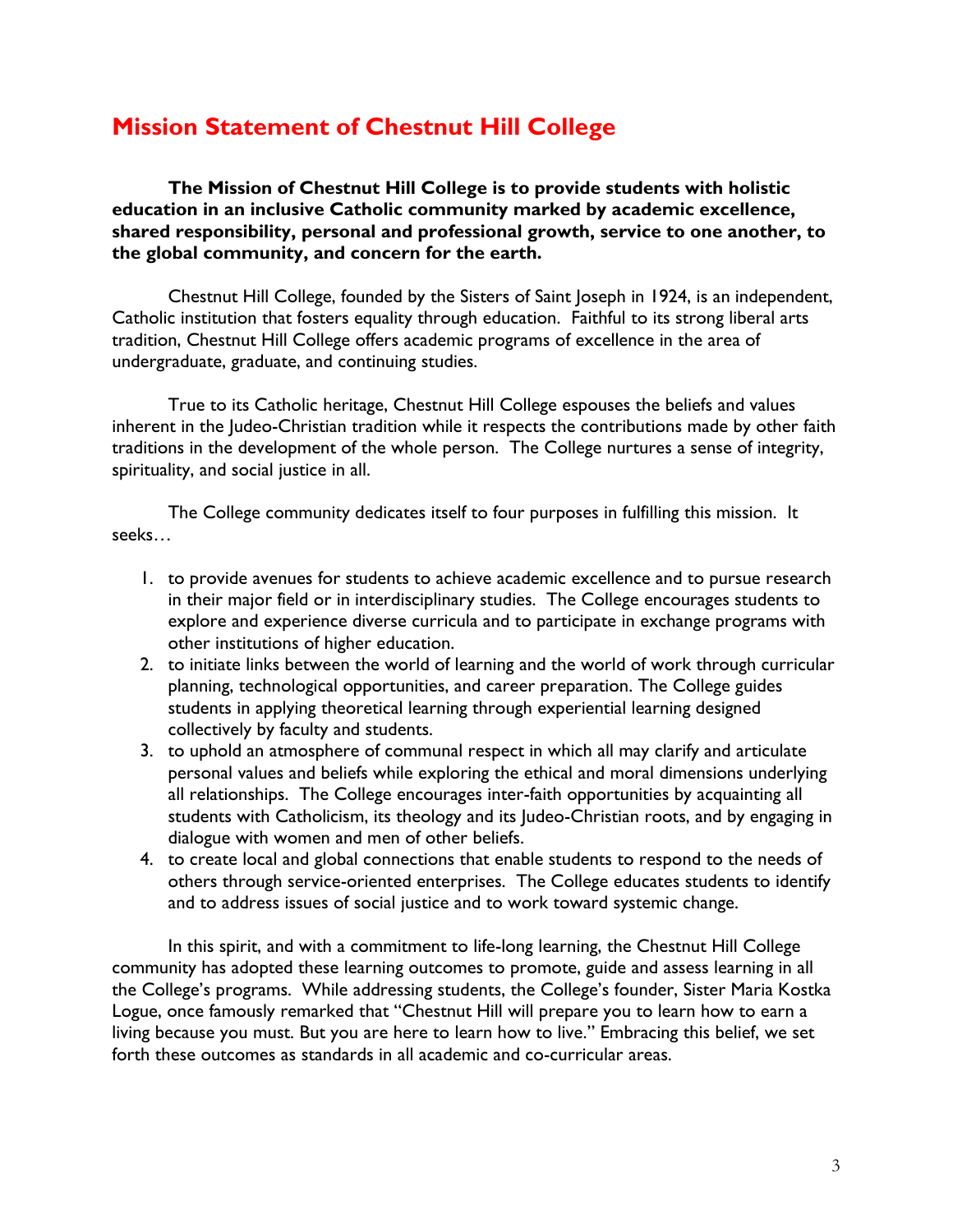Communication Ethical Responsibility Leadership and Collaboration **Intentional Learning** Integrative Learning Theorem Spiritual Growth

Information Literacy Civic Responsibility and Practice Critical and Creative Inquiry **Knowledge of Self and Others** 



# <span id="page-3-0"></span>**History of Chestnut Hill College**

Located at the northwestern edge of Philadelphia on 45 acres overlooking the Wissahickon Creek, Chestnut Hill College opened in 1924 as a Catholic, four-year, liberal arts College for women. Founded as Mount Saint Joseph College by the Sisters of Saint Joseph, the College was renamed in 1938 as Chestnut Hill College.

Since its inception, the College has offered a rigorous liberal arts education that provides students with a broad background in the humanities, social sciences and natural sciences. The goal of Chestnut Hill College has been to prepare students for life's challenges by helping them to grow intellectually, spiritually, emotionally and socially.

In keeping with the spirit of the Sisters of Saint Joseph, the curriculum has been modified over time to meet the ever-changing needs of higher education and society. The College originally awarded only the Bachelor of Arts and Bachelor of Science degrees to young women of traditional college age. In 1972, a Continuing Education department extended opportunities for undergraduate study to mature women and men. With the addition of a coeducational graduate program in 1980 the College began to offer master's degrees and, in 1997, added its first doctoral program. Today, students may earn master's degrees in six fields and a doctorate in clinical psychology.

Academic changes also included expanding beyond the physical limits of the campus. As a member of [SEPCHE](http://www.sepche.org/) (Southeastern Pennsylvania Consortium for Higher Education), Chestnut Hill pursues a collaborative approach to higher education with seven other local institutions. Through membership in the **ACSS** (Association of College of Sisters of St. Joseph) Chestnut Hill is able to offer its students opportunities to enrich their educational experiences by studying at seven other colleges in the United States. Study-abroad programs further extend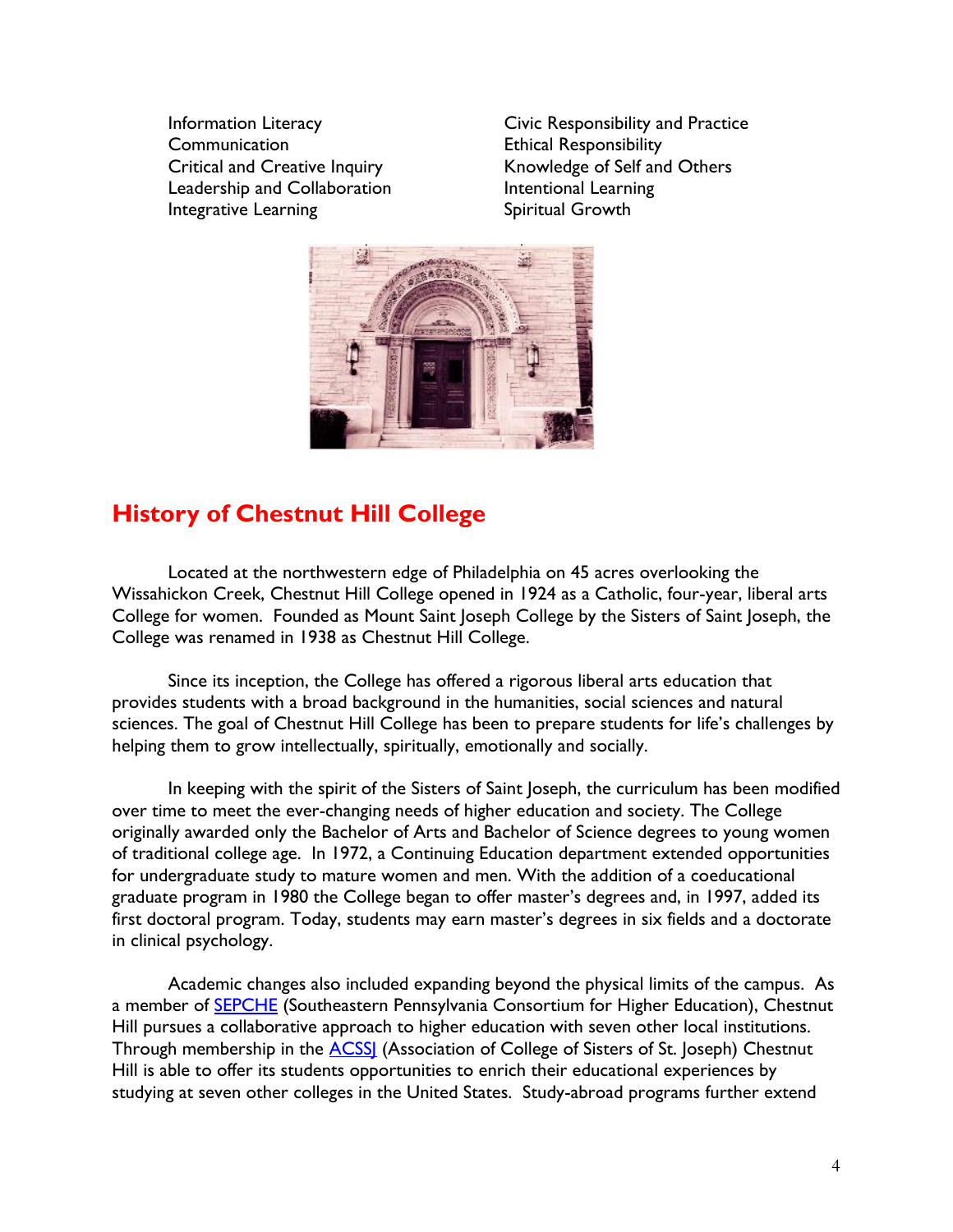the reach of a Chestnut Hill education and help to prepare students for life in a global society.

November 2001 proved to be an historic time for Chestnut Hill College. The announcement that men would be admitted to the traditional-age, full-time undergraduate program in Fall 2003 marked the end of the 78-year-old College for Women. In choosing to pursue this new direction, the College makes a tradition of excellence and a history of success available to a wider audience.

The Chestnut Hill campus provides an atmosphere conducive to teaching, learning and reflection for the entire College community. The decades of expansion in academic programs were matched by corresponding growth and change in the campus, which is listed on the National Register of Historic Places. For many years the main buildings were St. Joseph Hall, with its six-story Greco-Roman rotunda and French Gothic exterior, Fournier Hall, a jewel of Italian Romanesque architecture, and Clement Hall, with its classrooms and modest athletic facilities, including a swimming pool. The additions of the Science Building, Logue Library, Fontbonne Hall, Barbara D'Iorio Martino Hall and, most recently, Fitzsimmons Hall meet the needs of a growing college community. In 2006 the College acquired the SugarLoaf property, which opens up room for growth and development into the future.

Each new structure was carefully designed to preserve the architectural integrity of the campus while addressing specific educational or student life needs. The last decade has seen an emphasis on providing the technology that is essential to today's students. Renovated science facilities and computer laboratories helped to create a teaching/learning environment appropriate for the 21st century. Martino Hall includes "smart" classrooms and seminar rooms that are part of the campus-wide interactive network. Visitors to the grounds have long enjoyed the grotto with its charming fountain, the House of Loretto, and the elegant main chapel that was inspired by Sainte Chapelle in Paris.

More than 10,000 individuals have earned degrees from Chestnut Hill College since 1924. The list of accomplished graduates includes numerous representatives in medicine, law, research, education, business and social service workers. The alumnae/i are also well known for their commitment to volunteerism in countless civic, cultural, educational and religious organizations. Their spirit continues to animate the campus through the generous support of and dedication to their alma mater that they loyally demonstrate.

Faithful to its rich history, Chestnut Hill College will continue to meet the challenges of a changing society while maintaining its commitment to values-oriented education and its Catholic heritage. Future graduates of the College will continue to be people who use their education to transform the world as they join their predecessors in dedicating themselves to the College motto of Fides, Caritas, Scientia.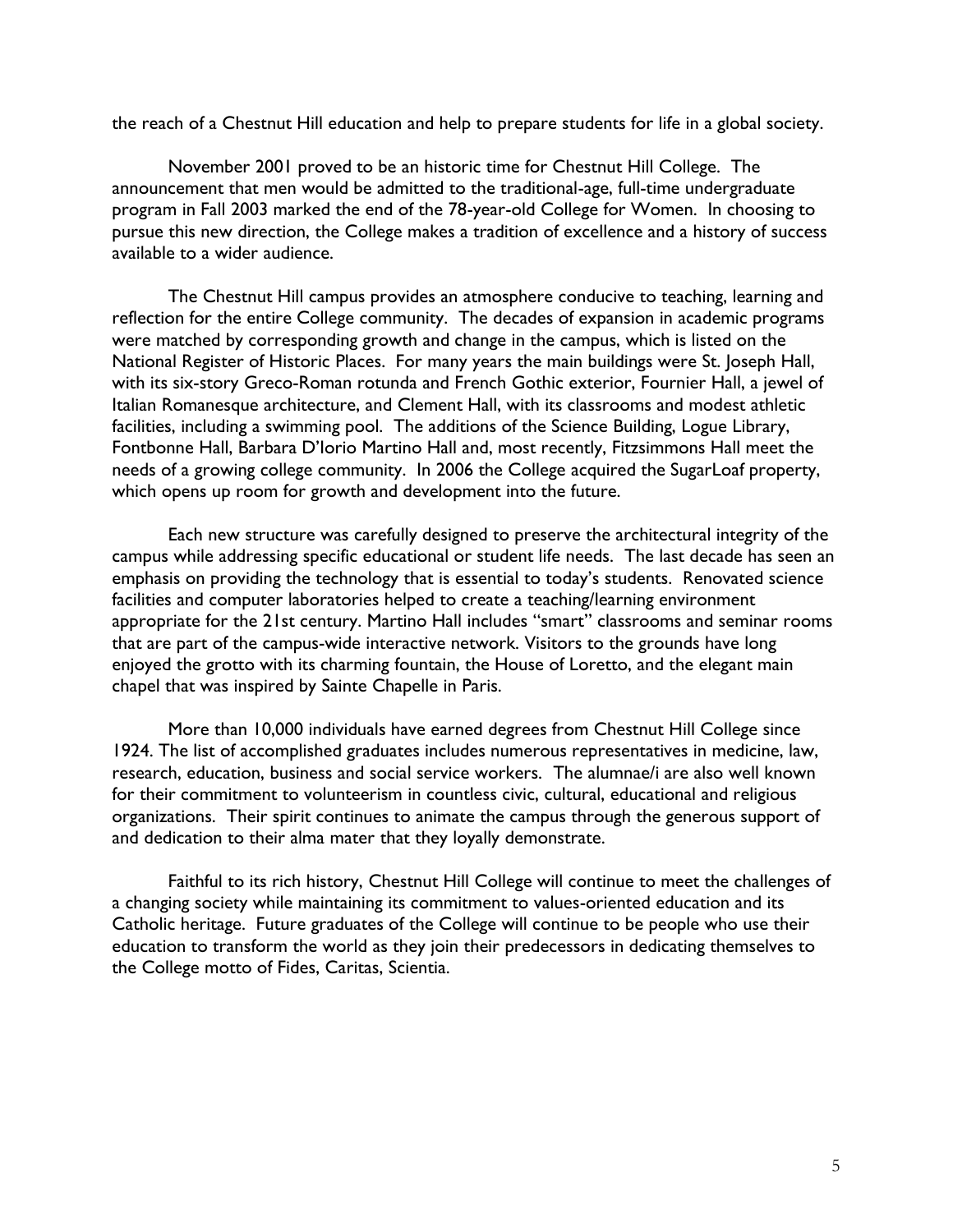## *THE COLLEGE SONG*

We love thee in the sunset We love thee in the dawn, Thy walls to us are hallowed With memory of days agone.

#### **CHORUS:**

Oh, college and teachers and we, A loyal trinity, Our hearts' deep fealty, Is pledged unto thee, Is pledged unto thee, Our loved Chestnut Hill.

Oh, through life's hurt or heal, In the going of the years, Thy Wisdom shine aloft To banish doubts and fears.

We love the nooks and dells By Wissahickon's stream, Thy stately portals grey, Thy lawns in dew-bright gleam.

We love the calm and peace Of thy academic halls When stirring day has gone And the dusk of evening falls.

## *THE COLLEGE SEAL*

The College Seal, chosen May 1928, was adapted from the ancient family coat-of-arms of Henri de Maupus, Bishop of LePuy, France, the first ecclesiastical superior of the Sisters of Saint Joseph, who canonically approved the order March 10, 1651.

To the Maupas shield, a gold griffin on a scarlet background have been added a silver carpenter's square, a symbol of St. Joseph, and a heraldic mount to symbolize the consecration of the Congregation of the Sisters of Saint Joseph to the Most Holy Trinity.

In the "chief" (upper portion) are the lilies of Our Lady and St. Joseph, and in the center, a book and a traditional heraldic emblem of a seat of learning. On its open pages is the college motto: Fides-Caritas-Scientia.



The griffin is a fabulous heraldic animal, a combination of eagle and lion. In ecclesiastical heraldry, the eagle is a symbol of St. John; the lion, a symbol of St. Mark.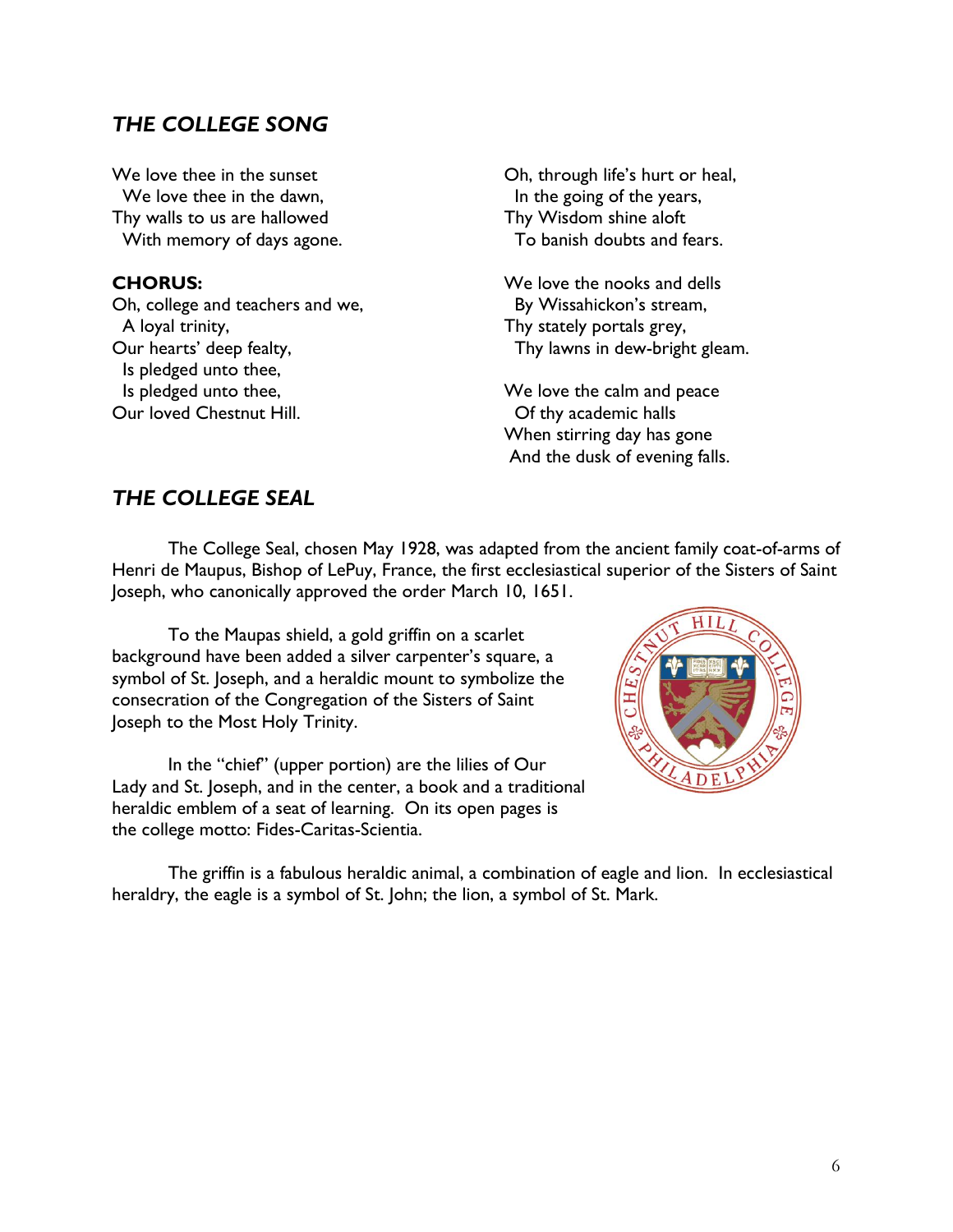# <span id="page-6-0"></span>**STUDENT CODE OF CONDUCT**

#### **STUDENT/INSTITUTION RELATIONSHIP**

A student's enrollment at Chestnut Hill College is a voluntary decision, which involves acceptance of the responsibility to meet academic requirements and to behave in ways consistent with the mission and values of the College, as well as, with civil law. The regulations stated in this handbook are designed to establish guidelines from which the Chestnut Hill student and community can grow. The harmony of day-to-day life depends on the integrity and responsibility of each individual.

College discipline is limited to student misconduct, which adversely affects the College community's pursuit of educational objectives. Behavior violating standards as set forth in the Student Handbook, the College Catalog, room/board contracts, appropriate organizational constitutions and by-laws, and other official college bulletins is subject to disciplinary action by Chestnut Hill College. College disciplinary action is distinct from and not dependent upon the outcome of any legal proceedings involving a student, although conduct that forms the basis for legal proceedings may also warrant disciplinary action by the College, and conviction of a crime may in itself justify disciplinary action.

## *General Regulations*

Flagrant disrespect for persons, common standards of decency, conduct unbecoming of a Chestnut Hill College student or behavior that demonstrates contempt for the mission and generally accepted values of the College community may result in disciplinary action.

1. Respect for Persons and Property **a.** College Facilities

Function of the College Contract College Store c. College Store

3. Respect for College Officials **d. College Equipment** 

- 4. Respect for College Property f. Dining Facilities Property
- 
- 2. Respect for the Educational b. Library Resources
	-
	-
	-
	- g. Disposition of College
	- h. Vandalism and Physical Damage
	- i. Theft of Services

Students should be advised that theft or destruction of College property might constitute a criminal offense, as well as a violation of College regulations.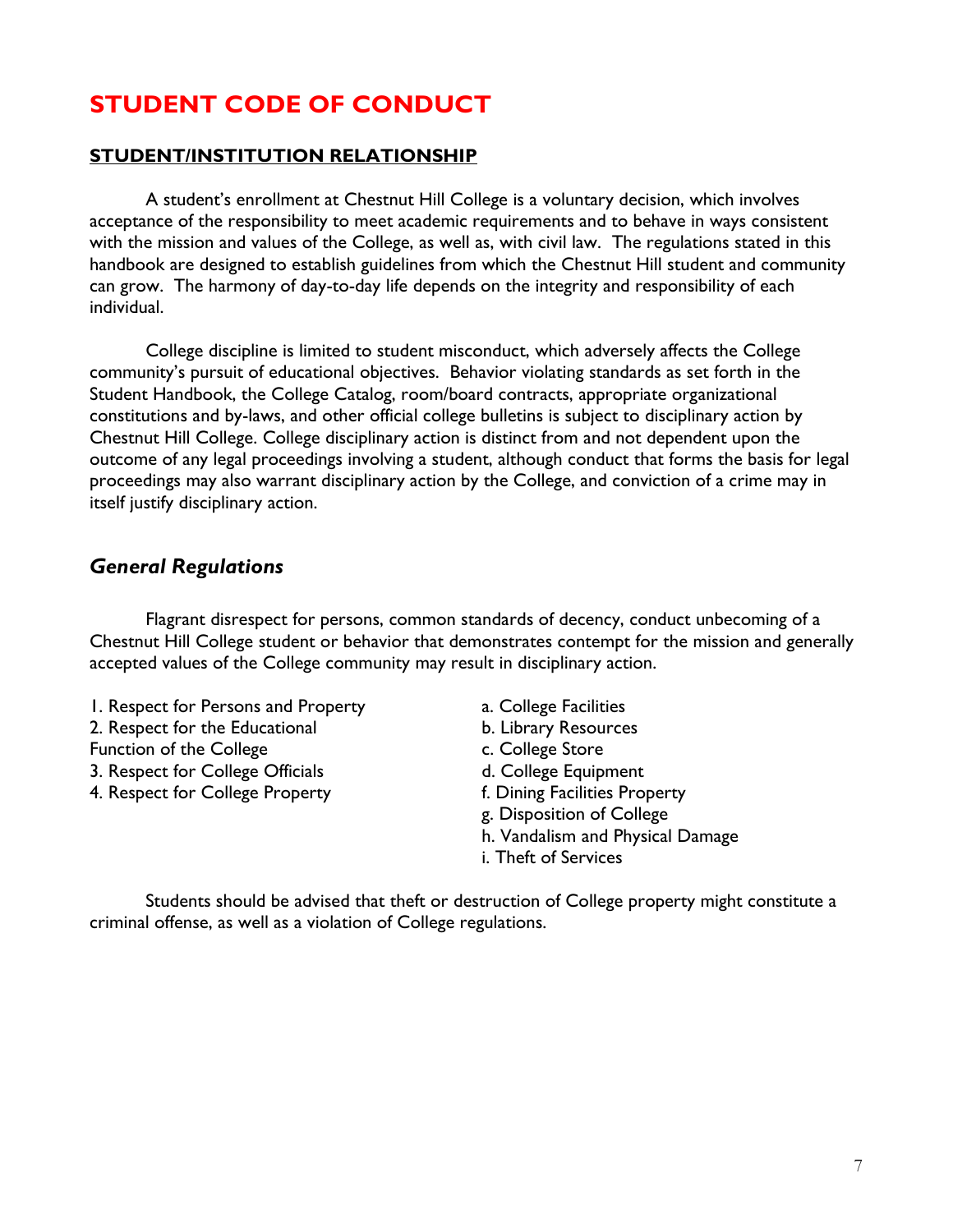# *MINOR VIOLATIONS*

The following actions by a student or group constitute minor violations. Examples include but are not limited to:

- 1. Violating noise policy or quiet hours.
- 2. Violating the visitation policy.
- 3. Littering.
- 4. Failing to identify oneself to College staff acting in their official capacity.
- 5. Smoking in unauthorized locations.
- 6. Children and/or babysitting in the residence halls.
- 7. Possessing and/or burning of candles and/or incense.
- 8. Furniture damage or removal (from room or lounge).
- 9. Unauthorized room change.
- 10. Keeping of pets in the residence halls.
- 11. Improper use of meal card.
- 12. Improper use of room keys or access card.
- 13. Solicitation of good and/or services.
- 14. Inappropriate dress as defined in the dress policy.
- 15. Violation of posting policy.
- 16. Violation of acceptable use policies.
- 17. Offensive language or behavior.
- 18. Congregating outside on campus property except for activities and programs authorized by College officials; loitering.

## *MAJOR VIOLATIONS*

The following infractions will constitute major violations of the Student Code of Conduct of Chestnut Hill College:

- 1. Dishonesty, such as cheating, plagiarism, or knowingly furnishing false information to the College.
- 2. Forgery, alteration or use of College documents, records or instruments of identification with intent to defraud.
- 3. Intentional obstruction or disruption of teaching, research, administration, disciplinary proceedings or other College activities.
- 4. Conduct which threatens or endangers the health or safety of any person.
- 5. Using, possessing or selling illegal narcotics or drugs.
- 6. Using, possessing or selling fireworks, firearms or other dangerous weapons.
- 7. Assaulting or battering another person.
- 8. Threatening another person.
- 9. Harassing verbally.
- 10. Harassing physically.
- 11. Harassing sexually.
- 12. Making ethnic, discriminatory or racial remarks verbally or in writing.
- 13. Violation of the alcohol policy.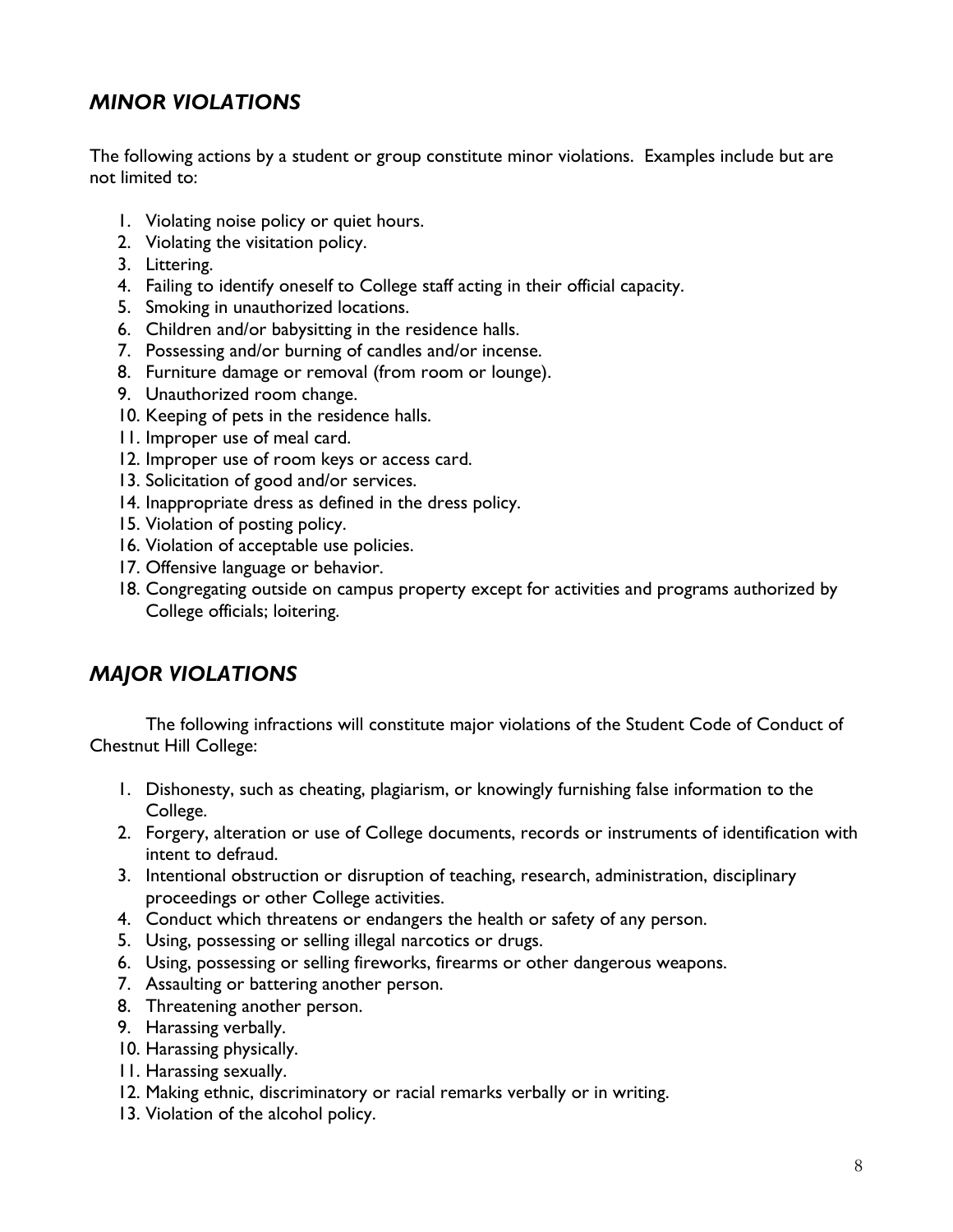- 14. Initiating, without basis or causing the initiation of a false report, a warning or threat of fire, explosion or emergency on College premises or at College sponsored activities.
- 15. Noncompliance with fire drills and regulations.
- 16. Theft from College premises or to the property of a member of the College community.
- 17. Damage to College premises or to the property of a member of the College community.
- 18. Violation of published College regulations including regulations relating to entry and exit and use of College facilities and any regulations, which may from time to time be enacted.
- 19. Failure to comply with directions of College officials acting in performance of their duties.
- 20. Violation of published rules governing College residence halls.
- 21. Violation of law on College premises in a way that adversely affects the College community's pursuit of its proper educational purposes.
- 22. Lewd, indecent, immoral or obscene conduct including but not limited to violations of any law, regulation or ordinance.
- 23. Gambling.
- 24. Hazing: The College prohibits hazing activities, whether by an individual or an organization. Conduct may be considered hazing if it

(a) Endangers the mental health, physical well-being, safety, or rights of any individual;

(b) Is intended to or is reasonably likely to result in humiliation, physical or emotional injury; or

(c) Leads to a violation of state law or Chestnut Hill College policies.

Conduct is still hazing even if the person against whom the hazing was directed consented to or acquiesced in the hazing activity.

Examples of prohibited individual/group activities include but are not limited to the following:

(a) Requiring participation in activities that by design do not allow adequate time for study;

- (b) Requiring the use of alcohol in any process or activity;
- (c) Requiring nudity at any time;
- (d) Throwing substances or objects at individuals with intent to harm;
- (e) Vandalizing, defacing, or stealing any property;
- (f) Verbal abuse or threatening physical harm;
- (g) Assigning unreasonable chores;
- (h) Forcing a person to eat something against his or her will; or
- (i) Requiring excessive exercise.

Hazing activity may lead to disciplinary proceedings with penalties up to and including suspension or expulsion. Hazing may also lead to the termination of a student organization. Infractions will result in a judicial hearing after which sanctions will be determined.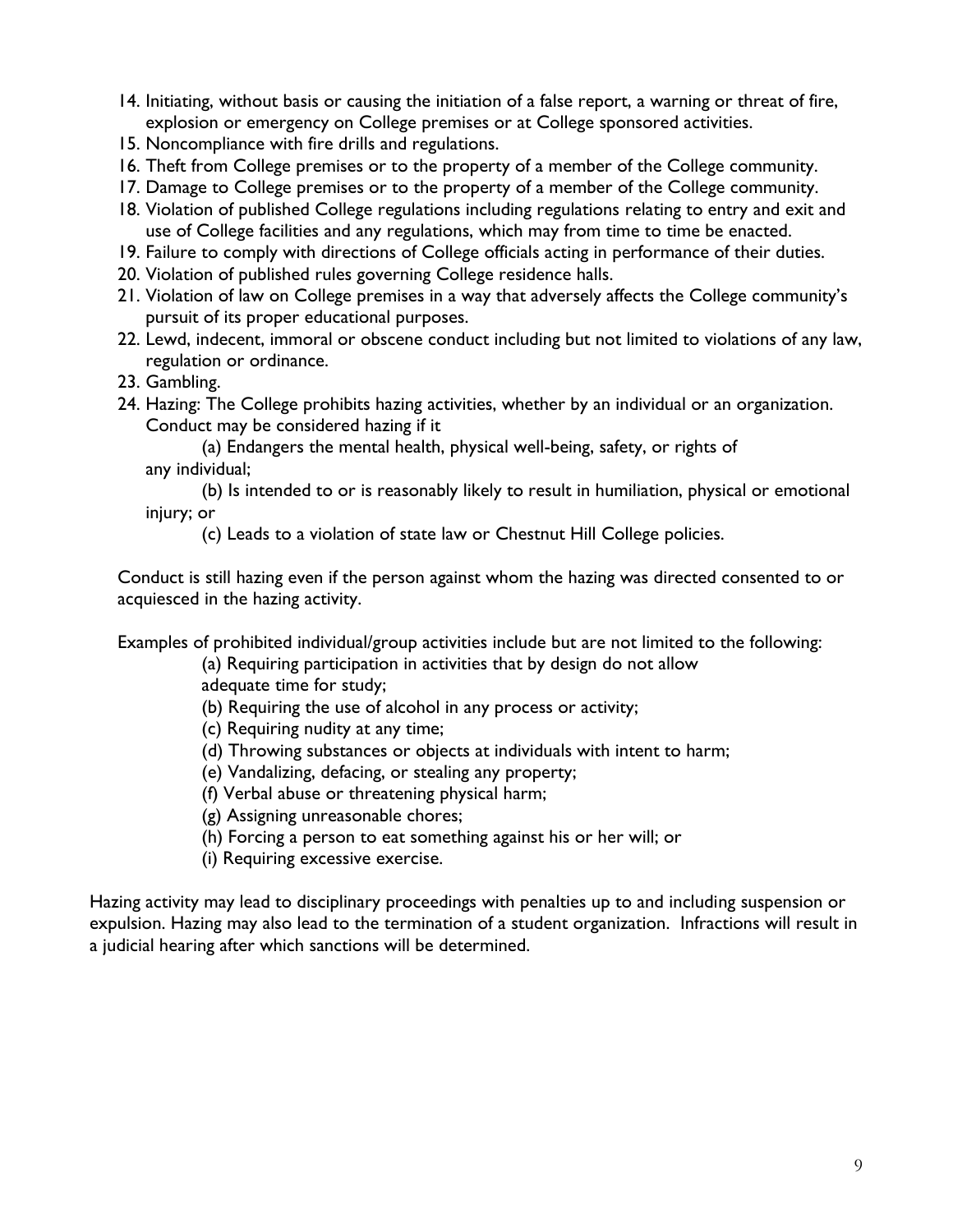# *ADMINISTRATIVE HEARING PROCESS*

*\*Please note: The process outlined below is for hearings NOT related to violations of the Policy on Sex Discrimination, Sexual Harassment and Sexual Violence. In an incident that involves allegations of sexual discrimination, harassment or violence, the procedures outlined in the Policy on Sex Discrimination, Sexual Harassment and Sexual Violence (as found on page 19) will be followed. Please review this policy for specifics.*

Written documentation of an incident triggers the beginning of the judicial hearing process. Students will receive written notification of a hearing, via email, at least 48 hours prior to the scheduled hearing; this notification will include the charges being brought against the student. For the purposes of the Student Handbook and all judicial hearing processes, the student being accused of a violating the Student Code of Conduct shall be the respondent and (when applicable), the person reporting the incident shall be the complainant. As a part of this process, complainants and respondents can expect the following:

- Be present throughout the hearing, but not during deliberation
- Read any documentation associated with the incident and be made aware of all evidence involved in the incident
- Present pertinent information, including witnesses of fact, that pertain to the incident
- Waive their 48 hours notice if an expedited hearing is possible and/or available
- Receive support from a member of the College community during the hearing; this person may be present during the entire hearing but is not permitted to speak during the hearing process
- No attorneys or parents are to be present
- Notes may be taken but no tape recording will be allowed

Upon receipt of a complaint or Incident Report, the Vice President for Student Life may assign a designee to investigate the matter. Hearings will be adjudicated by the Residence Coordinators, Assistant Director of Residence Life, Director of Residence Life, Dean of Student Life, the Vice President for Student Life or her designee.

Following the conclusion of the hearing, respondents will receive written notice of a decision, including sanctions if applicable, within 10 business days. When determining sanctioning, the following factors will be taken into account: severity of the incident, past judicial record, attitude and willingness to make amends.

A respondent wishing to appeal a judicial decision must do so in writing within 3 business days of receipt of decision. A letter of appeal should be addressed to the Vice President for Student Life.

Appeals may only be submitted on the following grounds:

- evidence of improper or inadequate procedure;
- prejudicial conduct;
- disproportionate penalty;
- new evidence, not available at the time of the hearing.

An appeal based on new evidence, not available at the time of the hearing will be referred back to the original hearing officer for a second hearing.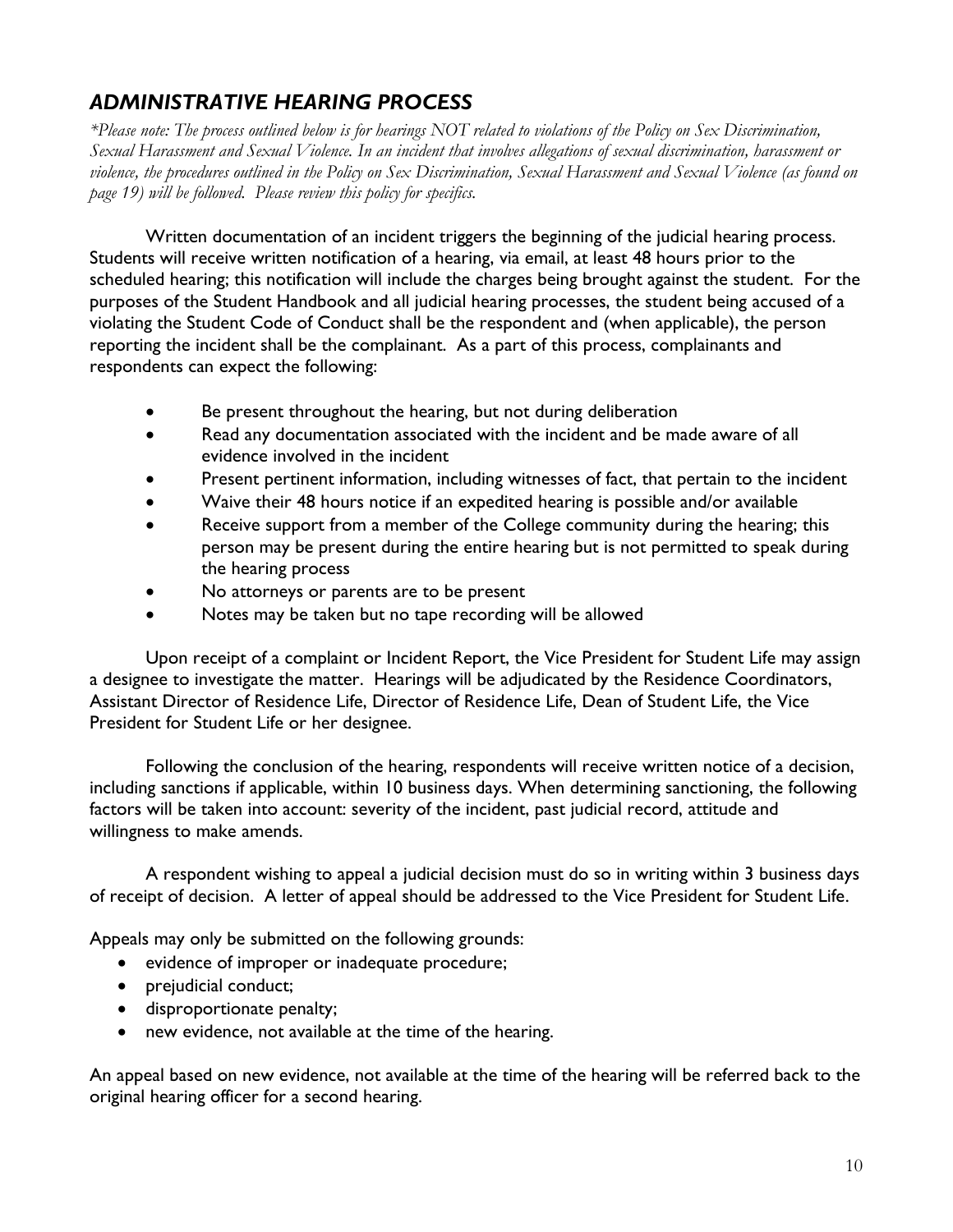Upon receipt of an appeal for improper or inadequate procedure, prejudicial conduct or disproportionate penalty, the Vice President for Student Life will notify the Chair of the Appeal's Board. The respondent's letter of appeal, the hearing officer's decision letter, and all other documents used in the hearing will comprise the official file to be used by the Appeal's Board. The College Appeal's Board will consist of faculty, staff, administrators and students as appointed by the President. The complainant may be notified that the respondent has filed an appeal. Respondents will receive written notice of appeal decisions within 10 business days. Sanctions, such as interim suspension from College housing or the College itself, may be imposed during the appeals process at the decision of the Vice President for Student Life.

#### **Interim Suspension**

Students may be subject to an interim suspension from the College and/or College housing if there is either 1) reasonable cause to believe that the student poses a threat to the safety of him/herself and/or the community and/or 2) reasonable cause to believe the student violated the policies. Interim suspension is subject to approval by the President or her designee. In this instance the student would be asked to leave campus immediately, pending the outcome of a hearing. The respondent has 24 hours to make a written request to the President or her designee to identify reasons why he/she should not be suspended pending the outcome of the hearing. Response by the College will be made to the respondent within 24 hours of receipt of the letter. The respondent must remain off-campus pending a decision regarding the respondent's written request.

## **Discipline Records**

Student discipline records are kept for five years after a student has graduated or left the College. These records are kept confidential unless a student requests the release of these records (i.e. background check for further education or employment) or in the event of a subpoena.

## **Parental Notification**

The College, in its discretion, may notify parents/guardians, and/or FERPA contacts of dependent students under the following circumstances:

- To College officials (including third parties under contract) with legitimate educational interests
- To comply with a judicial order or lawfully issued subpoena
- To appropriate parties in a health or safety emergency in order to protect the student or others
- To parents in cases of drug or alcohol violation when the student in under the age of 21
- To the provider or creator of a record to verify the validity of that record (e.g. in cases of suspected fraud)
- To organizations conducting research studies on behalf of the College, provided there is a written agreement between the College and the research organization
- To officials at an institution in which the student seeks or intends to enroll or is currently enrolled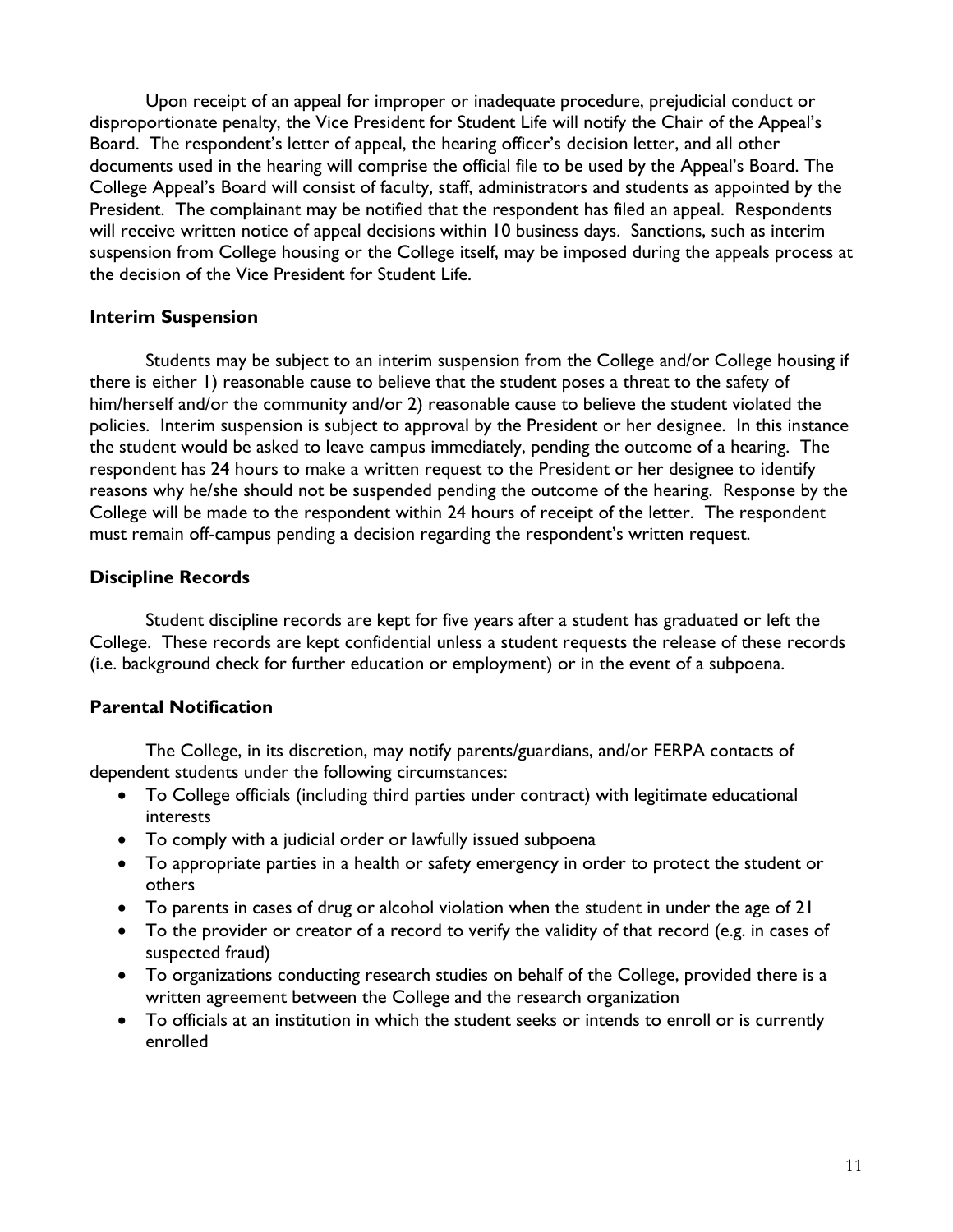## *SANCTIONS*

Student discipline has been delegated by the President to the Vice President for Student Life. Sanctions such as suspension or expulsion are employed in extreme cases where it seems that continuation at the College would be detrimental to the individual or to the College community as a whole. The President of the College, alone, is empowered to suspend or expel a student. The following factors will be considered in determining sanctions: present attitude, past record, both positive and negative, the severity of the damage, injury, harm or disruption or the potential for such, the student's or group's honesty, cooperation and willingness to make amends.

Persons or groups/organizations found responsible for the commission of a major and/or minor violation can expect to receive one or a combination of the following sanctions:

- Disciplinary Warning: notice to the student, orally or in writing, that continuation or repetition of the conduct found wrongful, within a period of time stated in the warning, may be cause for more severe disciplinary action.
- Disciplinary Probation: an official written notice to a student that violation of College policies, regulations, or patterns contrary to College standards or expectations, will not be tolerated. Repeated offenses or violations of any conditions of probation will result in more severe action, including possible suspension or expulsion. Disciplinary probation lasts for a stated time.
- Educational Sanctions: include but are not limited to counseling, classes and/or community engagement/service.
- Fines: fines range from \$10 to \$200 for punitive purposes and/or restitution.
- Restitution: the student or group may be required to make payment to the College, or to other persons, groups or organizations for damages to or misappropriation of property.
- Loss of Residency: a student will be required to leave the College residence community and may forfeit any housing costs. The student will be barred from entering all residence halls during the time of removal from the campus. A student who loses residency may be considered for future on-campus accommodations at the discretion of the Vice President for Student Life and the Director of Residence Life.
- Disciplinary Residence Hall Room Change: an action that requires a student to vacate his/her current room and relocate to another room because of the disciplinary process.
- Restrictions of Housing Lottery: an action may exclude a student from participation in a particular housing lottery or affect his/her ranking in a particular lottery.
- Suspension: separation of the student/group from the College for a specified period of time. This could include exclusion from classes and/or College activities.
- Expulsion: termination (after due process) of student status for an indefinite period. The conditions of readmission, if permitted, shall be stated in the order of expulsion.

*Note:* 

- The foregoing examples are illustrative rather than exhaustive.
- Parents of dependent students may be informed of disciplinary sanctions given to those students.
- In cases involving student behavioral problems, which occur off campus, the College reserves the right to take appropriate disciplinary action.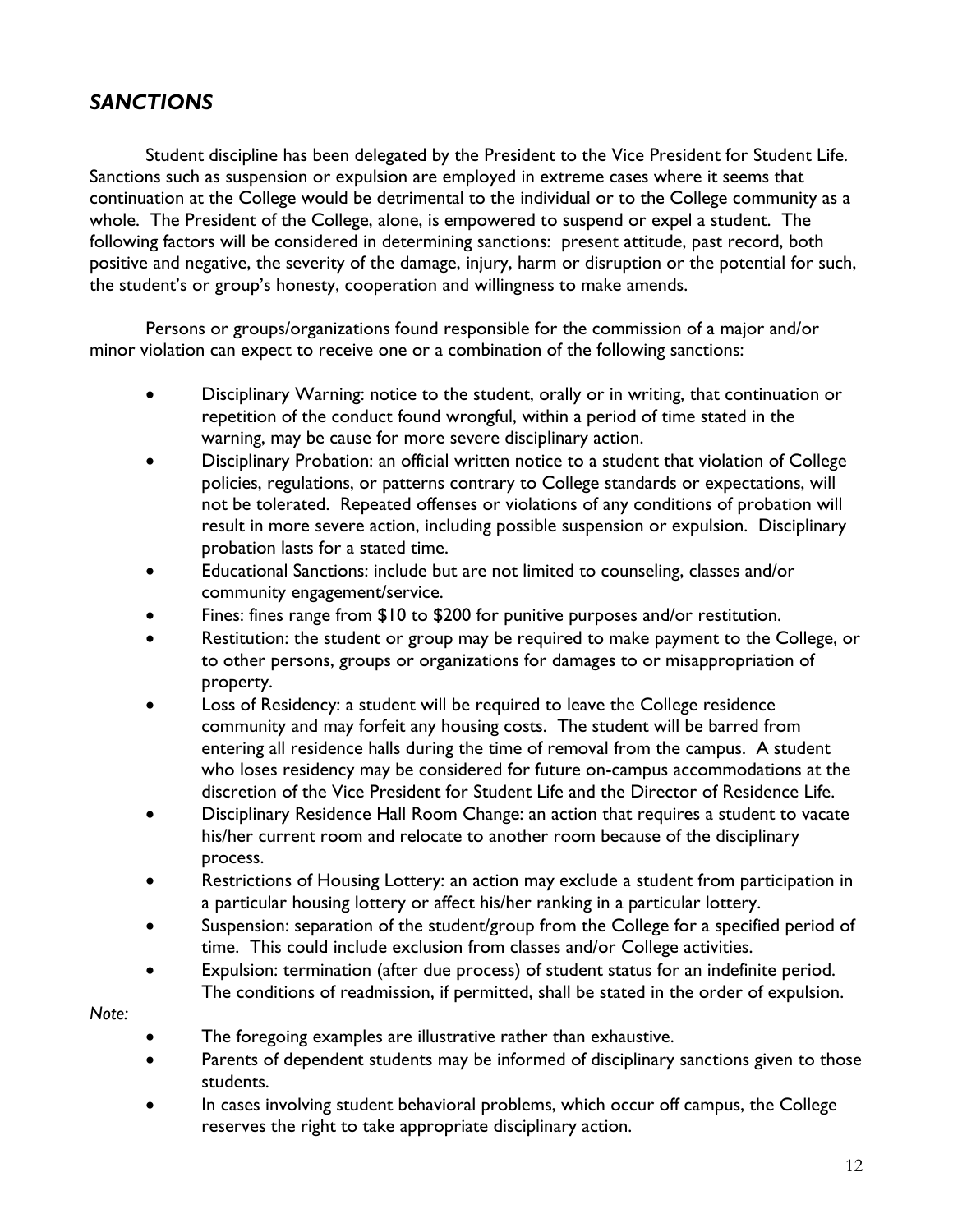# <span id="page-12-0"></span>**Student Life Policies**

## **Student Conduct off Campus**

The Student Code of Conduct is also in effect off campus; therefore, students must display behavior that reflects favorably on them, the College and the community. Students charged with violations of local, state or federal law committed off campus shall be subject to College disciplinary proceedings if the action reflects negatively upon the College community, poses a threat to the mission of the College or to the health and safety of a member or members.

## **Electronic Responsibility**

The use of the internet and other forms of electronic communications (which includes, but is not limited to Instant Messenger, e-mail, Facebook, Twitter, Instagram, Snapchat, etc.) is a freedom and a privilege that comes with a level of personal responsibility. Students are reminded that all policies listed in the Student Code of Conduct also apply to the virtual environment. Student use of computers and the College network will be subject to review and possible discipline by the College if it is determined that their use is inappropriate or harmful.

## **Safety Inspection Policy**

In the spirit of campus safety, the College reserves the right to inspect the personal belongings of individuals (including those of faculty, staff, students and their guests) on campus or in campus buildings if there is reasonable basis to believe there is a violation of federal, state or local laws or College policies. Additionally, the College reserves the right to inspect all bags when there is a concern for campus safety and/or at large scale campus events such as, but not limited to, a concert or sporting event. Inspections will be conducted by Security and may include, but is not necessarily limited to, backpacks, sport bags, purses, laundry baskets, coats, containers and boxes. Any items confiscated during an inspection will be taken to the Security Office where they will be photographed and inventoried. When necessary, the College reserves the right to contact the police and/or pursue College disciplinary action when confiscated items appear to be in violation of federal, local or state laws or College policies. Those who refuse to comply with a requested inspection may be detained for further investigation.

## **Search Policy**

Residence hall rooms, lockers, and student offices are the property of the College. Therefore, in the event there is believed to be an alleged incident of prohibited activity or prohibited or stolen items in one of these locations, security and/or College personnel may search a student's room, locker or student office. Requests for a search must be made to and approved by the Vice President for Student Life or her designee. Efforts will be made to contact the students prior to beginning the search process. However, a student need not be present for a search to be conducted. The results of a search process may result in disciplinary action. The College reserves the right to contact the police in any situation where it believes a crime may have been committed.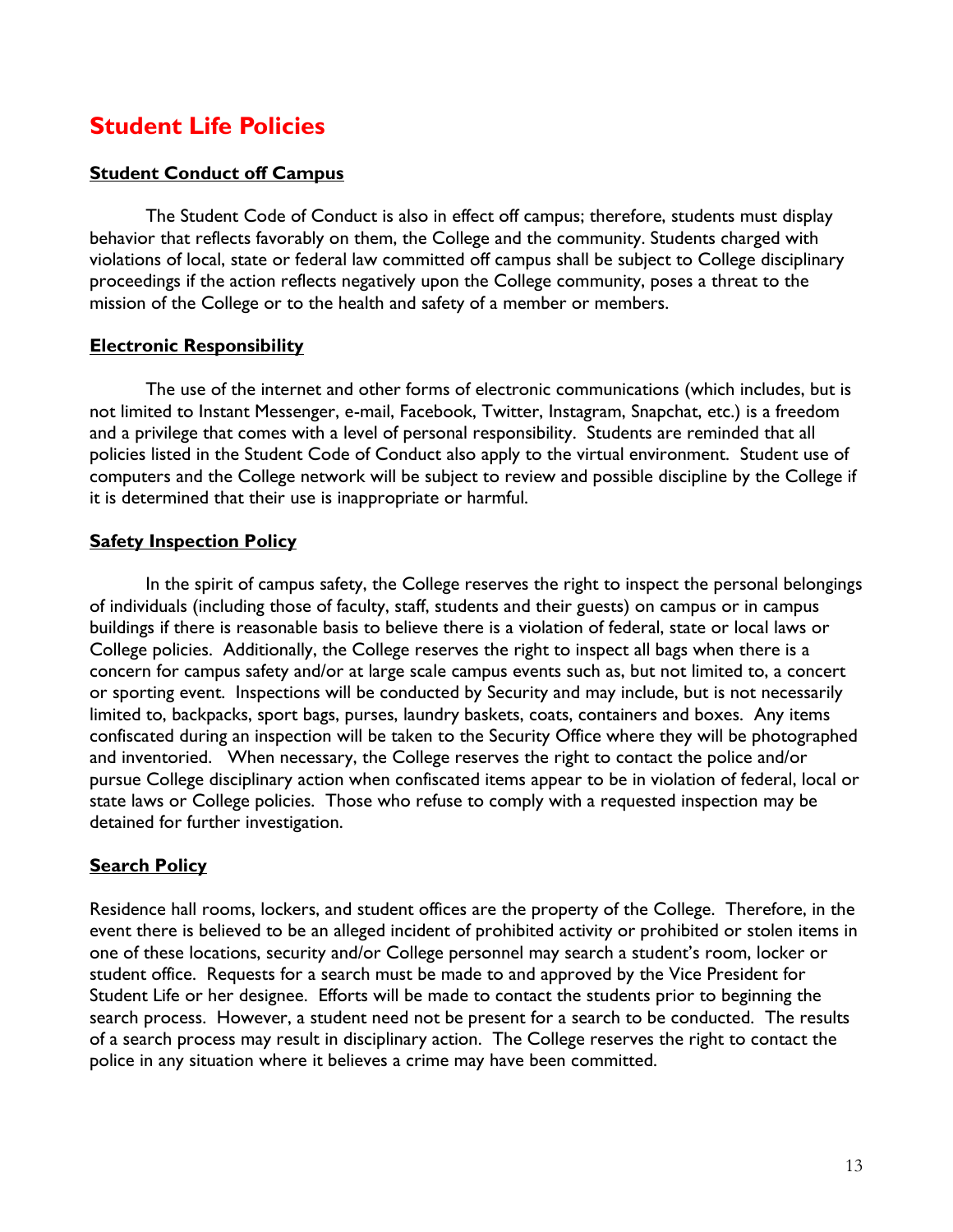## **Room Entry Policy**

College personnel and contracted vendors may enter student rooms to complete repairs or to respond to emergencies. Personnel will knock and identify themselves before entering. In a situation where it is believed that an alleged violation of College policy is occurring in a student room, but a student is refusing to open the door, Residence Life staff and/or Security have permission to key into the student room.

#### **Skateboarding Guidelines**

Skateboarding is not permitted on College property due to the risk for personal injury to pedestrians and the potential for property damage.

## **Tobacco Free Policy**

Chestnut Hill College is committed to the health and wellness of its students, faculty, staff and visitors. In keeping with this commitment, Chestnut Hill College has adopted a Tobacco Free Campus Policy beginning August 15, 2019. Tobacco use is prohibited within the campus boundaries, in all College buildings, at all College sponsored events, and in all College owned vehicles. This policy also applies to parking lots, walkways, sidewalks, athletic facilities, and private vehicles parked or operated on College property. This policy applies to all faculty, staff, students, vendors, contractors, visitors, and guests.

Tobacco use includes any lighted tobacco product (e.g., cigarettes, cigars, clove cigarettes, pipes), any oral tobacco product (e.g., smokeless tobacco, dip, chew), vaping, or the use of electronic cigarettes.

All members of the Chestnut Hill College community are asked to respectfully remind others of the College's Tobacco Free Policy. Primary responsibility for enforcement falls to Campus Safety and Security. Campus Safety and Security can ask for identification from anyone found to be in violation of the policy; an incident report will be filed for anyone violating this policy. Student violations will be sent to the Dean of Student Life for processing. Faculty/Staff violations will be sent to Human Resources. Vendor violations will be handled by Vendor Supervisor. Guests found to be intentionally and consistently violating this policy may be asked to leave campus. Students and employees should review their respective Handbooks for information on individual disciplinary processes.

Penalties for violations are listed below:

First Violation – Warning

Second Violation - \$25 fine

Third Violation - \$50 fine; disciplinary probation (students) or corrective action plan (employees) Fourth Violation - \$100 fine; disciplinary probation (students) or corrective action plan (employees) Fifth Violation – possible dismissal or termination of employment

All fines collected will be used to further the College's health and wellness programming.

Members of the campus community who choose to smoke are required to leave campus. Chestnut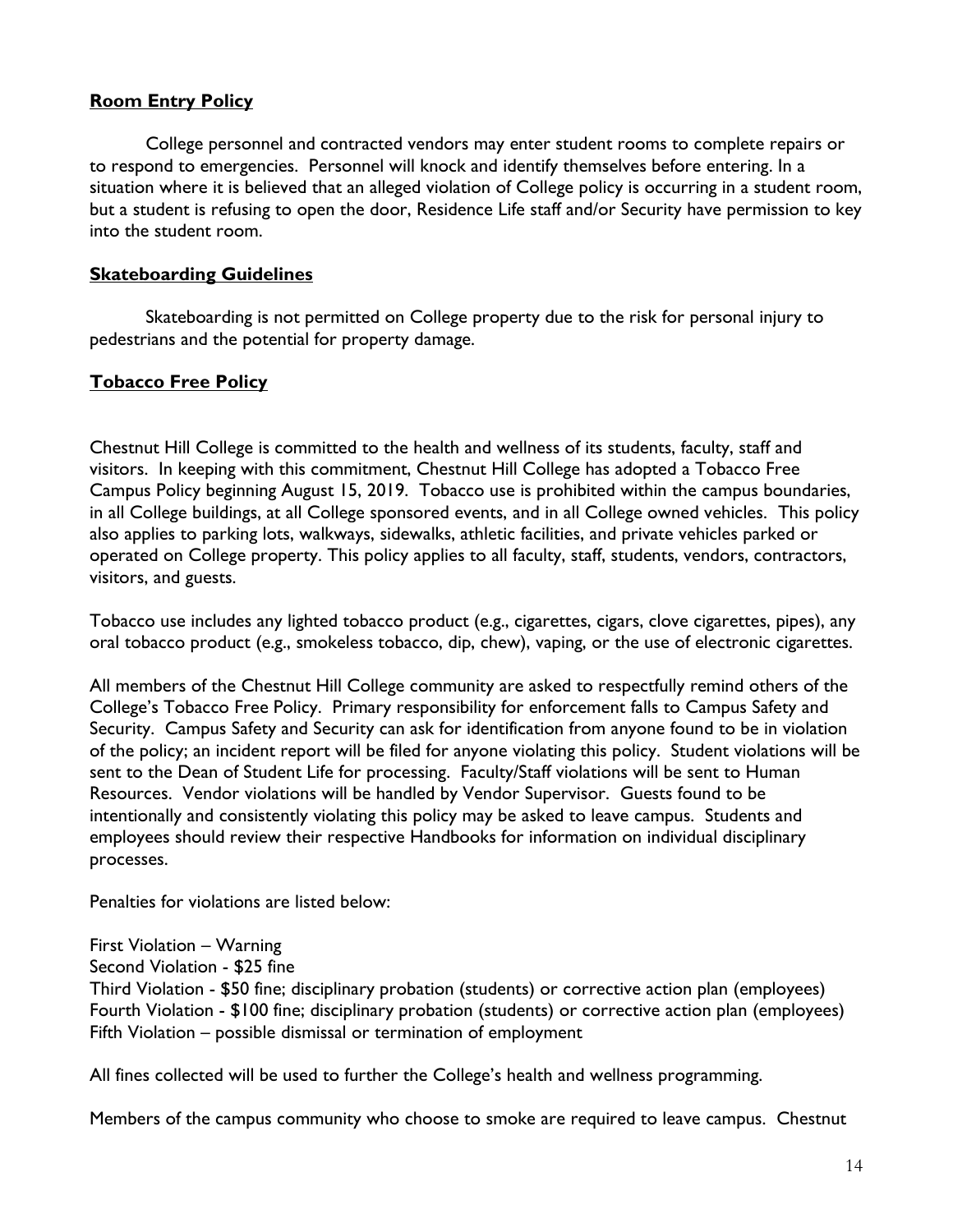Hill College is bordered by Fairmount Park, Morris Arboretum, and private residences. Individuals are expected to be respectful of these neighbors and to properly dispose of any tobacco related items. It is a safety hazard, and disrespectful, to dispose of tobacco related products on the ground. Additionally, please be mindful to not block access or egress to the aforementioned green spaces, private residences, and/or SEPTA bus stops.

If you are looking for resources to help quit using tobacco products, please contact Human Resources, Student Health Services, [https://smokefree.gov](https://smokefree.gov/) or [www.smokefreephilly.org](http://www.smokefreephilly.org/) for local resources.

## **College Policy on Greek Life**

The Student Handbook states, "To be recognized as a club on campus, the purpose, intent and sponsored activities, including the behavior of guests at sponsored events, must be congruent with Chestnut Hill policies, values and the College Mission."

The mission of Chestnut Hill College is grounded in the spirit of inclusivity. The College provides academic learning communities, residence hall housing options, campus ministry experiences and a variety of student organizations that foster community, service and leadership. For this reason, fraternities and sororities are neither endorsed by the College, nor recognized as student organizations.

This policy does not apply to academic honor societies bearing Greek letters.

## **Civil Unrest**

Most campus demonstrations, marches, meetings and rallies tend to be peaceful and non-disruptive. A student demonstration should not be stopped unless one or more of the following conditions exist:

- Inference with normal operations of the College
- Blocked access to offices, buildings or other College facilities
- Threat of physical harm to persons
- Threat of damage to College facilities

If any of these conditions exist please notify Campus Safety. Depending on the nature of the demonstration, the following procedures should be followed:

#### **Peaceful, Non-Obstructive Demonstrations**

In the event of a peaceful, non-obstructive demonstration, the situation will be monitored. Should the situation change and become obstructive, please follow the protocol below.

#### **Non-violent, Disruptive Demonstrations**

In the event that a demonstration blocks access to College facilities or interferes with College operations:

• Demonstrators will be asked to terminate the disruptive activity by the Director of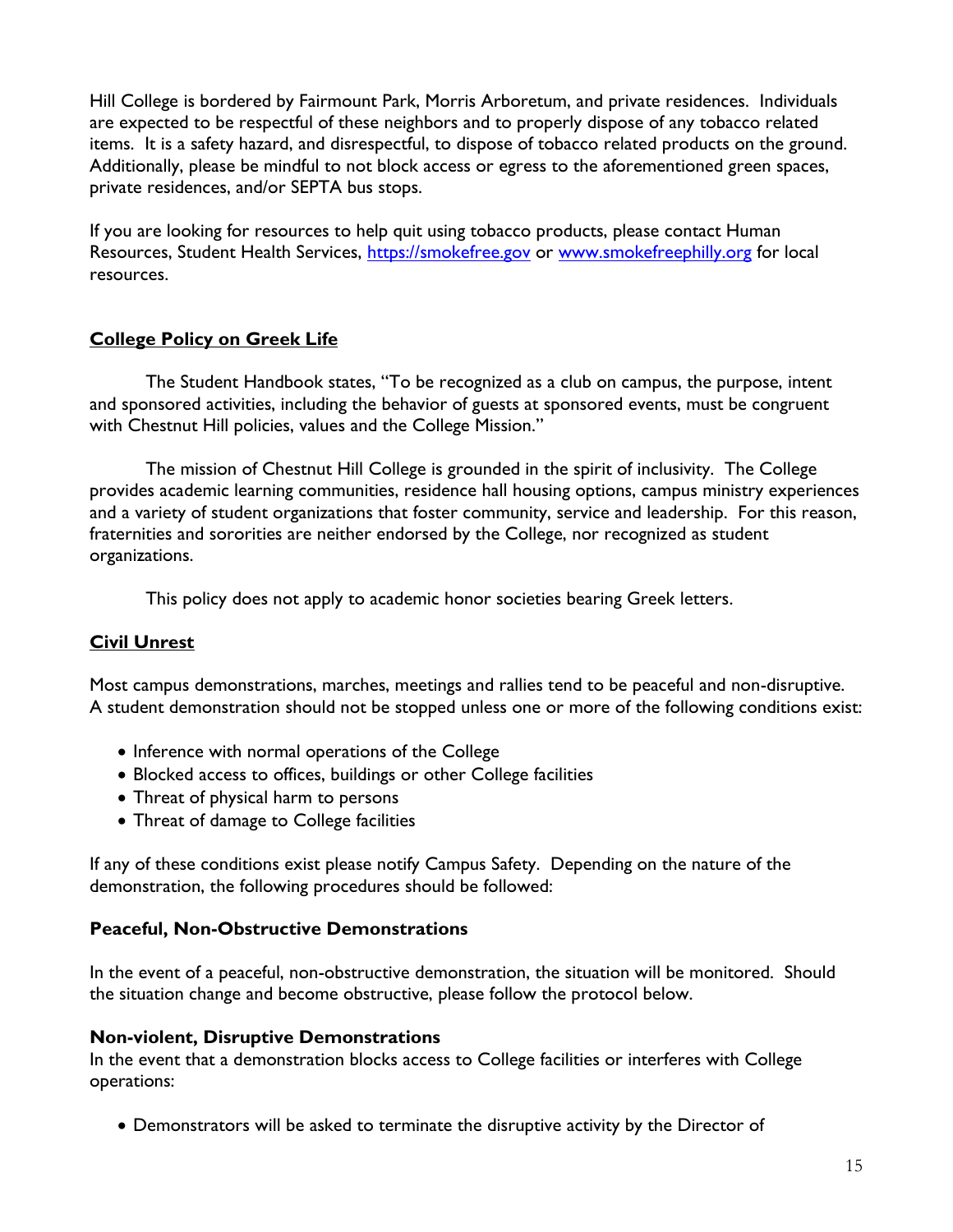Campus Safety or a Campus Safety Shift Supervisor

- Key College personnel and student leaders will ask the demonstrators to desist.
- If demonstrators fail to desist, they will be informed that failure to terminate the activity may result in disciplinary action or police involvement.
- After consultation with the President the police may be contacted if necessary.

## **Violent, Disruptive Demonstrations**

In the event that a violent demonstration results in injury to persons or damage to College property, the President and other College officials will be notified. The Director of Campus Safety will call the Philadelphia Police (if necessary). A campus alert will be issued which may call for evacuation or shelter in place.

# **Missing Student Notification Policy and Procedures**

In accordance with the Higher Education Opportunity Act of 2008, Chestnut Hill College has established the following policy and procedures to assist in locating any student living in Chestnut Hill housing, who based upon the facts reasonably known to the College, is determined to be missing.

For purposes of this policy, a student may be considered to be a *"missing student"* if the student's absence is contrary to his/her usual pattern of behavior and unusual circumstances may have caused the absence. Such circumstances could include, but not be limited to, a report or suspicion that the missing person may be the victim of foul play, has expressed suicidal thoughts, is drug dependent, is in a life-threatening situation, or has been with persons who may endanger the student's welfare.

Chestnut Hill College strongly recommends all students to register confidential contact information in the event that a student over the age of 18 years is determined missing for a period of 24 hours. Your confidential contact may be your emergency contact individual or someone else. If a student is under the age of 18, and not legally emancipated, the College is required to notify their custodial parent or guardians not later than 24 hours after the time the student is determined to be missing, as set out in the procedures below. If a student is determined to be missing, the College will notify the appropriate law enforcement agency of the student's status and of their emergency contact.

Resident students will be able to designate a confidential contact when they complete their Emergency Contact Card at check-in; forms are also available from the Office of Student Life. To assist with the administration of this policy, students are encouraged to keep fellow students, residence life staff, and/or their confidential contact informed of their whereabouts and, in particular, when they will not be returning to their residence overnight.

## **Reporting Missing Persons**

**The following procedure has been established to investigate when, based on the facts and circumstances known to Chestnut Hill College, a resident student is determined to be missing.**

To report a missing person dial 7777 from a campus telephone, use one of the blue light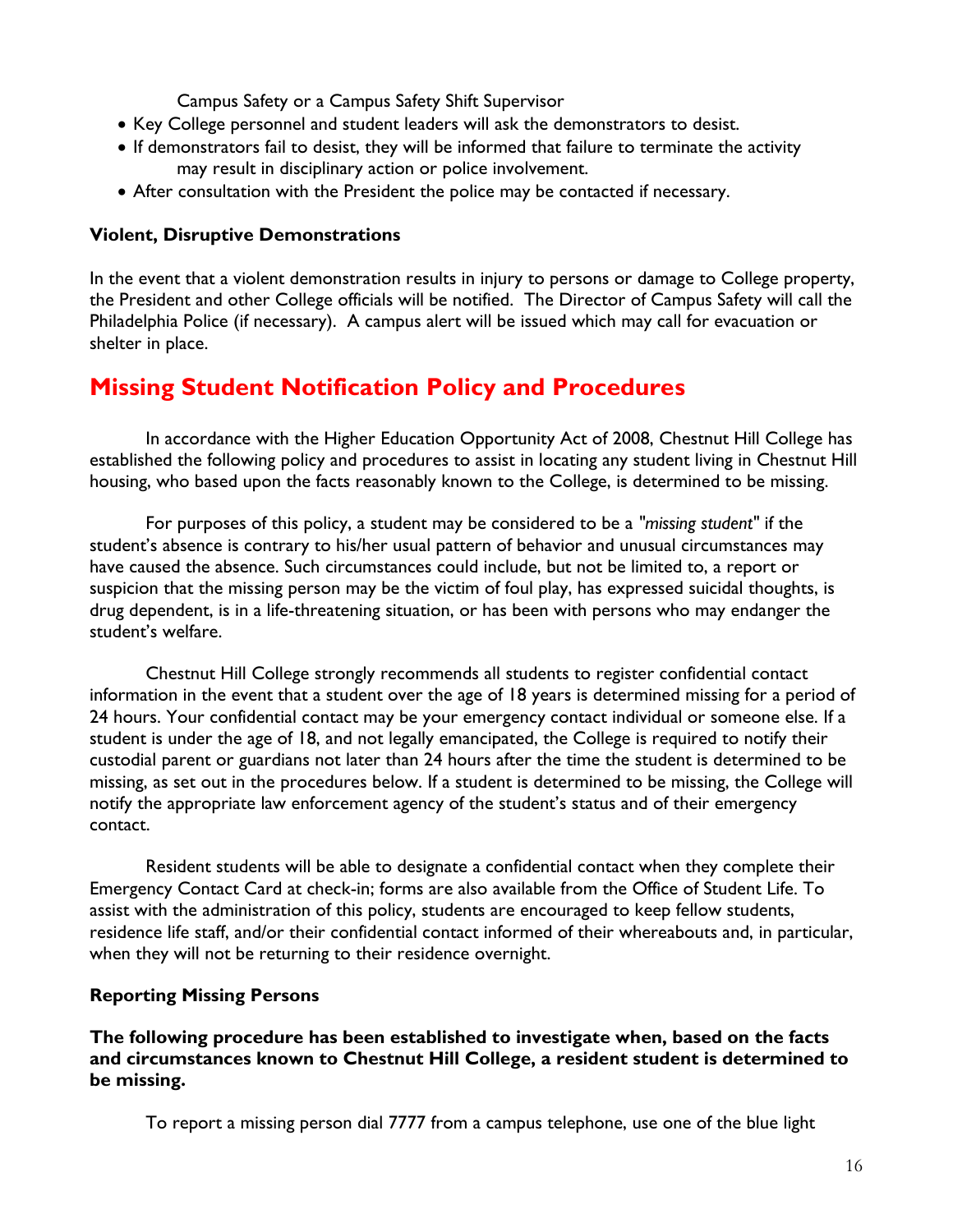emergency telephones on campus or dial (215) 242-7777 from off-campus/cell phones. You may also report a missing student to Campus Safety at the front desk in Fournier, to the Office of Student Life or to Residence Life (an RA, an RC or Residence Life staff in Fitzsimmons).

If a student is reported as missing, Chestnut Hill College will follow these procedures:

- Campus Safety and/or Student Life will conduct a thorough investigation and obtain all necessary information (including, but not limited to, the person's descriptions, clothes last worn, where the student might be, with whom the student might be, a description of the student's vehicle or a vehicle in which the student was last seen, information about the student's physical and mental well-being, class schedule, and a current photograph of the student).
- Upon confirmation that a student is missing and cannot be located, the Vice President for Student Life will be notified. The Vice President for Student Life will notify the President.
- If the missing student resides in on-campus housing, Residence Life will be contacted. Residence Life will contact neighbors and friends in the immediate vicinity of the student's room and report any findings to the Vice President for Student Life.
- If a resident student has been missing for more than 24 hours, the Vice President for Student Life or designee will notify the student's confidential contact, which will be maintained in the Student Life database.
- If the student is under 18 years old and not emancipated, the Vice President for Student Life or designee will immediately notify a custodial parent or legal guardian.
- If a student over 18 years old has not designated an emergency contact, the appropriate law enforcement agency will be notified. All notifications as mentioned in this section will be made by the Director of Campus Safety or his/her designee.
- If the student is not located in a reasonable amount of time (no more than 24 hours) or if it is immediately apparent that the student is missing (e.g. a witnessed abduction), Chestnut Hill College will contact the appropriate local law enforcement agency to report the student as a missing person and the local law enforcement agency will take charge of the investigation.
- Once the appropriate law enforcement agency or agencies have been notified the College will assist in their investigation.

#### **In conjunction with its investigation, Security may access vehicle registration information, access sign-in logs/swipes and computer access records. The College may also review e-mail logs for recent use of the College's e-mail system and check social networking sites**.

If the missing person is a commuter student, faculty or staff the College will assist the investigating jurisdiction upon request.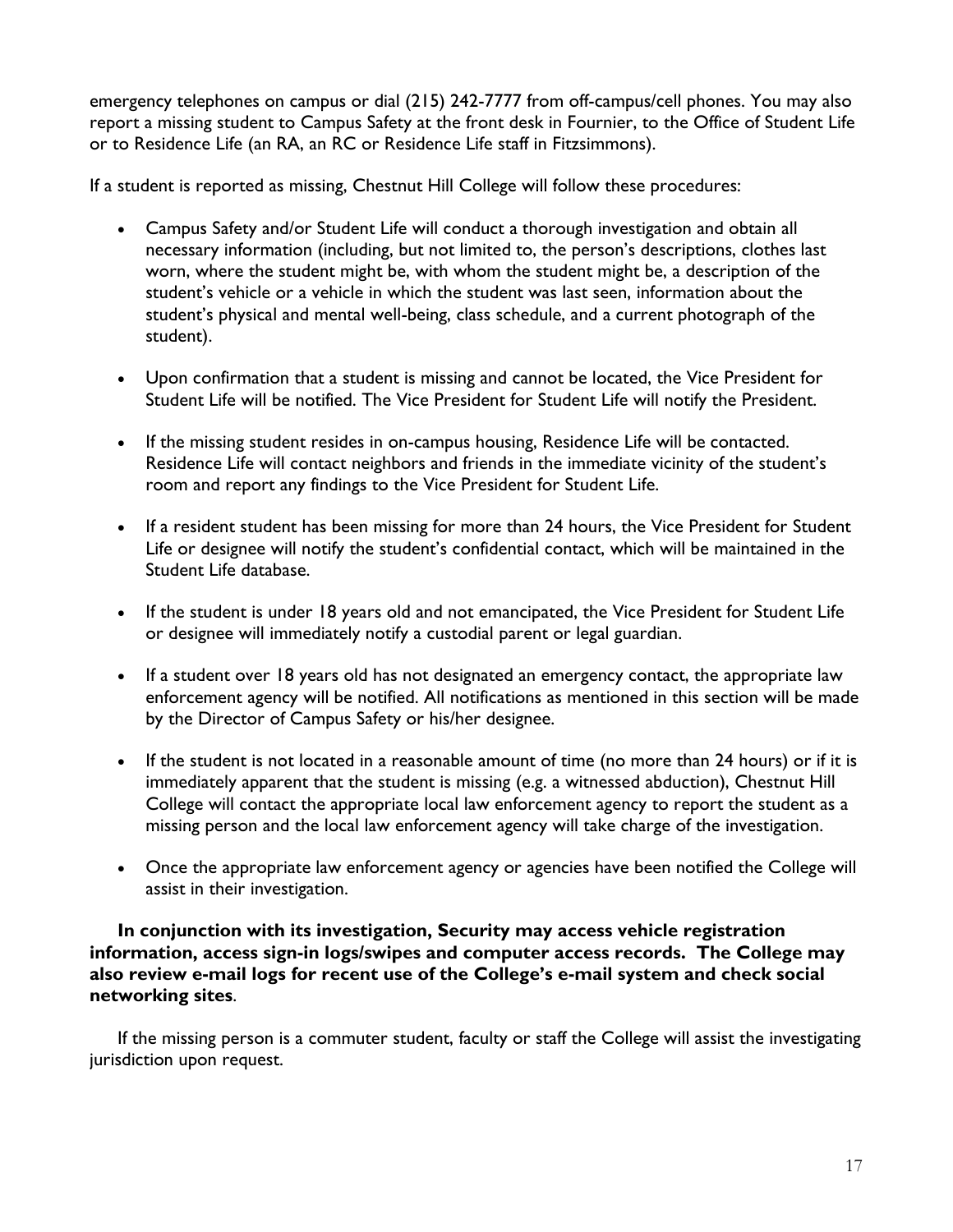## **Campus Communications**

In cases involving missing students, law enforcement personnel are best situated to provide information to the media that is designed to elicit public assistance in the search for a missing student. Therefore, all communications regarding missing students will be handled by outside law enforcement authorities, who may consult with the College's Office of Communications.

Prior to providing the Chestnut Hill College community with any information about a missing student, the Office of Communications shall consult with law enforcement authorities to ensure that communications do not hinder the investigation.

# <span id="page-17-0"></span>**Interim COVID Policies**

## **Interim Addendum to Student Code of Conduct: COVID-19 Procedures and Expectations**

Chestnut Hill College is taking steps recommended by public health authorities to minimize the risk of spreading this disease on campus. These steps rely heavily on community responsibility and efforts of all faculty, staff, and students in order to minimize the risk to our community. While we all must do our part to help protect each other, Chestnut Hill College cannot and does not guarantee a COVID 19-free environment, and there remains a risk that you may contract COVID-19 if you come onto campus to live and/or attend classes.

In order to minimize the risks associated with COVID-19, the procedures and expectations below are incorporated into the Chestnut Hill College Student Code of Conduct and are applicable to all students. Your compliance with these requirements is essential to assisting the College in minimizing the risks to you and other members of the community. Please note that these procedures and expectations are accurate at the time of sharing this Addendum; these procedures and expectations may be updated at any time in order to ensure compliance with the latest directives from federal, state, and local authorities. Updates will be shared via @chc.edu email and updated on the College website.

## **General Principles:**

- Students are subject to all guidelines for individuals related to the COVID-19 pandemic established by the United States [Centers for Disease Control and Prevention](https://www.cdc.gov/coronavirus/2019-ncov/prevent-getting-sick/prevention.html) (CDC).
- In addition, the [Commonwealth of Pennsylvania](https://www.pa.gov/guides/responding-to-covid-19/) and the [City of Philadelphia](https://www.phila.gov/programs/coronavirus-disease-2019-covid-19/) have both issued guidelines for personal behavior during the COVID-19 pandemic and you must comply with such guidelines at all times. Students understand that both sets of these guidelines may change, and it is your responsibility to ensure that you understand and comply with these guidelines at all times.
- From time to time the College may implement additional requirements restricting student behavior and students agree to comply with such requirements as a condition of enrollment at Chestnut Hill College.

## **Expectations:**

• Students will wear face coverings (masks) according to CDC guidelines at all times when they are indoors on campus and not in their residence hall room; this includes but is not limited to academic spaces, the dining hall (except when eating), offices, and lounges.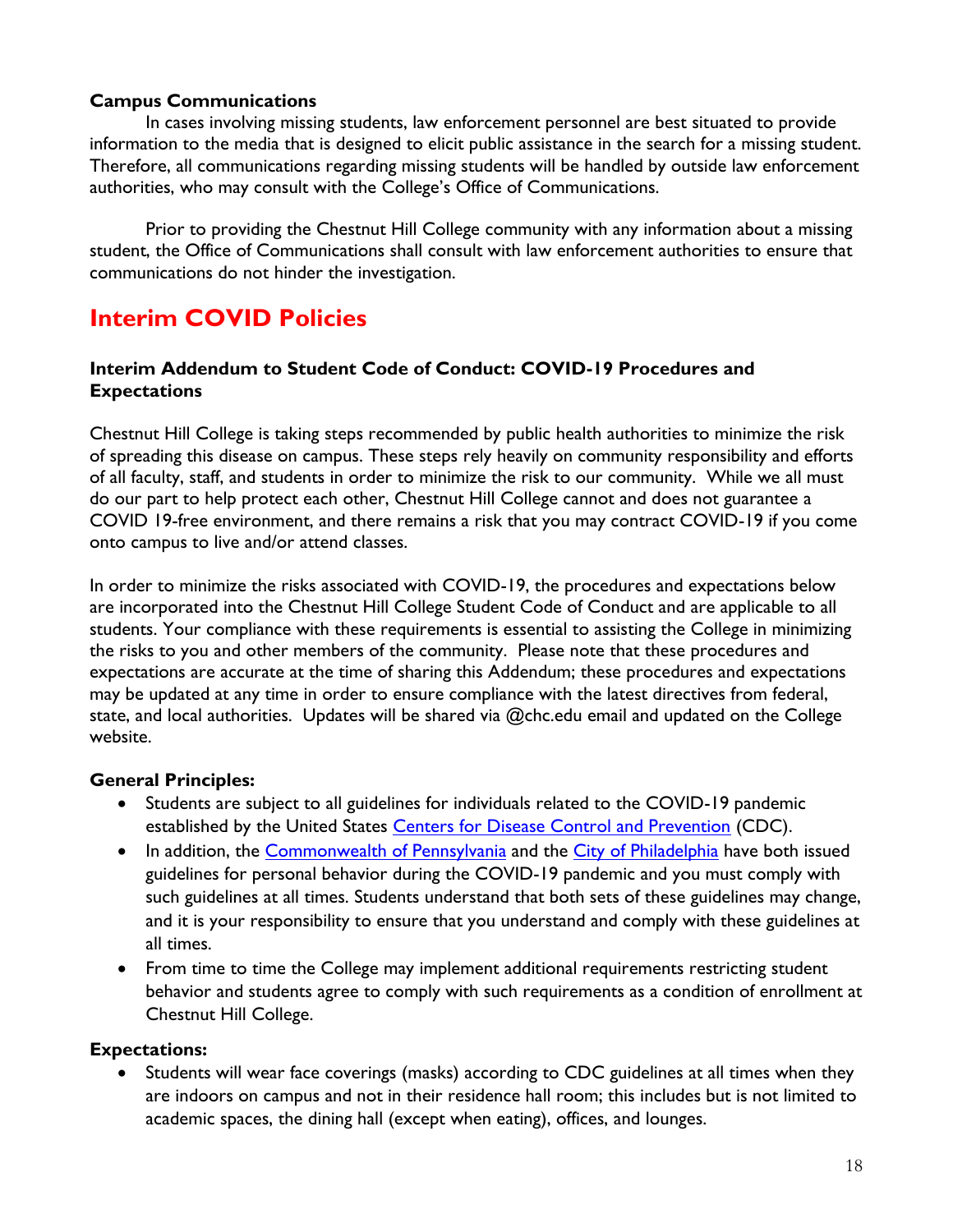- Students will adhere to procedures outlined and posted in the Fitness Center.
- There will be no non-CHC guests permitted in the residence halls until further notice. Currently enrolled Chestnut Hill College students will be permitted to visit between residence halls. We will continue to monitor infection rates and hope to change this policy as soon as it is safe.
- Students will engage in frequent hand-washing and follow proper sneeze and cough etiquette, as recommended by the CDC.
- Students will avoid large gatherings and abide by local, state, and federal travel restrictions.
- Unvaccinated students will engage in a daily self-assessment and temperature check to screen for symptoms of COVID-19. If a resident student has a temperature or any symptoms of COVID-19 as described by the CDC, they will immediately inform the Director of Student Health Services and stay in their room until they receive additional directives. If a commuter student screens as potentially being positive they should not travel to campus and should contact the Director of Student Health Services at 215-248-7111.
- Unvaccinated students agree to participate in COVID-19 surveillance testing. Students who are randomly selected to be tested are required to follow the instructions as outlined when they are contacted. Students agree to the confidential reporting of the results to the College, without objection. Research has shown that asymptomatic surveillance testing is a key component of limiting the spread of COVID-19 in settings such as colleges.
- Students are required to cooperate with contact tracing conducted by Chestnut Hill College and/or the Philadelphia Department of Public Health. Contact tracing includes eliciting close contacts (less than 6 feet for more than 15 minutes in a 24-hour period) so those individuals can also be quarantined and tested. Research has shown that contact tracing, in addition to surveillance testing, is a key component to limiting the spread of COVID-19 in settings such as colleges. Information obtained through contact tracing will remain confidential and contacts will not be told the name of the person who tested positive. Information will only be shared with those individuals trained by the College to serve as contact tracers in efforts to maintain a healthy community. Anything shared with the contact tracer, including situations that are a violation of the Chestnut Hill College Student Code of Conduct, will only be shared with the contact tracing team and will not be used for later adjudication. However, knowingly and intentionally withholding information from a contact tracer will be considered a violation of this Interim Addendum and may be subject to adjudication.
- If required by the College, students agree to go home or remain in self-quarantine for a time period determined by the College, in consultation with public health authorities, and/or move to a different room in order to receive medical care and/or self-quarantine.

The above conditions may change, and students agree to follow all College directives related to COVID-19 and public health requirements. Any failure to adhere to any of the above directives is a violation of the Student Code of Conduct that may result in sanctions, including immediate removal from Chestnut Hill College housing and/or suspension/dismissal from the College.

## **COVID-19 Honor Code**

The COVID-19 Honor Code is a social compact between Chestnut Hill College and its students, faculty, staff, and third-party vendors. Of equal importance, the COVID-19 Honor Code is an agreement amongst the members of our community designed to create an environment where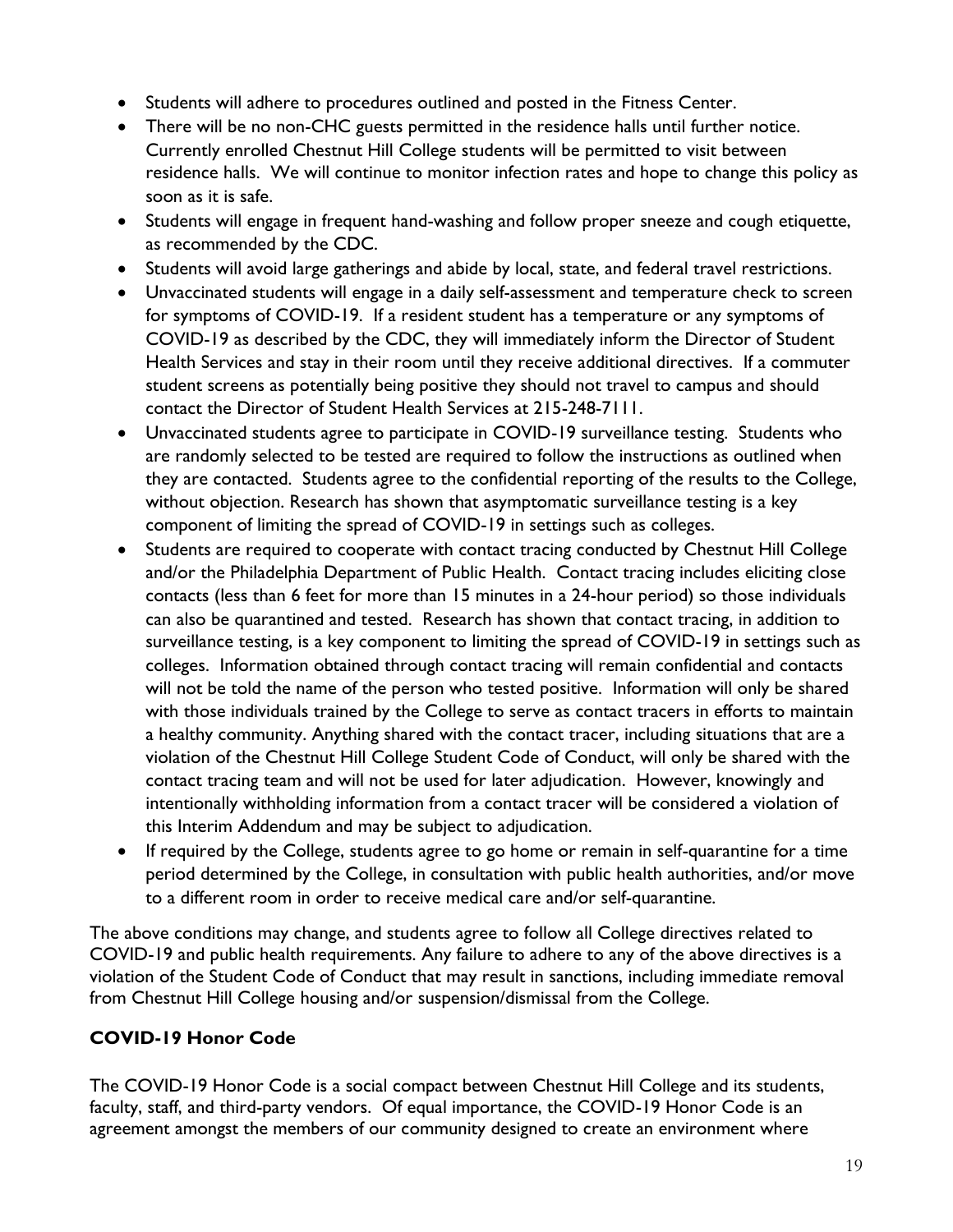personal integrity, community responsibility, academic excellence, and care for the Dear Neighbor are prioritized and valued. Living, learning, teaching, and working in times of COVID-19 call upon us all to be stewards of responsible behavior in all facets of our shared academic and co-curricular experience. We all must work together to create a campus that is physically distant but socially connected and engaged.

To that end, as a member of the Chestnut Hill College community, I pledge to:

- Make decisions that support my health and the health of all members of our community, especially those who are most vulnerable. Specifically, I will:
	- o Stay home or isolated in my residence hall room if I am sick or may have been exposed to COVID-19;
	- o Follow College procedures for notifying appropriate parties if I am sick or may have been exposed to COVID-19;
	- o Wear a face covering when I am indoors for both my own protection and the protection of other members of our community;
	- $\circ$  Practice good hygiene including frequent hand washing and sneezing and coughing etiquette;
	- o Be mindful that my behaviors off-campus (traveling, attending large gatherings, and/or not following CDC guidance related to reducing the spread of COVID-19) impact the Chestnut Hill College community and I will do my part to avoid situations where the risk of spreading COVID-19 is heightened.
- Uphold the values of academic integrity and speak out against academic dishonesty of all forms in both in-person and online course settings.
- Support help seeking behaviors from my peers and colleagues by reducing the stigma associated with COVID-19.
- Hold members of our community accountable by politely reminding them of these expectations and seeking help from the appropriate members of our community if needed.

The Chestnut Hill College COVID-19 Honor Code is provided to support our community values and is an added level of accountability to each other as we all navigate unfamiliar territory. The COVID-19 Honor Code is not in place of applicable policies in the Student Code of Conduct, Employee Handbook, or Faculty Handbook. Members of our community are expected to abide by all policies outlined related to COVID-19, but we also recognize that the unique circumstance of living, learning, teaching, and working during a global pandemic call for an additional level of accountability to each other as members of the Chestnut Hill College community.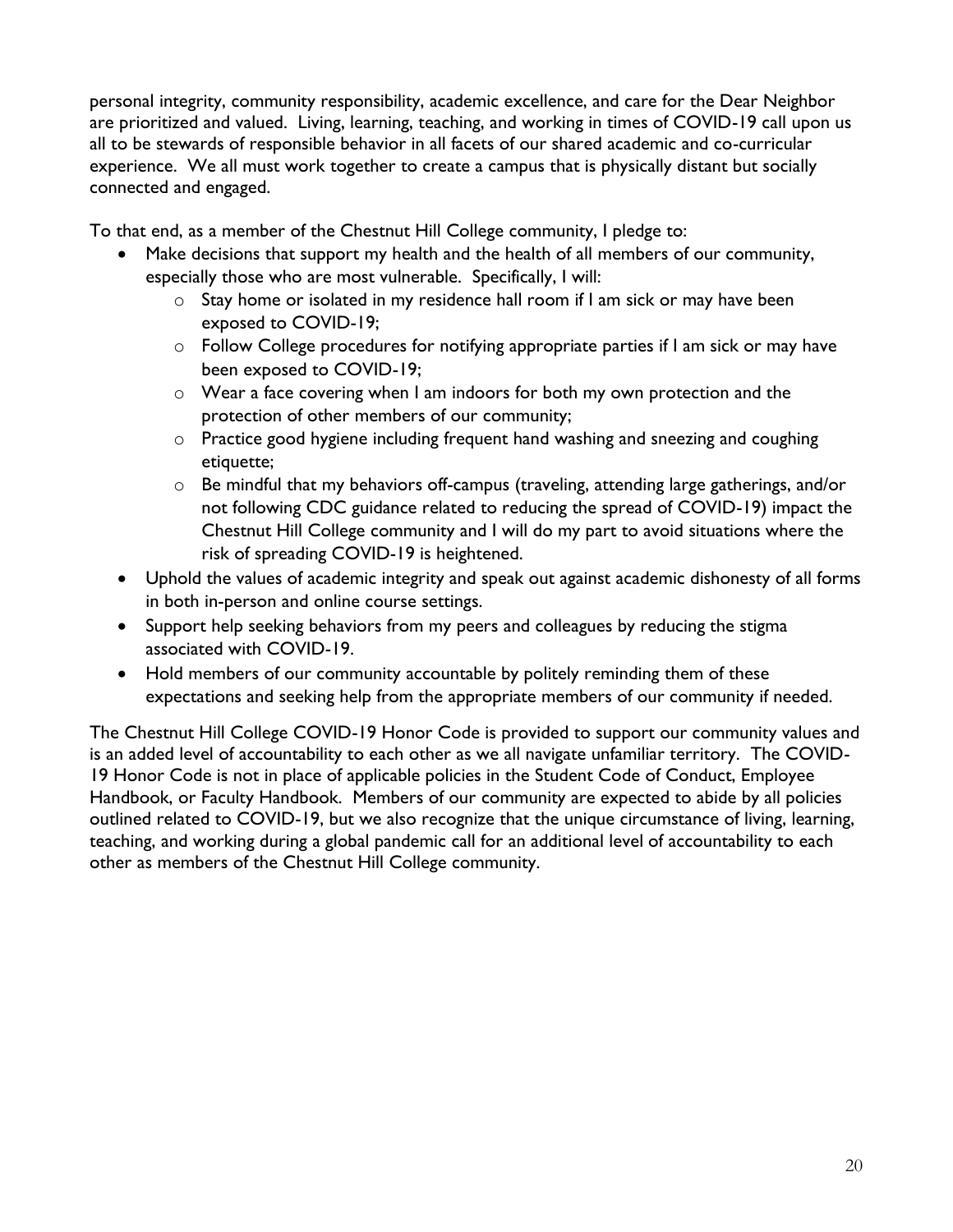## **Policy on Sex Discrimination, Sexual Harassment and Sexual Violence**

*Please Note: This policy was originally modified in April 2011 to ensure that Chestnut Hill College procedures are in compliance with the guidance issued by the Office for Civil Rights on April 4, 2011 relating to college and universities' obligations under Title IX to respond appropriately to allegations of sexual harassment and sexual violence. Sexual harassment and sexual violence are forms of sex discrimination prohibited by Title IX. In addition to sexual violence, this policy addresses any discrimination or harassment based on gender, sexual orientation, gender identity, or gender expression. This policy was subsequently modified in August 2014 and August 2015 to ensure that Chestnut Hill College is in compliance with the VAWA amendments, Campus SaVE Act, the April 2014 Questions and Answers on Title IX and Sexual Violence from the Office for Civil Rights, and guidance issued under The White House Document, Not Alone. This policy is reviewed and updated annually in order to ensure compliance with federal guidance and to best support members of our College community.*

*The policy was substantially reviewed and edited to be compliant with new regulations released by DOE and OCR in 2020. The policy below is effective on August 14, 2020 and will apply to formal complaints of sexual harassment brought on or after August 14, 2020. Complaints brought prior to August 14, 2020 will be investigated and adjudicated according to previous College policies. The College continues to monitor the order from the Biden administration Executive Order for OCR and DOE to initiate a comprehensive review of Title IX. If changes should occur from this comprehensive review the College will update the policy accordingly and distribute it to the campus community. It will also be updated in the Student and Employee Handbooks.*

## **Policy Statement**

It is the policy of Chestnut Hill College that while employed or enrolled at Chestnut Hill College no administrator, faculty member, staff member or student shall be subject to discrimination based upon sex, which can include acts of sexual violence, sexual harassment, domestic violence, dating violence and stalking, by another member of the College community. Chestnut Hill College expects all members of the campus community to conduct themselves in a manner that does not infringe upon the rights of others; the College believes in a zero tolerance policy for gender-based or sexual misconduct.

Included within this Policy is the College's commitment to protect all individuals who are involved in an investigation of a potential violation of this Policy against retaliation from any member of the College community. Such retaliation will be deemed a separate basis for violating the College's Policy on Sex Discrimination, Sexual Harassment and Sexual Violence. For the purposes of this policy, sex discrimination, sexual harassment and sexual violence all fall under the category of sexual misconduct. Violations involving sexual misconduct that do not meet the criteria for investigation, adjudication, and resolution under Title IX will be handled under separate policies outlined in the Student Code of Conduct, Staff Manual, and/or Faculty Manual.

## **Policy Rationale**

Chestnut Hill College values appropriate relationships, respect for all, and shared responsibility. Therefore, Chestnut Hill College is committed to fostering an educational and working environment that is free from sexual harassment and sexual violence. In recognition of and respect for the dignity of all at Chestnut Hill College, sexual misconduct in any form, cannot, and will not, be tolerated. This policy directly supports our mission in the areas of shared responsibility, social justice, and communal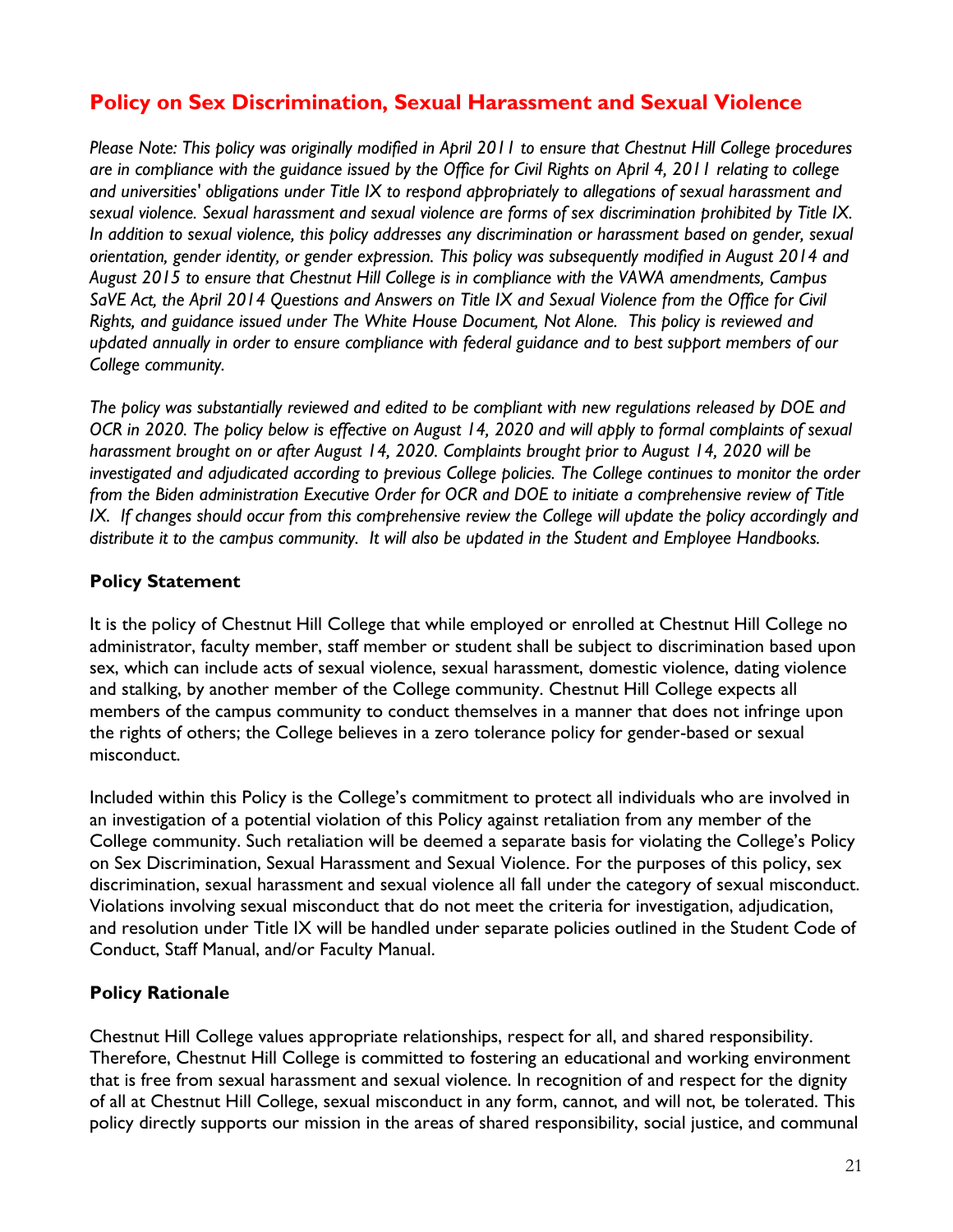respect. The last decade has witnessed a heightened awareness in our society of the various forms of sexual misconduct, and a deep and sincere concern for the entire College Community prompts us to form a Policy on Sex Discrimination, Sexual Harassment and Sexual Violence.

The purpose of this policy is:

- To educate the community on the definitions of sexual misconduct,
- To outline the steps necessary to deal most effectively with cases involving allegations of sexual misconduct, and
- To define the rights and responsibilities for members of the Chestnut Hill College community.

## **Scope of Policy**

- This policy and the procedures set forth herein apply to and cover all members of the College community in all three Schools without exception. The College community includes all administrators, faculty, staff, and students. Title IX protects students from sexual harassment in a school's educational programs and activities.
- The College also contracts a number of vendors on campus. These individuals are also protected from all forms of discrimination and are held accountable to policies and procedures outlined by their respective employers. If a vendor is accused of misconduct against a member of the College community, the College will work collaboratively with the individual's employer. At the request of the College these individuals may also be subject to interim measures (outlined below) while an incident is investigated and resolved.
- Employees are protected from sexual discrimination in all phases of their employment including applications, job performance, salary, and promotions.
- Title IX also prohibits harassment based upon sex or sex-stereotyping.
- Members of the College community are protected from being retaliated against for filing a claim or for cooperating in an investigation
- This policy and the procedures cover all members of the College community in all three Schools for claims of discrimination, harassment or retaliation under any other protected category as outlined in the College's *Non-Discrimination Policy*.

## **Legal Definition**

Discrimination or harassment on the bias of sex is a violation of Section 703 of Title VII of the l964 Civil Rights Action and Title IX of the Educational Amendments of 1972. Unwelcome sexual advancements, requests for sexual favors, and other verbal, non-verbal or physical conduct of a sexual nature constitute sexual harassment when:

- Submission to such conduct is made either explicitly or implicitly a term or a condition of an individual's employment or academic advancement;
- Submission to or rejection of such conduct by an individual is used as a basis for employment or academic decisions affecting the individual; or
- Such conduct has the purpose or effect of unreasonably interfering with an individual's academic or work performance or creating an intimidating, hostile, or offensive educational, living or working environment.

## **Title IX Coordinator**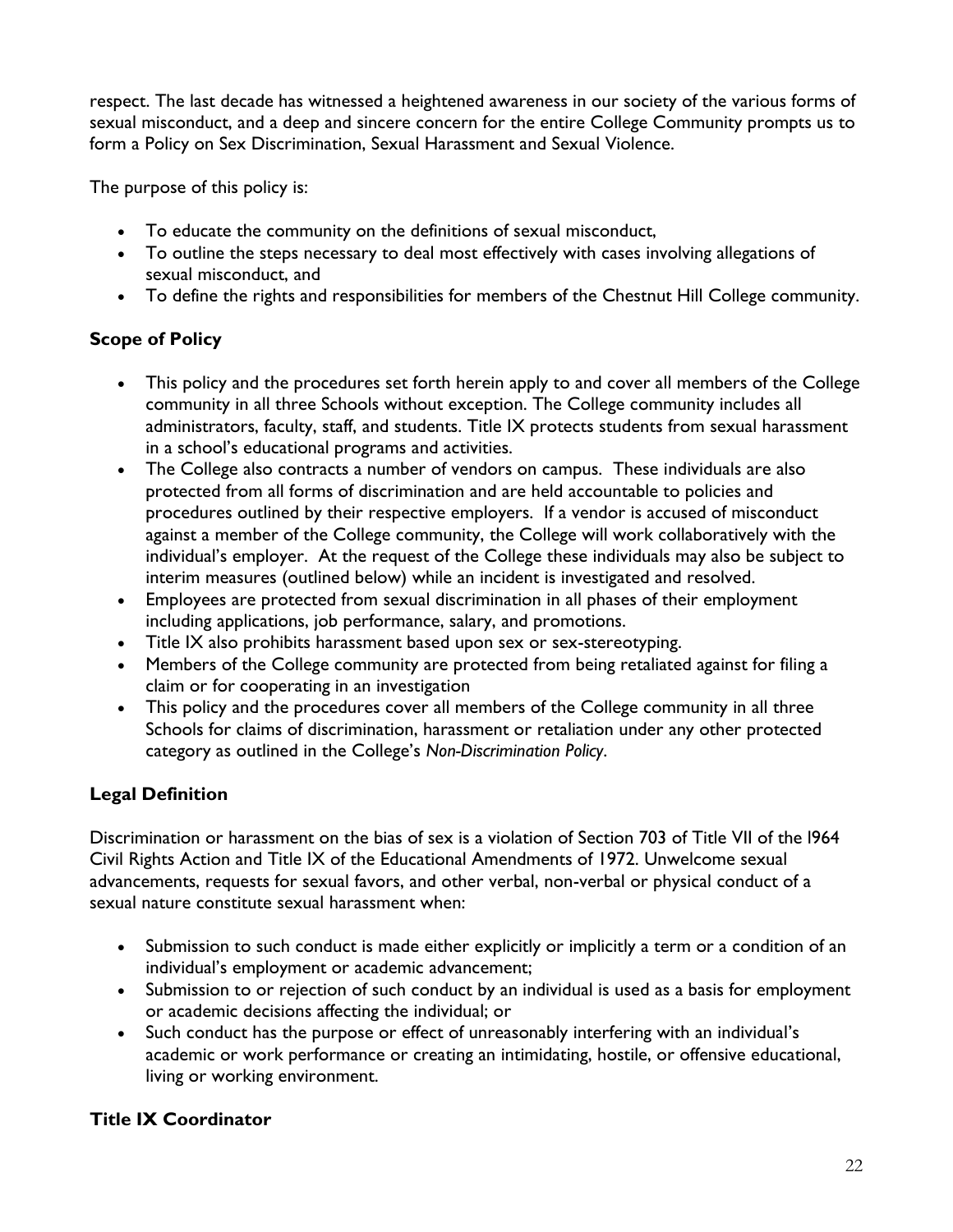Chestnut Hill College designates Krista Bailey Murphy, Ph.D., Dean of Student Life, as the Title IX Coordinator. Dr. Murphy can be reached at 215-248-7142 or via email at [murphyk@chc.edu.](mailto:murphyk@chc.edu) Dr. Murphy's office is located in Fournier, Room 144.

The Title IX Coordinator oversees the College's centralized review, investigation, and resolution seriof reports of sexual misconduct. The coordinator also coordinates the College's compliance with Title IX. The Title IX coordinator is:

- responsible for oversight of the investigation and resolution of all reports of sexual misconduct;
- knowledgeable and trained in relevant state and federal laws and College policy and procedure;
- available to advise any individual, including a complainant, a respondent, or a third party, about the courses of action available at the College, both informally and formally;
- available to provide assistance to any College community member regarding how to respond appropriately to reports of sexual misconduct;
- responsible for monitoring full compliance with all requirements and timelines specified in the complaint procedures; and
- responsible for compiling annual and semi-annual reports.

## **SEXUAL MISCONDUCT OFFENSES INCLUDE, BUT ARE NOT LIMITED TO:**

- o **Sexual Harassment**
- o **Sexual Assault**
	- **Non-Consensual Sexual Contact (or attempts to commit same)**
	- **Non-Consensual Sexual Intercourse (or attempts to commit same)**
- o **Sexual Exploitation**
- o **Stalking**
- o **Intimate Partner Violence: Domestic Violence or Dating Violence**
- o **Bullying or Intimidation**

Detailed definitions and examples of these forms of misconduct are included in the Supplemental Materials section of this Policy.

## **Reporting Sexual Misconduct in Any Form**

If you have been subjected to an act of sexual misconduct, you are urged to report the incident immediately. You may also want to discuss the event with a close friend, roommate, Resident Assistant, staff, faculty, family member, etc. who can support you through the initial medical treatment (if necessary) and reporting of the events. If you have been the victim of sexual violence you are urged to report the incident to the police immediately.

If you have been the victim of an act of sexual misconduct, you may be wondering what to do next. Here are some of your **options**:

• Get to a place where you feel physically and emotionally safe.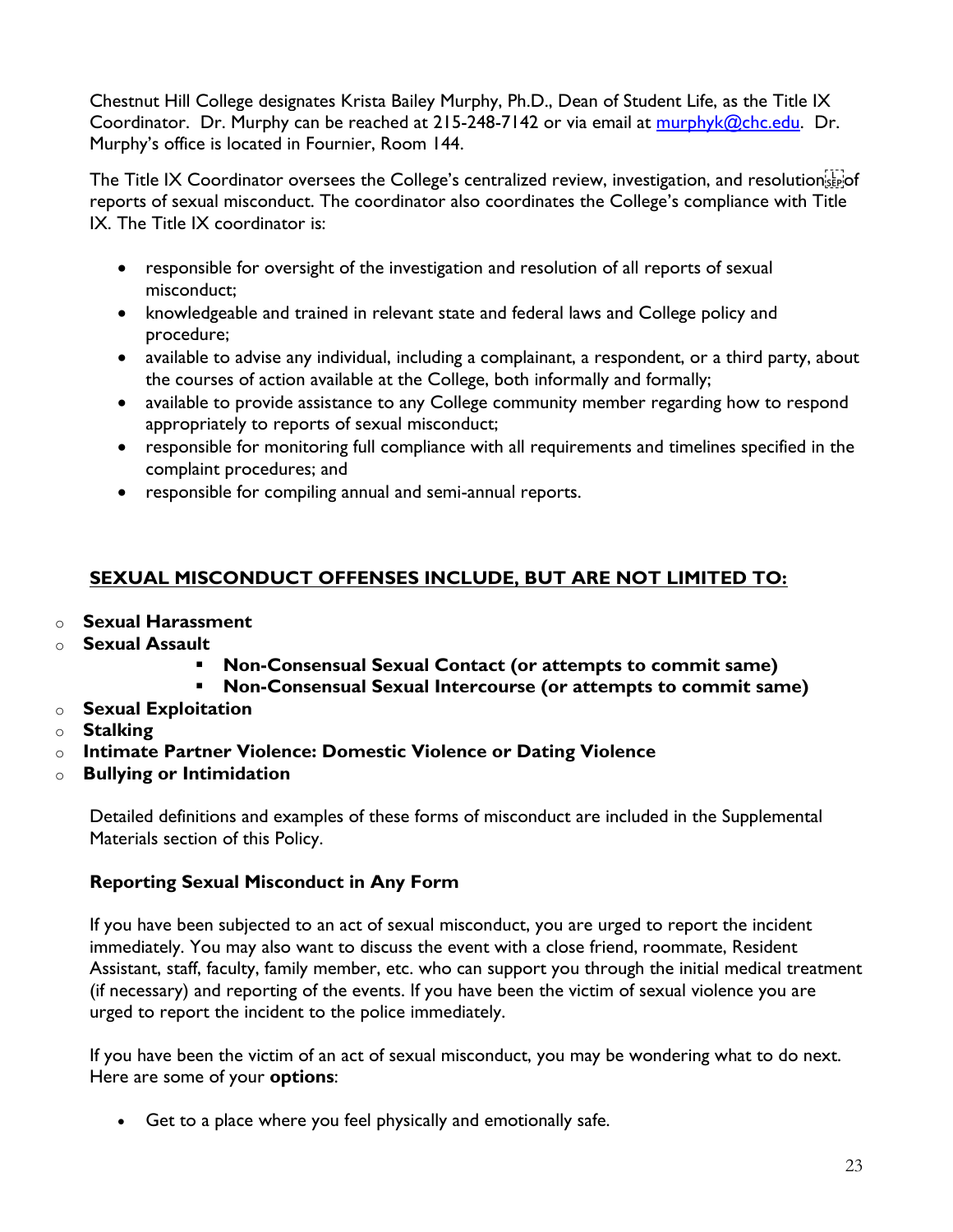- Contact someone you trust to stay with you for moral support.
- Immediately report the incident to the appropriate College personnel.
	- This could include a Resident Assistant (RA), Campus Safety and Security, the Title IX Coordinator, or another individual whom you trust.
- If you were a victim of sexual violence and wish to contact the police, you may do so by calling 911.
- If you were a victim of sexual violence, it is important to seek medical care so you can be treated for injuries and tested for pregnancy and sexually transmitted diseases. Philadelphia has created the Philadelphia Sexual Assault Response Center (PSARC). PSARC is located at 300 E. Hunting Park Avenue, Philadelphia, PA 19124 and can be reached via phone at 215-685- 3251.
	- PSARC has specially trained and certified Sexual Assault Nurse Examiners (SANE) to assist in the medical process related to forensic exams. Forensic evidence can be collected up to 96 hours after an assault has occurred.
	- A forensic exam, completed by a medical practitioner, is the process through which physical evidence is collected. This evidence could be used in a judicial case, if the victim chooses to pursue charges. Physical evidence can include photo documentation of injuries, collection of fluids (blood, semen, urine, saliva) and other identifiable objects (hair, clothing with potential DNA). Forensic exams are free of charge to victims of assault and will not be billed to the victim or the insurance company.
- Avoid showering, bathing, douching or cleaning in any other way to help preserve medical evidence if you choose to prosecute. Any clothes, sheets, or other items that may be considered evidence should be stored in paper (not plastic) bags. If you are still wearing the clothes you had on at the time of the assault be sure to bring a change of clothes with you to the hospital.

## **To File A Complaint with the College**

To make a report of an act of sexual misconduct, we encourage you to seek out another member of the College community with whom you feel comfortable (this may include a friend, coach, advisor, etc.). Campus Security (215-242-7777) can be reached 24 hours a day should you wish to file a complaint or need immediate assistance. Campus Security can also assist you in contacting the police if you would like to file a report with the police. The College does not limit the timeframe for filing a report of misconduct. Reports can be submitted at any time, including during non-business hours, following an incident, although the College's ability to take any action may be negatively affected by the length of time between the alleged incident and the report.

You may choose to pursue the incident through the College's hearing process; you may choose to prosecute through the police; or you may choose to do both. Once the matter is reported to the College, the College may have a responsibility to investigate the situation even if you chose not to cooperate with the College. You should not feel pressured into any option; you may want to consult with your family before making a decision.

In compliance with PA [Act 16 of 2019 \(HB 1615\),](https://www.legis.state.pa.us/CFDOCS/Legis/PN/Public/btCheck.cfm?txtType=PDF&sessYr=2019&sessInd=0&billBody=H&billTyp=B&billNbr=1615&pn=2268) Chestnut Hill College also provides an online Title IX Reporting and Concern Form as a reporting option that can be access by clicking [here.](https://forms.office.com/Pages/DesignPage.aspx#FormId=fVCzVkI_HkCWKSXxlsM3SlXACxZq3mtOsfFJcPXyvgdURDBHSDVIUEJYR1RHVEVNNFJHUFhEUUpGUS4u&Token=8074f7ed9c4b40e4884d858131bb5902) This online form allows for anonymous submissions.

## **Types of On Campus Reports/Confidentiality of Reports**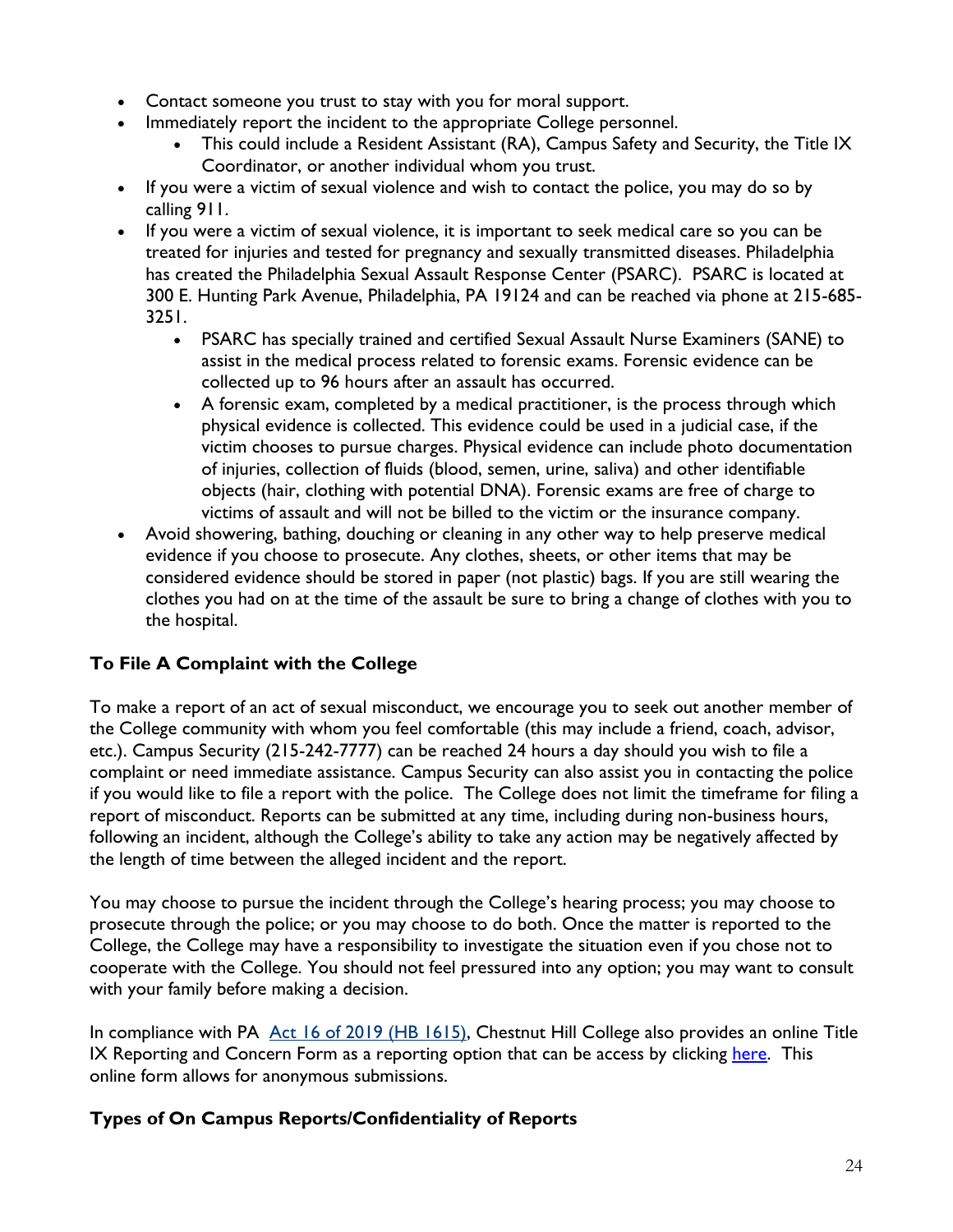The College encourages complainants of sexual misconduct to file a Formal Complaint so the College may provide supportive measures and initiate a full investigation and adjudication process (if desired). Different employees on campus have different abilities to maintain a complainant's confidentiality.

- Some individuals are required to maintain complete confidentiality; talking to them is sometimes called a "privileged communication." These individuals have a legal and professional obligation not to reveal information shared with them in the scope of performing their duties.
- Other employees may talk to a complainant in confidence, and generally only report to the College that an incident occurred without revealing any personally identifying information, such as the complainant's name. Disclosures to these employees will not trigger a College investigation into an incident against the complainant's wishes.
- All other College employees are designated as responsible employees and are required to report all the details of an incident (including the identities of both the complainant and alleged respondent) to the Title IX coordinator. A report to these employees constitutes a report to the College – and generally obligates the College to investigate the incident and take appropriate steps to address the situation.
	- $\circ$  By virtue of their responsibilities in the residence halls, Resident Assistants (RAs) and Resident Coordinators (RCs) are considered responsible employees.

## A. Privileged and Confidential Communications

Professional, licensed counselors and pastoral counselors who provide mental-health counseling to members of the school community (and including those who act in that role under the supervision of a licensed counselor) and nurses in the Health Center are not required to report any information about an incident to the Title IX coordinator without a complainant's permission.

| Sheila Kennedy,  | Director, Counseling      | 215-248-7104 | SJ 345 |
|------------------|---------------------------|--------------|--------|
| SSJ, Ph.D.       | Center                    |              |        |
|                  | Psychologist              |              |        |
| Deirdre Horan,   | Director, Health Center,  | 215-248-7111 | FZ.    |
| MSN, CRNP        | <b>Nurse Practitioner</b> |              | Lobby  |
| Beth McLaughlin, | <b>Registered Nurse</b>   | 215-248-7111 | FZ     |
| RN, BSN          |                           |              | Lobby  |
| Lisa Johnson,    | Therapist                 | 215-248-7104 | SJ 343 |
| Psy.D.           |                           |              |        |

## B. Non-Professional Counselors and Advocates

Individuals who work in Campus Ministry can generally talk to a complainant without revealing any personally identifying information about an incident to the College. A complainant can seek assistance and support from these individuals without triggering a College investigation that could reveal the complainant's identity or that the complainant has disclosed the incident. While maintaining a complainant's confidentiality, these individuals or their office should report the nature, date, time, and general location of an incident to the Title IX Coordinator. This limited report – which includes no information that would directly or indirectly identify the complainant – helps keep the Title IX Coordinator informed of the general extent and nature of sexual violence on and off campus so the coordinator can track patterns, evaluate the scope of the problem, and formulate appropriate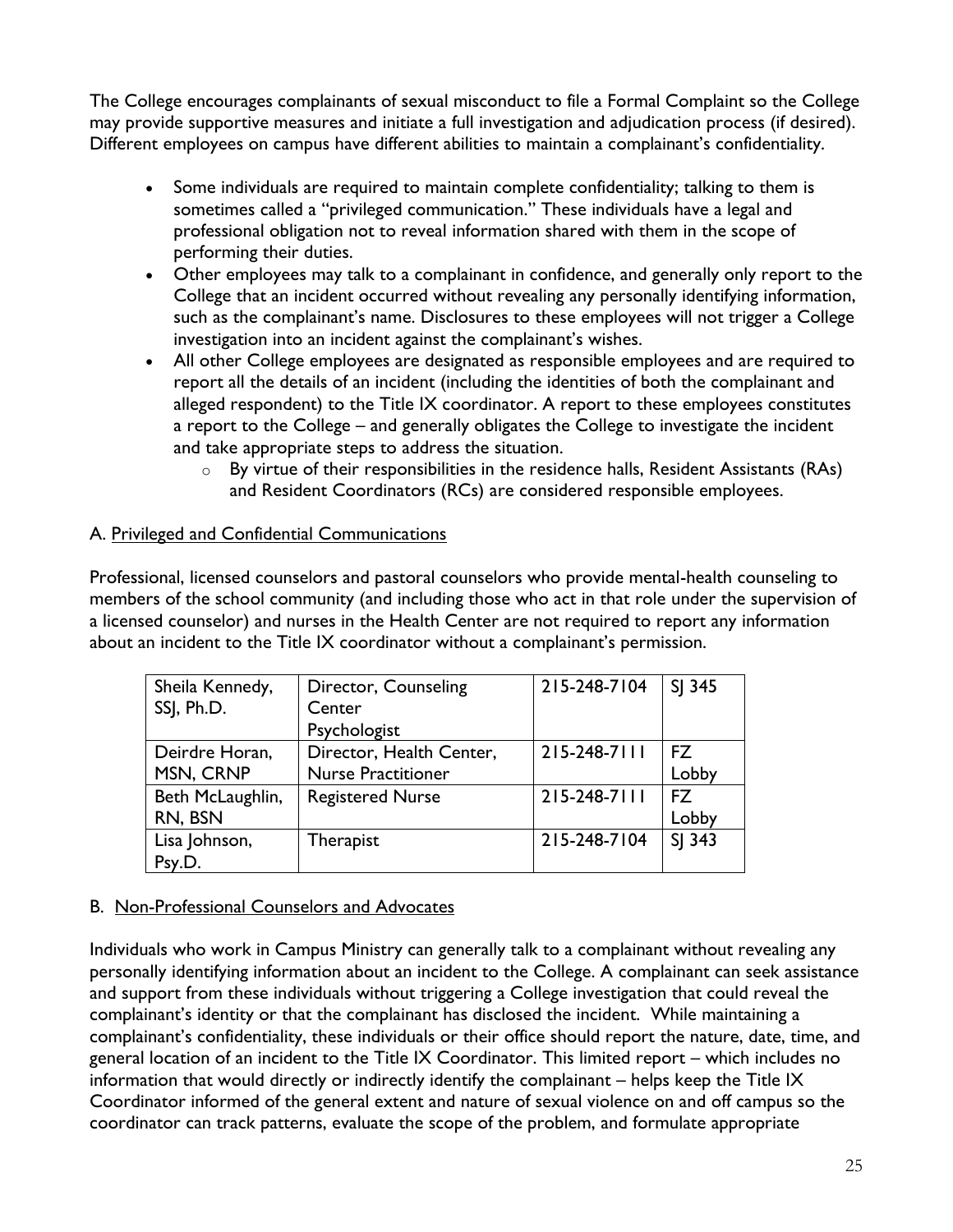campus-wide responses. Before reporting any information to the Title IX Coordinator, these individuals will consult with the complainant to ensure that no personally identifying details are shared with the Title IX Coordinator. The Title IX Coordinator will report this information to the Director of Security for inclusion in the Daily Crime Log and Annual Campus Crime Statistics.

| Jackie Newns                    | <b>Chief Officer for Mission</b><br>and Ministry | 215-248-7095 | $\vert$ SI 339 |
|---------------------------------|--------------------------------------------------|--------------|----------------|
| Anna Ryan-<br><b>Bender</b>     | Director of Campus<br>Ministry                   | 215-248-7993 | $\vert$ SJ 348 |
| Robert Mulligan,<br><b>OSFS</b> | Chaplain                                         | 215-248-7058 | SJ 330         |

A complainant who speaks to a professional or non-professional counselor or advocate must understand that, if the complainant wants to maintain confidentiality, the College may be unable to conduct an investigation into the particular incident or pursue disciplinary action against the respondent. Even so, these counselors and advocates will still assist the complainant in receiving other necessary protection and support, such as victim advocacy, academic support or accommodations, disability, health or mental health services, and changes to living, working or course schedules. A complainant who at first requests confidentiality may later decide to file a complaint with the school or report the incident to local law enforcement, and thus have the incident fully investigated.

## C. Reporting to Responsible Employees

Unless specifically listed above, all other College employees are considered responsible employees. A responsible employee is a College employee who has the authority to redress sexual violence, who has the duty to report incidents of sexual violence or other misconduct, or who is an individual who is reasonably believed to have this authority. Resident Assistants and Resident Coordinators are also considered responsible employees.

When a complainant tells a responsible employee about an incident of sexual violence, the complainant has the right to expect the College to take immediate and appropriate steps to investigate what happened and to resolve the matter promptly and equitably. A responsible employee must report to the Title IX coordinator all relevant details about the incident shared by the complainant so that the College can determine what happened – including the names of the complainant and respondent(s), any witnesses, and any other relevant facts, including the date, time and specific location of the alleged incident.

To the extent possible, information reported to a responsible employee will be shared only with people responsible for handling the College's response to the report. A responsible employee should not share information with law enforcement without the complainant's consent or unless the complainant has also reported the incident to law enforcement. Before a complainant reveals any information to a responsible employee, the employee should ensure that the complainant understands the employee's reporting obligations – and, if the complainant wants to maintain confidentiality, direct the complainant to confidential resources.

If the complainant wants to tell the responsible employee what happened but also maintain confidentiality, the employee should tell the complainant that the College will consider the request,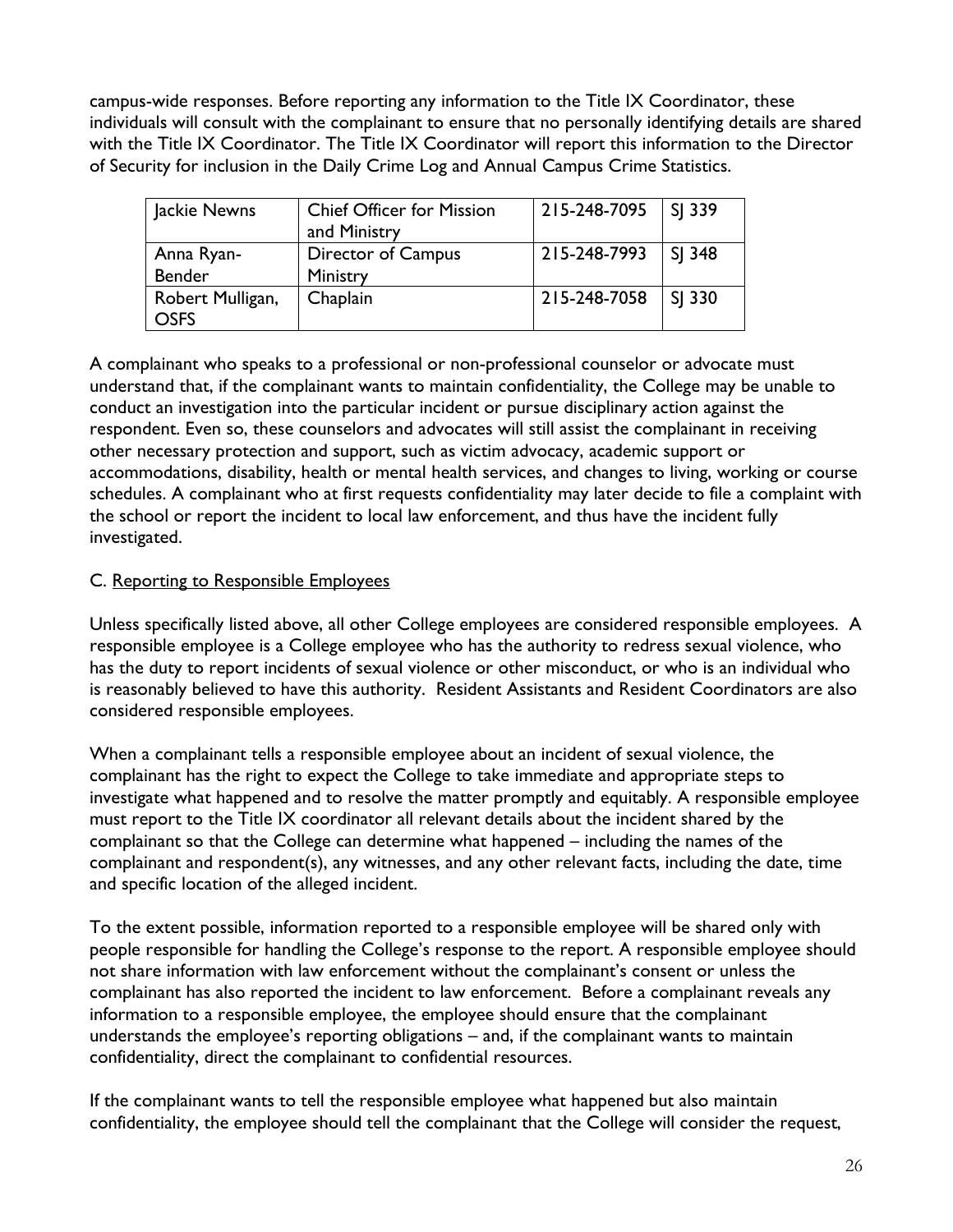but cannot guarantee that the College will be able to honor it. In reporting the details of the incident to the Title IX Coordinator, the responsible employee will also inform the Coordinator of the complainant's request for confidentiality.

Responsible employees will not pressure a complainant to request confidentiality, but will honor and support the complainant's wishes, including that the College investigate an incident fully. By the same token, responsible employees will not pressure a complainant to make a full report if the complainant is not ready to do so.

## *Requesting Confidentiality From the College: How the College Will Weigh the Request and Respond.*

If a complainant discloses an incident to a responsible employee but wishes to maintain confidentiality or requests that no investigation into a particular incident be conducted or disciplinary action taken, the College must weigh that request against the College's obligation to provide a safe, nondiscriminatory environment for all individuals, including the complainant.

If the College honors the request for confidentiality, a complainant must understand that the College's ability to meaningfully investigate the incident and pursue disciplinary action against the respondent(s) may be limited.

Although rare, there are times when the College may not be able to honor a complainant's request in order to provide a safe, non-discriminatory environment.

When weighing a complainant's request for confidentiality or determining that no investigation or discipline will be pursued, the Title IX Coordinator will consider a range of factors, including the following:

- The increased risk that the respondent will commit additional acts of sexual or other violence, such as:
	- $\circ$  whether there have been other sexual violence complaints about the same respondent;
	- o whether the respondent has a history of arrests or records from a prior school indicating a history of violence;
	- o whether the respondent threatened further sexual violence or other violence against the complainant or others;
	- o whether the sexual violence was committed by multiple respondents;
	- o whether the sexual violence was perpetrated with a weapon;
	- o whether the complainant is a minor;
	- o whether the College possesses other means to obtain relevant evidence of the sexual violence (e.g., security cameras or personnel, physical evidence);
	- o whether the complainant's report reveals a pattern of perpetration (e.g., via illicit use of drugs or alcohol) at a given location or by a particular group.

The presence of one or more of these factors could lead the College to investigate the alleged incident. If the College determines that it cannot maintain a complainant's confidentiality, the College will inform the complainant prior to starting an investigation and will, to the extent possible, only share information with people responsible for handling the College's response.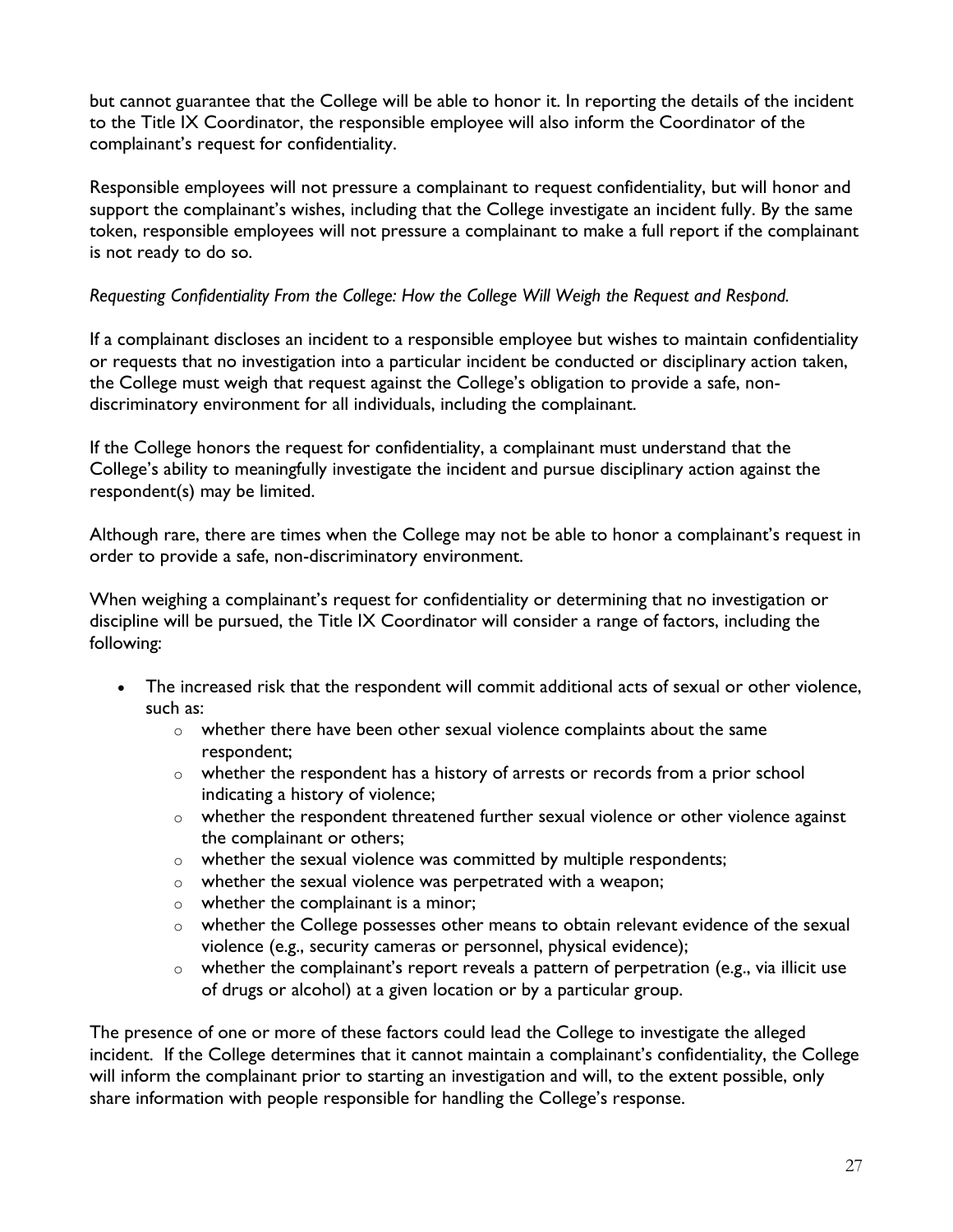The College will remain ever mindful of the complainant's well-being, and will take ongoing steps to protect the complainant from retaliation or harm and work with the complainant to create a safety plan. Retaliation against the complainant, whether by students or College employees, will not be tolerated. The College will also:

- $\circ$  assist the complainant in accessing other available victim advocacy, academic support, counseling, disability, health or mental health services, and legal assistance both on and off campus (see portion of policy identifying these);
- $\circ$  provide other security and support, which could include issuing a no-contact order, helping arrange a change of living or working arrangements or course schedules (including for the respondent pending the outcome of an investigation) or adjustments for assignments or tests; and
- $\circ$  inform the complainant of the right to report a crime to campus or local law enforcement – and provide the complainant with assistance if the complainant wishes to do so.

Because the College is under a continuing obligation to address the issue of sexual violence campuswide, reports of sexual violence (including non-identifying reports) will also prompt the College to consider broader remedial action – such as increased monitoring, supervision or security at locations where the reported sexual violence occurred; increasing education and prevention efforts, including to targeted population groups; conducting climate assessments/victimization surveys; and/or revisiting its policies and practices. If the College determines that it can respect a complainant's request for confidentiality, the College will also take immediate action as necessary to protect and assist the complainant.

## **Formal Complaints**

A Formal Complaint is a document – including an electronic submission - filed by a complainant with a signature or other indication that the complainant is the person filing the formal complaint, or signed by the Title IX Coordinator, alleging sexual harassment against a respondent about conduct within Chestnut Hill College's education program or activity and requesting initiation of the procedures consistent with the Chestnut Hill College Policy on Sex Discrimination, Sexual Harassment and Sexual Violence to investigate the allegation of sexual harassment.

To file a Formal Complaint, a complainant must provide the Title IX Coordinator a written, signed complaint describing the facts alleged. A report filed through the online Title IX Reporting and Concern Form is not considered a formal complaint if it is filed anonymously. If a complainant does not wish to make a Formal Complaint, the Title IX Coordinator may determine a Formal Complaint is necessary. The Title IX Coordinator will inform the complainant of this decision in writing, and the complainant need not participate in the process further but will receive all notices issued under this Policy.

Once a Formal Complaint has been filed, the College will use its best efforts to process the incident (this includes investigation of facts, hearing notification, the hearing, deliberation, notification of the outcome of the hearing and the appeal process) within 90 business days. Circumstances may arise that require the extension of time frames, including extension beyond 90 days. Such circumstances may include the complexity of the allegations, the number of witnesses involved, the availability of the parties or witnesses, the effect of a concurrent criminal investigation, any intervening school break or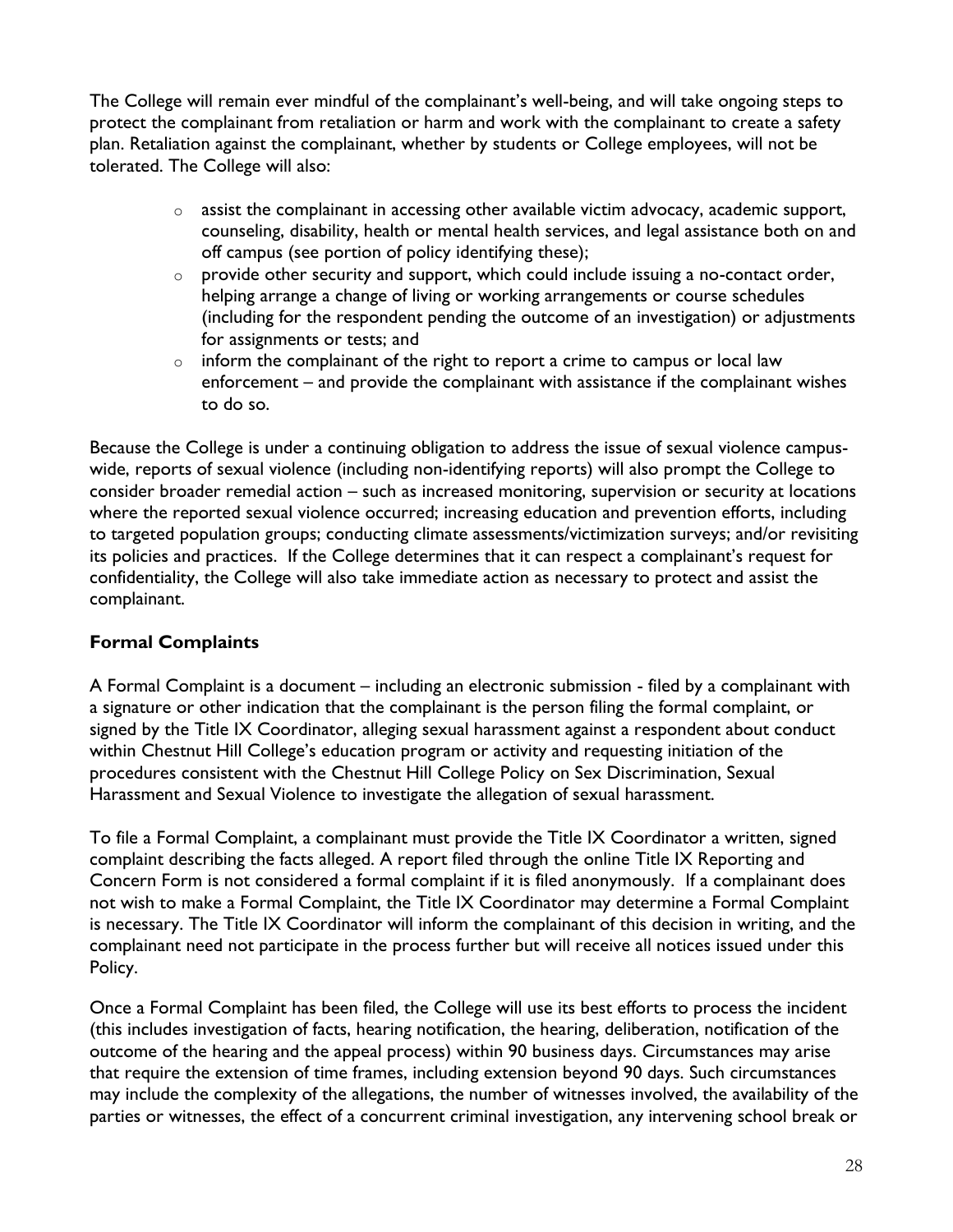vacation, or other unforeseen circumstances. In the event that the investigation and resolution exceed this time frame, the College will notify all parties of the reason for the delay and the expected adjustment in time frames. Best efforts will be made to complete the process in a timely manner by balancing principles of thoroughness and fundamental fairness with promptness.

## **Alcohol and Drug Use Amnesty**

The health and safety of every student is of utmost importance. The Colleges recognize that students who have been drinking and/or using drugs (whether such use is voluntary or involuntary) at the time sexual misconduct occurs may be hesitant to report such incidents due to fear of potential consequences for their own conduct. The College strongly encourage students to report incidents of sexual misconduct. A witness to or individual who experience sexual misconduct, acting in good faith, who discloses any incident of sexual misconduct to College officials or law enforcement will not be sanctioned under the College's code of conduct for violations of alcohol and/or drug use policies occurring at or near the time of the incident(s) of sexual harassment or sexual violence. This amnesty provision also applies to student groups making a report of sexual misconduct. Amnesty does not preclude or prevent action by police or other legal authorities pursuant to relevant state or federal criminal statutes.

## **Supportive Measures**

Complainants (as defined above), who report allegations that could constitute sexual misconduct under this policy, have the right to receive supportive measures from the College regardless of whether they desire to file a complaint. Supportive measures are non-disciplinary and non-punitive and may include, as appropriate and as reasonably available:

- referral to counseling or medical services
- extensions of deadlines or other course-related adjustments
- modifications of work or class schedules
- campus escort services
- restrictions on contact between the parties (no contact orders)
- changes in work or housing locations
- leaves of absence
- increased security and monitoring of certain areas of the campus

Supportive measures will remain private to the extent possible. Some College officials will be notified of supportive measures as needed for implementation.

## **Emergency Removal**

As a residential educational institution, the College has a responsibility to protect the community from potential harm. The College retains the authority to remove a respondent from either institution's program or activity on an emergency basis, where the College (1) undertakes an individualized safety and risk analysis and (2) determines that an immediate threat to the physical health or safety of any student or other individual arising from the allegations of sexual misconduct or gender-based discrimination justifies a removal.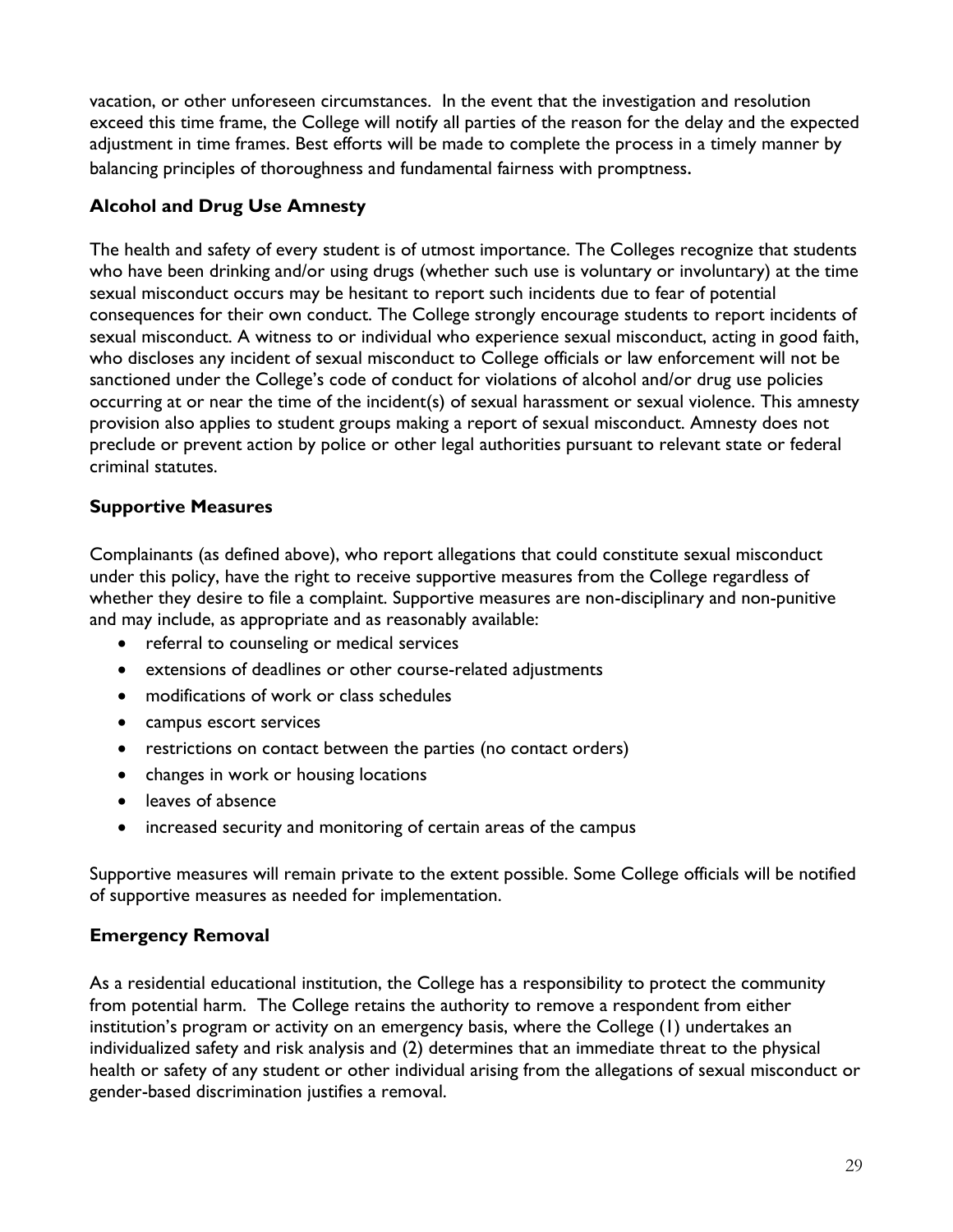If a College official determines such removal is necessary, the respondent will be provided notice and an opportunity to challenge the decision immediately following the removal.

If appropriate, the College will work with the respondent to continue his/her course of study online.

## **Investigation**

In order to assure a prompt and equitable resolution to the complaint, complainants will be asked to provide details of the reported incident, either verbally or in writing, detailing the specifics of the incident, names of individuals, date, time, place, specifics which occurred, witnesses to the events described, etc. This complaint will start the College's investigation of the events reported.

- An investigation will be conducted once a complaint is filed.
- The person who makes the report is the complainant and the individual named in the report is the respondent.
- Upon receipt of a formal complaint, the Title IX Coordinator will draft a Notice of Allegations that will be sent to the respondent. The Notice of Allegations will include the identity of the complainant, the alleged conduct violations, and the dates of these allegations. This Notice of Allegations will be received prior to the beginning of an investigation. The Notice of Allegations will also state that the respondent is presumed not responsible and explain the use of an advisor of choice.
	- o There may be extenuating circumstances in which a complainant requests that the College investigate allegations confidentially. The College cannot promise complete confidentiality. Information can only be shared within the College if there is a "legitimate educational need." In order for information to be shared outside of the College, a complainant would need to give explicit permission or that information would need to be subpoenaed. It should be noted that the College's ability to thoroughly investigate and resolve incidents of sexual misconduct may by limited should the complainant not want his or her name or any identifiable information shared.
- The College bears the responsibility of conducting the investigation and collecting all evidence. All evidence collected, including copies of statements (as described below) will be shared with both parties.
- The respondent will be given the opportunity to provide his/her version of the reported incident. This can occur either verbally or in writing by the respondent to the investigator; the respondent has the right to decline this option.
- The College will provide an equal opportunity for the parties to present witnesses, including fact and expert witnesses, and other inculpatory and exculpatory evidence.
- The complainant's statement will be shared with the respondent.
- The respondent's statement (if provided) will be shared with the complainant.
- At the conclusion of the investigation, both parties will have an equal opportunity to review all evidence collected.
- The parties will have ten (10) business days to inspect and review the evidence and submit a written response by email to the investigator. The investigator will consider the parties' written responses before completing the Investigative Report. The parties and their advisors must sign an agreement not to photograph, copy or disseminate any of the evidence subject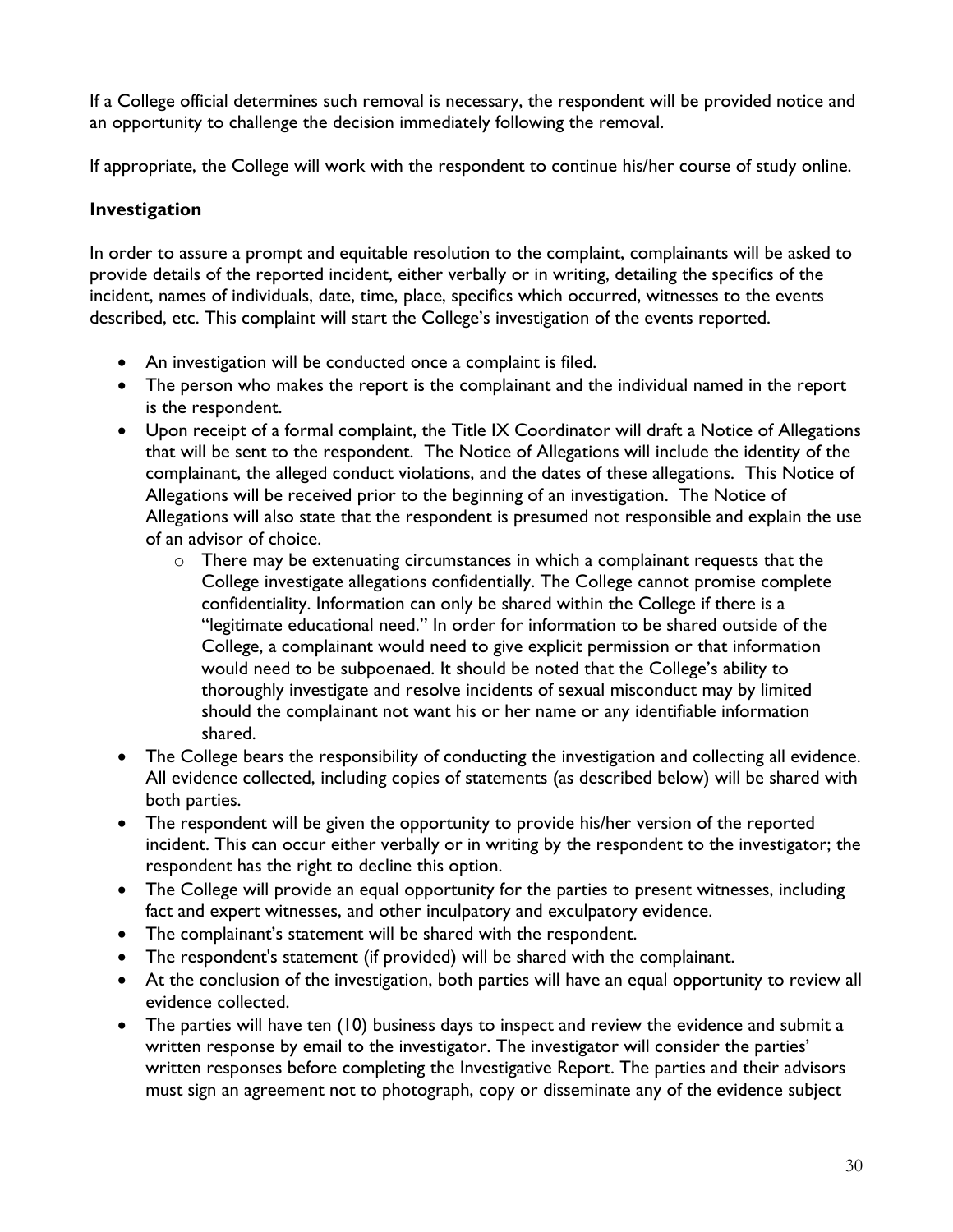to inspection and review or use such evidence for any purpose unrelated to the College adjudication process.

- At the conclusion of the investigation, and following the 10 day review period, the investigator(s) will prepare an Investigative Report to be used by the Title IX Coordinator and hearing panel (if applicable).
- The College will use its best efforts to complete its investigation within 21 business days of the date it receives the complaint, to allow 10 days for review of this investigation, to allow 5 days for the completion of the investigative report (upon completion of these 10 days), and to schedule a disciplinary hearing within 14 business days of the completion of the Investigative Report.
	- $\circ$  At times, a thorough investigation may take longer than 21 days. In instances where extra time is needed, both parties will be notified of the reasons and an expected completion date.
- The parties may mutually agree to extend these time periods.

## **Hearing and Resolution**

- Upon completion of the investigation, the College will schedule a hearing. As described above, every effort will be made to schedule a hearing within 14 business days of the completion of the Investigative Report.
- Both parties have the right to an advisor of choice; this advisor may be, but does not need to be, and attorney. If a party does not select an advisor of choice the College may provide one, at no charge, to the party.
- All hearings will be held using a live format. This may occur in person or virtually via the use of a video conferencing platform.
- The College cannot compel anyone to attend or participate in the hearing. However, if any party decides to not participate in the hearing, then the College cannot use any statements made by that individual in determining responsibility.
- The complainant and respondent are both subject to live cross examination by the advisor of choice for the other party (i.e. the advisor of choice for the complainant may cross examine the respondent and vice versa). Cross examination is not permitted directly by the complainant or respondent. Cross examination related to establishing credibility will generally be permitted, but questions regarding a party's previous sexual history will generally not be permitted. If a complainant or respondent refuses to participate in cross examination the College cannot use any statements previously made by that individual in determining responsibility.
- All hearings will be recorded and transcribed.
- Every effort is made to collect all information during the investigation. In the event that additional information is presented, both parties need to submit this additional documentation to the Title IX Coordinator at least 48 hours prior to the hearing; the Title IX Coordinator will share this information with the respective parties. Both parties will be shown a copy of the Statements provided by the other party; this includes Statements from any witnesses of fact.
	- o Additional information presented at this point may result in the investigation being reopened.
- At least 72 hours notice will be given to both complainant and respondent to appear at the hearing.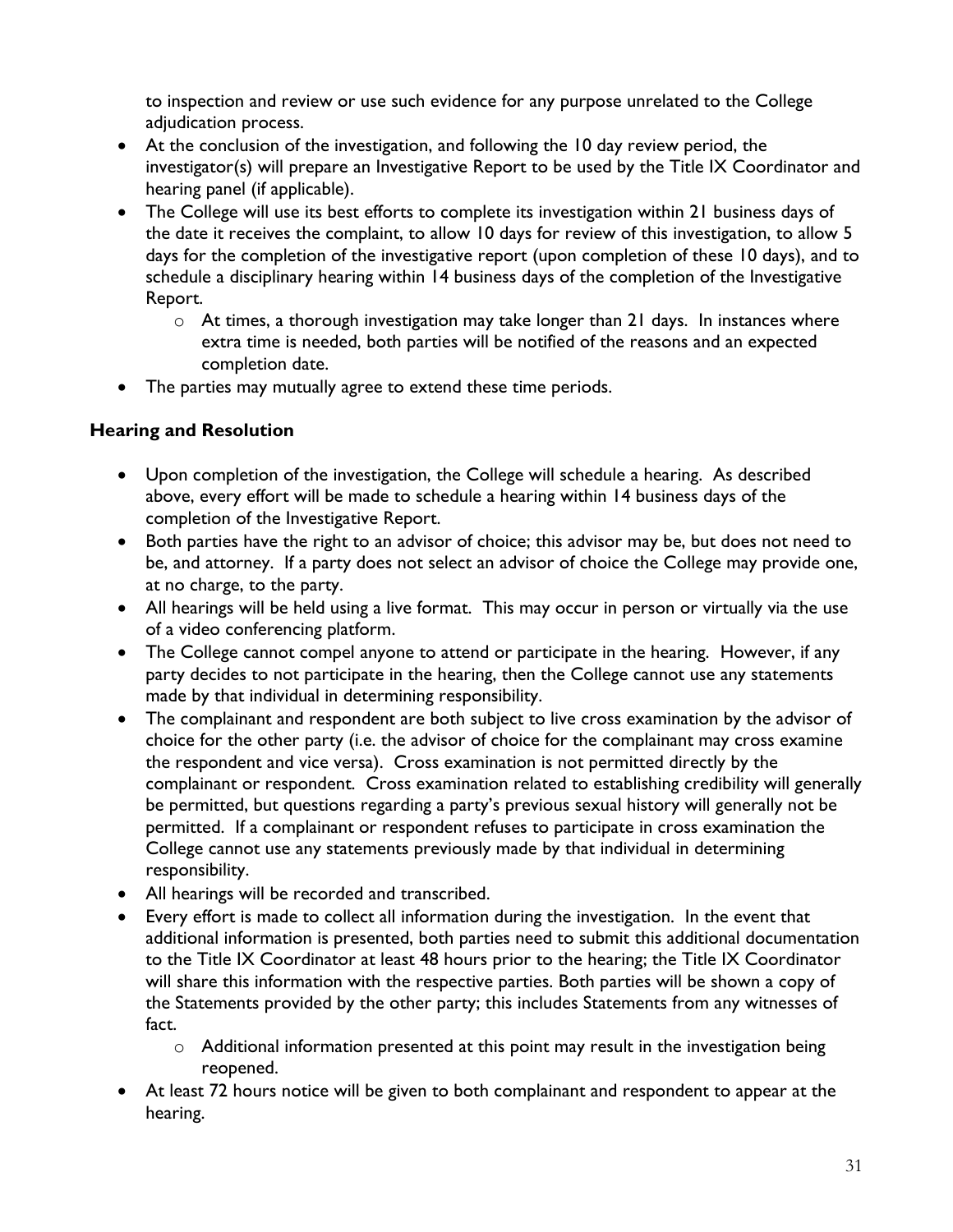- In determining a remedy, the College may take into consideration the prior disciplinary history of the respondent.
- The College utilizes a preponderance of evidence as the standard of proof in all disciplinary proceedings; this standard is met if the proposition is more likely to be true than not true. Preponderance of evidence is the acceptable standard for civil cases.
- A written decision, complete with sanctions, if any, will be received within 10 business days after the hearing.
- The written decision will include the allegations, procedural steps that were followed, findings of fact, conclusions drawn based upon findings of fact, conclusions applying the facts to this policy and the Student Code of Conduct, a rationale for the findings for each charge, and appeal procedures.
- The complainant and respondent will be notified of the outcome of the hearing; this notification will be made in writing and will occur as concurrently as possible.
- The process will terminate if the respondent is no longer a student or employee.
	- o Please note that the College will still provide appropriate accommodations to the complainant if the respondent is no longer a student or employee. If the respondent is a student, the College reserves the right to place a hold on the account and withhold transcripts.
- The College will cooperate to the extent permitted by law with criminal proceedings.
- The College does not condone retaliation towards the respondent or the complainant.

Any claims of retaliation will be investigated and those individuals will be subject to disciplinary action. Please see the end of this policy for additional information on retaliation.

## **Sanctions for Students**

Individuals found responsible for violating this policy may face one or more of the following sanctions. The severity of the incident, past judicial record, attitude, and willingness to make amends will be taken into consideration when determining sanctioning.

- Disciplinary Warning: notice to the student, orally or in writing, that continuation or repetition of the conduct found wrongful, within a period of time stated in the warning, may be cause for more severe disciplinary action.
- Disciplinary Probation: an official written notice to a student that violation of College policies, regulations, or patterns contrary to College standards or expectations, will not be tolerated. Repeated offenses or violations of any conditions of probation will result in more severe action, including possible suspension or expulsion. Disciplinary probation lasts for a stated time.
- Educational Sanctions: including counseling, reflection papers, research papers, classes and/or community engagement/service.
- Fines: fines range from \$10 to \$200 for punitive purposes and/or restitution.
- Restitution: the student or group may be required to make payment to the College, or to other persons, groups or organizations for damages to or misappropriation of property.
- Loss of Residency: a student will be required to leave the College residence community and may forfeit any housing costs. The student will be barred from entering all residence halls during the time of removal from the campus. A student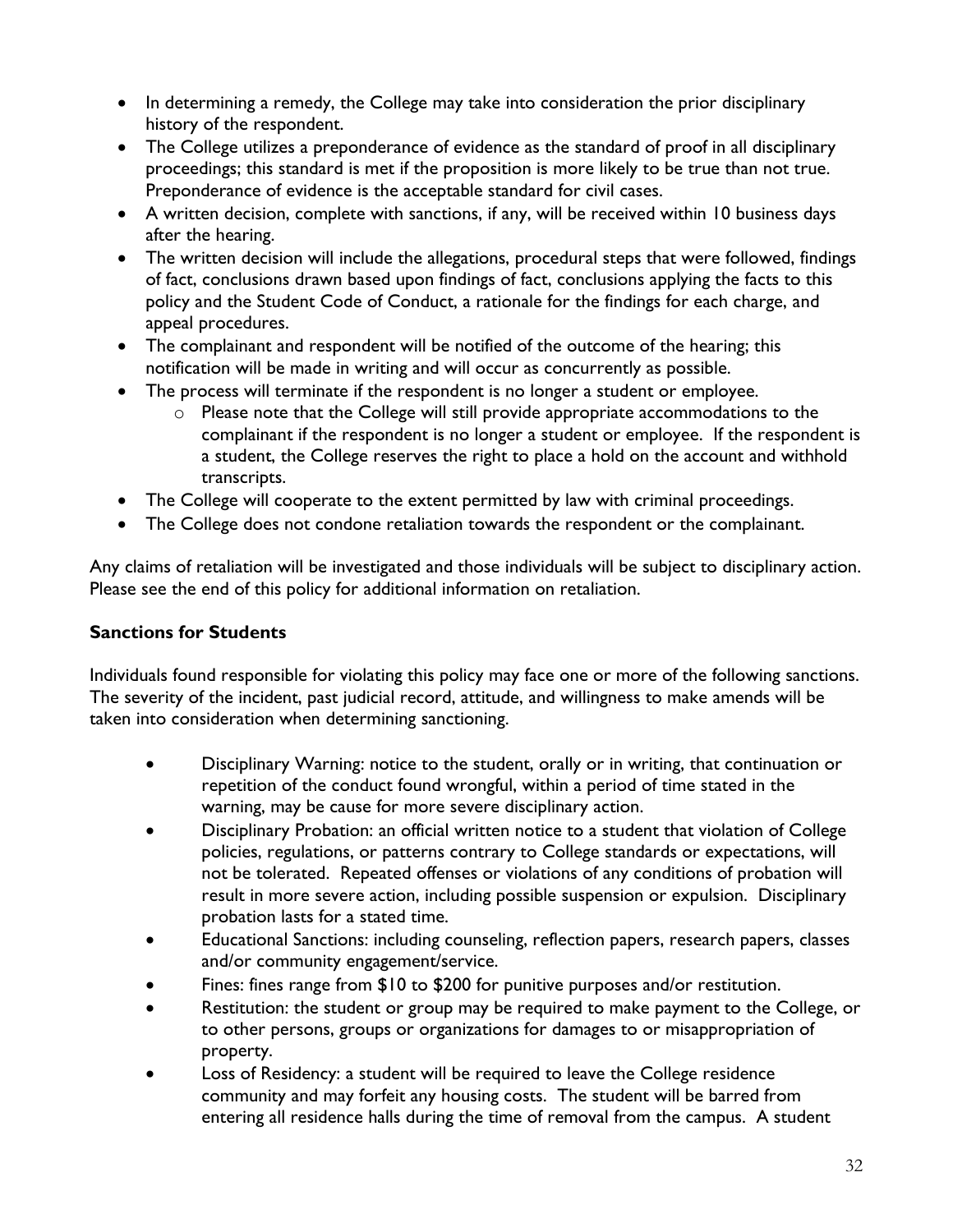who loses residency may be considered for future on-campus accommodations at the discretion of the Vice President for Student Life and the Director of Residence Life.

- Disciplinary Residence Hall Room Change: an action that requires a student to vacate his/her current room and relocate to another room because of the disciplinary process.
- Restrictions of Housing Lottery: an action may exclude a student from participation in a particular housing lottery or affect his/her ranking in a particular lottery.
- Suspension: separation of the student/group from the College for a specified period of time. This could include exclusion from classes and other privileges or College activities.
- Expulsion: termination (after due process) of student status for an indefinite period. The conditions of readmission, if permitted, shall be stated in the order of expulsion.

## **Appeals**

- Both parties have the right to appeal. A letter of appeal should be addressed to the Title IX Coordinator within 3 business days of receipt of the decision. Appeals may only be submitted on the following grounds:
	- evidence of improper or inadequate procedure;
	- prejudicial conduct;
	- **■** disproportionate penalty;
	- new evidence, not available at the time of the investigation.
	- An appeal based on new evidence, not available at the time of the hearing will be referred back to the investigative process. Following the completion of the new evidence, the original hearing panel will reconvene for a second hearing.
	- Upon receipt of an appeal for improper or inadequate procedure, the Title IX Coordinator will review the case from initial complaint to resolution to determine if there was improper or inadequate procedure.
	- Upon receipt of an appeal for prejudicial conduct or disproportionate penalty, the Title IX Coordinator will convene a specially trained appeals board
	- If an appeal meets none of the above criteria, the complainant and/or respondent will be notified that the appeal does not meet the criteria to move forward.
	- The respondent's and/or complainant's letter(s) of appeal, the hearing panel's decision letter, and all other documents used in the hearing will comprise the official file to be used by the Appeal's Board.
	- The parties will receive written notice of an appeal decision within 10 business days.
	- Appeals will go a specially trained appeals board. While the College Appeals Board consists of faculty, staff, administrators or students as appointed by the President, no students will serve on appeals related to violations of the Policy on Sexual Discrimination, Sexual Harassment and Sexual Violence.
	- The non-appealing party will be notified that the appeal has been filed. Once it is formed, the Appeals Board will notify the parties if additional documentation is requested and the time period for its submission. All documentation reviewed by the Board will be made available in advance for both parties to review and submit comments; comments will be shared with one another. If evidence is discovered after the conclusion of the hearing, this new evidence will be reviewed by the Appeals Board. Both parties will be made aware of any new evidence. The Appeals Board will, after reviewing all available evidence and documentation, make a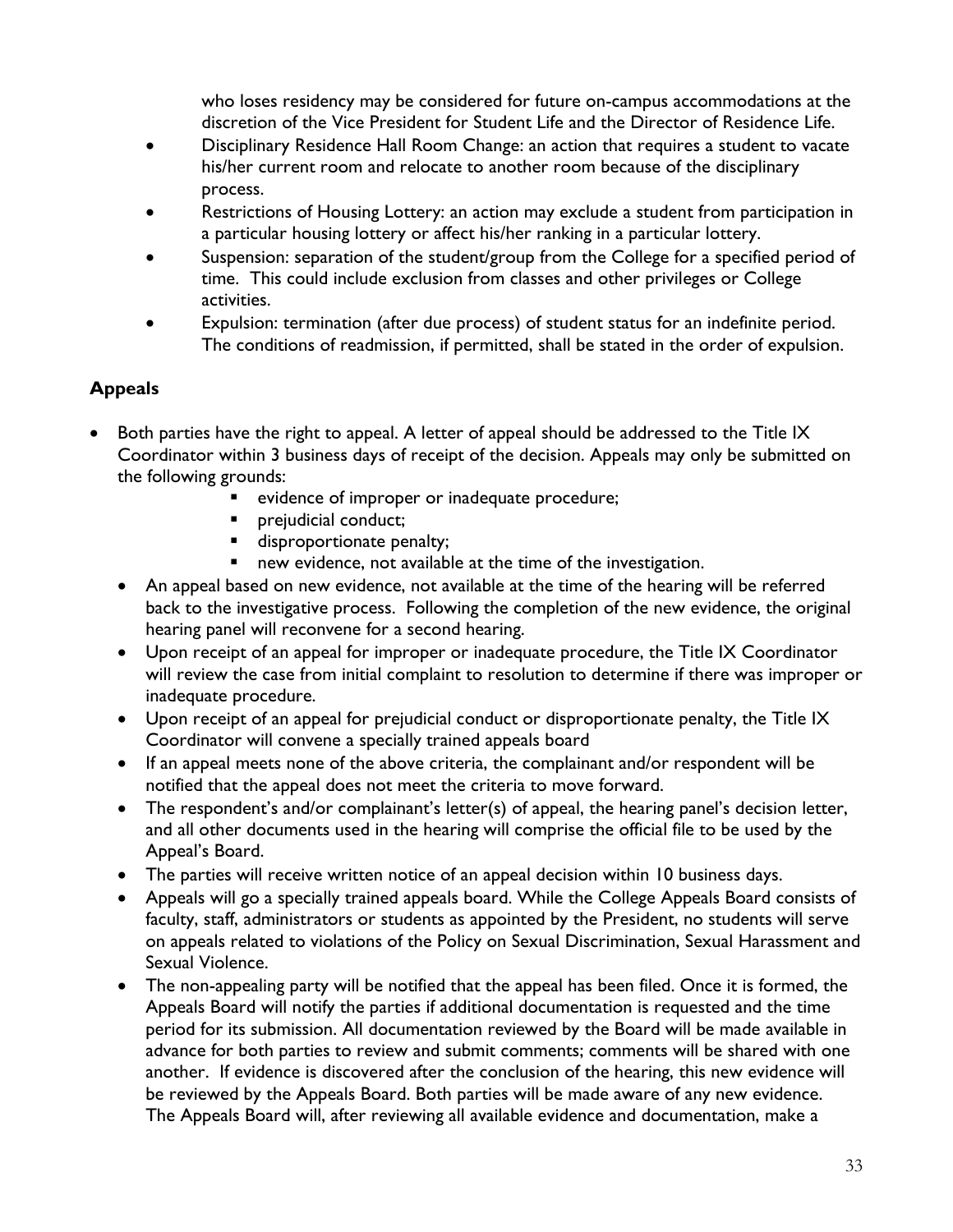recommendation to the Title IX Coordinator or her designee. In cases involving a recommendation of suspension or expulsion, the recommendation of the Appeals Board will be issued to the President. In cases not involving suspension or expulsion, there is no right for either party to appeal to the President. Both parties will receive written notice of the appeal decisions within 10 business days after the Appeals Board has received any additional documentation it may request. As stated earlier, the review of the Appeals Board is limited to fact based issues, this includes evidence of improper or inadequate procedure, prejudicial conduct and/or disproportionate penalty.

Sanctions, such as interim suspension from College housing or from the College itself, or from employment may be imposed during the appeals process at the decision of the Vice President for Student Life or the Assistant to the President for Administration and Special Projects.

#### **Alternative Resolution**

Parties who do not wish to participate in the full investigation and hearing process (as described above) may request Alternative Resolution by the College. The Title IX Coordinator will determine if Alternative Resolution is appropriate upon the written submission of a request by either party. Factors in considering the appropriateness of the alternative resolution process include, but are not limited to, the gravity of the allegations, whether there is an ongoing threat of harm or safety to the campus, whether the respondent is a repeat offender, and whether the parties are participating in good faith. This determination is not subject to appeal. In order to proceed, both parties must agree to this resolution. Either party may withdraw from the alternative resolution process at any time and resume the formal grievance process described above; the College, acting in good faith, may also determine, at any point in the process, that the Alternative Resolution process is not appropriate and may resume the formal grievance process. Both parties also agree that the findings reached in the Alternative Resolution process are binding and cannot be appealed. Alternative Resolution is not permitted for allegations that involve sexual misconduct by faculty or staff against students.

Alternative Resolution typically takes the form of either Administrative Resolution or Mediation. In Administrative Resolution, the respondent agrees to and accepts responsibility for the charges (issued in writing through the Notice of Allegations as described above). A hearing panel will then be convened to determine sanctioning. At this hearing, the parties will have the opportunity to speak, including giving an impact statement, but there will be no cross examination and the facts will not be in question. The hearing panel will issue a written determination that includes sanctions, rational for these sanctions, and appeal procedures. Both parties will have the right to appeal the sanctions.

During mediation, any potential investigation will halt. If the mediation results in a resolution, the disciplinary process will be concluded, and the matter will be closed. If a resolution cannot be reached, the matter will be referred back to the Title IX Coordinator to re-evaluate other options for resolution, including investigation. During mediation, a facilitator will guide a discussion between the parties. In circumstances where the parties do not wish to meet face to face, either party can request that the facilitator conduct separate meetings. Whether or not the parties agree to meet face to face, each party will be permitted to bring an advisor of their choice to any meetings. At the conclusion of the mediation, the agreement reached between the parties will be signed by both parties.

Records of the outcomes of Alternative Resolution are maintained by the Title IX Coordinator.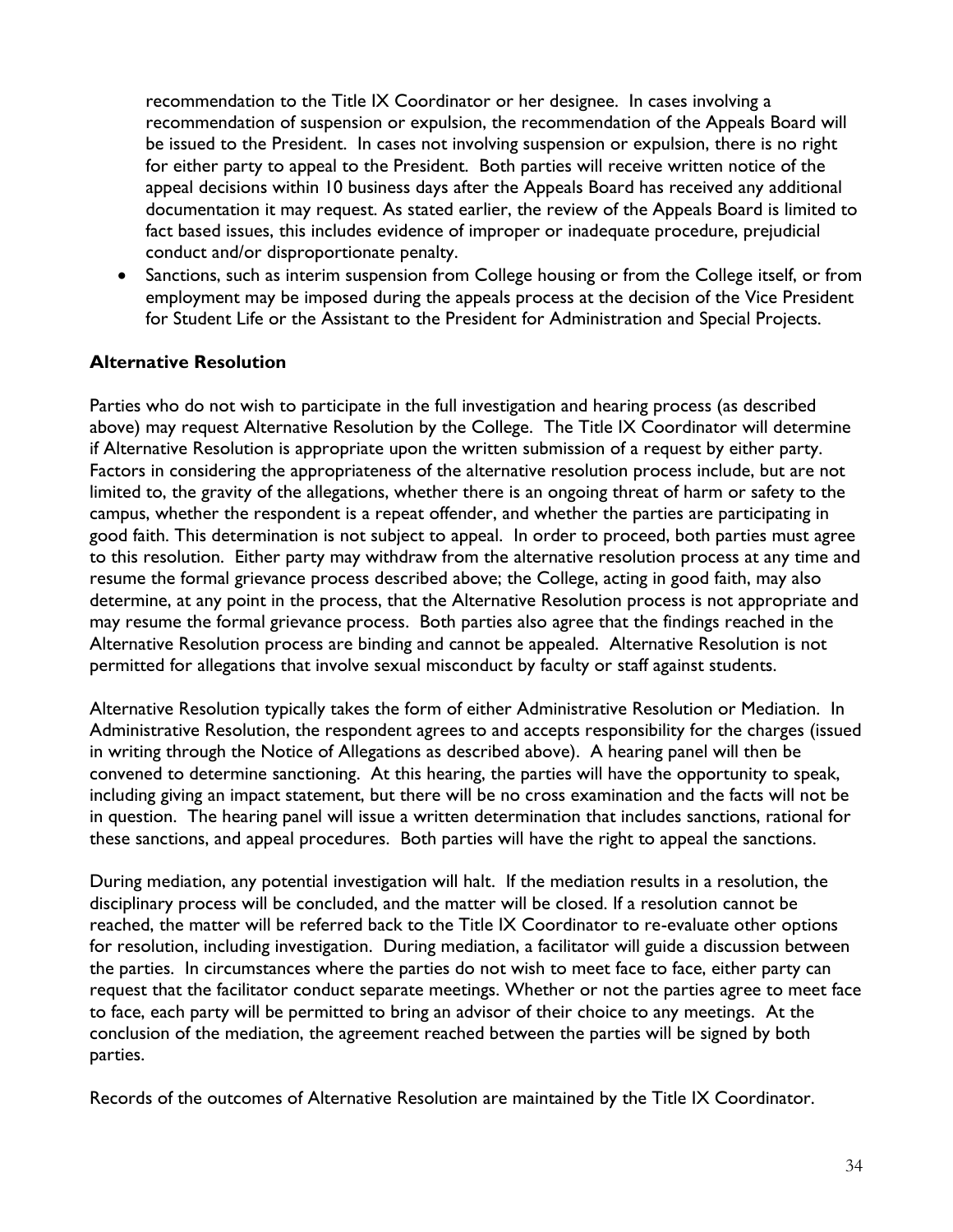#### **Procedures for Faculty and Staff**

Any person who believes he or she has experienced sexual misconduct, as defined in the College's Policy on Sexual Discrimination, Sexual Harassment and Sexual Violence, may file a complaint against the Chestnut Hill College faculty, staff, or administration member (the person filing a complaint is referred to as a "complainant"). The procedures outlined below are designed to create a fair and confidential process for the complainant and respondent, while also ensuring a community built on appropriate relationships and respect for all. As acts of sexual misconduct present a threat to the community, the President is kept apprised of all training and prevention efforts, as well as allegations of sexual misconduct.

#### **Interim Measures**

Upon the filing of a complaint, the Title IX Coordinator will review the allegations and determine the necessity and scope of any interim measures to prevent further acts of harassment, misconduct, or retaliation and to provide a safe educational and work environment. The range of interim measures may include, but not be limited to:

- Adjusting the complainant's or respondent's work schedule, assignment, or location for employment.
- Changing the complainant's or respondent's academic schedule, allowing the complainant to take an incomplete in one or more courses, allowing the complainant to drop (or retake) a course without penalty, or complete course work via alternate delivery methods.
- Providing an escort to ensure safe movement between classes, work sites, and other activities.
- Allowing the complainant to withdraw from or retake a class without penalty, or extending deadlines for examinations or other assignments.
- Providing access to tutoring or other academic support.
- Putting the respondent on paid administrative leave until the conclusion of the investigation.
- Issuing a no contact order.

An individual's failure to comply with restrictions imposed by interim measures is a violation of this policy and a basis for disciplinary action, up to and including termination of employment.

## **Investigation of a Complaint**

#### **Investigator**

The Title IX Coordinator will designate an Investigator (ordinarily a member of Human Resources, the Office of the President, or when necessary, an outside third party investigator) specifically trained in sexual misconduct investigations to conduct a prompt, thorough, and fair investigation of any sexual misconduct complaint against a College faculty or staff member. Every effort will be made to eliminate any possible or perceived bias in the selection of an investigator.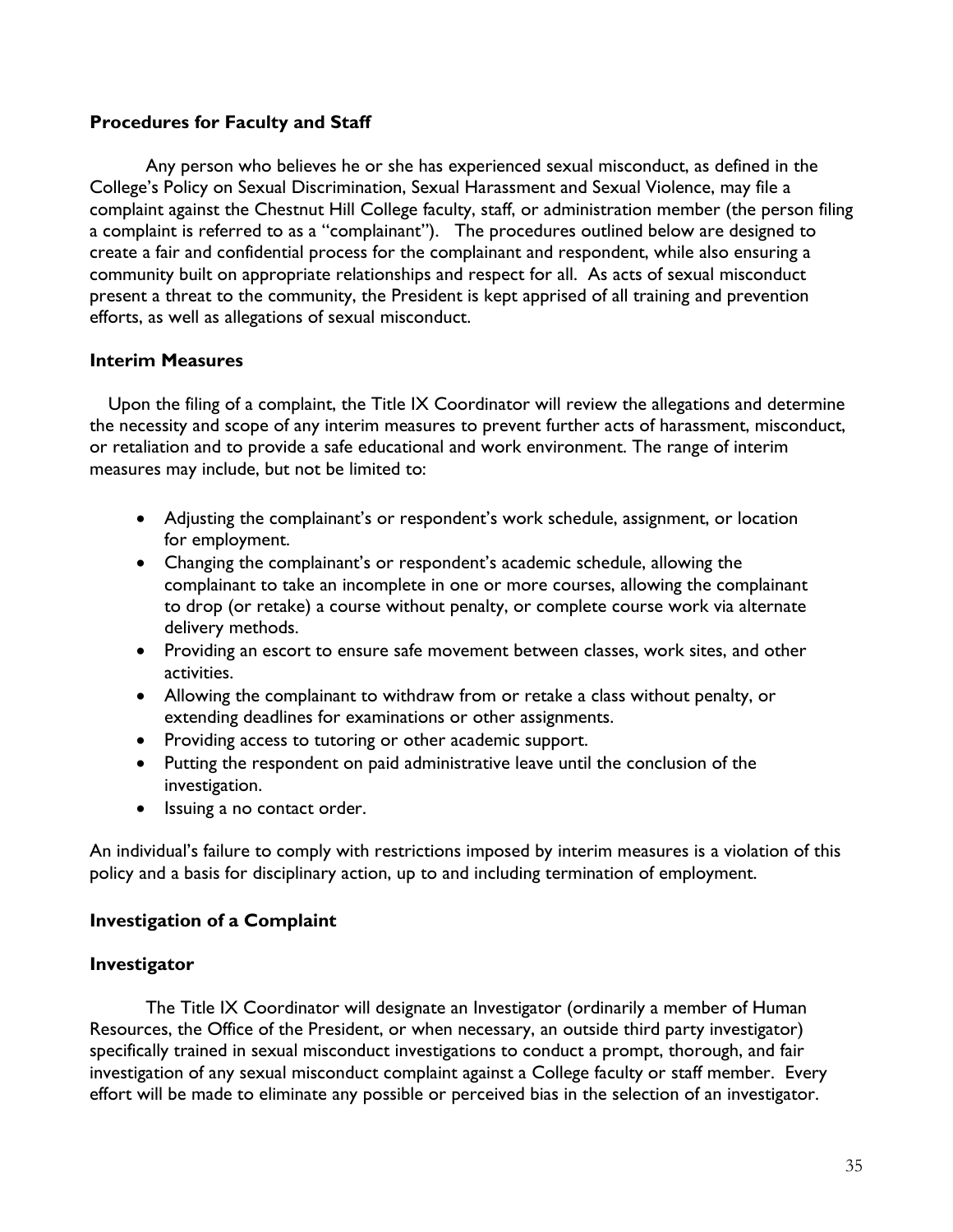With the exception of sanctioning (described below), the Investigation, Hearing, and Resolution processes described above will be followed for cases involving faculty or staff. Alternative Resolution is not an option for allegations involving sexual misconduct by a faculty or staff member against a student.

## **Sanctioning**

If there is a finding of responsibility, the hearing panel will submit a report to the Vice President for Academic Affairs (if the respondent is full-time faculty), the Dean of the respective college (if the respondent is adjunct faculty) or the Director of Human Resources (if the respondent is staff) to make a final determination as to the appropriate disciplinary sanction, per policies outlined in the Faculty Manual and Staff Handbook, for the respondent's violation of the Policy. In the event that the respondent is a tenured faculty member, procedures outlined in the Termination of Contract and Dismissal policy (Faculty Manual Policy F301.1) will be followed. If a conflict of interest exists that could create real or perceived bias against either the complainant or the respondent, another Vice President may be appointed. All decisions related to suspension or termination of employment are made by the President.

## **Imposition of Sanctions**

## **Suspension or Termination of Faculty.**

Any disciplinary sanction that involves the suspension or termination of a faculty member will be conducted pursuant to the procedures outlined in the Faculty Handbook.

## **Disciplinary Actions against Staff.**

Disciplinary sanctions involving staff will be consistent with any applicable policies outlined in the Staff Handbook.

## **Appeals**

The respondent has the right to appeal the investigative determination and the sanction imposed. Appeals will be submitted to the Title IX Coordinator and will be handled by a third party contracted service.

The College's determination as to whether the respondent's conduct violated the Policy will be presumed to have been reached reasonably and appropriately, by a preponderance of the evidence. Therefore, an appeal is available only on the following grounds:

- evidence of improper or inadequate procedure;
- prejudicial conduct;
- disproportionate penalty;
- new evidence, not available at the time of the hearing.

Any appeal must be in writing and should be filed with the Title IX Coordinator within ten (10) calendar days of the date of receipt of the relevant Vice President's final decision.

## **Preservation of Records**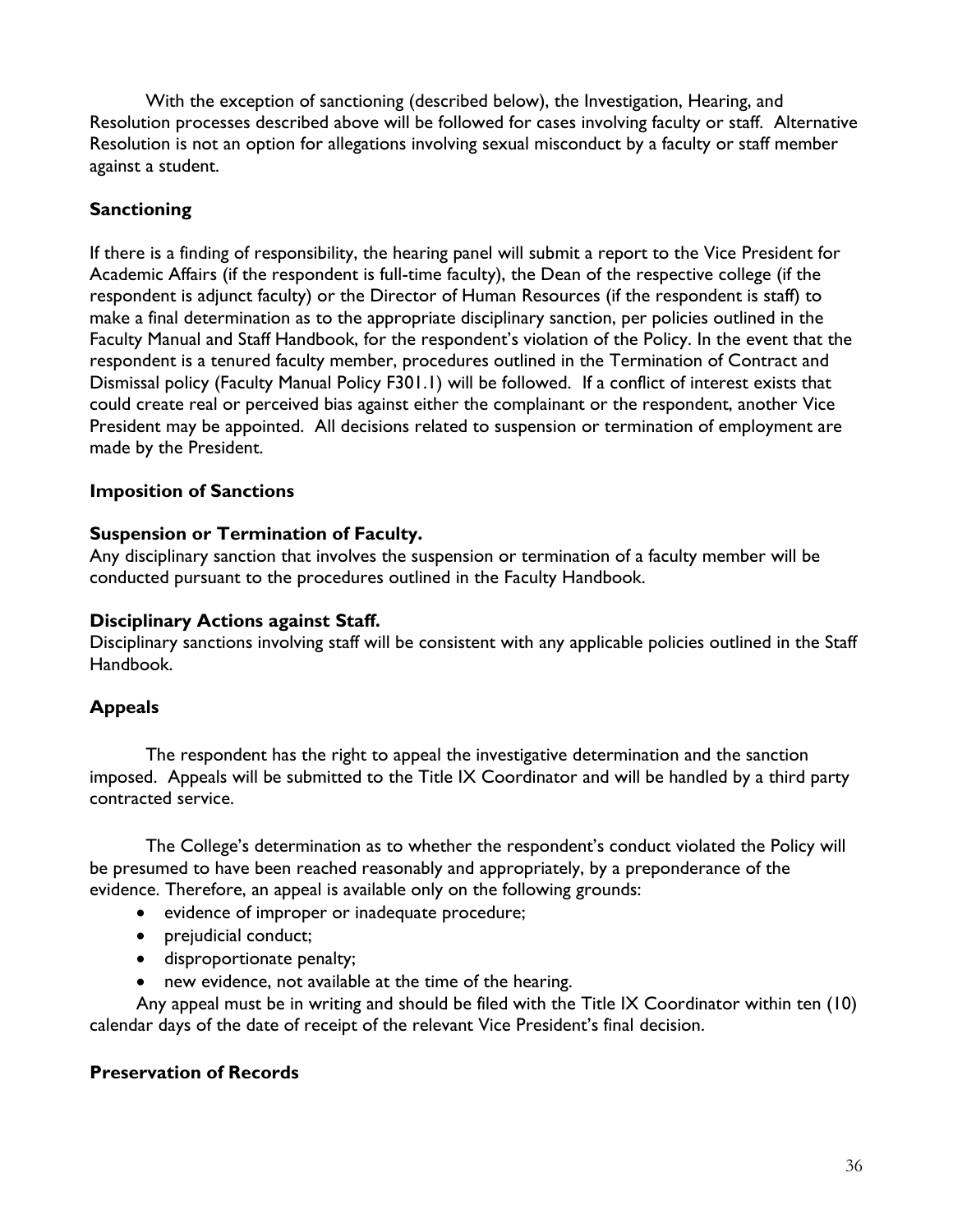A confidential record of all complaints, including their disposition, will be maintained by the Title IX Coordinator.

#### **Retaliation**

Chestnut Hill College strictly prohibits retaliation against any individual for reporting, providing information, exercising one's rights or responsibilities, or otherwise being involved in the process of responding to, investigating, or addressing allegations of sex discrimination, sexual harassment, and sexual violence. Therefore, any retaliation, intimidation, threats, coercion, or discrimination against any such individual, undertaken or attempted either directly or by someone acting on behalf of another, will be addressed in the most serious way by the College, and individuals who engage in such actions are subject to discipline up to and including suspension, exclusion, or dismissal. These behaviors will result in subsequent disciplinary proceedings. Anyone who is aware of possible retaliation or has other concerns regarding the response to a complaint of sexual misconduct should report such concerns to the Title IX Coordinator or to any Deputy Coordinator, who shall take appropriate actions to address such conduct in a prompt and equitable manner.

## **To File a Complaint with the Office of Civil Rights**

Anyone who wishes to file a complaint with the Office of Civil Rights (OCR) may do so through the mail, email or online. Prior to filing a complaint with OCR against an institution, a potential complainant may want to find out about the institution's grievance process and use that process to have the complaint resolved. However, a complainant is not required by law to use the institutional grievance process before filing a complaint with OCR. If a complainant uses an institutional grievance process and also chooses to file the complaint with OCR, the complaint must be filed with OCR within 60 days after completion of the institutional grievance process. For more information on filing a complaint, please visit the OCR website at [http://www2.ed.gov/about/offices/list/ocr.](http://www2.ed.gov/about/offices/list/ocr)

#### **Record Keeping**

After a matter is concluded, the individual who conducted the investigation shall prepare a written summary of the matter. The purpose of the summary is (1) to insure the College is aware of repeat incidents by the same individual and (2) for record keeping purposes so the College can evaluate the effectiveness of its anti-harassment policy and procedures. This summary will be kept in a separate file which may be consulted for the two purposes stated.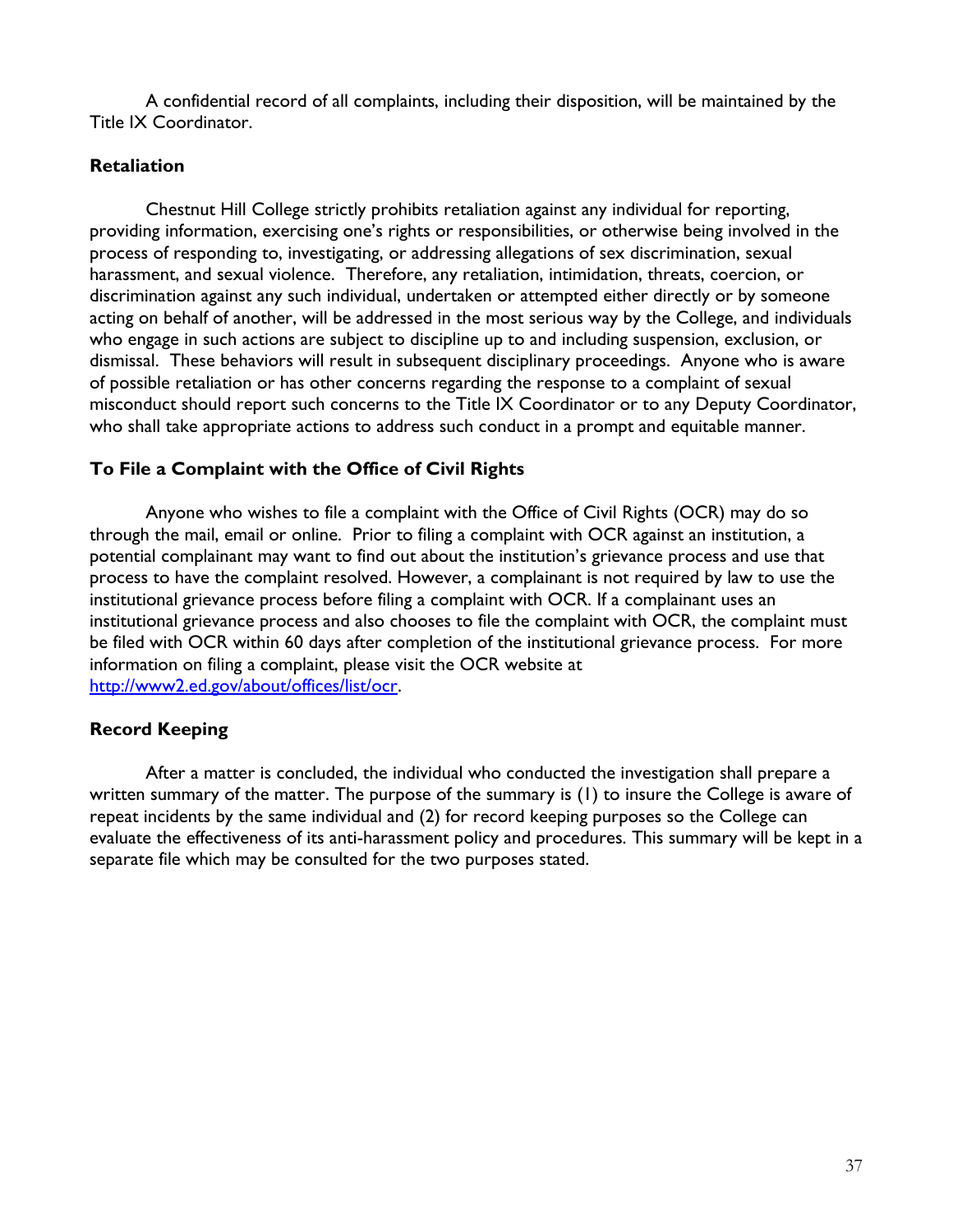## **Supplemental Information**

#### **Definitions of Sexual Misconduct**

#### o Sexual Harassment

Sexual Harassment is:

- unwelcome, gender-based verbal or physical conduct that is,
- sufficiently severe, pervasive and objectively offensive that it,
- unreasonably interferes with, denies or limits someone's ability to participate in or benefit from the College's educational program and/or activities, or is
- based on power differentials (quid pro quo, i.e. where an employee or student is informed their job or academic progress is dependent on their providing sexual favors to someone with authority over them), the creation of a hostile environment, or retaliation.

Examples include: an attempt to coerce an unwilling person into a sexual relationship; to repeatedly subject a person to egregious, unwelcome sexual attention; to punish a refusal to comply with a sexual based request; to condition a benefit on submitting to sexual advances; sexual violence; intimate partner violence, stalking; gender-based bullying.

Sexual harassment also includes harassment based on gender, sexual orientation, gender identity, or gender expression, which may include acts of verbal, nonverbal, or physical aggression, intimidation, or hostility based on sex/gender or sex/gender-stereotyping, even if the acts do not involve conduct of a sexual nature.

A single, isolated incident of sexual harassment alone may create a hostile environment if the incident is sufficiently severe. The more severe the conduct the less need there is to show a repetitive series of incidents to create a hostile environment, particularly if the harassment is physical.

Sexual Assault

Sexual assault is defined as having sexual intercourse or sexual contact with another individual without consent, including:

- o by the use or threat of force or coercion;
- o without effective consent; or
- o where that individual is incapacitated.

Sexual contact includes intentional contact with the intimate parts of another, causing another to touch one's intimate parts, or disrobing or exposure of another without permission. Intimate parts may include the breasts, genitals, buttocks, groin, mouth, or any other part of the body that is touched in a sexual manner. Sexual contact also includes attempted sexual intercourse.

Sexual intercourse includes vaginal or anal penetration, however slight, with a body part (e.g., penis, tongue, finger, hand, etc.) or object, or oral penetration involving mouth to genital contact.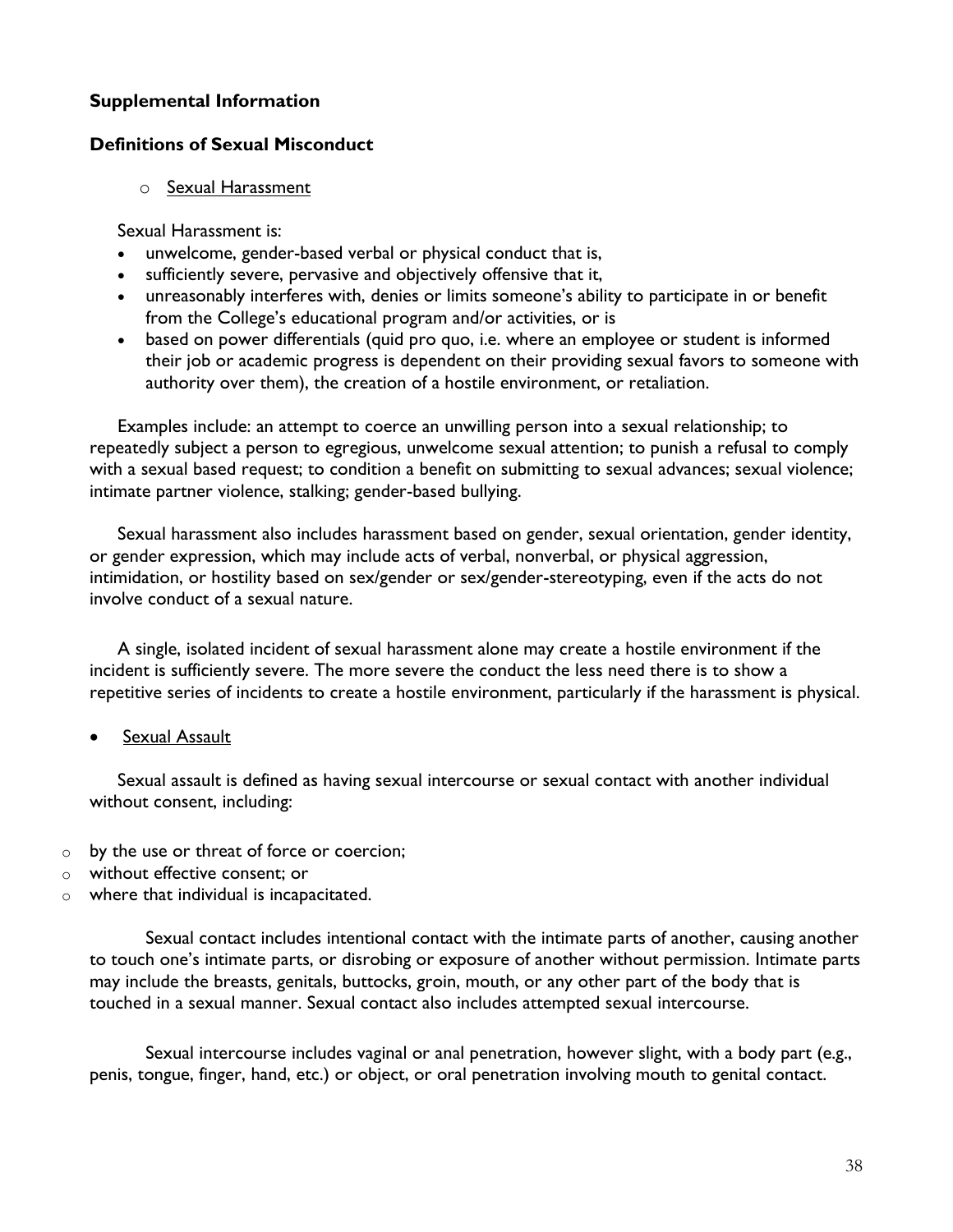It is important to note that a person who is incapacitated cannot consent to sexual activity. *Consent* to engage in sexual activity must be knowing and voluntary; it must exist from the beginning to end of each instance of sexual activity and for each form of sexual contact. Consent is demonstrated through mutually understandable words and/or actions that clearly indicate a willingness to engage freely in sexual activity. Consent is active, not passive. Incapacitation may result from the use of alcohol and/or drugs. Incapacitation and consent are further defined at the end of this policy.

Sexual contact and sexual intercourse are defined in additional detail below:

## o *NON-CONSENSUAL SEXUAL CONTACT*

Non-Consensual Sexual Contact is:

- any intentional sexual touching,
- however slight,
- with any object,
- by a man or a woman upon a man or a woman,
- that is without consent and/or by force.

Sexual Contact includes:

• Intentional contact with the breasts, buttock, groin, or genitals, or touching another with any of these body parts, or making another touch you or themselves with or on any of these body parts; any intentional bodily contact in a sexual manner, though not involving contact with/of/by breasts, buttocks, groin, genitals, mouth or other orifice.

#### o *NON-CONSENSUAL SEXUAL INTERCOURSE*

Non-Consensual Sexual Intercourse is:

- any sexual intercourse
- however slight,
- with any object,
- by a man or woman upon a man or a woman,
- that is without consent and/or by force.

Intercourse includes:

- i. vaginal penetration by a penis, object, tongue or finger, anal penetration by a penis, object, tongue, or finger, and oral copulation (mouth to genital contact or genital to mouth contact), no matter how slight the penetration or contact.
- **Sexual Exploitation**

Occurs when an individual takes non-consensual or abusive sexual advantage of another for his/her own advantage or benefit, or to the benefit or advantage of anyone other than the one being exploited, and that behavior does not otherwise constitute one of other sexual misconduct offenses. Examples of sexual exploitation include, but are not limited to: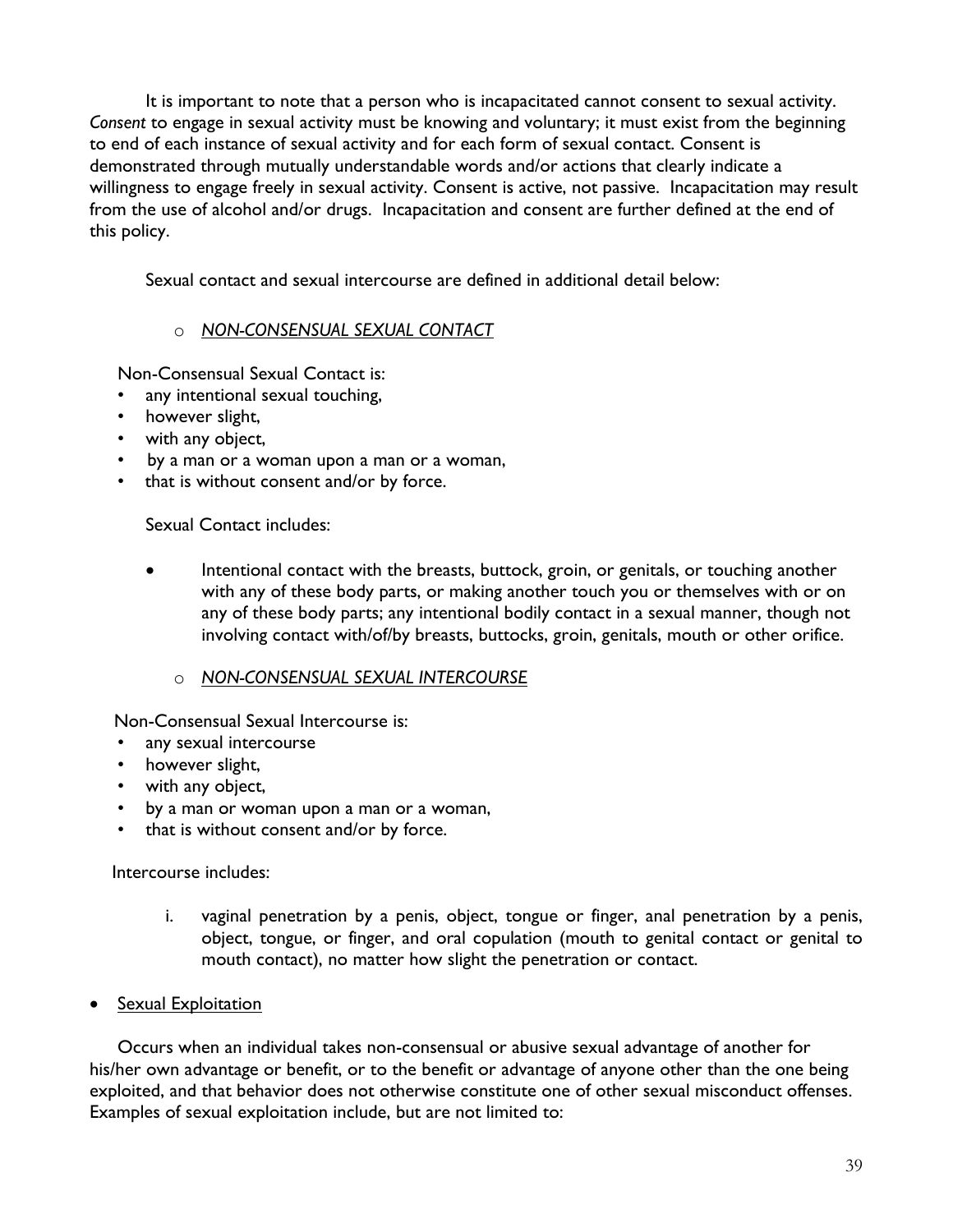- Invasion of sexual privacy;
- Prostituting another individual;
- Non-consensual video or audio-taping of sexual activity;
- Going beyond the boundaries of consent (such as letting your friends hide in the closet to watch you having consensual sex);
- Engaging in voyeurism;
- Knowingly transmitting an STI/D or HIV to another individual;
- Exposing one's genitals in non-consensual circumstances; inducing another to expose their genitals;
- Sexually-based stalking and/or bullying may also be forms of sexual exploitation
- Stalking

Stalking occurs when a person engages in a course of conduct or repeatedly commits acts toward another person, including following the person without proper authority, under circumstances that demonstrate either of the following:

- place the person in reasonable fear of bodily injury; or
- reasonably cause substantial emotional distress to the person.

Stalking includes the concept of cyber-stalking, a particular form of stalking in which electronic media such as the Internet, social networks, blogs, cell phones, texts, or other similar devices or forms of contact are used to pursue, harass, or to make unwelcome contact with another person in an unsolicited fashion.

Examples of stalking include:

- unwelcome and repeated visual or physical proximity to a person;
- repeated oral or written threats;
- extortion of money or valuables;
- unwelcome/unsolicited written communication, including letters, cards, emails, instant messages, and activity through social media or other online mediums;
- unwelcome/unsolicited communications about a person, their family, friends, or co-workers; or
- sending/posting unwelcome/ unsolicited messages with an assumed identity; or
- implicitly threatening physical contact;
- or any combination of these behaviors directed toward an individual person.
- Intimate Partner Violence: Domestic Violence or Dating Violence

Intimate-partner violence, also referred to as dating violence, domestic violence, and relationship violence, includes any act of violence or threatened act of violence against a person who is, or has been involved in, a sexual, dating, domestic, or other intimate relationship with that person. It may involve one act or an ongoing pattern of behavior. Intimate-partner violence can encompass a broad range of behavior, including, but not limited to, physical violence, sexual violence, emotional violence, and economic abuse. Intimate-partner violence may take the form of threats, assault, property damage, or violence or threat of violence to one's self, one's sexual or romantic partner, or to the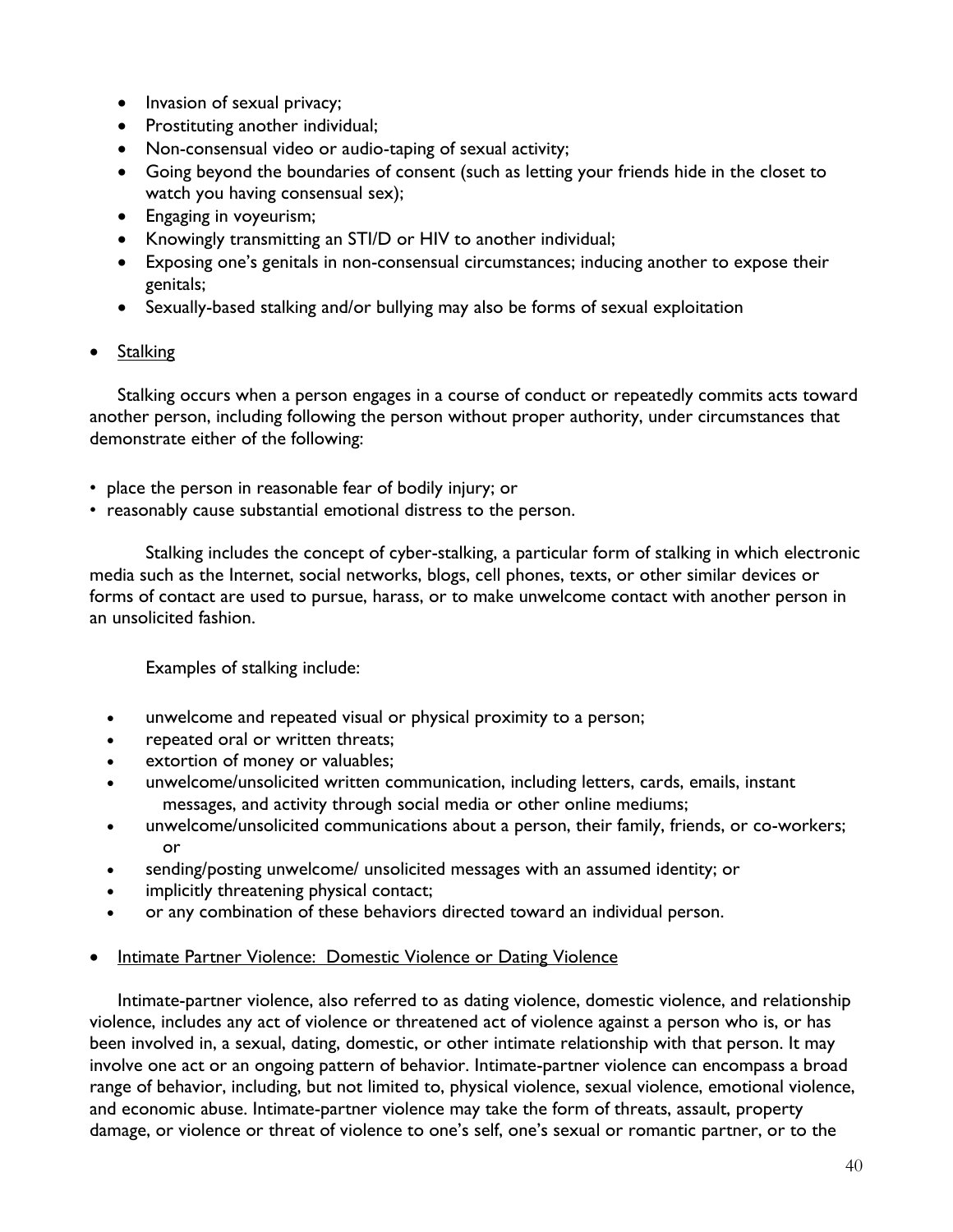family members or friends of the sexual or romantic partner. Intimate-partner violence affects individuals of all genders, gender identities, gender expressions, and sexual orientations and does not discriminate by racial, social, or economic background.

## • Bullying or Intimidation

Bullying includes any intentional electronic, written, verbal, or physical act or a series of acts directed at another individual or individuals that is severe, persistent, or pervasive and that has the intended effect of doing any of the following: (i) substantially interfering with a student's education; (ii) creating a threatening environment; or (iii) substantially disrupting the orderly operation of the College. Bullying is prohibited, and participating in such acts will result in disciplinary action. Bullying that is based on gender, sexual orientation, gender identity, or gender expression, or based on any other protected classification as outlined in the College's *Non-Discrimination Policy* will be handled under this policy.

Intimidation is any verbal, written, or electronic threats of violence or other threatening behavior directed toward another person or group that reasonably leads the person(s) in the group to fear for her/his physical well-being. Intimidation is prohibited and will result in disciplinary action.

Anyone who attempts to use bullying or intimidation to retaliate against someone who reports an incident, brings a complaint, or participates in an investigation in an attempt to influence the judicial process will be in violation of retaliation as described within this policy and will be subject to disciplinary action.

# ADDITIONAL APPLICABLE DEFINITIONS:

- Consent: Consent is clear, knowing and voluntary. Consent is active, not passive. Silence, in and of itself, cannot be interpreted as consent. The lack of a "no" cannot be interpreted as consent. Consent can be given by words or actions, as long as those words or actions create mutually understandable clear permission regarding willingness to engage in (and the conditions of) sexual activity.
	- o Consent to any one form of sexual activity cannot automatically imply consent to any other forms of sexual activity.
	- o Previous relationships or prior consent cannot imply consent to future sexual acts.
	- o The College affirms a "yes means yes" standard for consent; by this standard, consent is an affirmative, conscious and voluntary agreement to engage in sexual activity
- Force: Force is the use of physical violence and/or imposing on someone physically to gain sexual access. Force also includes threats, intimidation (implied threats) and coercion that overcome resistance or produce consent ("Have sex with me or I'll hit you. Okay, don't hit me, I'll do what you want.").
	- o Coercion is unreasonable pressure for sexual activity. Coercive behavior differs from seductive behavior based on the type of pressure someone uses to get consent from another. When someone makes clear to you that they do not want sex, that they want to stop, or that they do not want to go past a certain point of sexual interaction, continued pressure beyond that point can be coercive.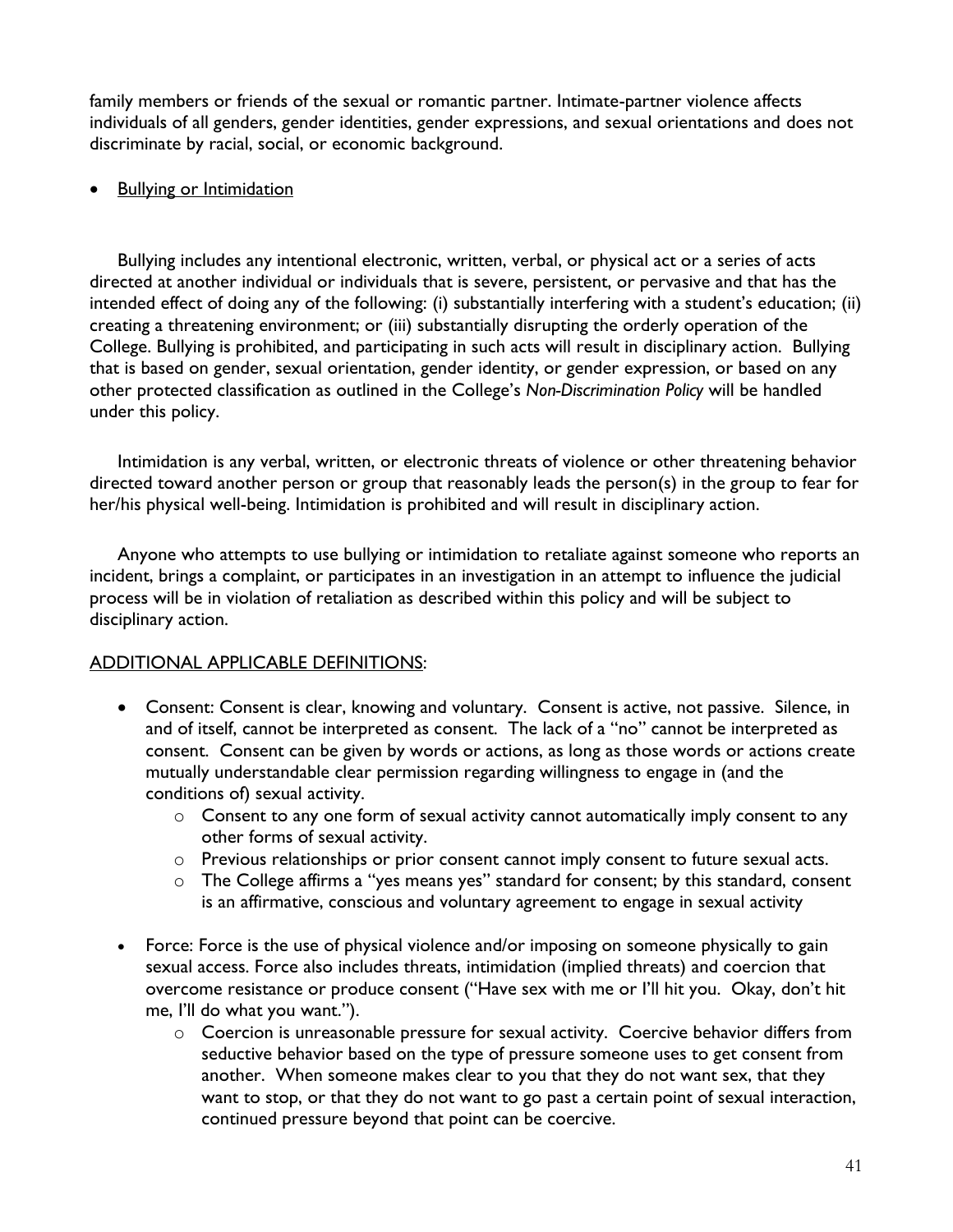- o NOTE: There is no requirement that a party resists the sexual advance or request, but resistance is a clear demonstration of non-consent. The presence of force is not demonstrated by the absence of resistance. Sexual activity that is forced is by definition non-consensual, but non-consensual sexual activity is not by definition forced.
- $\circ$  In order to give effective consent, one must be of legal age.
- o Sexual activity with someone who one should know to be -- or based on the circumstances should reasonably have known to be -- mentally or physically incapacitated (by alcohol or other drug use, unconsciousness or blackout), constitutes a violation of this policy.
	- Incapacitation is a state where someone cannot make rational, reasonable decisions because they lack the capacity to give knowing consent (e.g., to understand the "who, what, when, where, why or how" of their sexual interaction).
	- This policy also covers a person whose incapacity results from mental disability, sleep, involuntary physical restraint, or from the taking of rape drugs. Possession, use and/or distribution of any of these substances, including Rohypnol, Ketomine, GHB, Burundanga, etc. is prohibited, and administering one of these drugs to another individual is a violation of this policy. More information on these drugs can be found at<http://www.911rape.org/>
- Use of alcohol or other drugs will never function as a defense for any behavior that violates this policy.
- The sexual orientation and/or gender identity of individuals engaging in sexual activity is not relevant to allegations under this policy.
- For reference to the pertinent state statutes on sex offenses, please see [http://www.legis.state.pa.us/WU01/LI/LI/CT/HTM/18/00.031..HTM.](http://www.legis.state.pa.us/WU01/LI/LI/CT/HTM/18/00.031..HTM)

## **External Resources**

## **Medical Care for Sexual Assault:**

## **Philadelphia Sexual Assault Response Center (PSARC)**

300 E. Hunting Park Avenue Philadelphia, PA 19124 215-685-3251 Hotline: 215-425-1625

## **24 Hour Hotlines:**

Women Organized Against Rape 215.985-3333\* National Sexual Assault Hotline: 800-656-HOPE\* Philadelphia Domestic Violence Hotline: 866-SAFE-041

## **Sexual Harassment:**

Women's Law Project 215.928.9801 Philadelphia Commission on Human Relations 215.686.4692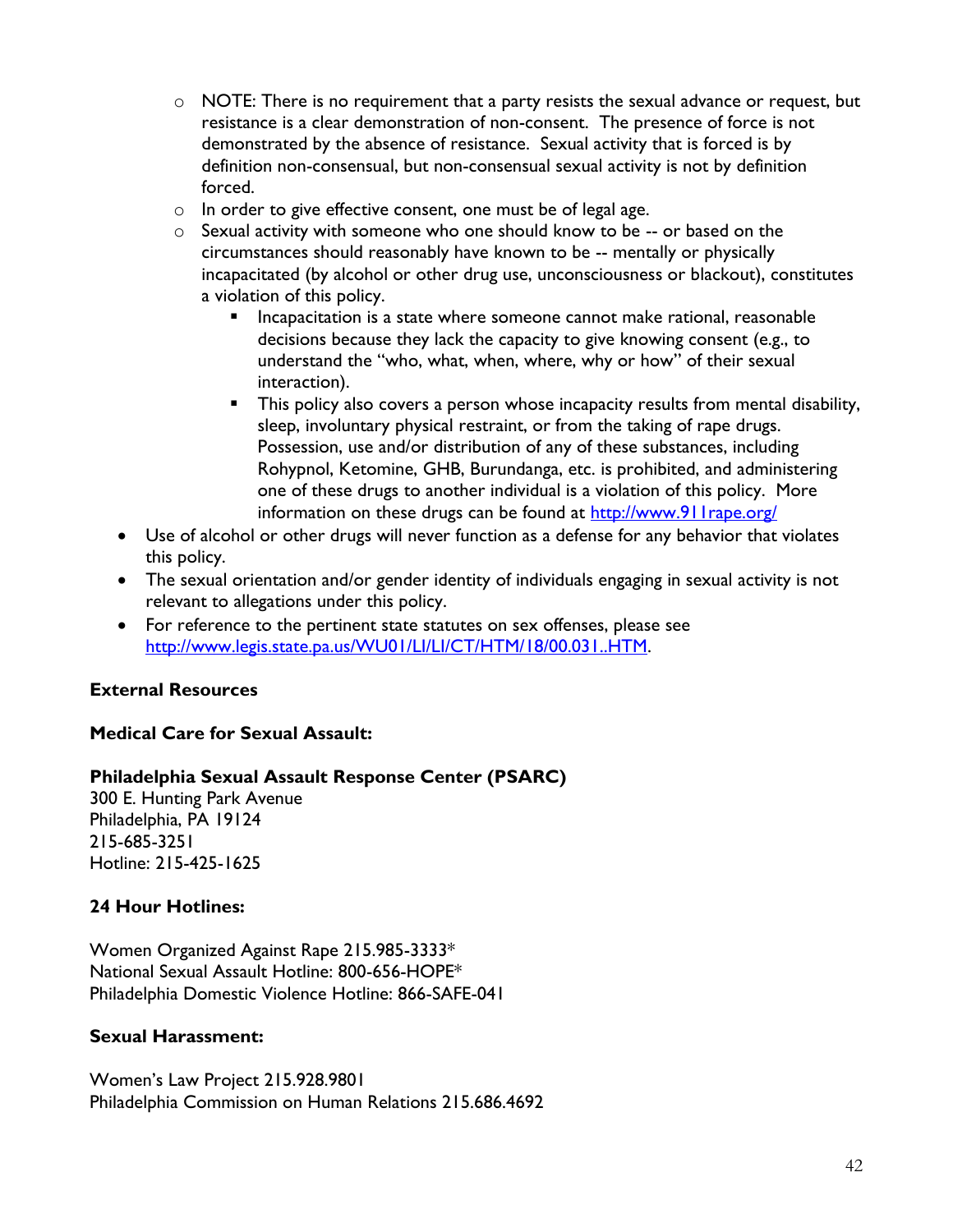# **Prosecution:**

Special Victims Unit 215.685.3251 Police Sex Crimes Unit 215.685.1180/81/82 Rape Prosecution Unit 215.686.8083

*Please note that these resources are in Philadelphia. For locations outside of Philadelphia please call 911.* 

\*These resources are confidential

## **Campus Wide Prevention Efforts**

Prevention efforts focus not only on education, but also primary prevention techniques such as bystander intervention, as well as providing alternative programming for individuals. Alternative programming sometimes has an educational component, but sometimes it is purely designed to provide an alcohol and drug free environment for individuals, thus helping to minimize their own risk. Examples of programs are included in the chart below:

| <b>Type of Program</b>          | <b>Examples</b>                                  |
|---------------------------------|--------------------------------------------------|
| Lectures & Workshops            | <b>Escalation Workshop</b>                       |
|                                 | "DUI: A Powerful Lesson" - Mark Sterner          |
|                                 | Women Organized Against Rape Workshop            |
|                                 | <b>Healthy Choices Orientation Session</b>       |
| <b>Awareness Programs</b>       | It's On Us Week of Action                        |
|                                 | Alcohol 101 (in first year seminars and for      |
|                                 | policy violators)                                |
|                                 | Denim Day                                        |
|                                 | Sobriety/Safe Drinking Pledge                    |
|                                 | It's On Us Pledge                                |
|                                 | <b>DUI Simulator</b>                             |
|                                 | <b>Virtual Bar</b>                               |
|                                 | Various Residence Hall Programs                  |
|                                 | National Collegiate Alcohol Awareness Week       |
|                                 | Day of Silence                                   |
| <b>Alcohol Free Programming</b> | Fridays After Dark (every Friday after 9 pm),    |
|                                 | Midnight Madness (funded by an NCAA              |
|                                 | CHOICES grant, Alternative programming on        |
|                                 | high risk days (Super Bowl, World Series,        |
|                                 | Halloween, St. Patrick's Day, etc.)              |
| Training                        | Step UP to be a Dear Neighbor (bystander         |
|                                 | intervention training)                           |
|                                 | Responsible Employee/Campus Security             |
|                                 | Authority Training with Faculty, Staff, Resident |
|                                 | Assistants and other paraprofessional staff      |
|                                 | Sexual Harassment Training                       |
| Electronic                      | Social Media campaigns                           |
|                                 | It's On Us Campaign                              |
|                                 | Use of campus wide TVs                           |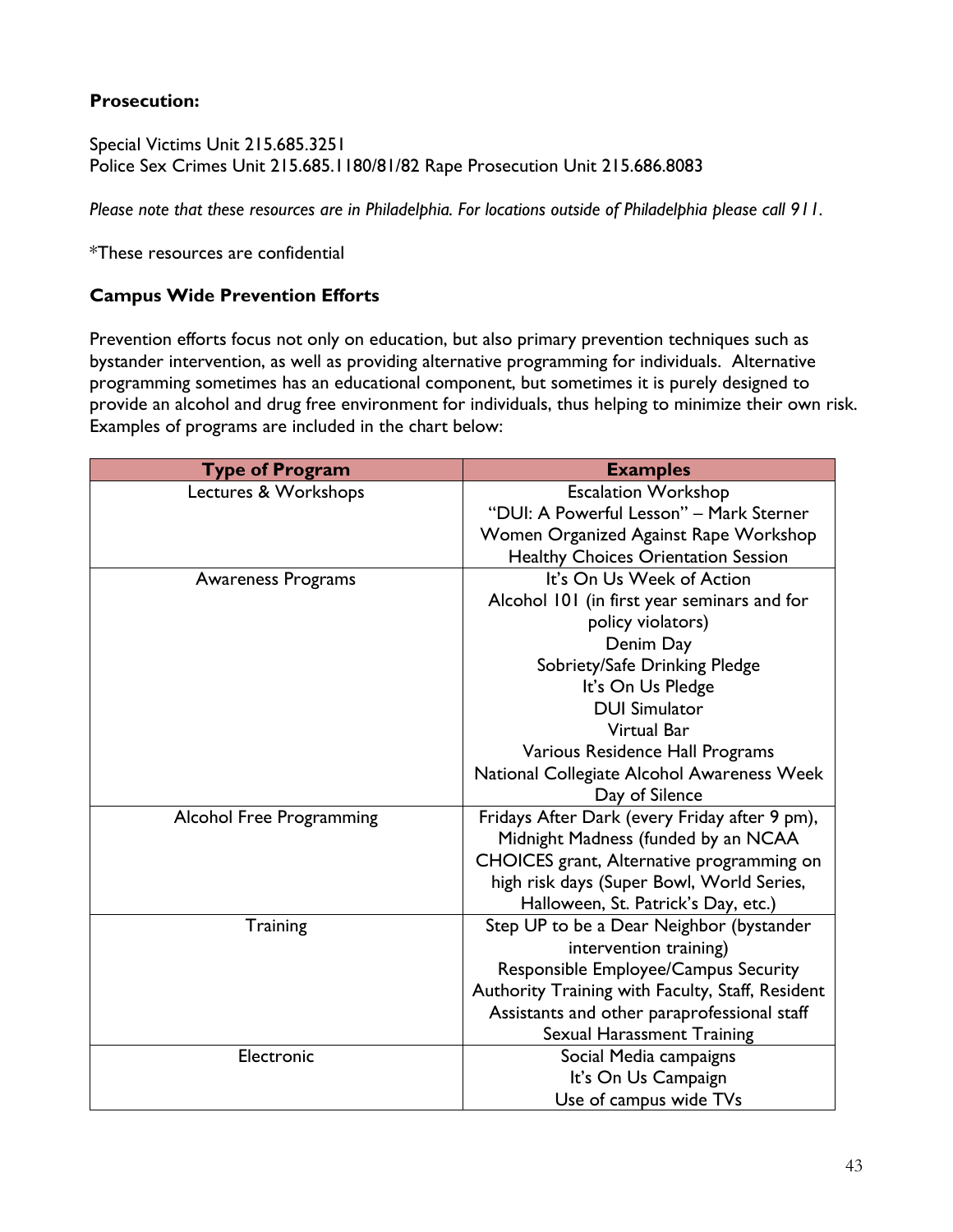## **Educational Resources**

Our goal is to always prevent an incident from occurring. With this goal in mind, the remaining section includes examples of policy violations and risk reduction tips.

# **Risk Reduction Tips**

Risk reduction tips can often take a victim-blaming tone, even unintentionally. With no intention to victim-blame, and with recognition that only those who commit sexual violence are responsible for those actions, these suggestions may nevertheless help you to reduce your risk of experiencing a non-consensual sexual act. Below, suggestions to avoid committing a non-consensual sexual act are also offered:

- If you have limits, make them known as early as possible.
- Tell a sexual aggressor "NO" clearly and firmly.
- Try to remove yourself from the physical presence of a sexual aggressor.
- Find someone nearby and ask for help.
- Take affirmative responsibility for your alcohol intake/drug use and acknowledge that alcohol/drugs lower your sexual inhibitions and may make you vulnerable to someone who views a drunk or high person as a sexual opportunity.
- Take care of your friends and ask that they take care of you. A real friend will challenge you if you are about to make a mistake. Respect them when they do.

If you find yourself in the position of being the initiator of sexual behavior, you owe sexual respect to your potential partner. These suggestions may help you to reduce your risk for being accused of sexual misconduct:

- 1. Clearly communicate your intentions to your sexual partner and give them a chance to clearly relate their intentions to you.
- 2. Understand and respect personal boundaries.
- 3. DON'T MAKE ASSUMPTIONS about consent; about someone's sexual availability; about whether they are attracted to you; about how far you can go or about whether they are physically and/or mentally able to consent. If there are any questions or ambiguity then you DO NOT have consent.
- 4. Mixed messages from your partner are a clear indication that you should stop, defuse any sexual tension and communicate better. You may be misreading them. They may not have figured out how far they want to go with you yet. You must respect the timeline for sexual behaviors with which they are comfortable.
- 5. Don't take advantage of someone's drunkenness or drugged state, even if they did it to themselves.
- 6. Realize that your potential partner could be intimidated by you, or fearful. You may have a power advantage simply because of your gender or size. Don't abuse that power.
- 7. Understand that consent to some form of sexual behavior does not automatically imply consent to any other forms of sexual behavior.
- 8. Silence and passivity cannot be interpreted as an indication of consent. Read your potential partner carefully, paying attention to verbal and non-verbal communication and body language.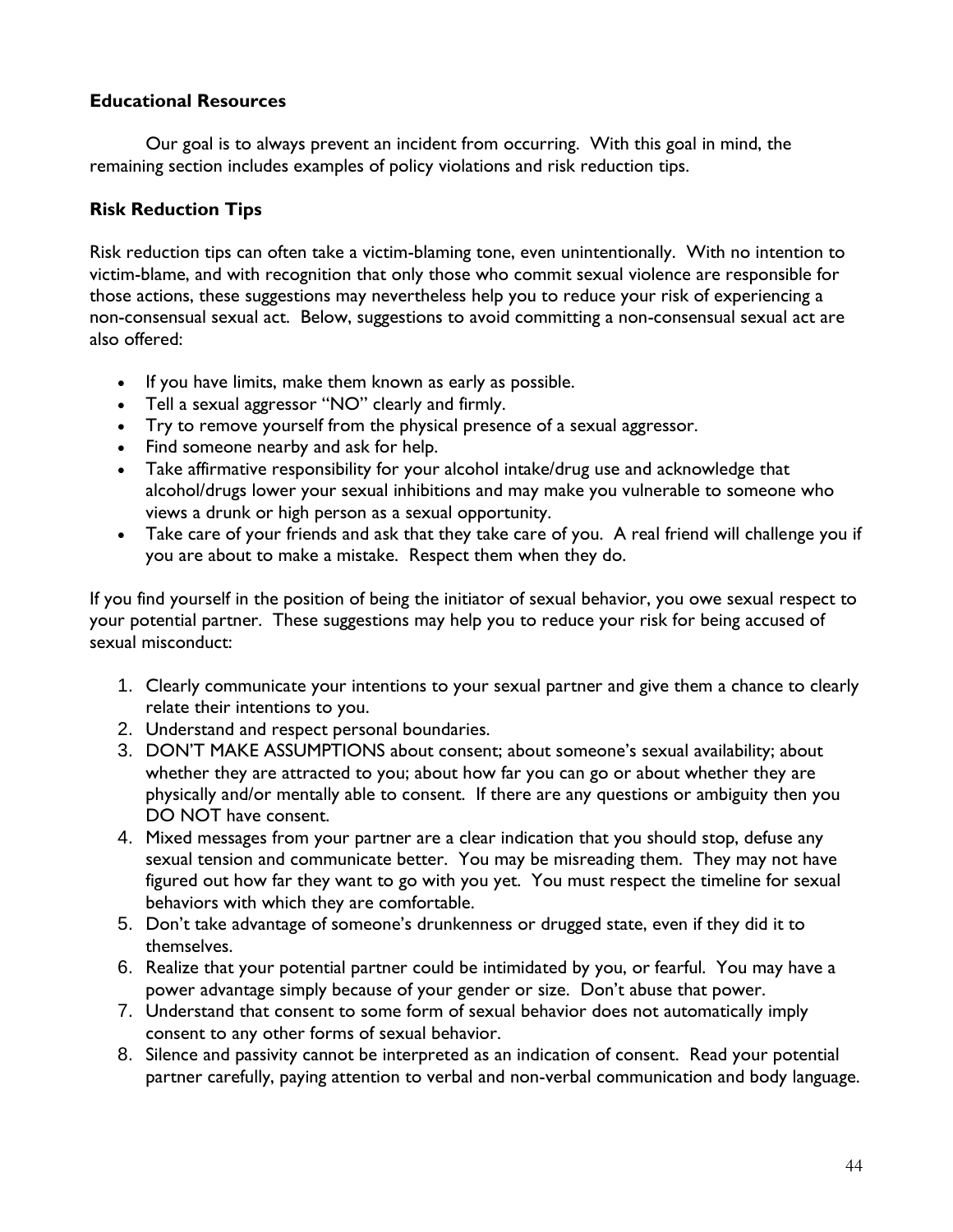# **Examples**

• Amanda and Bill meet at a party. They spend the evening dancing and getting to know each other. Bill convinces Amanda to come up to his room. From 11:00 pm until 3:00 am, Bill uses every line he can think of to convince Amanda to have sex with him, but she adamantly refuses. He keeps at her, and begins to question her religious convictions, and accuses her of being "a prude." Finally, it seems to Bill that her resolve is weakening, and he convinces her to give him a "hand job" (hand to genital contact). Amanda would never had done it but for Bill's incessant advances. He feels that he successfully seduced her, and that she wanted to do it all along, but was playing shy and hard to get. Why else would she have come up to his room alone after the party? If she really didn't want it, she could have left.

**Bill is responsible for violating the Non-Consensual or Forced Sexual Contact section of this policy. It is likely that a College hearing would find that the degree and duration of the pressure Bill applied to Amanda are unreasonable. Bill coerced Amanda into performing unwanted sexual touching upon him. Where sexual activity is coerced, it is forced. Consent is not effective when forced. Sex without effective consent is sexual misconduct.**

• Jiang is a junior and Beth is a sophomore. Jiang comes to Beth's dorm room with some mutual friends to watch a movie. Jiang and Beth, who have never met before, are attracted to each other. After the movie, everyone leaves, and Jiang and Beth are alone. They hit it off, and are soon becoming more intimate. They start to make out. Jiang verbally expresses the desire to have sex with Beth. Beth, who was abused by a baby-sitter when she was five, and has not had any sexual relations since, is shocked at how quickly things are progressing. As Jiang takes her by the wrist over to the bed, lays her down, undresses her, and begins to have intercourse with her, Beth has a severe flashback to her childhood trauma. She wants to tell Jiang to stop, but cannot. Beth is stiff and unresponsive during the intercourse. Is this a policy violation?

**Jiang would be held responsible in this scenario for Non Consensual Sexual Intercourse. It is the duty of the sexual initiator, Jiang, to make sure that he has mutually understandable consent to engage in sex. Though consent need not be verbal, it is the clearest form of consent. Here, Jiang had no verbal or non-verbal mutually understandable indication from Beth that she consented to sexual intercourse. Of course, wherever possible, students should attempt to be as clear as possible as to whether or not sexual contact is desired, but students must be aware that for psychological reasons, or because of alcohol or drug use, one's partner may not be in a position to provide as clear an indication as the policy requires. As the policy makes clear, consent must be actively, not passively, given.**

• Sam and Chris are at a party. Sam is not sure how much Chris has been drinking, but is pretty sure it's a lot. After the party, Sam walks Chris to Chris' room, and Chris comes on to Sam, initiating sexual activity. Sam asks if Chris is really up to this, and Chris says yes. Clothes go flying, and they end up in Chris' bed. Suddenly, Chris runs for the bathroom. When Chris returns, Chris' face is pale, and Sam thinks Chris may have thrown up. Chris gets back into bed, and they begin to have sexual intercourse. Sam is having a good time, though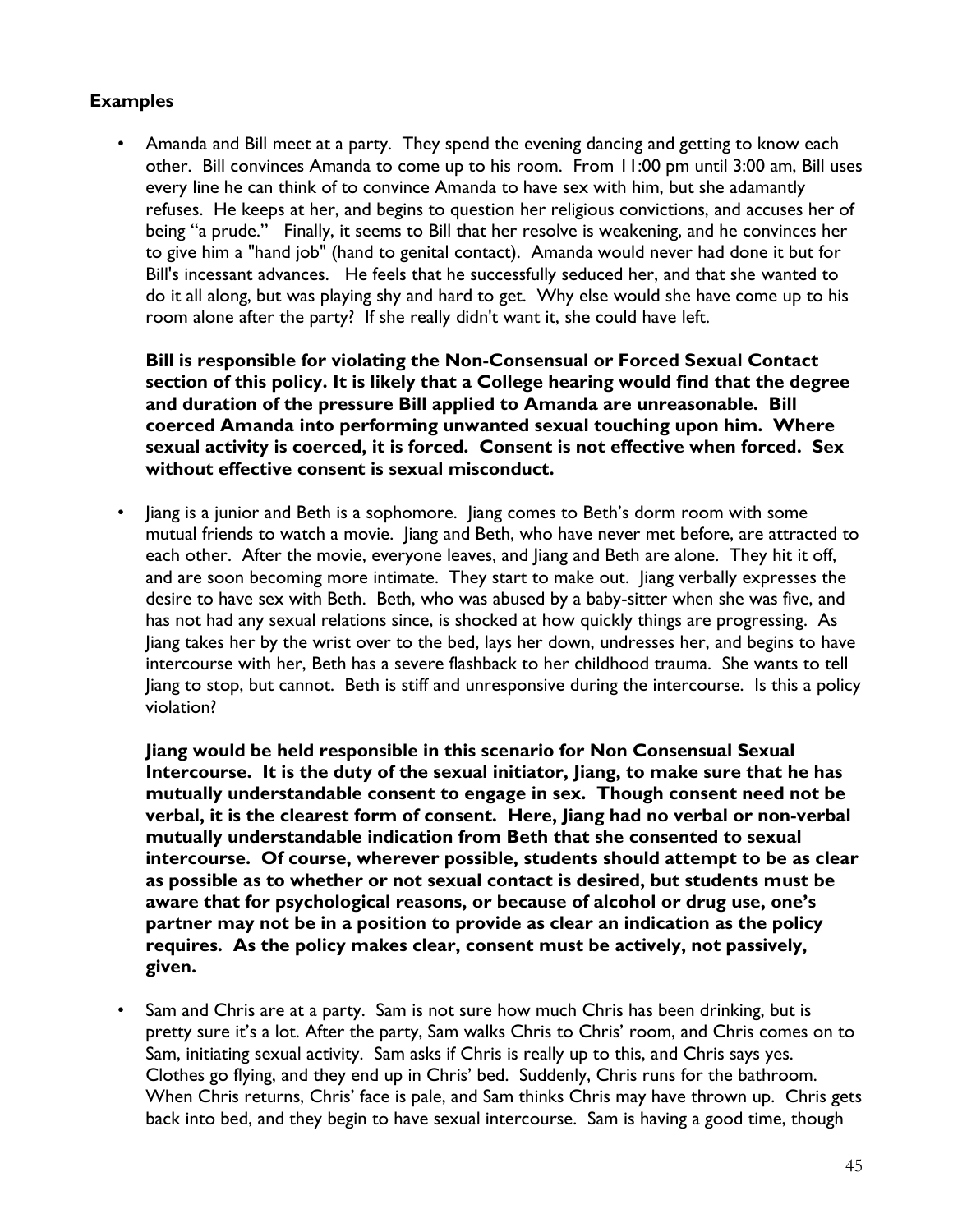Sam can't help but notice that Chris seems pretty groggy and passive, and Sam thinks Chris may have even passed out briefly during the sex, but Sam does not let that stop him. When Sam runs into Chris the next day, Sam thanks Chris for the wild night. Chris remembers nothing, and decides to make a complaint to the Dean.

**This is a violation of the Non-Consensual Sexual Intercourse Policy. Sam should have known that Chris was incapable of making a rational, reasonable decision about sex. Even if Chris seemed to consent, Sam was well aware that Chris had consumed a large amount of alcohol, and Sam thought Chris was physically ill, and that Chris passed out during sex. Sam should be held accountable for taking advantage of Chris in that intoxicated condition. This is not the level of respectful conduct expected of students.**

# **Substance Abuse Policy**

This policy shall apply to all students of Chestnut Hill College. This policy applies on the College property as well as at college sponsored activities. This policy embodies the provisions of mandatory federal regulations. The provisions are effective immediately.

# **POLICY STATEMENT:**

**In accordance with this, Chestnut Hill College prohibits the unlawful manufacture, distribution, dispensing, possession, sale or use of the following substances or items on College property or at College activities by students: illegal drugs, controlled substance analogues, prohibited drugs and drug related paraphernalia.** 

**Being under the influence of alcohol or drugs is prohibited. In addition, no student is permitted to possess, use, or offer for sale any alcoholic beverage in College housing, on campus or as part of a College activity. Alcoholic beverages may not be served at any College-sponsored function in which students participate with the exception of those designated by the President.**

# *A. ALCOHOL*

Chestnut Hill College is, by virtue of its mission, concerned with the development of the student's mind, body, spirit and personality. As such, the college realizes that given the significant alcohol-related problems in society, serious efforts must be made to educate students so that they can make responsible choices.

Under third party or Dram laws, commercial sellers of alcoholic beverages are liable for the adverse effects of alcohol consumption. Amid public concern over drunk driving and other alcoholrelated social problems, dram laws have been extended beyond commercial sellers of alcohol to social hosts, employers and other unlicensed furnishers of alcoholic beverages.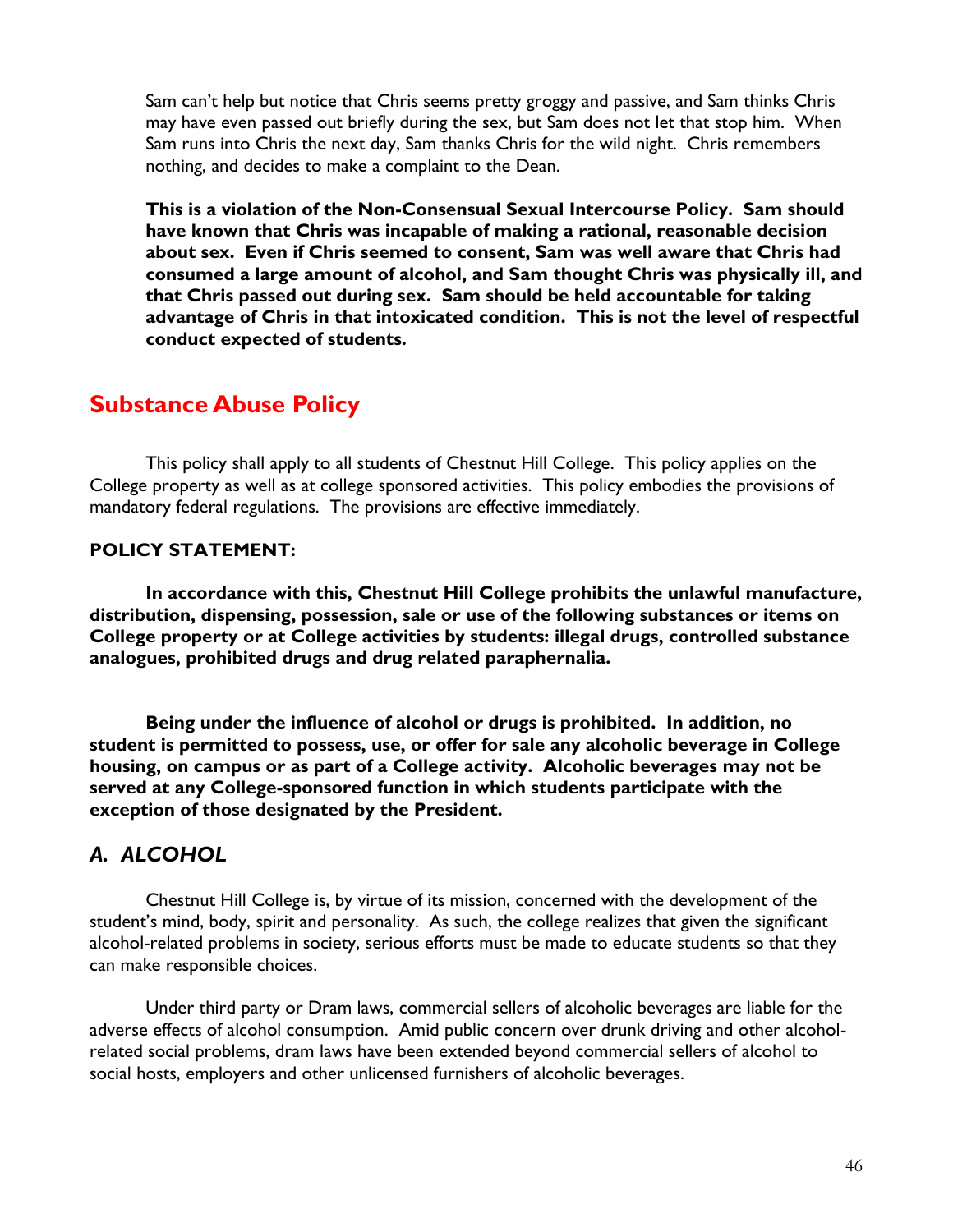Because of these emerging legal trends, individuals, groups, and/or organizations that host events where alcohol is served may be held liable for damages and injuries caused by an intoxicated guest. The potential for liability is increased when the alcoholic beverages are being furnished to minors. Thus, social host liability holds ominous implications for colleges and universities; such institutions may be held liable when they provide alcoholic beverages to students, employees, or the public, and the potential for liability is more extreme when alcohol is furnished for minors.

# **Pennsylvania Liquor Code Laws**

Members of the Chestnut Hill College community are expected to be aware of and obey state and municipal laws or ordinances regulating the use, possession, or sale of alcoholic beverages. Students who are cited for violations of such laws or ordinances by state or municipal authorities may also face college disciplinary proceedings and/or be required to pursue counseling or treatment as a condition of continued enrollment at the college.

The following are important Pennsylvania Liquor Code Laws and the sanctions for violating them. They are applicable to every person on the Chestnut Hill College Campus, regardless of his or her state or country of origin. Moreover individuals may face severe financial consequences from a lawsuit arising out of use or misuse of alcohol.

- It is a summary offense for a person under 21 years old to purchase, consume, possess or knowingly and intentionally transport any liquor, malt or brewed beverages. Penalty for a first offense is suspension of driving privileges for up to 90 days; for a second offense, suspension of driving privileges for up to one year, a fine up to \$500 and imprisonment for up to one year. Multiple sentences involving suspension of driving privileges must be served consecutively.
- It is a crime intentionally and knowingly to sell or intentionally or knowing to furnish or to purchase with the intent to sell or furnish, any liquor or malt or brewed beverages to any minor (under 21). "Furnish" means to supply, give or provide to, or to allow a minor to possess on premises or property owned or controlled by the person charged. Penalty for a first violation is \$1,000; \$2,500 for each subsequent violation; imprisonment up to one year.
- It is a crime for any person under 21 years of age to possess an identification card falsely identifying that person as being 21 years of age or older, or to obtain or attempt to obtain liquor or malt or brewed beverages by using a false identification card. Penalties are as stated in (1) above.
- It is a crime to intentionally, knowingly or recklessly manufacture, make, alter, sell or attempt to sell an identification card falsely representing the identity, birth date or age of another. Minimum fine of \$l,000 for first violation; \$2,500 for subsequent violations; imprisonment for up to two years for any violation.
- It is a crime to misrepresent one's age knowingly and falsely in order to obtain liquor or malt or brewed beverages. Penalties are as stated in (1) above.
- It is a crime to knowingly, willfully, and falsely misrepresent that another is of legal age to obtain liquor or malt or brewed beverages. Penalty is a minimum fine of \$300 and imprisonment for up to one year.
- It is a crime to hire, request or induce any minor to purchase liquor or malt or brewed beverages. Penalty is a minimum fine of \$300 and imprisonment for up to one year.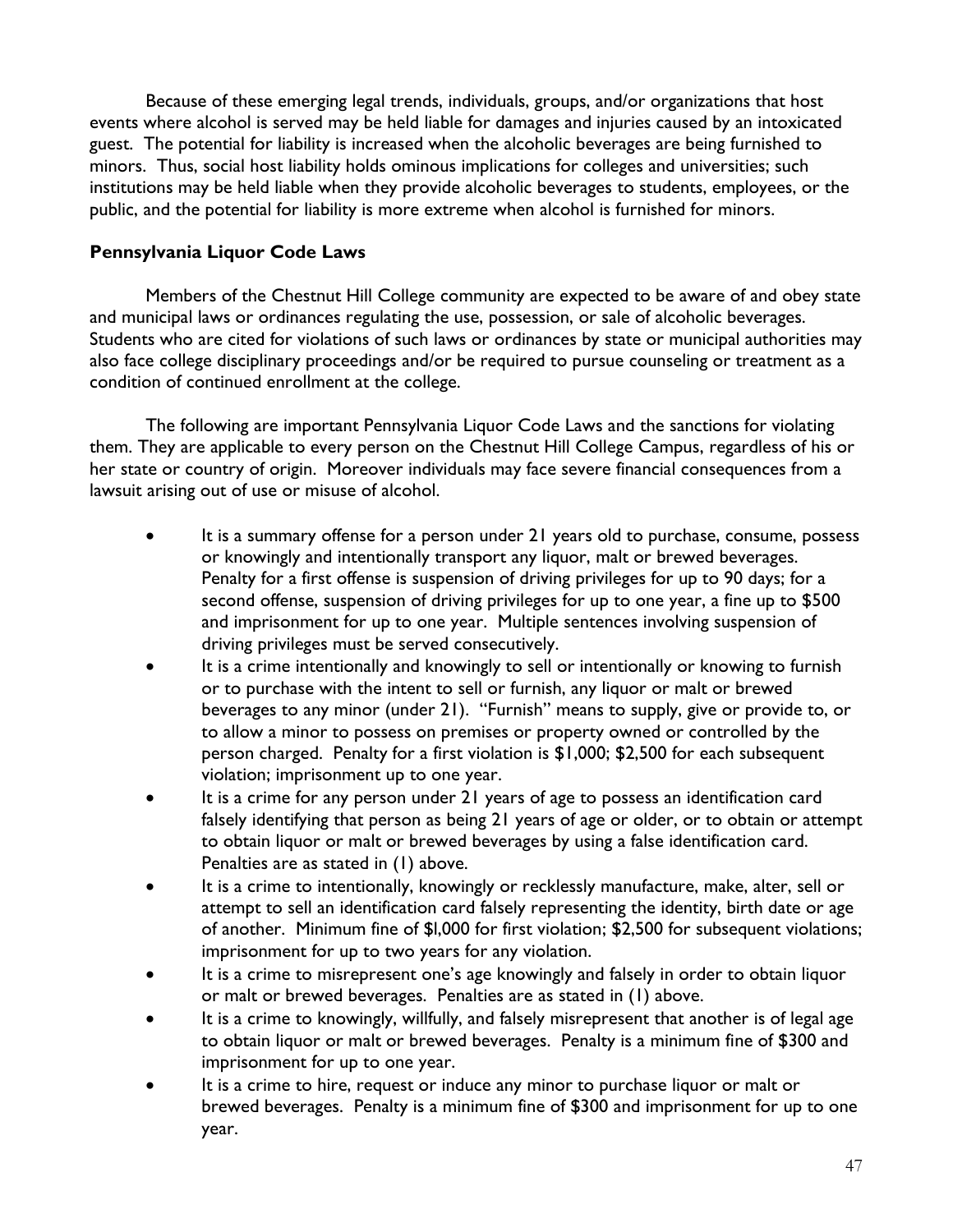- Sales without a license or purchase from an unlicensed source of liquor or malt beverages are prohibited.
- It is unlawful to possess or transport liquor or alcohol within the Commonwealth unless it has been purchased from a State Store or in accordance with Liquor Control regulations.

In addition, a City of Philadelphia ordinance prohibits the consumption of alcoholic beverages in public streets, sidewalks, highways, buildings, lanes, parking lots, recreation or park areas or other public property within the City of Philadelphia.

# **Effects of Alcohol**

Alcohol consumption causes a number of marked changes in behavior. Even low doses significantly impair the judgment and coordination required for driving a car safely, increasing the likelihood that the driver will be involved in an accident. Low to moderate doses of alcohol also increases the incidence of a variety of aggressive acts, including spouse and child abuse. Moderate to high doses of alcohol cause marked impairments of higher mental functions, severely altering a person's ability to learn and remember information. Very high doses cause respiratory depression and death. If combined with other depressants of the central nervous system, much lower doses of alcohol will produce the effects just described.

Repeated use of alcohol can lead to dependence. Sudden cessation of alcohol intake is likely to produce withdrawal symptoms, including severe anxiety, tremors, hallucinations, and convulsions. Alcohol withdrawal can be life threatening. Long-term consumption of large quantities of alcohol, particularly when combined with poor nutrition, can also lead to permanent damage to vital organs such as the brain and the liver.

Mothers who drink alcohol during pregnancy may give birth to infants with fetal alcohol syndrome. These infants have irreversible physical abnormalities and developmental delays. In addition, research indicates that children of alcoholic parents are at greater risk than other youngsters of becoming alcoholics.

# *Sanctions Concerning Alcohol Use/Abuse*

Violations of the alcohol policy will remain active and accumulate for the duration of a student's matriculation at Chestnut Hill College. Previous alcohol violations, regardless of severity, will be taken into consideration when sanctioning present incidents.

Sanctions include but are not limited to the following:

# **Possession and/or Consumption of Alcohol on Campus, on College Sponsored Trips or at College Sponsored Events (even if over 21 years of age)**

*Please note: Possession of alcohol* includes being present in a location where alcohol is present. 1st Offense ~ Alcohol education

2nd Offense ~ Alcohol assessment and/or education, parental notification, disciplinary probation

3rd Offense ~ Possible suspension or expulsion from housing and/or the College, \$100 fine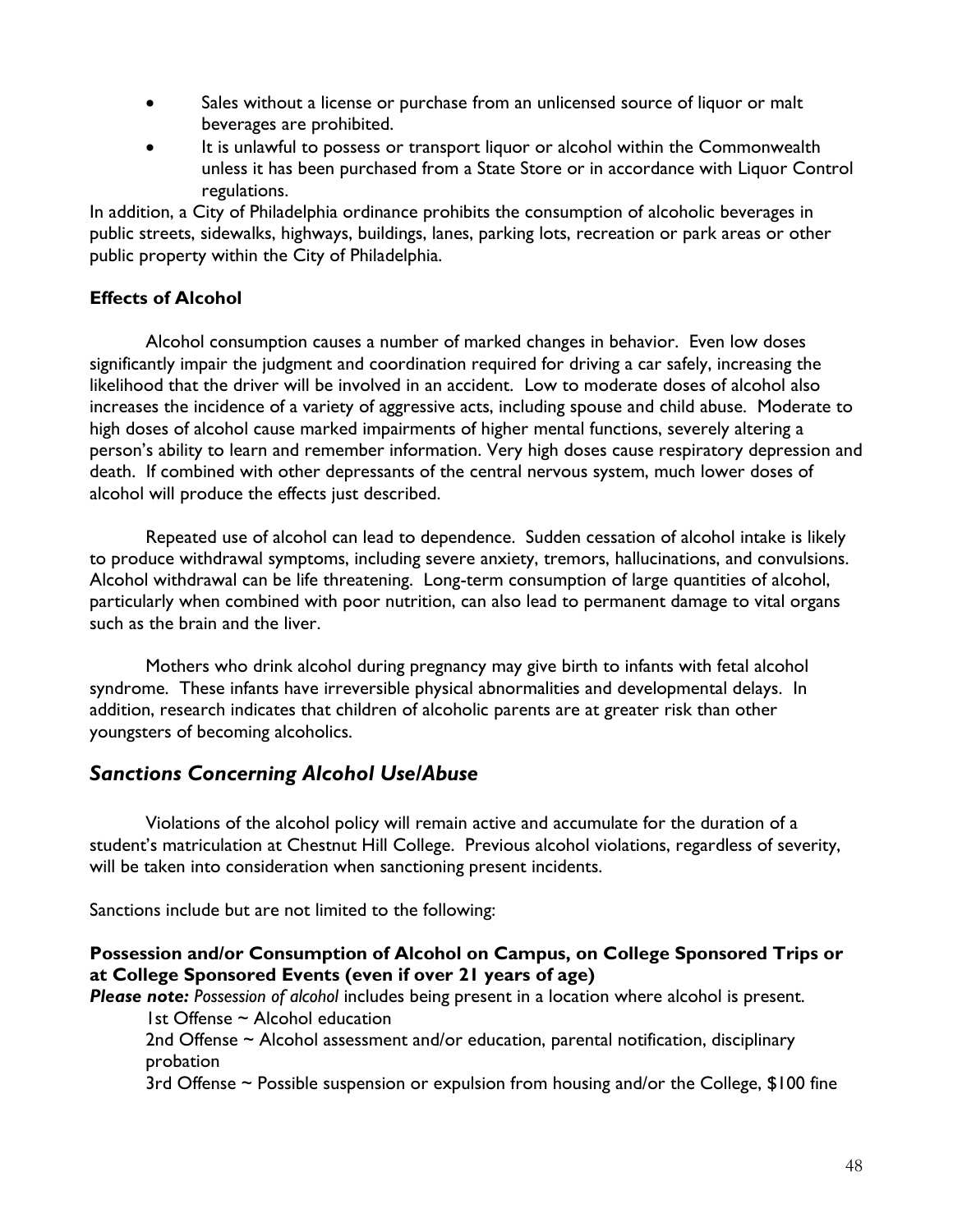#### **Hosting an Alcohol Gathering on Campus or in Campus Housing/Furnishing Alcohol**

*Amount and type of alcohol is factored in the disciplinary sanction. That is, greater amounts of alcohol lead to more serious sanctions. In addition, sanctions are most likely increased when the hard liquor is present (i.e. vodka, rum, etc.).*

1st Offense  $\sim$  Alcohol education, parental notification, disciplinary probation

2nd Offense ~ Alcohol assessment, parental notification, possible suspension from College housing, disciplinary probation, \$200 fine

3rd Offense ~ Parental conference, possible suspension or expulsion from the College, \$300 fine

#### **Use of Alcohol Resulting in Erratic/Abusive/Destructive/Violent Behavior**

1st Offense ~ Alcohol assessment, restitution for damage, parental notification, disciplinary probation

2nd Offense  $\sim$  Possible suspension or expulsion from housing and/or the College, \$200 fine

#### **Hospitalization as a Result of Alcohol**

1st Offense ~ Parental conference prior to returning to College and/or housing, alcohol assessment, reflection paper, disciplinary probation

This list of sanctions is not meant to be all inclusive, but it is to be used as a guideline for sanctioning. Examples of an educational sanction assigned for violating the alcohol policy include, but are not limited to bulletin boards, research papers, reflection papers, alcohol education class and community service.

Alcohol assessments will be performed by someone acceptable to the College. The student must execute a waiver to allow the College access to verification of participation in an assessment. Verification of participation in an assessment may be released to parents. Any student who refuses to participate will risk probation and/or loss of housing.

## **Payment of Fines**

Fines will be placed on a student's account. All moneys collected as a result of fines shall be allocated for Alcohol Education and will be administered by the Vice President for Student Life.

# *B. DRUGS*

Chestnut Hill College does not condone the violation of any civil statute. **The possession, use or distribution of illicit drugs is prohibited within the College. The College, however, has no intention of usurping the role of civil authority and will notify authorities immediately if the College believes there is possible illegal activity occurring on campus.**  The College is concerned with drug use, not only because it is a violation of a civil statute, but also because it is detrimental to the achievement of institutional goals. The primary role of this community is the intellectual and emotional development of its members. It is generally recognized that the effect of drugs (ex. lysergic acid, mescaline, methadone, heroin and marijuana) is to alter one's judgment and level of awareness. Constant use and/or abuse of drugs can result in permanent physical damage and psychological dependence as well as increasing inability to distinguish illusion from reality. The effects are opposed to the proper functioning of an academic community.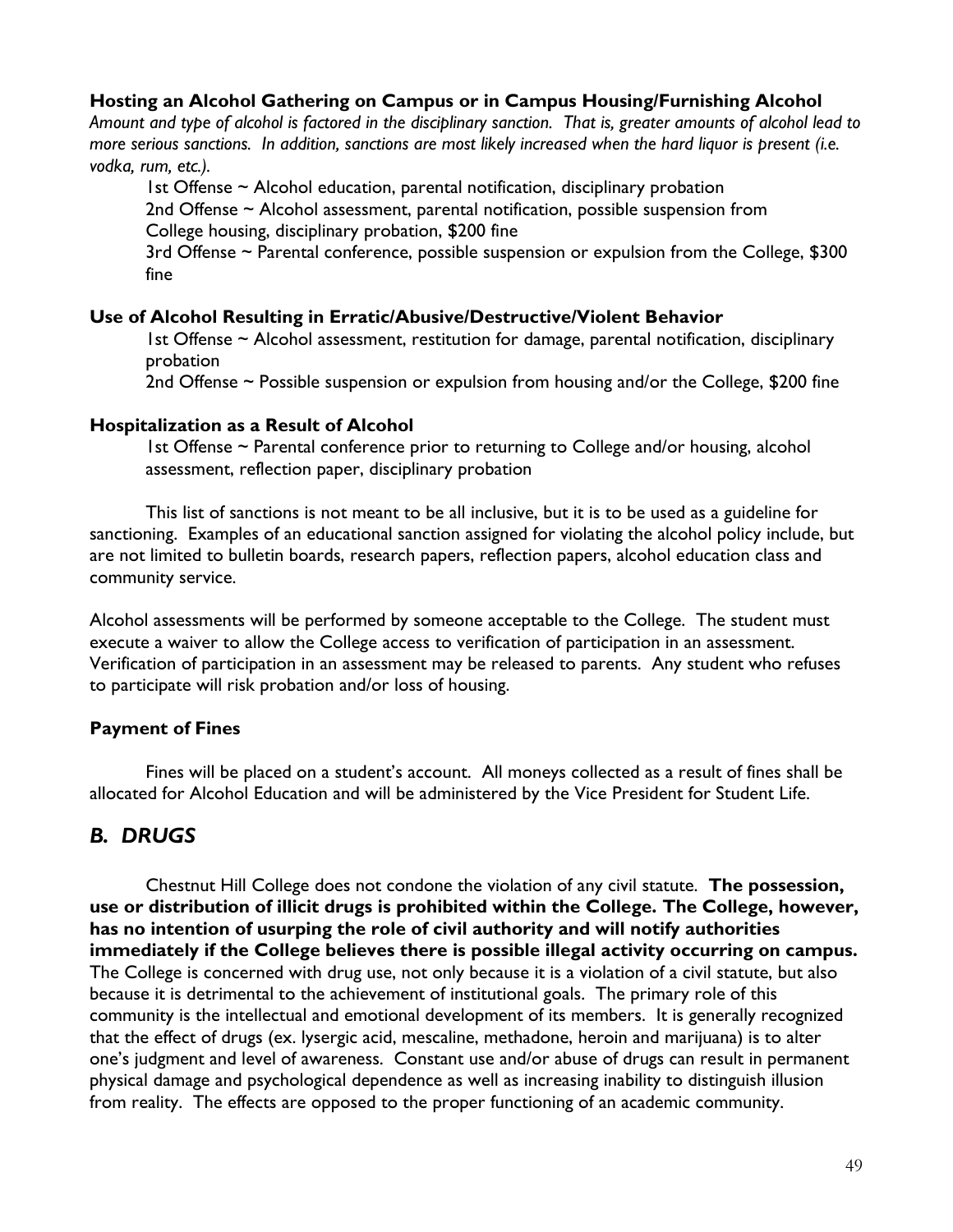The College is vitally interested in the well being of all members of its community and therefore, wishes always to offer assistance rather than punishment. The College recognizes that chronic drug usage does not occur in isolation. Rather, it is a symptom of other difficulties that the individual is experiencing. In view of this, the College makes available to all members of its community a counseling office staffed by professionally trained personnel. Counseling is confidential; the Counseling Center can be reached at 215.248.7041 and is located on the 3rd floor of St. Joseph Hall. The College strongly urges its members to take advantage of these services.

For the health and well-being of the community, drug paraphernalia of any kind is also prohibited. This includes any item used in the consumption or storage of drugs. This includes, but is not limited to, pipes, bongs, water bongs, needles, and other homemade items not being used for their intended purpose, but being used to consume drugs.

Students who are found to be possessing or using illegal drugs, or against whom there is strong evidence of possession or use, will face sanctions which include, but are not limited to:

#### **Paraphernalia**

I<sup>st</sup> Offense: drug education 2<sup>nd</sup> Offense: \$75 fine; probation

#### **Possession of /Personal Use**

1st Offense: probation; drug education 2nd Offense: Possible loss of housing; drug assessment/education\*; parental notification; \$200 3<sup>rd</sup> Offense: Suspension or expulsion from the College

## **Possession with intent to Manufacture, Sell, Distribute, Share, Traffic**

1st Offense: Suspension or expulsion from the College

\*Drug assessment or education as determined by the hearing officer

Drug assessments will be performed by someone acceptable to the College. The student must execute a waiver to allow the College access to verification of participation in an assessment. Verification of participation in an assessment may be released to parents. Any student who refuses to participate will risk probation and/or loss of housing.

Chestnut Hill College students are subject to prosecution under the Pennsylvania Controlled Substance; Drug, Device and Cosmetic Act for drug abuse and unlawful drug use and unlawful drug sales. The following state and federal laws concerning specific illicit drugs are drawn from the Controlled Substance, Drug, Device and Cosmetic Act, 35 p.s. section 107 708-113 et, seq. of the Commonwealth of Pennsylvania and from the Federal Drug Abuse Prevention and Control Act, 2 U.S.C.A. 801, et, seq., (specifically, the penalties for manufacturing, distributing, dispensing or possessing a controlled substance are found in section 84l of the Act).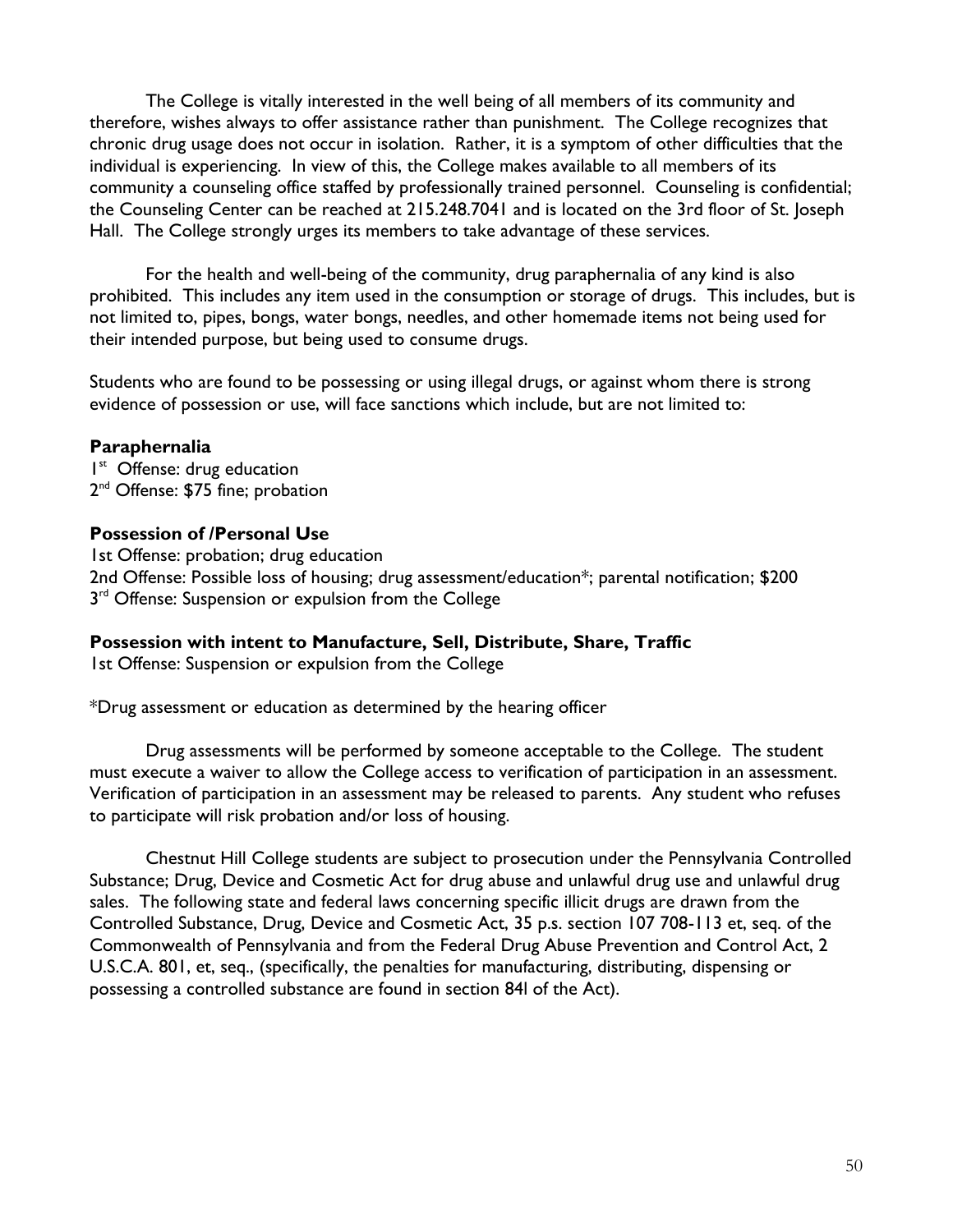# **The Office of Campus Life: Housing Expectations**

The Office of Campus Life is dedicated to providing environments to residential students that are compatible with students' needs and consistent with the mission of the College. The residence life staff is crucial to the success of these goals. The residence hall community is dependent on each individual living in accordance with the Student Code of Conduct and policies.

#### **Resident Director**

The Resident Director (RD) is a full-time, live in position designed to create a welcome, inclusive, and safe community in the residence halls. The RD supervises undergraduate Resident Assistants (RA) and manages the operations in one or more residence facilities.

#### **Resident Assistants**

Resident Assistants (RAs) are full-time undergraduate students selected to advise a residential area in the halls. These staff members are the College's representatives to resident students and consequently, have broad responsibilities extending to all areas of the students' physical, social, academic and emotional well-being. RAs conduct monthly floor meetings that are mandatory for all residents. RAs will report any facility or housekeeping concerns on your behalf. RAs are also able to assist with roommate conflict, academic and personal referrals and the overall community building in their area. There is an RA on duty in every area every night during the academic year. Duty schedules can be found at the front desk and on all Residence Life Staff member doors. RA Duty hours are: Weekdays (Sunday - Friday) 7:00 p.m. - 8:00 a.m. Weekends (Friday & Saturday) 7:00 p.m. - 7:00 p.m.

## **Floor/Hall Meetings**

Attendance at all residence hall or floor meetings is required. At least 48 hours notice will be given to residents unless it is an emergency. A student who needs to be excused from a meeting must notify the RA or RC at least 24 hours prior to the meeting. Only in cases of extreme circumstances will a student be excused.

## **Housing**

*The Housing Agreement* is a contractual agreement between the student and the College that is completed online. Full-time undergraduate students of the College are eligible to apply for housing. The *Agreement* shall terminate 24 hours after the student's last exam or no later than Commencement Day. Housing is not included for the periods defined as Fall, Thanksgiving, Winter Spring and Easter Breaks. Housing is not available during the Winter Break. Summer housing options vary from year to year.

## **Eligibility**

Resident students must be an enrolled full-time undergraduate student, carrying a minimum of 12 credits per semester. Residents who have outstanding balances on their student account or have not submitted their health forms and vaccination records will not be permitted to checkin to their residence hall space. A student that has already checked into their housing space and is found to be not registered full-time and/or has an outstanding balance will be required to vacate their room immediately and be responsible for any accrued charges.

#### **Returning Students**

Returning students interested in housing for the following academic year must participate in the Housing Selection Process. During the process, students must make a \$100 non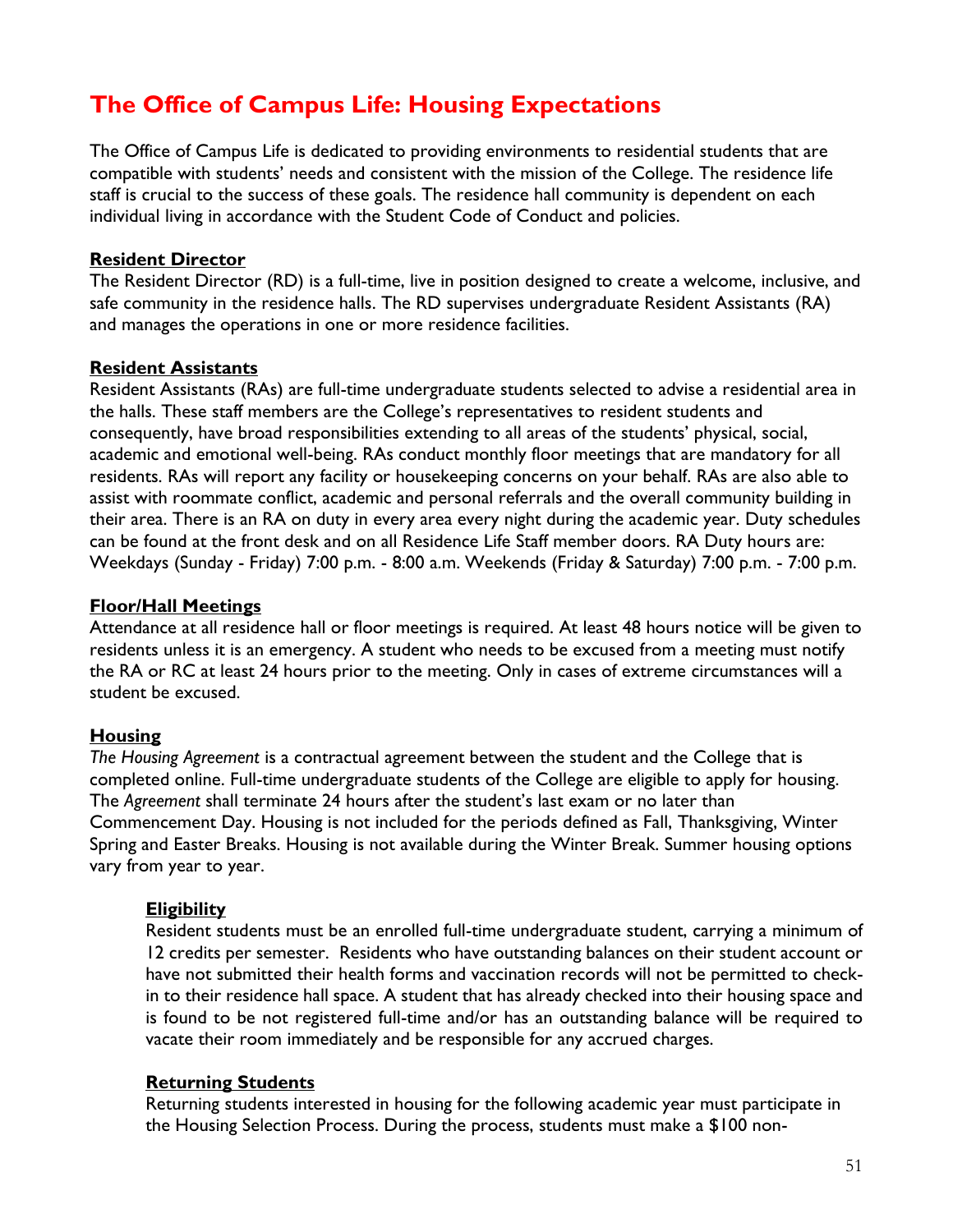refundable deposit to secure a lottery number. A deposit does not guarantee that a space will be available. A *Housing Agreement* must be electronically signed on housing selection day and becomes a binding agreement between the students and the College. Current students who wish to apply for housing once a semester has begun can do so by completing a *Housing Agreement*. Assignments will be based on availability.

## **Incoming Students**

Accepted and deposit paid new students can apply for housing by completing a *Housing Agreement* online and completing the *Housing Questionnaire*. Once received by the Office of Residence Life, a housing assignment will be made. All enrolled and deposited students by May 1st will be equally and randomly considered for housing assignments. In cases where overflow housing is necessary, students with the latest deposits will be considered.

# **Cancellation**

Requests to be released from the Housing Agreement require a written request for cancellation. This is submitted to the Office of Residence Life and is reviewed by the Housing Release Committee. The release, if approved, will be effective the date the student is notified by the committee. The student must move out of his/her space within 48 hours. There will be a \$500 cancellation fee. Having another contractual obligation for another housing arrangement will not be honored as a valid reason for release from this agreement. A student removed from housing through the judicial process will not receive a refund. See the College Refund Policy for more details. Failure to occupy your assigned space does not constitute cancellation of the *Housing Application & Agreement.* 

# **Change of Status**

## *RELEASE FROM HOUSING AGREEMENT*

The effective dates for this agreement begin the date it is signed and is for the full 2016-2019 academic year. By signing this agreement, you accept financial responsibility for all room and board charges for the academic year (fall and spring semesters). You are automatically released from this agreement upon graduation, acceptance into a study abroad program or your formal withdraw from the college. If a request for cancellation is received by June 1, 2016, the student will not be charged a termination fee and will be released from housing. Once a student checks into their residence hall space, they are financially obligated. Any student seeking early termination of the Housing Agreement can submit an appeal in writing to the Housing Release Committee. Only the most exceptional circumstances will be considered. Balance of housing fees, upon withdrawal from the College or approved release, shall follow the normal refund structure established by the College; within the first calendar week: 80% refund, within the second calendar week: 60% refund, within the third calendar week: 40% refund, weeks thereafter: No refund. This include room and board charges. The housing release committee has 10 business days to render its decision in writing to the student. If a release is granted, the student has 48 hours to properly check out of their residence hall space with a Residence Life Staff member. Failure to do so may result in additional charges. This Agreement may be terminated by the College as a result of a disciplinary sanction or breach by the student of this Agreement and in that case, the student is not eligible for refunds for room and board charges.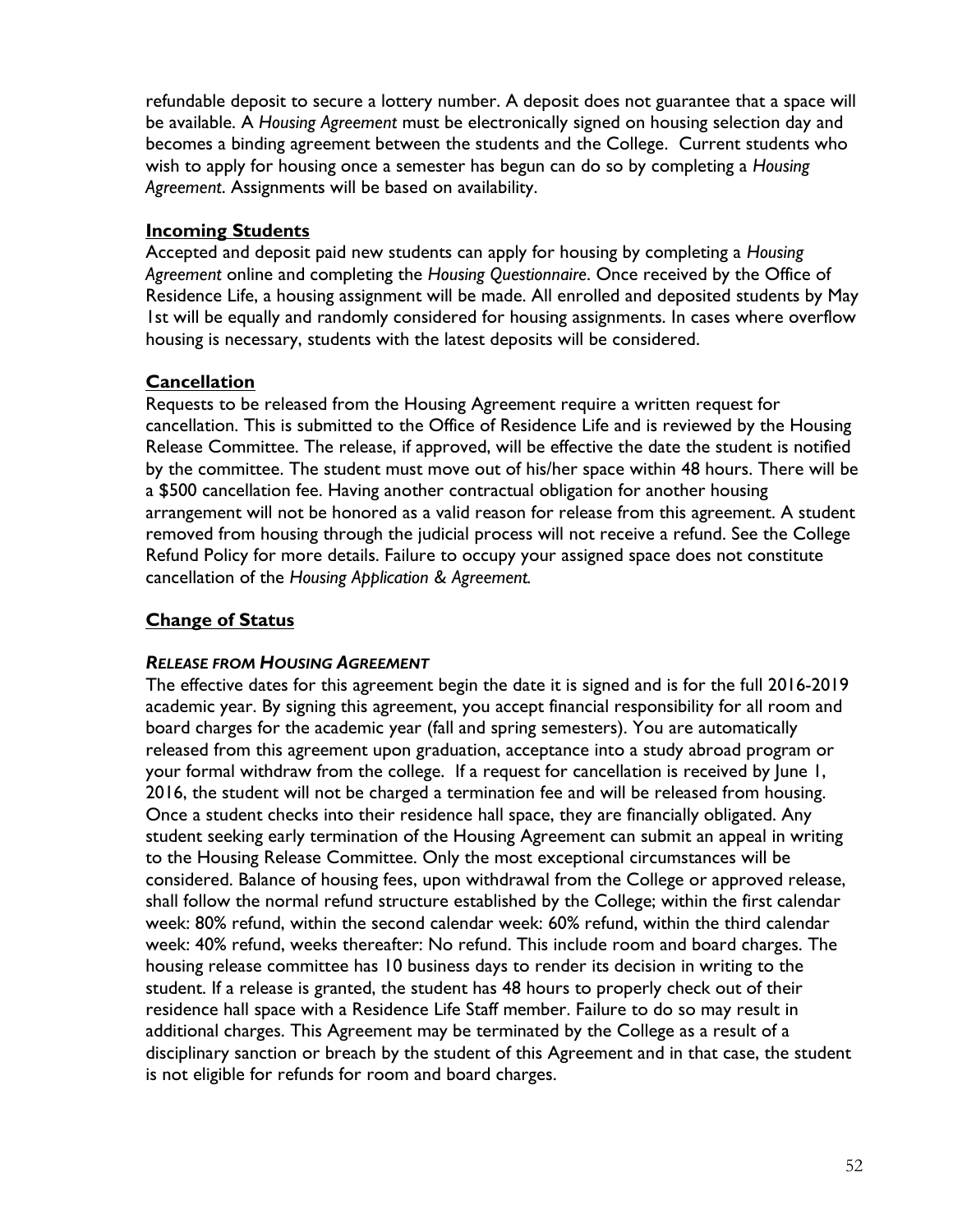Commuter students wishing to become resident students must complete a *Housing Agreement*  on the portal and contact the Office of Residence Life for availability.

# **Assignments**

The College reserves the right to make assignments and reassignments of a room for each student/resident and will do so without regard to age, color, disability, marital status, national origin, race, religion or sexual orientation. The College reserves the right to change assignments in case of emergency or if it is otherwise deemed necessary and to eliminate future housing privileges where a student has violated Residence Life policies or College regulations. The Director of Residence Life or designee must approve all room changes. Students who move rooms without permission face disciplinary action. Students may not sublet their residence hall rooms.

*A. Room Consolidation/Capacity:* Students who occupy rooms below their designated occupancy may be assigned additional roommates or be required to consolidate to fill other vacancies. Half occupied spaces are not considered "single" rooms. Rooms occupied at half capacity must be kept clear for a new student at all times; failure to do so may result in disciplinary action. If demand for College housing exceeds capacity, some rooms may be used at increased capacity until other spaces become available.

*B. New Roommates*: Any actions to deter the assignment of new roommates may constitute a violation of the Student Code of Conduct with penalties including, but not limited to, termination of this Agreement.

# **Room Buyout Policy**

The Double Room Buyout option has been created to better utilize campus space. Residents who find themselves in double rooms without a roommate may opt to buy out the second bed in the room, alleviating them from the chance of having another individual assigned to that space for that current semester. This option comes at an additional cost. The buyout option may or may not be available each year as its offering is dependent on current occupancy levels as determined by Office of Residence Life (ORL).

Residents who opt to not participate in the program are required to keep their room in such a condition that another resident may take immediate occupancy.

# **Eligibility**

- The Double Room Buyout option is available for the spring semester only.
- If a resident is in a double room and wants to request the room as a single for the spring semester, the resident must complete a Double Room Buyout Request Form by December 8th.

## **Guidelines**

- Residents who have bought out the room will be permitted to arrange furniture to their liking. However, no college-issued furniture may be removed from the room
- Double rooms will default back to doubles at the end of each semester.
- A student in a suite can buyout the double within the suite, but there is no option for residents to buy out the second bedroom of a suite if it is fully vacant.

## **Costs**

• The cost for a Double Room Buyout for a full semester is \$1,000.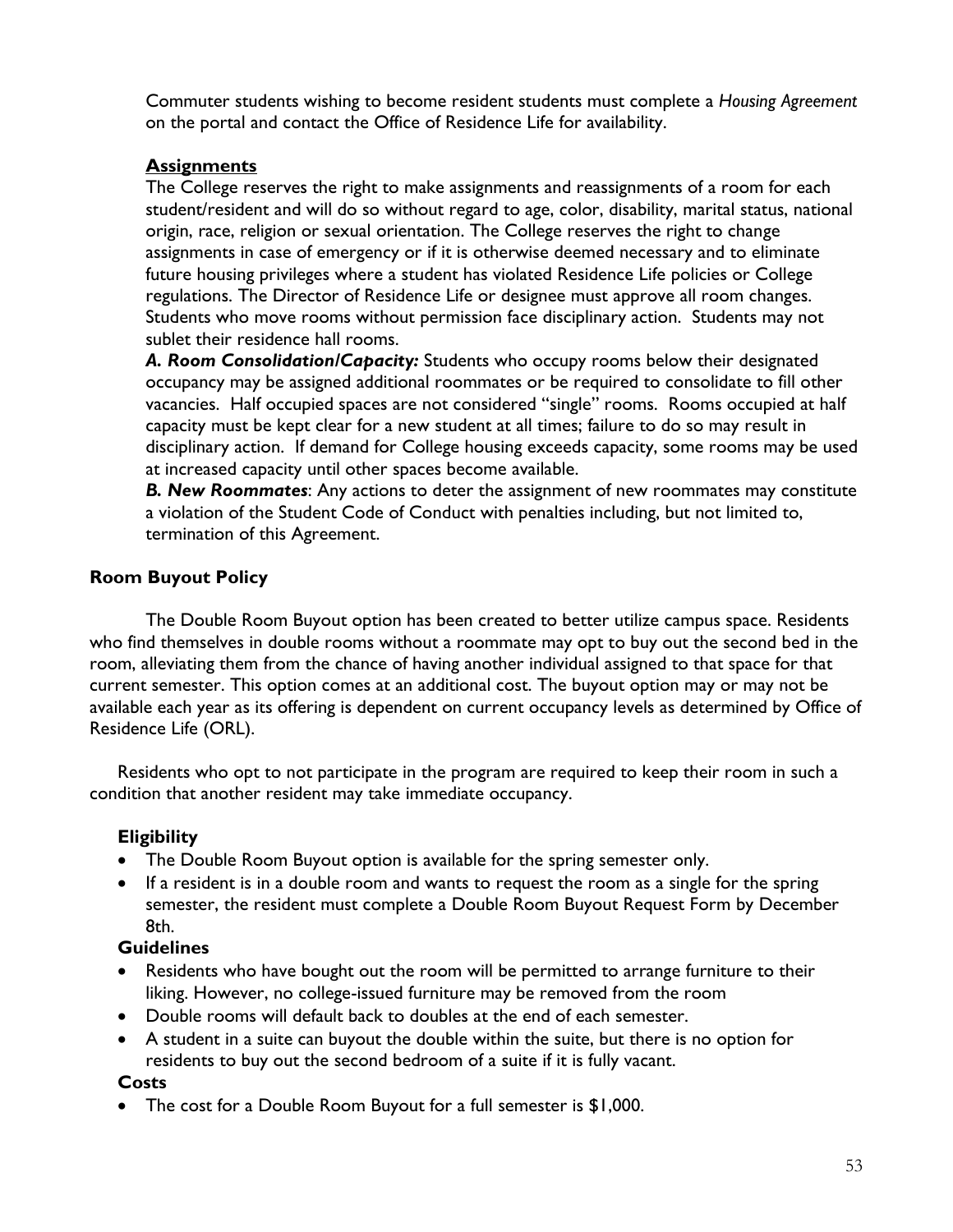- In the event a Double Room Buyout occurs mid-semester, the cost will be pro-rated based on the weeks remaining in the semester.
- Payment in full must be received by Student Financial Services by Thursday, December 8th at 3pm or the buyout option request shall be cancelled.

## **Conditions**

- The second set of furniture from the resident's room will not be removed.
- Students who make the decision to leave the room open for a roommate, must keep half of the room in such a condition that another resident can take immediate occupancy. This includes a completely cleared bed, dresser, closet and desk. If the room is found to be blocked at any time, the student will be billed a \$100 blocked room fee for blocking the room.

# **Room Changes**

There is a two week "room freeze" at the beginning of each semester. After this time, a student who has had a roommate meeting with a Residence Life staff member may then request a room change. *The Room Change Form* can be obtained through an RA or RC. The Office of Residence Life maintains a list of current vacancies. It is the responsibility of the student to contact the people in these rooms, visit with them and decide whether or not to live there. Once a room has been selected, both the new roommate and former roommate must sign the *Room Change Form*. When the request is approved, the student will receive notification from the Office of Residence Life granting permission for the move. Students must wait until they have received proper notification from the Office of Residence Life so that proper paperwork and notification can occur.

# **Break Housing**

Housing during break is provided during times when the College is closed for a short term period. Students requesting to stay on campus over breaks must reside more than four hours or 400 miles away from campus, be approved by Athletics to stay, be working at an internship, or be student teaching for credit in order to be considered. Any student interested in break housing must complete a Break Housing Application on the portal. Please note that meals are not included as part of break housing; students are responsible for their own meals. Completing the application does not guarantee approval. Before each break, RAs will hold floor meetings to discuss break procedures. Break memos and checklists will be distributed to residents; students must sign-up for a check-out time with their RA. Residents that do not properly check-out with a residence life staff member will be charged a \$25 improper checkout fine. Dates and times for break check-outs can be found on the Residence Life page at [www.chc.edu.](http://www.chc.edu/)

## **Check In/Check out**

All residents must officially check into the residence halls through the established procedures published by the Office of Residence Life. In order to move into a room, the resident must sign a room condition form (RCC). At check in, the resident must note any damages to the room or missing furniture. Room keys are logged on the RCC.

Check out procedures require residents to make an appointment with an RA or RD. Residence Life staff will inspect the room, completing the RCC. Once the RCC is signed, the student will turn in his/her key. Mailbox keys must be returned to the Mailroom.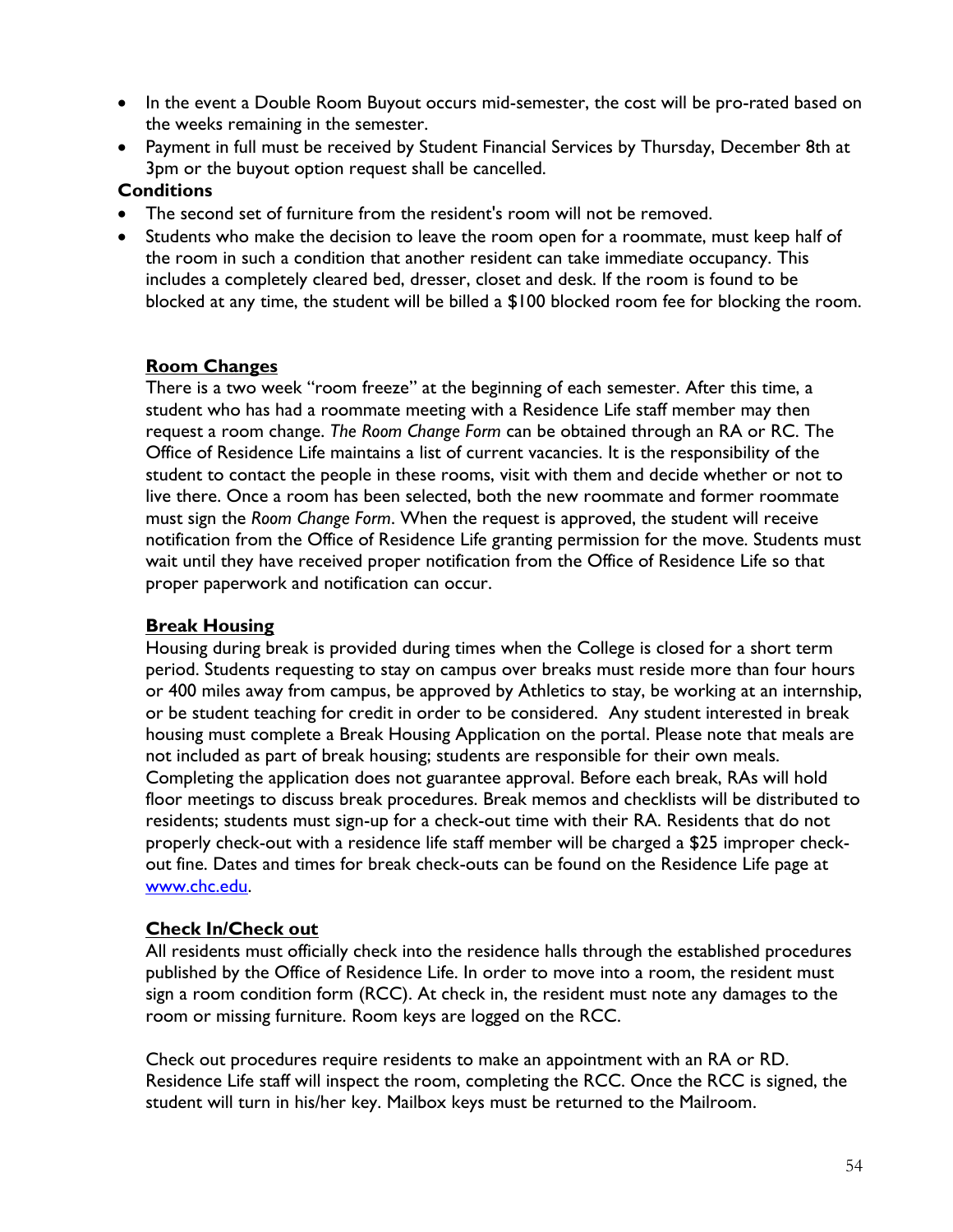## **Residence Hall Policies**

#### **Room & Common Area Furniture**

Reasonable care of College property and furniture is expected of all students. Property provided by the College is to remain in student rooms; no furniture may be moved into hallways. Mattresses may not be removed or placed directly on the floor. In the interest of safety, use of cinder blocks or other bed raisers is not permitted nor are beds to be lofted unless done by college staff with approved college materials. Furniture from student lounge areas may not be moved into an individual's room. Water beds and tanning beds are not permitted. Lounge or public area furniture that is damaged or goes missing will be replaced at the charge of the residents of the floor/area. Furniture may not be altered or renovated. Furniture may not be arranged for use which is incompatible with its intended design; for example, common rooms in Fitzsimmons may not be made into bedrooms.

#### **Room Decorations**

Any substance that would damage the finish on a door or walls may not be used as door decoration. It is recommended that students use 3M or similar products to hang items on walls. No "sticky squares," adhesive gum, nails, screws, decals, stickers or glow in the dark decals are to be placed on any surfaces. Any damage caused by the removal of such hangings will be charged to the student. Dartboards are prohibited. No offensive materials may be displayed on a student's room door.

#### **Health & Safety Check-Ups & Room Damages**

Students are responsible for the condition of their room, including regular cleaning of their space. Health & Safety Inspections will be conducted at least once per semester or if there is reason to do so at the discretion of the Residence Life Staff. Students are responsible for damages that occur in their rooms. Fines will be placed on a student's account. See "Charges & Fines."

## **Community Area Damage**

Community Damage Alerts (CAD) will be posted in locations where damage has occurred in common areas. Damages that occur in common areas will be billed to all students of that area if no one person(s) is found responsible.

## **Storage**

The College does not provide storage for students at any time. Any summer storage should be arranged by the student on his/her own. The Office of Residence Life can provide information about local storage companies.

## **Charges & Fines**

The following is a list of general billing charges for resident students. Some charges may also be accompanied by a judicial hearing. Due to the varied nature of our buildings, charges may vary, so some of these amounts are estimates. Appeals will be heard only if the student has complied with proper check-out procedures. A respondent wishing to appeal a residence life fine in writing within 5 business days of the fine being posted to their account. A letter of appeal should be addressed to the Director of Residence Life. Since fines are based on factual evidence, an appeal may only be submitted if the incorrect amount was billed (per the student handbook), or the student fined was misidentified and there is evidence or admission to support that. The appeal will be reviewed and the student will be notified within five business days.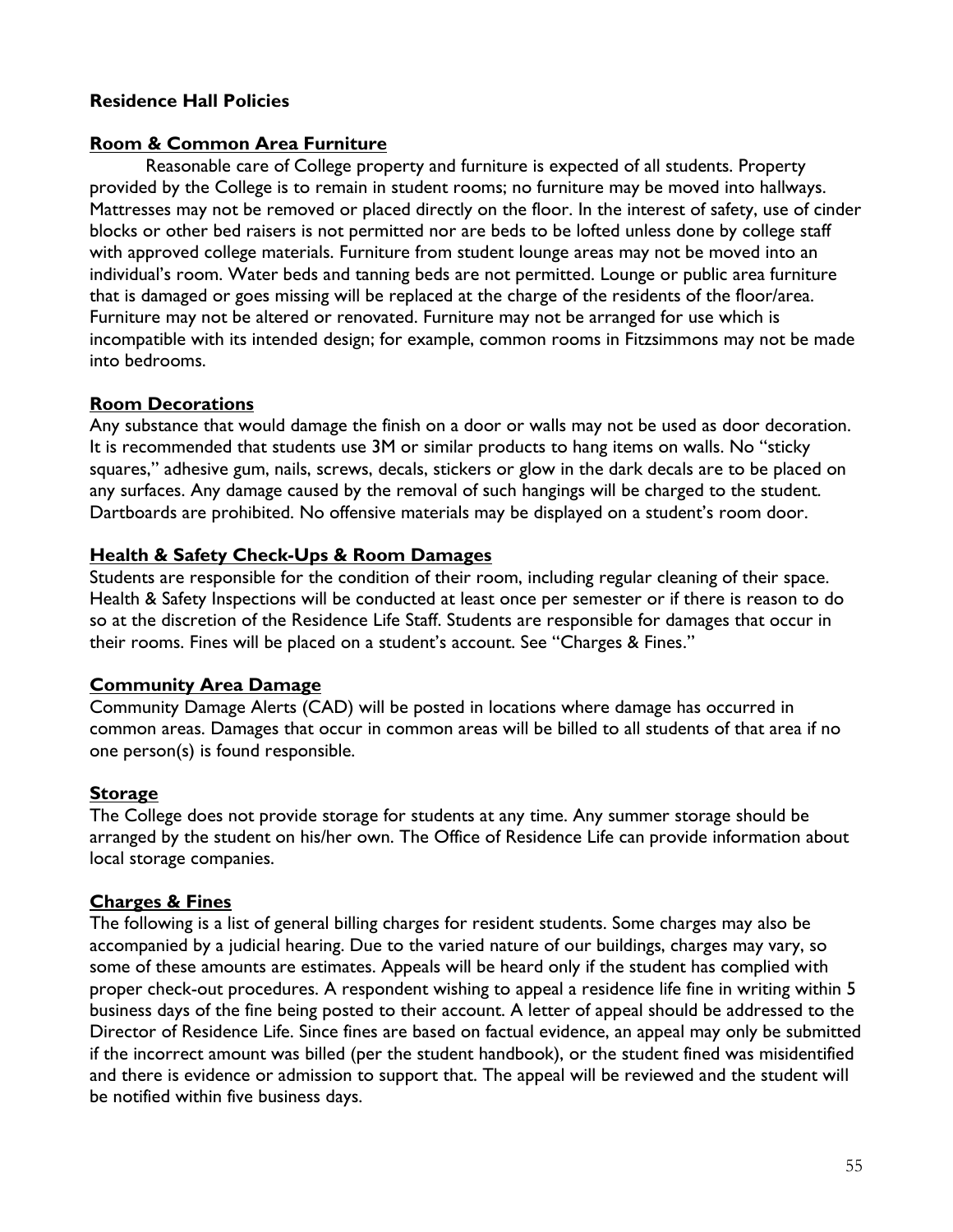| <b>Check-Out Charges</b>      |                                    |                                     |                |
|-------------------------------|------------------------------------|-------------------------------------|----------------|
| Late Check-Out                | \$10 Breaks                        |                                     |                |
| Improper Check-Out            | \$25 Breaks/\$50 Semester Closings |                                     |                |
| Room Cleaning-Light           | \$25<br>(includes trash in room)   |                                     |                |
| Room Cleaning-Heavy           | \$50                               | (includes trash in room)            |                |
| Items Left Behind             | $$25-$100$                         | (depending on number/size of items) |                |
| <b>Key Charges</b>            |                                    | Lounge Furniture in Room\$50        |                |
| Lost Key/Core Change          | \$50                               |                                     |                |
| Lost Closet Key (New Hall)    | \$25                               | <b>Common Area Charges</b>          |                |
|                               |                                    | Missing/Damaged Furniture           | \$50-\$600     |
| <b>Room Charges</b>           |                                    | Damaged Exit Signs                  | \$100          |
| Smoke Detector Damage         | \$300                              | Holes/Nails/Hooks in Wall           | \$10/per hole, |
| <b>Missing Screen</b>         | \$75                               |                                     | up to \$200    |
| <b>Broken Window</b>          | \$150                              | Paint Torn from Walls               | $$25-$100$     |
| Damaged/Missing Furniture     | \$50-\$500                         | <b>Propped Doors</b>                | \$100          |
| Missing Peep Hole             | \$50                               | Carpet Damage                       | \$50-\$300     |
| Holes in Wall                 | \$50-\$200                         | Food in Fountains/Sinks             | \$25           |
| Paint Chipped/Torn            | \$50-\$200                         | Sinks/Toilets/Drains Clogged        | \$50-\$300     |
| Sticky Tape on Walls          | \$50-\$100                         | Prohibited Items in Trash/Hallway   | $$25-$100$     |
| Front Door - Tape/Holes/Chips | $$50-$100$                         | Smoke Odor/Residue                  | \$100          |

## **Refrigerators, Microwaves & the Microfridge Program**

During the summer months, students receive rental information for the refrigerator/microwave combination unit through a non-College vendor. A combination unit containing a refrigerator, freezer and microwave is available for yearly rental. Residents also have the option to bring their own refrigerator unit up to 5.2 cubic feet in size. **Only one refrigerator per bedroom is permitted,** unless two smaller units do not exceed a combined 5.2 cubic feet. Residents may also bring microwaves but they must not be bigger than .9 cubic feet it size with a maximum of 700W and 300W defrost capability. Lincoln Woods residents may not have any additional refrigerators in their apartment.

#### **Prohibited Items**

The following are additional items that are not permitted in the residence halls:

- Cooking appliances, including but not limited to blenders, toaster ovens, hot plates and George Foreman grills.
- **K** Coffee makers are permitted as long as they have an automatic shut-off function.
- Halogen lamps, lava lamps, strand/string lights
- For Deep freezers or any refrigeration unit more than .5.2 cubic feet; additional refrigerators/freezers are not permitted in Lincoln Woods apartments (only the one in the kitchen is permitted)
- Air conditioners and portable heaters
- **Extension cords; only power strips or Energy Star extensions permitted**
- **EXECANDER (EXAMPLE 25 A)** Candles (even as decoration), incense or any item meant to be burned
- Eive greens, such as wreaths and Christmas trees (as these present a fire hazard); house plants and flowers are permitted
- Sub woofers/amplifiers
- **Alcohol containers, shot glasses, bongs, hookahs or anything used for alcohol or drug** consumption
- $\mathcal{F}$  Pets or animals of any kind, including fish.

#### **Prohibited Activities**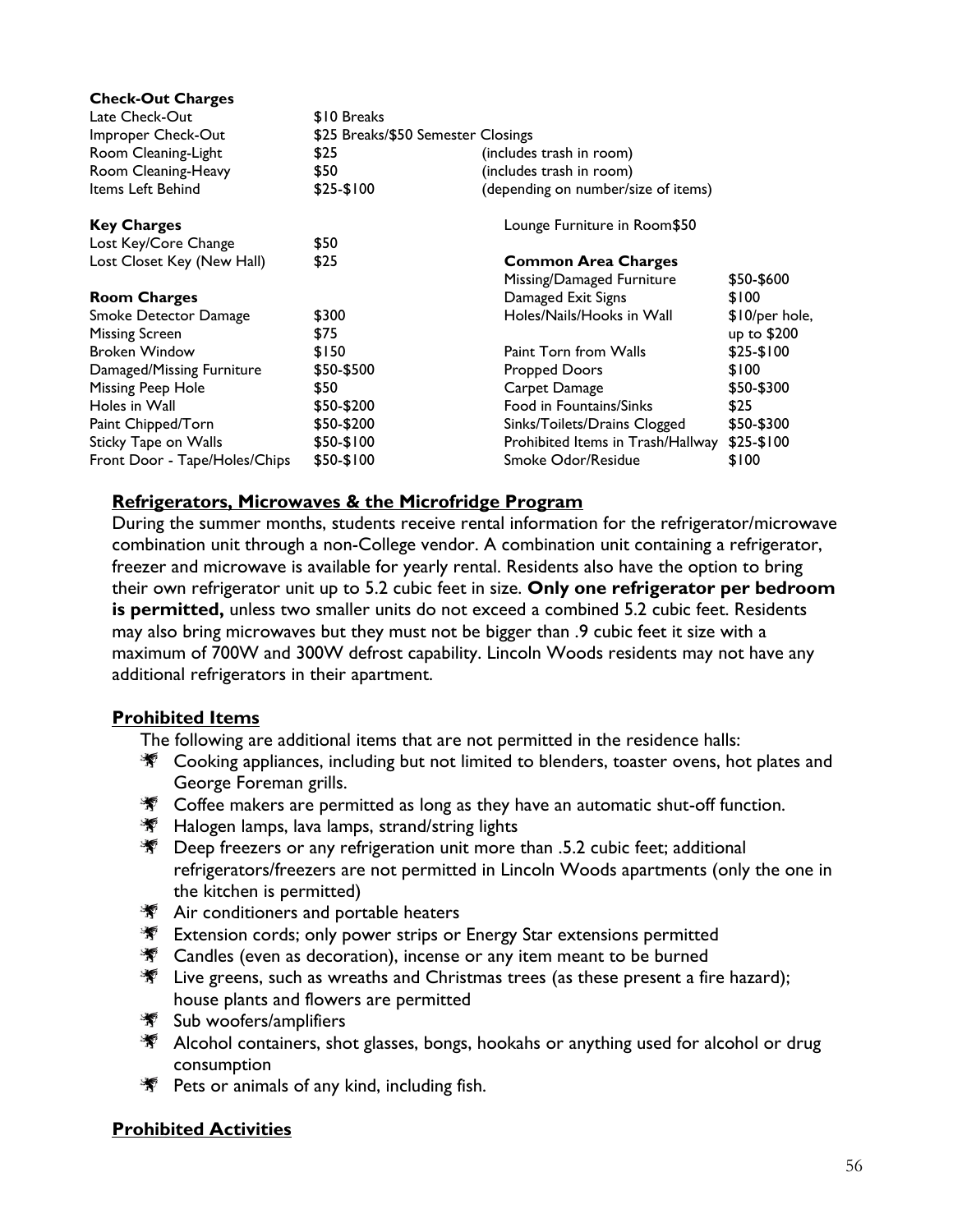The following are **additional** activities that are not permitted in the residence halls:

- Smoking, vaping, or use of electronic cigarettes
- Removing Screens from window; throwing any object out a window; entering or exiting a residence hall through a window
- $\blacktriangleright$  Throwing any object from a window
- **SECOCCUPS** Occupying a fire escape except for emergencies; throwing any object from fire escape
- **We Using another student's ID for any purpose**
- Using another student's room key for any purpose
- **Misuse/abuse of an elevator (for example, Fournier elevator is not for general student use;** medical accommodations are made as necessary)

#### **Personal Property**

Chestnut Hill College assumes no responsibility at any time for the loss, theft, damage or destruction of personal property. Restitution for such destruction or loss should be made through the student's or his/her parents'/guardians' personal property insurance. Premises occupied by students and lockers are considered property of the College. In such cases that a search is deemed necessary, an attempt will be made to contact the student and inform him/her of the reason for the search in order that he/she may be present. The ordinary regulations for a lawful search will be followed if federal, state or local authorities search the premises.

## **Maintenance & Housekeeping**

All repairs and maintenance in the residence halls are made by the College through its authorized personnel. General maintenance is provided by the College, Monday through Friday until 3:00 pm. Residents must request any needed maintenance or repairs on the myCHC Portal/Housing/Work Orders.

Emergencies may be reported at any time to Security Headquarters (215-242-7777) or to the Information Desk (215-248-7090).

Entry of a student's room for maintenance will take place either at the request of the resident(s) of a room or the residence life staff, or if a condition exists that could either result in damage to the room or negatively impact the health, safety and quality of life of the residents of the building. The Office of Residence Life will make every effort to contact the resident before the room is entered in an emergency, or if the student cannot be contacted, the resident will be notified after the fact.

Housekeeping provides general cleaning of common areas in the halls, including public bathrooms, Monday-Friday.

## **Lock Outs**

Students who inadvertently lock themselves out of their rooms between 8:00 a.m. – 7:00 p.m. should contact the Security Officer at their hall desk or at 215-242-7777. After 7:00 p.m. and on weekends, students should contact the RA on Duty in their residence hall.

## **Student ID**

If a student loses their ID card, they should report it to Security Headquarters on the ground floor of Fontbonne Hall. Residence Life staff have Temporary IDs that can be issued to students, when IDs are not being made, so that they can maintain safe access to the residence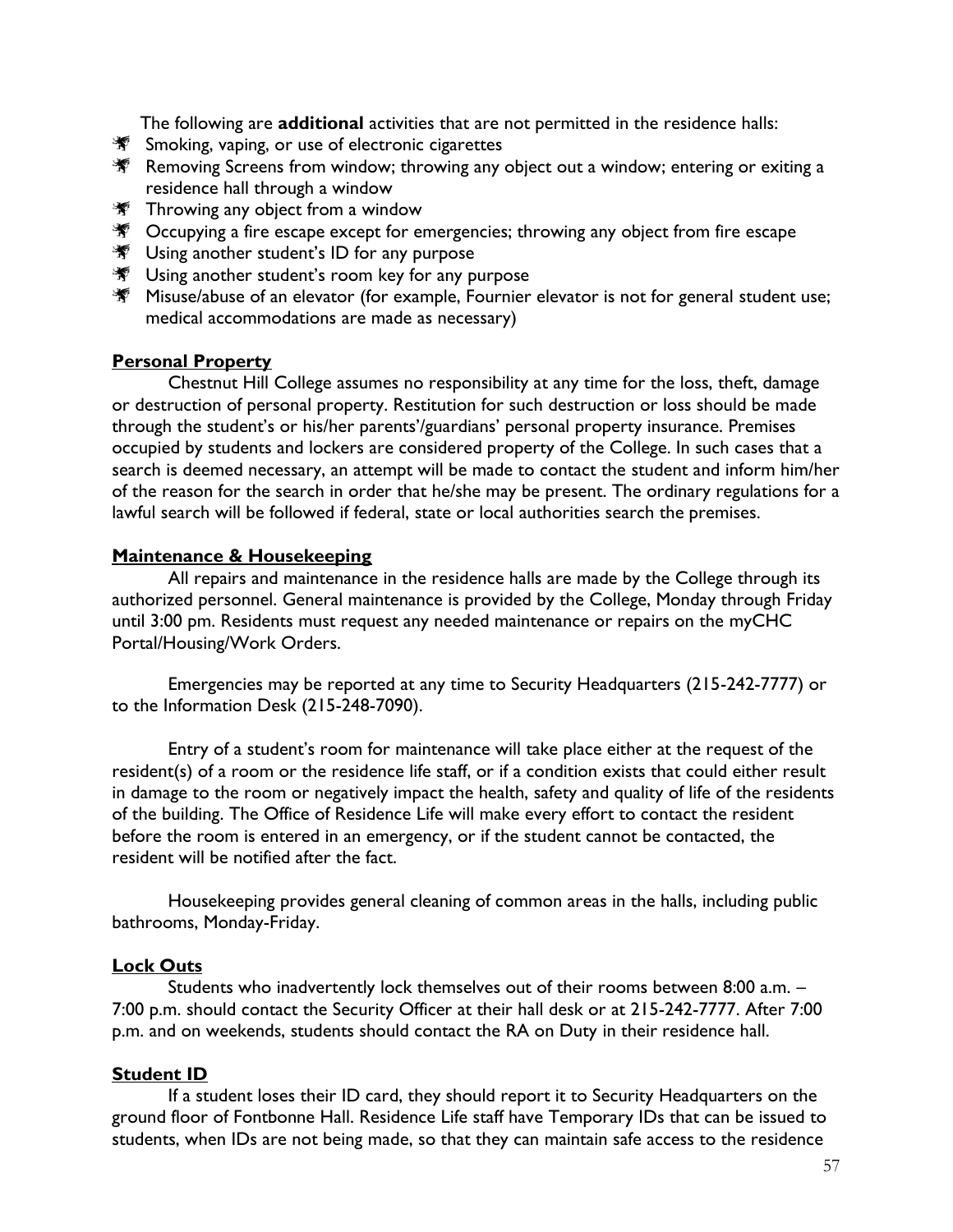halls until a new ID is obtained. Students have 48 hours to return a temporary ID and get a new one. Replacement IDs cost \$25 and the charge will be placed on a student's account. Students who do not obtain a new ID within 48 hours may face disciplinary action.

#### **Fire Safety**

To avoid fire hazards, the College must comply with all relevant civil laws as well as declare additional regulations recommended by the township fire marshal. The halls, stairways and common areas are to be clear of any obstructions and free of any flammable material as well as any personal property.

Candles, incense, potpourri burners or any item with an open heating element can be a fire hazard and are therefore prohibited in the residence halls. Failure to comply with these regulations will result in monetary fines and/or judicial action. Tampering with fire equipment is forbidden. If a false alarm is sounded and the fire company answers the call unnecessarily, a fine will be imposed upon the College.

Upon discovering a fire, no matter how small, the alarm should be pulled. It is essential that all students learn at once the location of fire alarm boxes, exits and the designated meeting place outside the building. Residents should not attempt to extinguish the fire themselves.

#### *Fire Drills & Alarms*

Fire drills, both announced and unannounced, are conducted periodically. All students, staff, faculty members and visitors should become completely familiar with the written evacuation plans which are posted in each residential area. Specific fire drill instructions are posted in each resident student's room. Failure to comply with fire drills & alarms may result in disciplinary action.

## **Noise & Quiet Hours**

The role of the residence hall is to support the student's academic efforts in the context of a living-learning community. In every case, all other activities are subordinate to a resident's desire to study. Each community will discuss acceptable levels of noise and the expectations of one another while discussing the Community Living Agreement each semester. Residence Life staff will address any noise concerns at floor/building meetings. It is at the discretion of Residence Life staff if noise is at an acceptable level.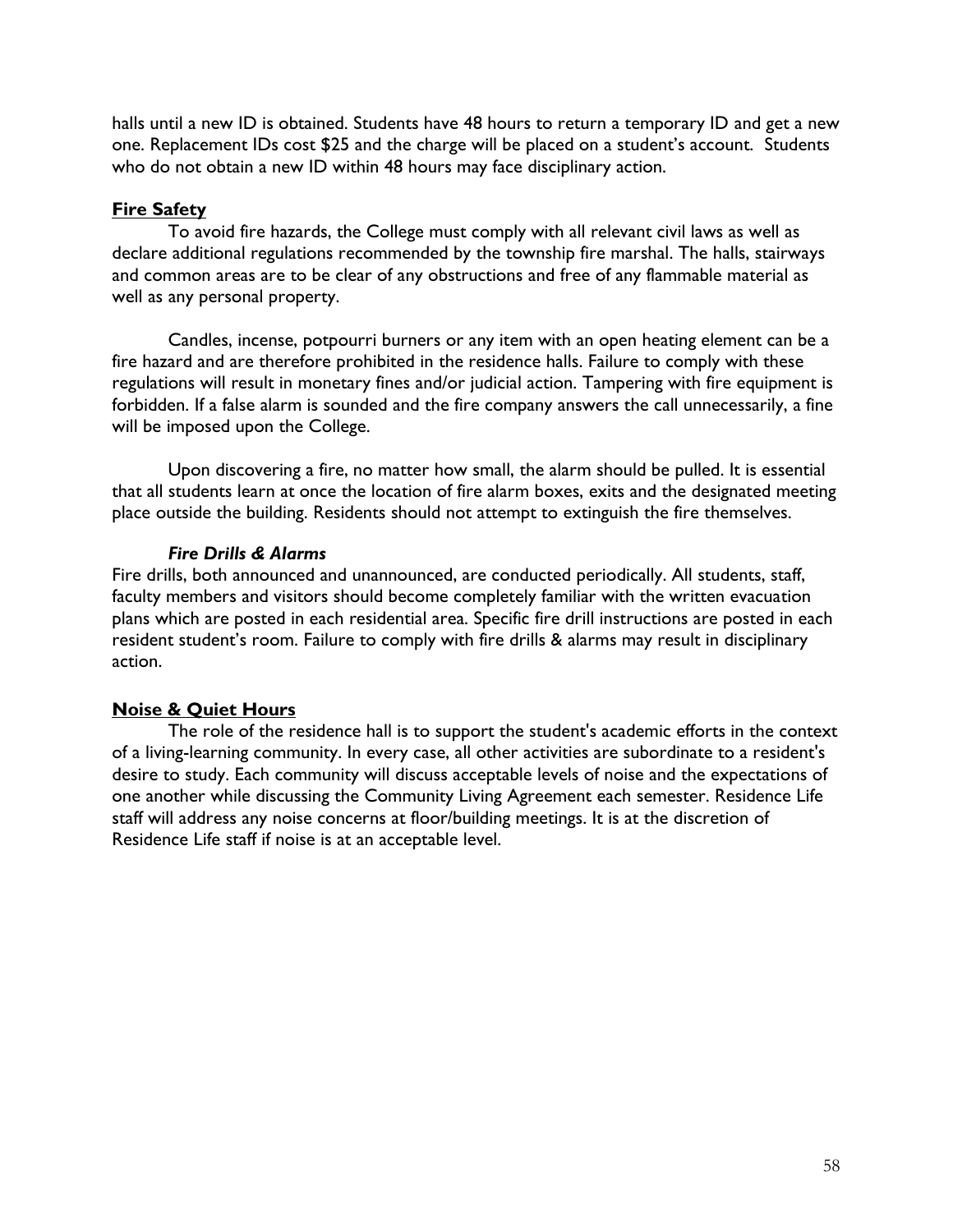# *Quiet Hours*

Quiet Hours are from 11:00 p.m. to 9:00 a.m. To achieve this, residents are expected to refrain from noisy activity in hallways, to keep noise in their own rooms to a minimum, and to keep room doors closed if stereos, radios or televisions, etc. are in use.

# *Courtesy Hours*

The residence halls are a place for students to live to ensure their personal and academic success. Students are entitled to a living environment that supports rest, socialization and academic study at any hour. If there is a noise disturbance that disrupts this success, students are encouraged to communicate with one another. Residence Life staff will assist students with that effort. Residents who do not comply with requests that ensure a tolerable noise environment will be considered in violation of the Noise Policy.

## *Outdoor Noise*

Students are expected to keep noise outside the residence halls at a respectful level. Complaints regarding outside noise or disruptions should be reported to Campus Security. Because the Piazza borders the Library and two residence halls, students are expected to conduct themselves in a respectful manner at all times. The Piazza is subject to the same quiet hours beginning at 11:00pm each evening.

# **Entering and Exiting Residence Halls**

The security of the residence halls is of primary importance. Therefore, students are expected not to jeopardize the security of a building by any of the following: failing to lock a door properly, propping open a door, tampering with the security system, etc. All College residences are equipped with monitoring of the building entrance. Access/egress for guests is gained only through front entrances. All other doors are locked for security purposes.

The following guidelines are highly recommended to ensure a safe & educational environment within the residential community:

- $\mathcal{F}$  Lock room and closet door and always carry the key.
- Leave valuables at home. Keep money with you or locked in the closet.
- Do not lend keys or ID cards.
- Report lost keys and/or cards immediately to the Office of Residence Life  $(x7118)$ .
- Report strangers or suspicious behavior of unfamiliar persons in the building to Security.
- **We Use a "buddy" system at all times.**
- **EXED** Do not admit anyone into the residence halls that does not live there, is not swiped in or is not signed in.
- **Do not prop doors.**

# **Keys & Student IDs**

Residents gain access to each residence hall with their student ID. Residents must have their ID on them at all times. Residents gain access to their rooms with their room key or a programmed student ID. At no time may resident students share or loan their keys or ID to anyone. This is a major violation. The following are against College policy and are subject to fines and/or judicial action:

- Not having or displaying your ID card upon entering a residence hall
- Duplicating any Chestnut Hill College key or ID card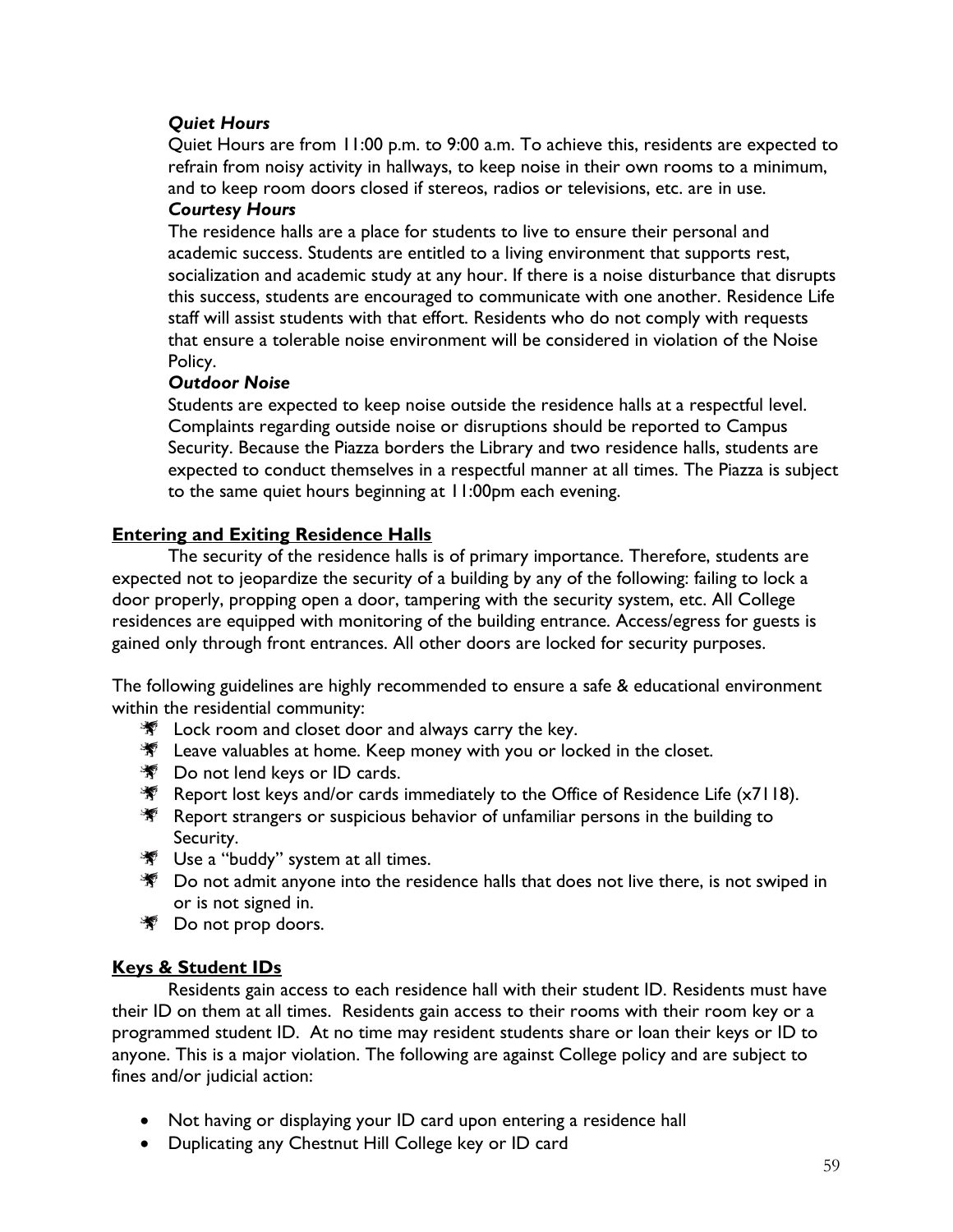- Lending or giving a College key or ID card to any unauthorized person
- Falsifying information to obtain any College key or ID card
- Unauthorized possession or use of a master key
- Possession of any College key or ID card issued to another person

## **Guest & Visitation Policy**

## **Definitions**

For the purposes of the guest & visitation policy, please keep the following definitions in mind:

*CHC Resident* – any student living in College housing *CHC Commuter* – any Chestnut Hill student who does not reside in College housing Guest – any individual who does not attend Chestnut Hill Host – resident student who has signed in a commuter or guest

CHC residents must use their CHC ID card to swipe into their building at the front desk as they enter. Students are required to show their ID if asked by front desk security or residence life staff. Residents are required to swipe their ID when exiting all residence halls. Residents will not be able to swipe into another building they have swiped out of the previous building. CHC residents and all guests are required to have a CHC ID or a picture ID to enter or be signed into a residence hall (see Visitation Policy). It is imperative that students follow the directives, as they exist for everyone's protection. A student who fails to produce ID and/or creates a disturbance about the procedure is subject to judicial action and/or fine. It is a College regulation that each student possesses and carries an ID.

## **Visitation & Guest Registration**

In order to ensure the safety of all residents, specific visitation policies are set for hosting guests. It is expected that all resident students and their guests will respect the policies and consider the well-being of other residents.

CHC residents may enter any residence hall that they are not a resident of by swiping their CHC ID at the front desk. CHC residents must swipe out of all buildings when leaving.

As a host, resident students are responsible for the actions of their guest(s) at all times. If a guest violates a campus policy, the guest will be asked to leave campus and the host will be held accountable for the violation. Guests must be escorted at all times and are only permitted in rooms/areas where the host is present.

The term "guest" refers to any individual not currently enrolled at Chestnut Hill College or Chestnut Hill College commuter students. All guests must:

- $\mathcal{F}$  be 16 years or older (siblings of a younger age can get approval from the Office of Residence Life)
- have a picture ID
- **Follogy** register with the Security Desk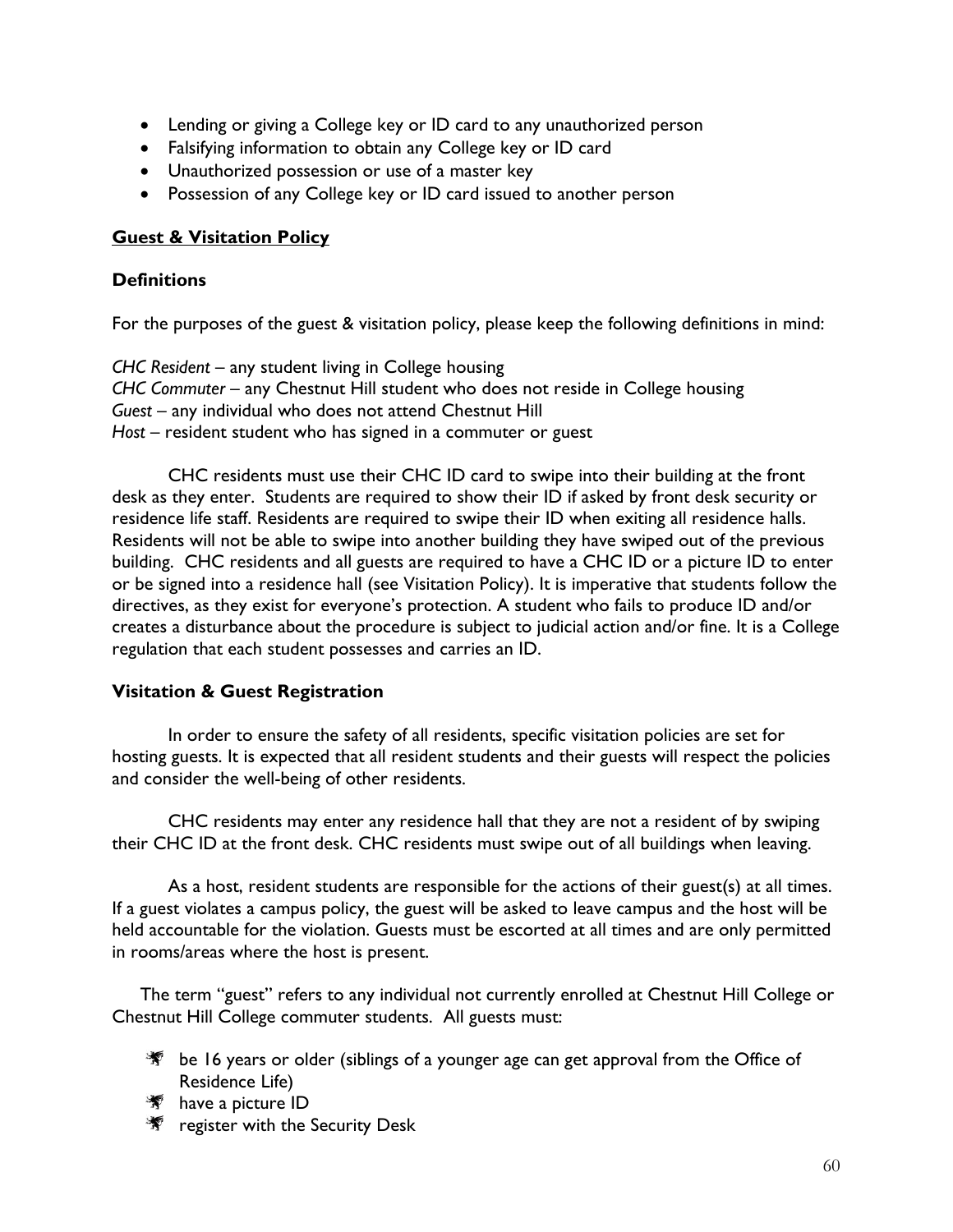The guest must be registered in the guest log by the hosting residential student, and surrender a photo identification card to the desk officer. Guests who do not have photo identification (such as a driver's license or photo ID from another college or university) cannot be signed into the facility as a guest.

#### **Visitation Policy**

Co-education allows men and women to contribute to one another's education and form genuine friendships. The mission of Chestnut Hill College, given its Catholic heritage and tradition, dictates that students will adhere to all norms and values associated with Catholic teachings. In the proper context, therefore, hosting a guest is a privilege that can facilitate personal and social development and enhance the quality of life on campus. While the College does recognize the need for opportunities for studying, it does not permit overnight guests of the opposite sex for social purposes.

Rooms are private and the right of a resident to privacy outweighs another's right to guest privileges. If the presence of a guest is an invasion of a roommate's privacy, the guest must leave. Each room shall have no more than two (2) additional persons per resident (for example, in a 4 person suite there may be the four (4) residents plus eight (8) other persons. Privacy extends beyond the student's room to hallways and restrooms. Men must use restrooms designated for males and women must use restrooms designated for females. Under no circumstances are men to utilize women's showering facilities and vice-versa.

Violation of the visitation & guest policy will render students subject to College disciplinary action ranging from loss of privileges for a specific time up to and including suspension or dismissal from the residence community depending on the seriousness of the infraction. The College may suspend guest privileges during break periods even when the residence halls are officially open for health and safety concerns. The College reserves the right to remove from campus a guest who has violated College regulations. "Removal" is defined as complete separation from the College grounds, facilities and services. Guest who violate this policy are viewed as trespassers and are subject to arrest. CHC students who are involved in an incident in a residence hall other than their own may also be asked to sign-out and return to their place of residence. Violations of the visitation and guest policy will remain active and accumulate for the duration of a student's matriculation at Chestnut Hill College. Previous violations, regardless of severity, will be taken into consideration when sanctioning present incidents.

Since the residence hall is intended for adult interaction and study, it is an inappropriate setting for entertaining or for supervising young children. Student rooms are crowded and potentially dangerous to the curious restlessness of babies and young children.

#### **Overnight Guests**

Resident students may have overnight guests of the same gender as long the roommate(s) are notified and do not object. Overnight guests are any visitor who is not a resident of that hall. Residents can obtain and submit an Overnight Guest Request Form on the portal at [my.chc.edu.](file:///C:/Users/baileyk/AppData/Local/Microsoft/Windows/Temporary%20Internet%20Files/Content.Outlook/KW192QZ2/my.chc.edu) Guest requests should be submitted at least 48 hours in advance of the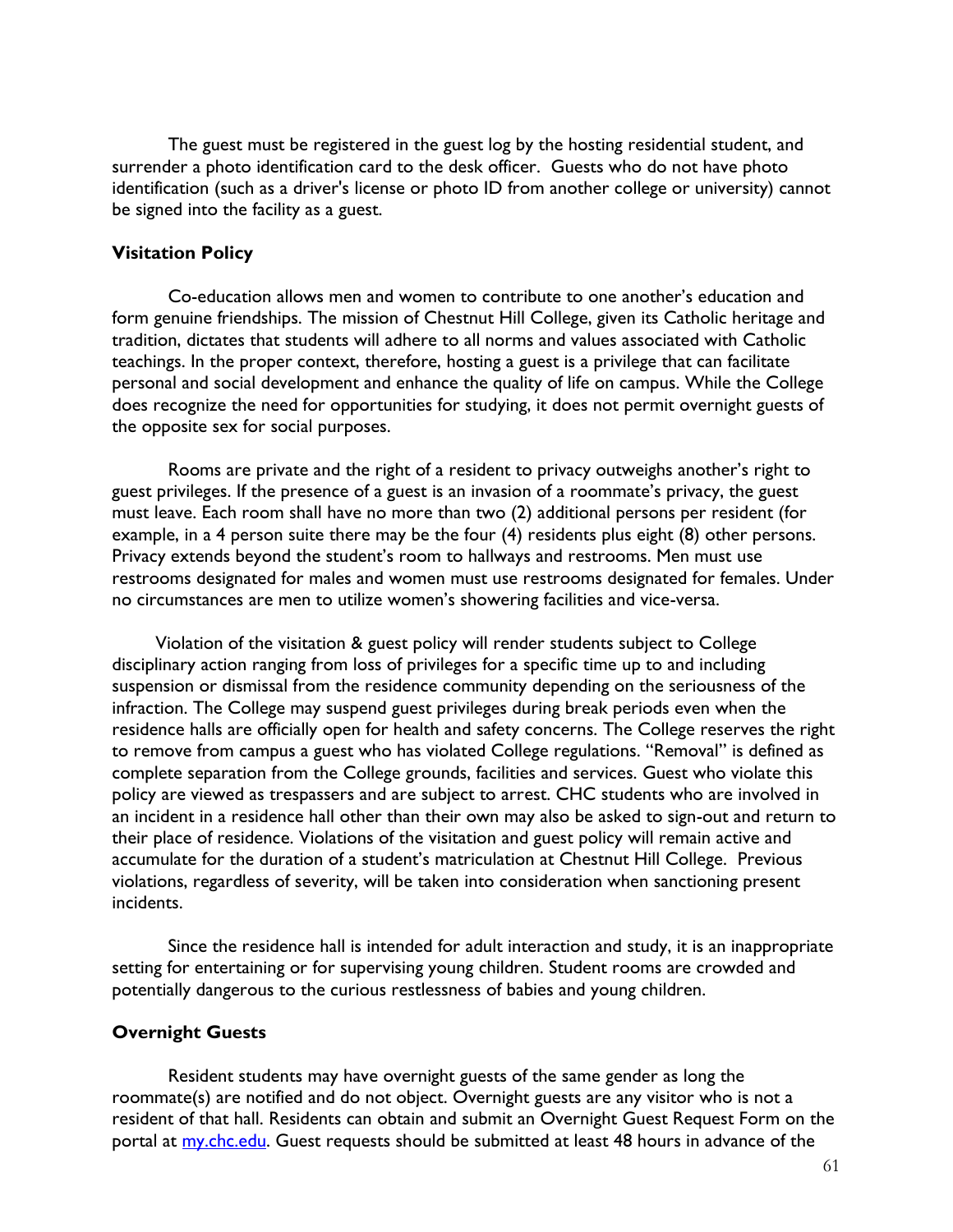date of request. Guests are limited to two consecutive nights at a time and a total of ten nights per semester. All guests must register at the Security desk in the Overnight Guest Log. Male guests are to be hosted overnight (i.e. provided with sleeping accommodations) only in areas for men; female guests may be hosted overnight in areas reserved for women. A guest may be removed for failing to abide by College policy and regulations. The host is responsible for the guest's actions at all times and may lose his/her guest privileges and/or residence status if a guest is involved in violation of college policy.

#### **Sexual Activity Policy**

In keeping with the mission and core values of Chestnut Hill College, the environment of the residence community must be one that supports individual rights and fosters mutual respect. A college education is primarily academic and intellectual in nature, but also includes the development of the whole person; particularly attitudes and value that enhance mature responsible behavior in all areas of life. Non-marital sexual relations, including but not limited to sexual intercourse and physical contact of a sexual nature on campus at anytime, is behavior unacceptable to the College. Students involved in activity of this nature will be subject to disciplinary action.

# **College Policies**

## **Bias Incident Policy (BIAS-MOTIVATED MISCONDUCT AND CRIMINAL OFFENSES)**

As stated in Chestnut Hill College's Non-Discrimination Policy, the College, founded by the Sisters of Saint Joseph, is committed to an active inclusive love of all people without distinction. Therefore, it is the policy of the College that no person will be discriminated against by the College in admission to or participation in any educational program and, moreover, no person will be discriminated against in employment, including recruitment, hiring, promotion, termination or forms of compensation or on any other terms of employment. Discrimination on the basis of any of the following is prohibited: race, ethnicity, color, religion, sex, sexual orientation, gender identity, national origin, age, marital status, familial status, disability, or status as a veteran. The College follows the June, 2011, Fair Practices Ordinance of the City of Philadelphia (9‐1100) as well as other local, state, and federal laws.

The College is committed to maintaining an environment where each member of the College community is valued as an individual and is treated respectfully. Equity, diversity, inclusion, and justice are values central to the mission of the College and, as such, are institutional priorities in planning, decision making, and allocation of resources at all levels. Bias incidents and hate crimes are inconsistent with these values of the College, violate College policy and, in some instances, state and federal law, and will not be tolerated.

The College is committed to addressing bias conduct. However, acts of bias may occur in our community in spite of our proactive efforts. This policy will define bias, provide a reporting procedure for complaints of bias, and suggest resources to targets of bias. When bias incidents are reported, education to prevent recurrence and repairing the harm caused may be the most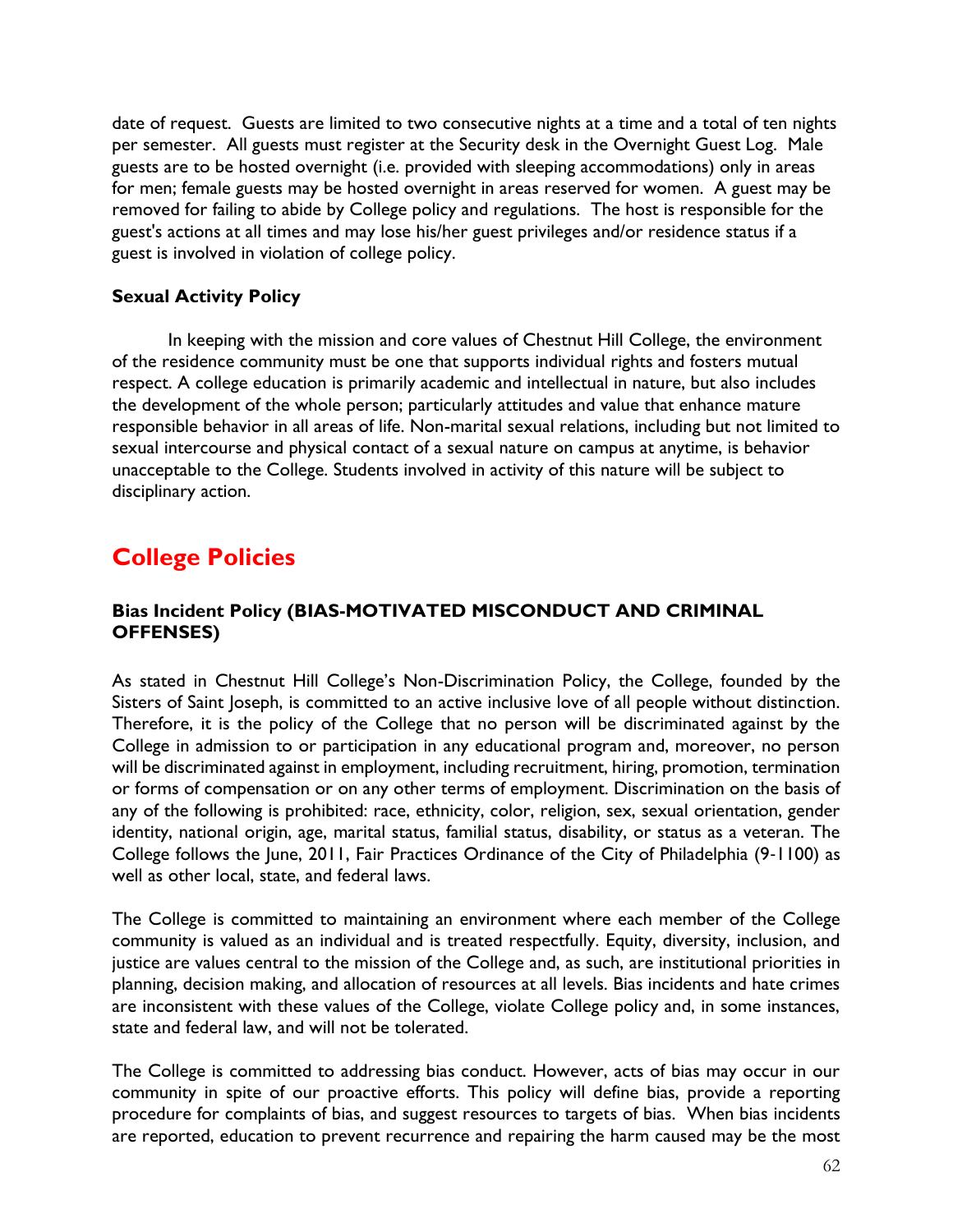appropriate institutional response. Egregious forms of bias will result in more severe sanctions from the College.

The College recognizes that excellent educational experiences include and must allow for opposing viewpoints and perspectives, some of which may challenge individual beliefs, values, or cultural norms. As a campus community, we value and protect academic freedom and the open exchange of ideas. This bias policy is not intended to undermine or weaken these principles; rather it is meant to address those incidents that fall beyond professional and academic discourse. All members of the College community are responsible for the maintenance of an environment in which people are free to learn and work without fear of discrimination, harassment or abuse.

## *KEY DEFINITIONS*

**Protected Classifications:** The law prohibits discrimination and harassment on the basis of sex/gender, race, age, color, religion, national origin, ethnic origin, sexual orientation, gender identity, disability, genetic information, marital status, and military and military veteran status. These are protected classifications under the law.

**Discrimination:** Any unlawful distinction, preference, or detriment to an individual as compared to others in the terms or conditions of a person's employment or education on the basis of their protected category status.

**Target:** The person alleged to have been subjected to conduct in violation of this policy.

**Respondent:** The person accused of conduct that might be a violation of this policy.

**Hate Crime:** Criminal homicide, sexual assault, robbery, aggravated assault, burglary, motor vehicle theft, arson, larceny-theft, simple assault, intimidation, or destruction/damage/vandalism of property, in which an individual or group is intentionally targeted because of their actual or perceived race, gender, religion, national origin, sexual orientation, gender identity, ethnicity, or disability. 20 U.S.C. §1092(f)(1)(F)(ii).

**Bias Conduct/Incident:** Completed, attempted or threatened abusive or hostile acts against a person(s), property or an institution, where such acts manifest evidence that the targeted person/group was intentionally selected on the basis of their actual or perceived age, class, color, disability, ethnicity, gender identity, gender expression, marital/familial status, national origin group, race, religion, sex or sexual orientation, or veteran status, including a hate crime.

*Examples* of bias incidents include but are not limited to homophobic or sexist jokes, racist epithets, religious slurs, offensive graffiti, or demeaning remarks on social media. Bias incidents may or may not be intended to cause harm.

**Bias Harassment:** A bias incident that has the purpose or effect of unreasonably interfering with a person's employment or education, or creating a hostile employment or educational environment, and has no legitimate relationship to the subject matter of a course or academic research. In evaluating whether such an environment has been created, the College will consider the alleged conduct from both a subjective and objective perspective. Specifically, it will evaluate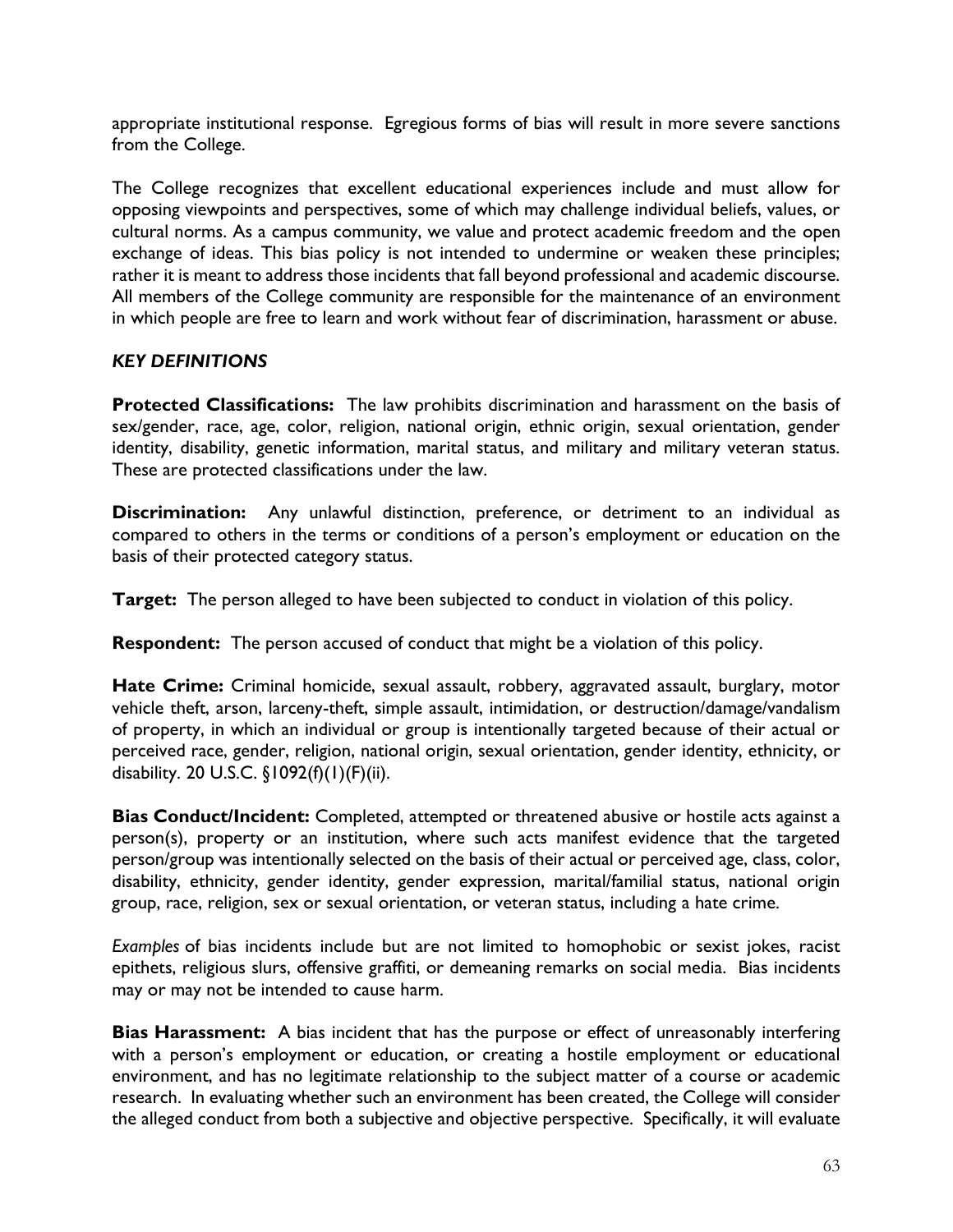that alleged conduct from the perspective of a reasonable person in the alleged target's position, considering all the circumstances.

**Confidentiality:** Confidentiality means maintaining as confidential, to the extent possible, all matters related to a bias incident on a criterion of need to know.

**Retaliation:** Any act(s) or attempted act(s) to seek retribution against anyone who has reported an alleged bias incident or against anyone who has participated in an investigation or related proceeding under this policy. Prohibited retaliatory acts include, but are not limited to intimidation, threats, coercion, or discrimination.

## *PROCEDURES TO REPORT BIAS CONDUCT/INCIDENT*

Any member of the College community may report a bias incident in any of the following ways:

- 1. Reporting via a web form on the College's website (automatically sent to the Chief Officer for Diversity, Inclusion), click here.
- 2. Contact the Chief Officer for Diversity, Equity, Inclusion directly:

| LaKeisha Thorpe, Ph.D.                  | $ 215 - 242 - 775 $     | $\vert$ SJH 331 |
|-----------------------------------------|-------------------------|-----------------|
| Chief Officer of Diversity, Inclusion & | $\perp$ Thorpel@chc.edu |                 |

3. Students, staff and faculty may also contact the respective offices:

| <b>Office</b>                                     | <b>Number</b><br>$\boldsymbol{\mathbf{z}}$<br><b>Phone</b> | <b>Office</b>        |
|---------------------------------------------------|------------------------------------------------------------|----------------------|
|                                                   | <b>Email</b>                                               | <b>Location</b>      |
| Krista Bailey Murphy Ph.D.                        | 215-248-7142                                               | <b>FH 144</b>        |
| Dean of Students/Title IX Coordinator             | murphyk@chc.edu                                            |                      |
| Sharon B. Dougherty                               | 215-248-7036                                               | <b>SIH 224</b>       |
| Director of Human Resources                       | doughertysb@chc.edu                                        |                      |
| Christopher Dougherty Ph.D.                       | 215-248-7130                                               | <b>SIH 334</b>       |
| VP for Academic Affairs & Dean of Faculty         | doughertyc@chc.edu                                         |                      |
| Jacqueline Reich, Ph.D.                           | 215-248-7148                                               | <b>SIH 338</b>       |
| Interim Dean, School of Undergraduate Studies     | reichj@chc.edu                                             |                      |
| Elaine Green Ed.D.                                | 215-248-7172                                               | FH 120               |
| Dean, School of Continuing & Professional Studies | green@chc.edu                                              |                      |
| William Cunningham Ph.D.                          | 215-248-7120                                               | <b>SIH 374</b>       |
| Dean, School of Graduate Studies                  | cunninghamw@chc.edu                                        |                      |
| Polly Teti                                        | 215-242-7777                                               | <b>FH</b>            |
| <b>Director of Security</b>                       | tetip@chc.edu                                              | <b>Security Desk</b> |

4. If the incident involved a possible violation of Chestnut Hill's Sex Discrimination, Sexual misconduct, Relationship Violence & Stalking Policy, report the incident directly to the University's Title IX Coordinator: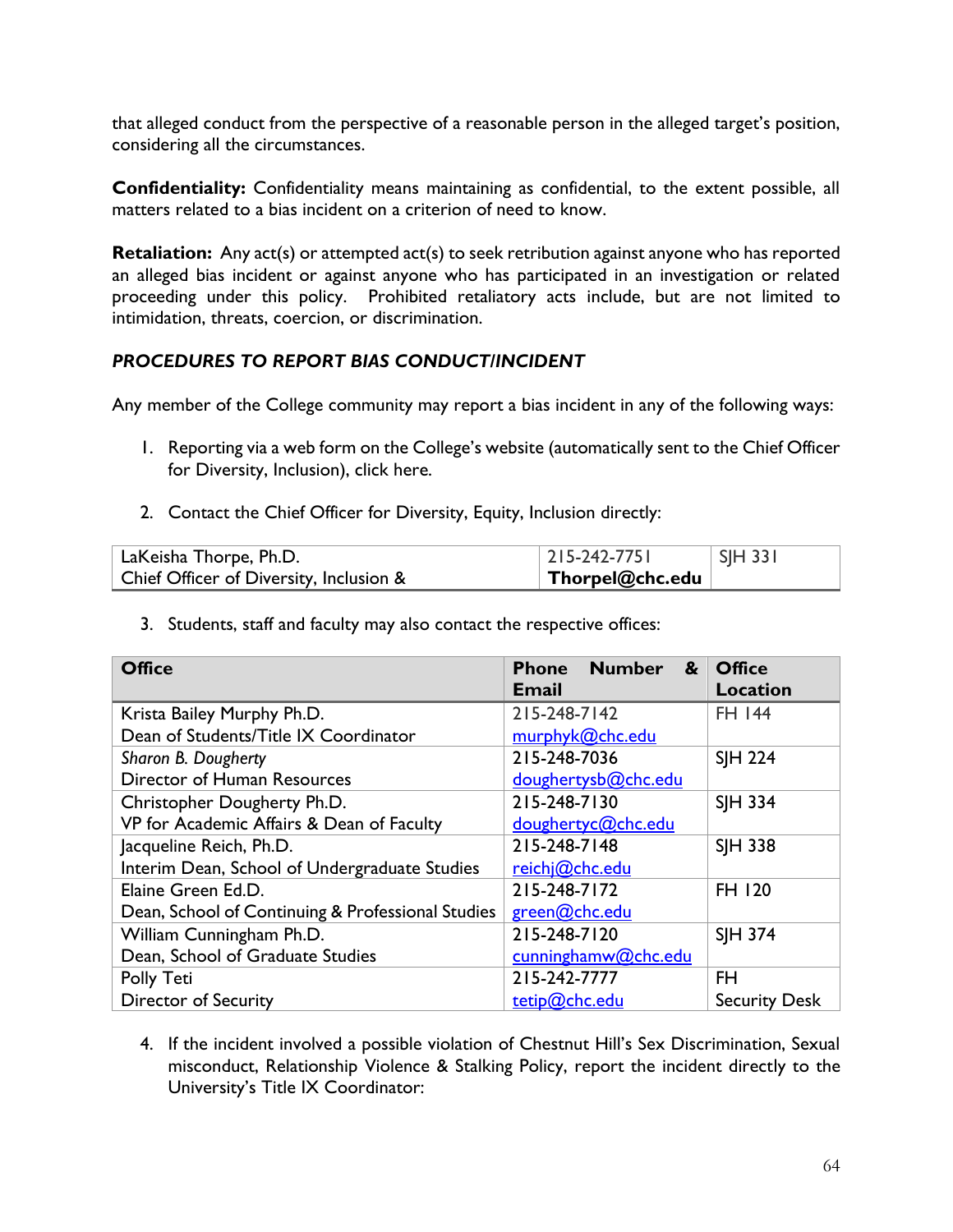| Any member of the   Krista Bailey Murphy Ph.D.                  | $ 215 - 248 - 7142 $     |
|-----------------------------------------------------------------|--------------------------|
| College community $\vert$ Dean of Students/Title IX Coordinator | <u>  murphyk@chc.edu</u> |

5. If the Bias Incident involves a perceived Hate Crime or presents safety concerns, please contact the Department of Safety and Campus Security:

| Any member of the   Polly Teti           | $ 215 - 242 - 7777$ |
|------------------------------------------|---------------------|
| College community   Director of Security | tetip@chc.edu       |

When completing a bias report form or sending an email to one of the persons listed above, whether as the target or witness to any bias conduct/incident, please do the following to document the incident the best you can:

- 1. If the incident was verbal, be sure to immediately document what was said, where it was said and when it was said, and if known, the name of the individual(s) responsible and any witnesses.
- 2. If you see a written slur or discover graffiti, do not erase the words or images. The Department of Safety and Campus Security and possibly the Philadelphia Police will need to see it in order to document and photograph.

The College encourages prompt reporting of bias conduct to determine the utilization of informal or formal procedures, which include an investigation of the alleged facts to determine if College policy has been violated, including violations of the Student Handbook or Employee Manual.

## *PROCESS FOR INVESTIGATING REPORTS OF BIAS CONDUCT/INCIDENT*

As stated above, any member of the College may report bias conduct/incident online, or contact one of the administrators listed above (who will serve as the Intake Officer) based on the procedures listed below.

# **What are my options for responding to the Bias conduct/incident with the College System?**

An investigation can be opened at any time based on new evidence which becomes available. The College does not limit the timeframe for reporting, although a delay in reporting may impact the College's ability to take certain actions.

## **What happens after I submit the report?**

Once the report is received, the Intake Officer or designee will review the report, learning as much as they can about the situation. The Intake Officer will contact you to request a meeting. At that time, they will review the statements of the report; and ask whether you desire any additional support, such as counseling or referral to another College or external resource. The meeting will also include a discussion of options for next steps:

1. Determine if target/witness desires to move forward beyond submitting the report and/or initial conversation. This recognizes that some targets and witnesses may not seek a formal investigative process, but desire to explore their feelings and analyze the incident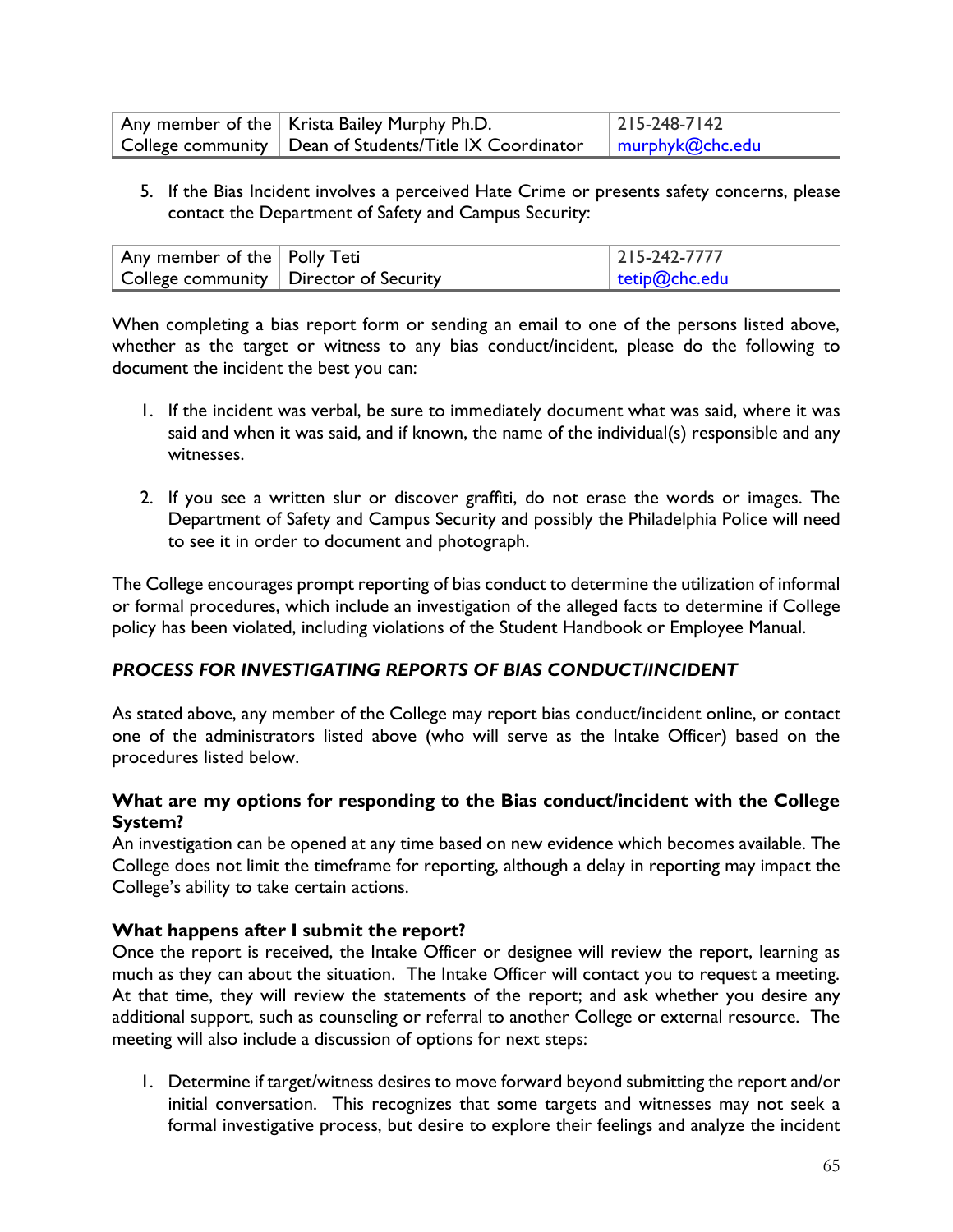with an external party. Additionally, for some, the report itself may be the only step they want to pursue.

- 2. Exploring whether an informal process can be a tool to bring clarity and resolution to the matter (i.e. suggested conversation between target and alleged respondent to seek clarity, consensus of the situation, or an apology to achieve restoration).
- 3. Request a formal investigation and procedures to bring resolution between parties or appropriately address a policy violation. The College reserves the right to conduct a formal investigation, regardless of target's/witnesses' desires based on violation of policy and/or severity of incident.

#### **What if the report contains information indicating a possible violation of Chestnut Hill College's Sex Discrimination, Sexual Harassment and Sexual Violence Policy?**

The report will be forwarded to Chestnut Hill College's Title IX Coordinator for review, investigation and compliance. (Please see the Sex Discrimination, Sexual Harassment and Sexual Violence Policy for Information on procedures related to these cases.)

#### **What if the respondent is unknown?**

Chestnut Hill is committed to keeping accurate records of all bias incidents, even when the respondent is unknown. As such, we encourage reporting of all incidents of bias, even if the respondent is unknown and unlikely to be known. Depending on the circumstances, the College may need to move forward with an investigation regardless.

#### **What is the investigation process?**

The Chief Officer for Diversity, Equity, and Inclusion will conduct an investigation with the Bias Committee. The committee will consist of one faculty member, one staff member, and the Chief Officer for Diversity, Equity, and Inclusion and the Chief Officer for Mission and Ministry. The objectivity of the Bias Committee will not be compromised by a previously-existing relationship with either the target or respondent. The Bias Committee, in consultation with the General Counsel, may also delegate the investigatory duties to a qualified external investigator if it is determined that it is in the best interests of the parties and the College to do so. The Bias Committee shall promptly conduct an investigation of the complaint.

The investigation may include review of the bias incident report and any supporting documentation, examination of other relevant documentation, and interviews with relevant individuals, including witnesses. During the investigation, every reasonable effort shall be made to protect the privacy rights of all parties; however, confidentiality cannot be guaranteed.

#### **What is the investigation report?**

- a. Upon completion of the investigation, the Bias Committee will report in writing.
- b. The report shall address the facts and issues investigated from the reports, supporting documentation, and conducted interviews.
- c. The target and the respondent shall have the opportunity to view a copy of a summary of the investigation, with information redacted in compliance with FERPA and other legal considerations regarding privacy. This summary shall include the following: date of report, parties, witnesses, dates of investigation, summary of allegations, policy involved, determination of credibility, findings of fact, conclusions, and name of investigator.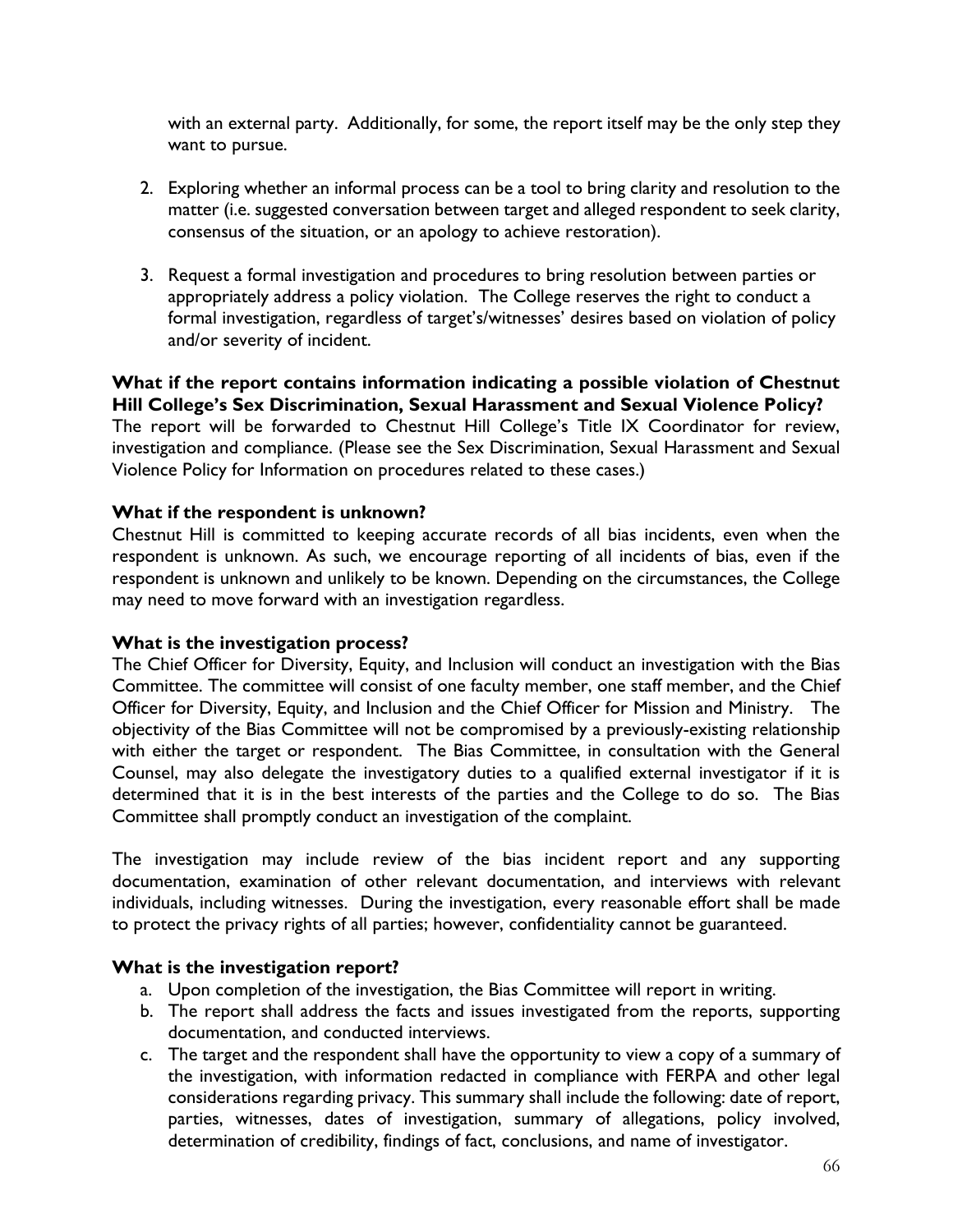## *OUTCOMES AND RESOLUTIONS*

#### **What are the possible outcomes?**

The possible outcomes of the investigation include a decision of whether a bias incident occurred (listed below). At its discretion, the College may utilize a single hearing officer or hearing panel. This decision will be made taking into consideration the goals of fairness and justice for all parties.

- a. A finding that bias conduct/incident occurred, but that the individual responsible cannot be identified, with appropriate remedial measures;
- b. a finding that bias conduct/incident occurred, and that responsible party can be identified, with the issuance of an appropriate resolution (mediation or sanction/corrective action);
- c. a finding that bias conduct/incident did not occur; and
- d. a determination, one way or the other, could not be made.

#### **Resolutions:**

As stated by the College's Institute for Forgiveness and Reconciliation, "we seek to nurture an institutional culture where oneness overcomes divisions, where grudges and wrongs give way to forgiveness and reparation and people suffering from broken relationships walk the road to reconciliation together. From our own lived experience comes the responsibility to share with others what we are discovering as gift for ourselves." Accordingly, a recommendation for remediation of bias conduct/incident is a restorative mediation process.

• **Restorative Mediation Process**: If both target and respondent agree to the Restorative Mediation process, they will participate in facilitated conversation, to establish a plan for repairing damage to those affected and/or targeted by the bias incident. Each person may have a support person of their choosing to attend the mediation meeting. The support person is a member of the Chestnut Hill College community such as a professor, faculty or staff advisor, supervisor, or peer/colleague.

This process requires respondent(s) to acknowledge their part in the conduct/incident and accept restorative actions agreed upon by all parties. Note: The perceived severity and impact of the bias conduct/incident determine whether this option applies to particular cases. The Dean of Students, Director of Human Resources, Dean of Faculty and Chief Officer for Diversity, Equity, and Inclusion will review the report to determine whether this option applies. For example, restorative mediation would not likely be available for bias conduct/incidents with significant property damage or any level of physical assault. This process is open to situations that involve targets and respondents as any combination of students, faculty, staff and guests (as available).

• **Student Code of Conduct Process (for incidents where respondent and target are both students):** This process will be utilized if either party is unwilling to participate in restorative mediation or due to the severity of the incident, which also violates the Student Code of Conduct. Depending on the nature of the bias underlying alleged prohibited conduct, the process may include an Administrative Hearing or Conduct Board Hearing.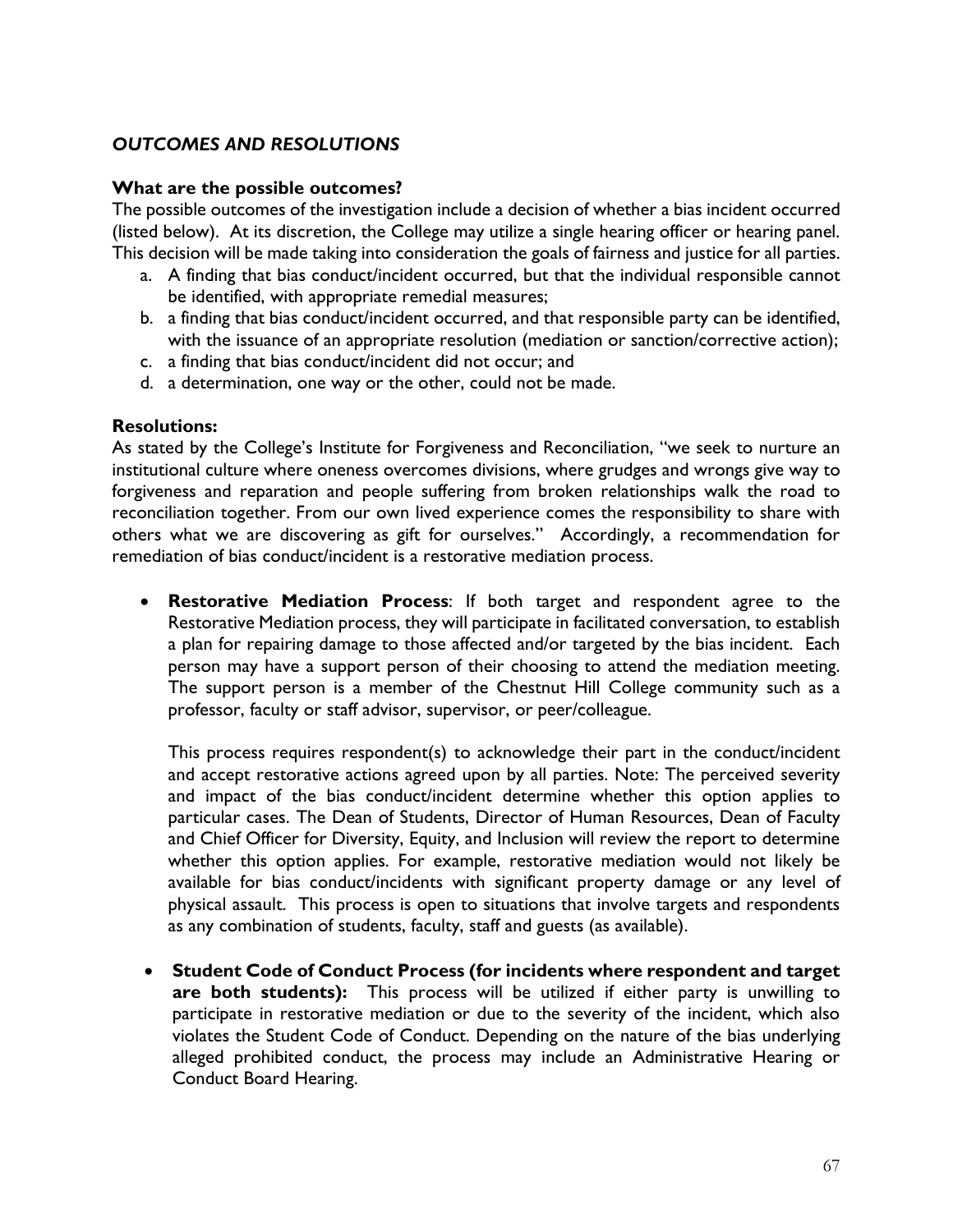- **Employment Action, Bias Report:** Faculty/staff Respondent may be subjected to corrective action that is consistent with employee policies and procedures (Grievance Policy---Civil Rights Complaints).
- **No Discipline Action, Bias Report:** Targets may decide to report the incident and request that no further action be taken. Chestnut Hill will evaluate any such request in the context of the College's responsibility to provide a safe and nondiscriminatory environment to all members of its community. In certain situations, the College may need to move forward with appropriate conduct proceedings/correction action regardless of the target's/witness' wishes.

# **How will bias conduct/incidents and hate crimes be reported to the campus community?**

**Timely Warnings:** When the Department of Safety and Campus Security identifies or receives a report of a Hate Crime, occurring either on or off campus, that in the judgment of the Director of Security (in consultation with the Chief Officer for Diversity, Equity, and Inclusion, Human Resources, the Dean of Students, and Office of General Counsel) constitutes a serious or continuing threat to the campus community, the Department of Safety and Campus Security will issue a campus-wide "timely warning."

**Hate Crimes Reporting:** In accordance with the Clery Act, the College will disclose statistics for Hate Crimes in is Annual Security & Fire Safety Report. These statistics will also be included in Chestnut Hill's Bias Incident Reporting.

# *PRESERVATION OF RECORDS*

A confidential record of all bias reports, including their disposition, will be maintained in the Office of Diversity, Equity & Inclusion. Additionally, a copy of the Findings Letter will be confidentially maintained in the Office of Human Resources (for employees) or Dean of Students Office (for students).

## *RETALIATION*

Chestnut Hill College strictly prohibits retaliation against any individual for reporting, providing information, exercising one's rights or responsibilities, or otherwise being involved in the process of responding to, investigating, or addressing allegations of bias conduct/incidents. Therefore, any retaliation, intimidation, threats, coercion, or discrimination against any such individual, undertaken or attempted either directly or by someone acting on behalf of another, will be addressed in the most serious way by the College, and individuals who engage in such actions are subject to sanctions/corrective action. Anyone who is aware of possible retaliation or has other concerns regarding the response to a bias incident should report such concerns to the Chief Officer for Diversity, Equity, and Inclusion, who in consultation with the appropriate divisional vice president, shall take appropriate actions to address such conduct in a prompt and equitable manner.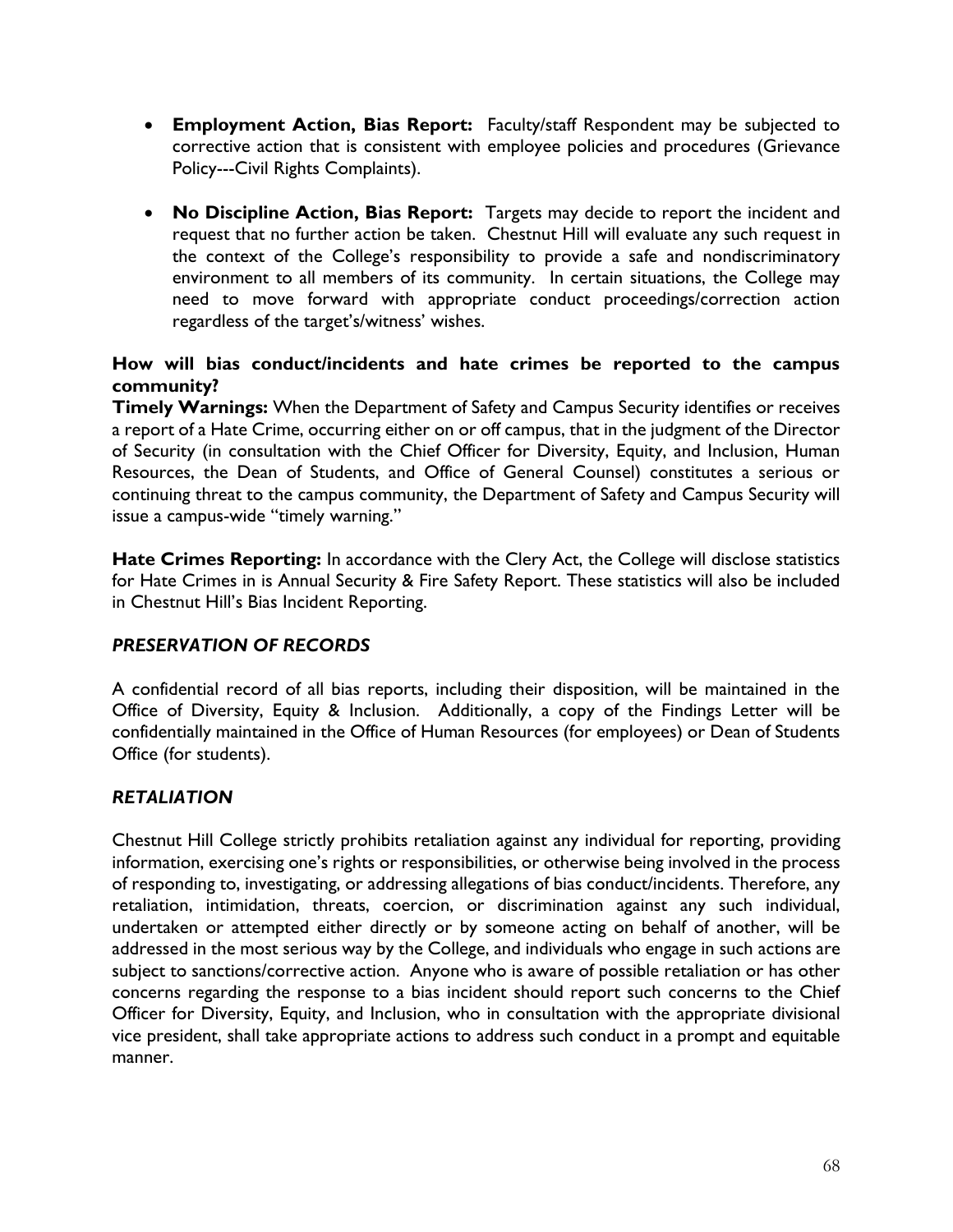## *OFF-CAMPUS RESOURCES*

Complaints of bias, discrimination or harassment may also be filed in a timely manner with the following government agencies:

| <b>Equal Employment Opportunity</b> | 801 Market Street, Ste. 1300   | 800-669-4000        |
|-------------------------------------|--------------------------------|---------------------|
| Commission                          | Philadelphia, PA 19107-3127    |                     |
| <b>Office of Civil Rights</b>       | 100 Penn Square East, Ste. 515 | $1215 - 656 - 8541$ |
| U.S. Department of Education        | Philadelphia, PA 19107-3323    |                     |
| Pennsylvania Human Relations        | 110 N. 8th Street, Ste. 501    | 215-560-2496        |
| Commission                          | Philadelphia, PA 19107         |                     |

\*\*Some material adopted from Bucknell University, Gettysburg College, and St. Joseph's University.

## **HIV/AIDS Policy and Guidelines**

Introduction**:** Chestnut Hill College has this published policy on HIV (Human Immunodeficiency Virus) and AIDS (Acquired Immunodeficiency Virus) to promote the well-being of its students, faculty and staff. The aims of this policy are:

- 1. To inform, educate and maintain awareness of HIV infection and AIDS.
- 2. To state clearly the position of the College with respect to any student, faculty or staff member infected with HIV or AIDS.

Any issues regarding HIV/AIDS disclosed by an employee, student or faculty member will be addressed in a manner consistent with the College's Disability Policy and in a manner consistent with the Americans With Disabilities Act and state and local law.

## General Information:

AIDS is a serious condition caused by the human immunodeficiency virus causing the body's immune system to stop functioning properly. Most persons with HIV are healthy but are carriers of the virus that can cause them to develop AIDS.

## Transmission:

HIV is often transmitted through infected blood and some body fluids (such as breast milk and genital tract fluid). It is NOT transmitted through feces, saliva, urine, sweat or vomit unless these fluids also contain blood. Extensive medical research indicates that HIV is not transmitted through casual contact. Transmission requires either intimate sexual contact or exposure to needles (such as through drug sharing) or from infected mother to infant. Sharing of rooms, showers or bathrooms will not put others at risk.

#### Occupational Transmission:

HIV transmission in normal work situations is extremely low, and there is no necessity to know who may have HIV infection. Chestnut Hill College personnel on campus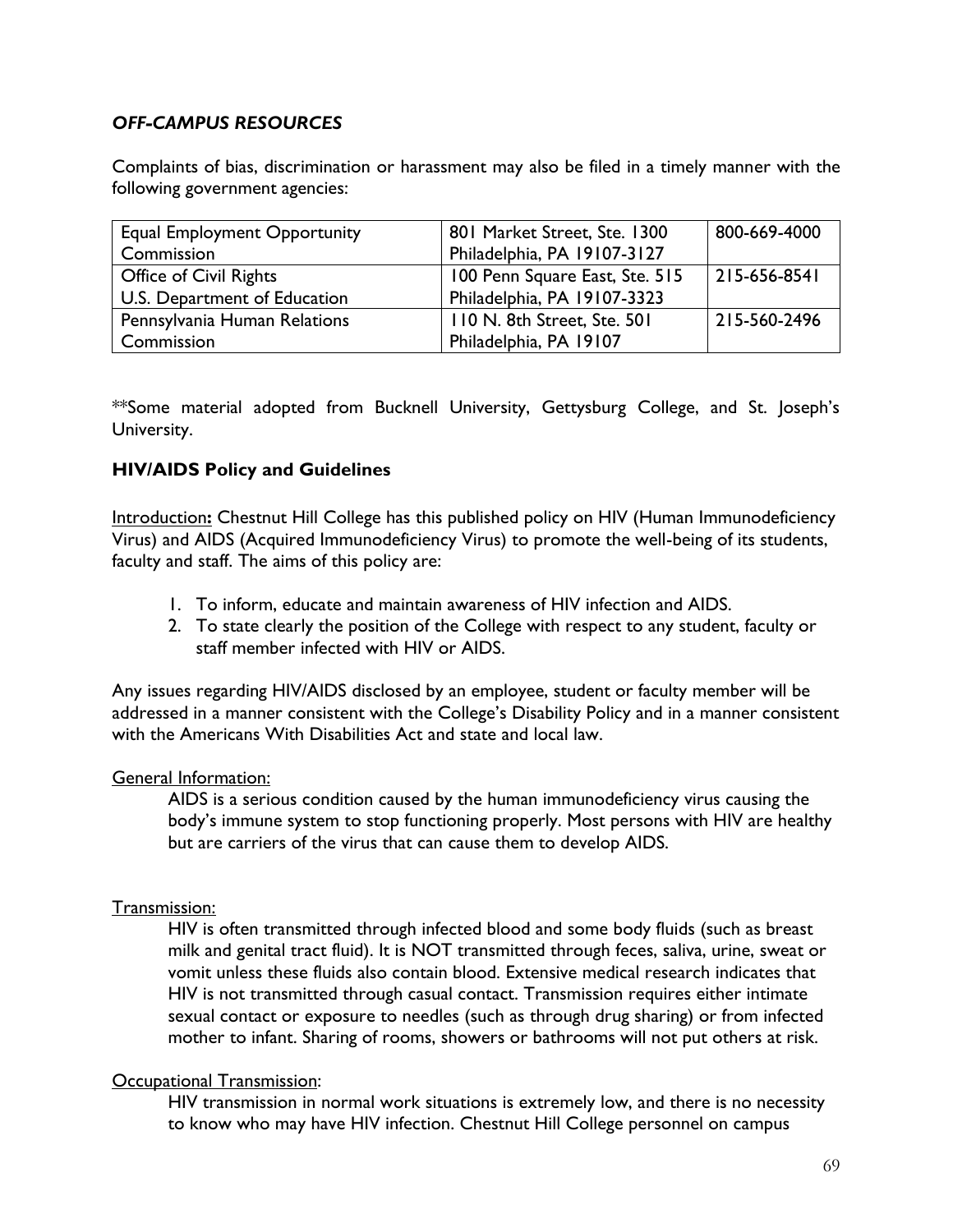should follow universal precautions and safety procedures whenever dealing with handling any blood or bodily fluids.

Chestnut Hill College Health Services is committed to providing education, information and counseling concerning the causes, effects, transmissibility and treatment of HIV and AIDS. Information is available at the Health Services Office in Fitzsimmons Hall.

## Specific Guidelines:

• Admission and Employment:

Consideration of a positive HIV test or the existence of AIDS will not be part of the decision for admission or employment. New students will be encouraged to inform Health Services if they have HIV/AIDS, but they are not obligated to do so. This information will be kept strictly confidential.

• Special Needs of those with HIV/AIDS:

Chestnut Hill College will comply with the requirements of applicable federal laws, (Cf. Rehabilitation Act of 1973 and the Americans with Disabilities Act of 1992), as well as any state laws relating to HIV.

• Residential Housing:

Students with HIV/AIDS shall be permitted to live in Residence Halls. Under some circumstances, there may be reasonable concern for the health of a student with a weakened immune system (of any origin) and exposure to contagious diseases. These situations will be reviewed on a case by case basis by the Disabilities Committee.

• Care:

Students and employees with HIV/AIDS are strongly encouraged to inform Health Services so that the College can provide appropriate accommodations. The Chestnut Hill College Health Services is not equipped to treat HIV/AIDS infected persons, but it can make referrals to appropriate sources for medical, psychological and related support services. Health Services can offer sources for reduced cost/free testing for HIV. The Counseling Center and can also offer support or referrals.

• Confidentiality:

It is the policy of the College that all student and employee health records are strictly confidential. No specific or detailed information about such records will be provided to faculty, administrators, or even parents unless in compliance with applicable federal, state and local laws.

• Amendments:

The College will continue to monitor new information about the HIV infection and AIDS and reserves the rights to modify these guidelines.

# **Attire on Campus and at Campus Functions**

Dress is a form of self-expression entailing certain social responsibilities. Chestnut Hill College encourages this freedom and responsibility, as well as, respect for others. Both casual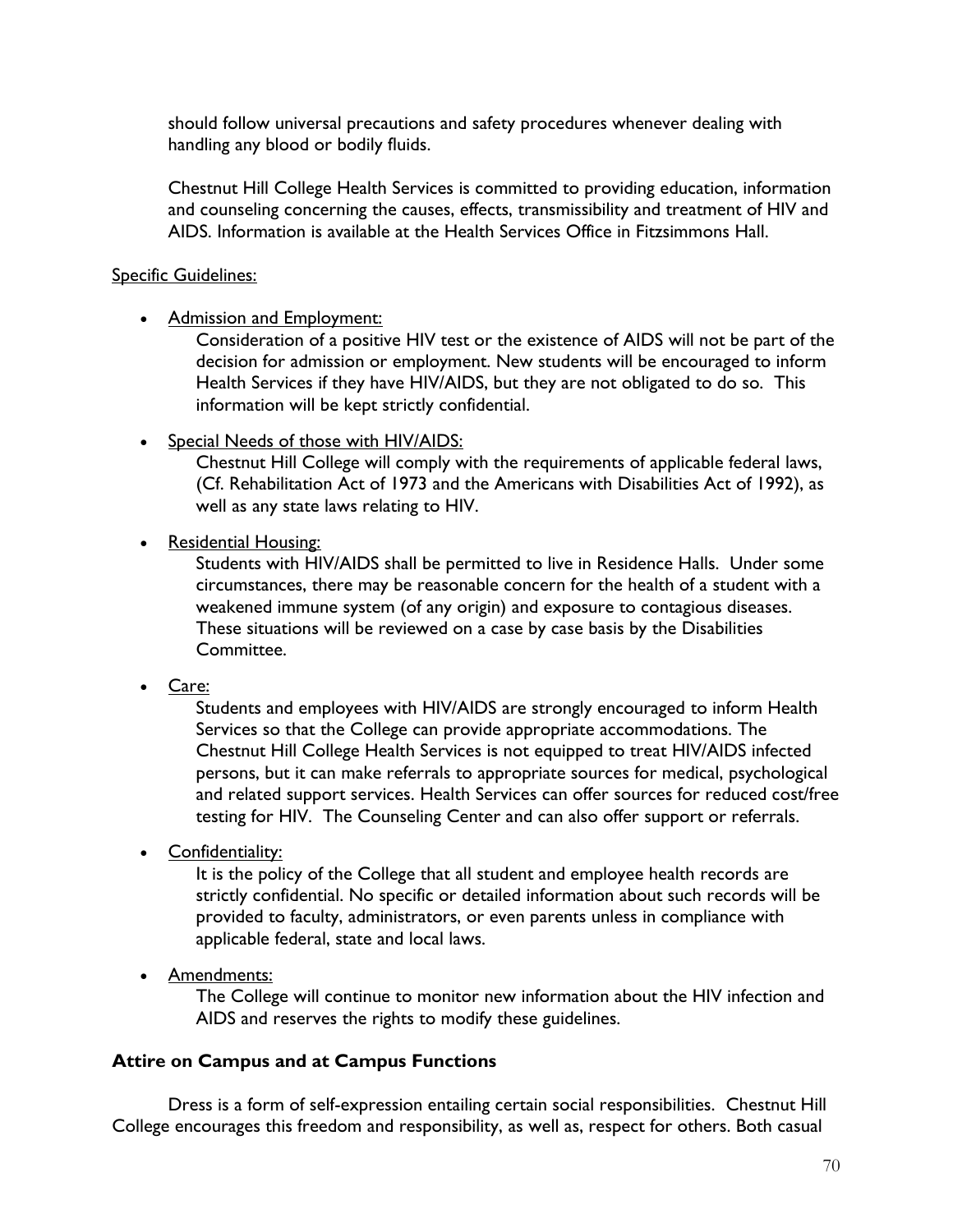and professional clothes are appropriate on campus, however, inappropriate, offensive, or immodest dress is not acceptable in the Chestnut Hill College community.

The following guidelines must be observed:

- 1. Shirts, shoes or sandals should be worn at all times on campus.
- 2. Students employed on campus must be dressed appropriately when on duty

#### **Campus Disorders/Violent Behavior**

Chestnut Hill College is committed to the pursuit of knowledge and truth, to the education of the whole person. Violent behavior in all forms and manner of display are unacceptable and considered a major violation of college regulations. Violent acts include physical and emotional attacks against persons, damage to property, threats of attack against persons and/or damage to property and use or possession of a weapon. The College reserves the right to deny/revoke scholarships and loans to students deemed to be involved in campus disruption and/or violent behavior. The College may dismiss/suspend, or impose one or a combination of sanctions listed above on a student or a group who provoke, initiate or participate in campus disorders and/or violent behavior. This is not to deny our students the use of legitimate means of communicating dissent; it merely guards against the violation of other's rights and/or the obstruction of the normal operation of this college.

## **Equal Opportunity Policy**

Chestnut Hill College does not discriminate on the basis of race, color, sexual orientation, national or ethnic origin, or physical handicap in the educational programs which it conducts or in its employment policies, practices and procedures.

## **Family Educational Rights and Privacy Act (FERPA)**

In compliance with the Family Educational Rights and Privacy Act, Chestnut Hill College will not release a student's educational records without the written consent of the student except to authorities within and outside of the College, in accordance with the law.

## **Notification of Rights Under FERPA**

The Family Educational Rights and Privacy Act (FERPA) affords students certain rights with respect to their education records. They are:

1. The right to inspect and review the student's education records within 45 days of the day the College receives a request for access. Students should submit to the Registrar, Dean, head of the academic department, or other appropriate official, written requests that identify the record(s) they wish to inspect. The College official will make arrangements for access and notify the student of the time and place where records may be inspected. If the records are not maintained by the College official to whom the request was submitted, that official shall advise the student of the correct official to whom the request should be addressed.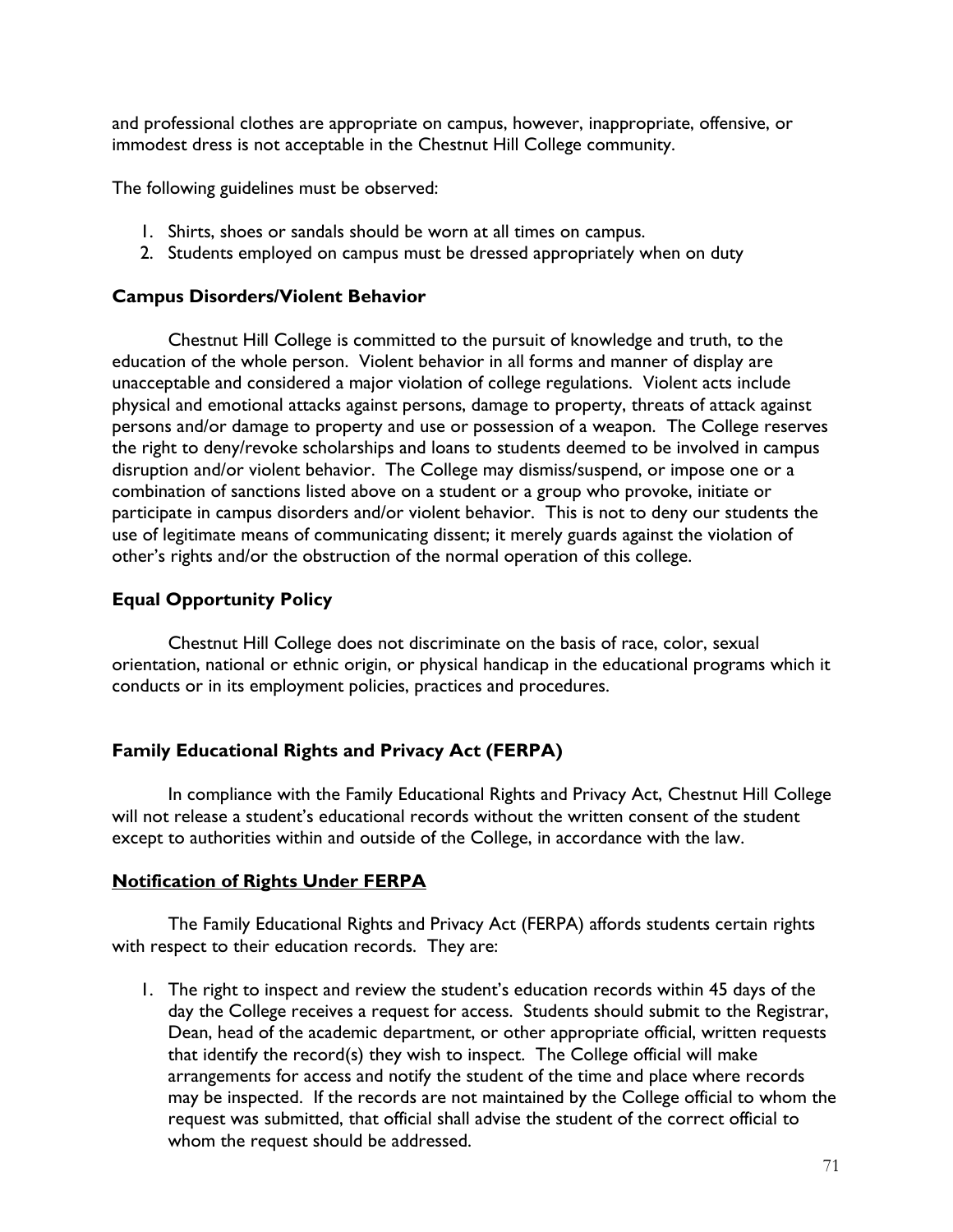- 2. The right to request the amendment of the student's education records that the student believes are inaccurate or misleading. Students may ask the College to amend a record that they believe is inaccurate or misleading. They should write the College officials responsible for the record, clearly identify the part of the record they want changed, and specify why it is inaccurate or misleading. If the College decides not to amend the record as requested by the student, the College will notify the student of the decision and advise the student of his or her right to a hearing regarding the request for amendment Additional information regarding the hearing procedures will be provided to the student when notified of the right to a hearing.
- 3. The right to consent to disclosures of personally identifiable information contained in the student's education records, except to the extent that FERPA authorizes disclosure without consent. One exception that permits disclosure without consent is disclosure to school officials with legitimate educational interests. A school official is a person employed by the College in an administrative, supervisory, academic or research, or support staff position (including law enforcement unit personnel and health staff); a person or company with whom the College has contracted (such as an attorney, auditor, or collection agent): a person serving on the Board of Trustees; or a student serving on an official committee, such as a disciplinary or grievance committee, or assisting another school official in performing his or her tasks. A school official has a legitimate educational interest if the official needs to review an education record in order to fulfill his or her professional responsibility.
- 4. The right to file a complaint with the U.S. Department of Education concerning alleged failures by the College to comply with the requirements of FERPA.

The name and address of the Office that administers FERPA is:

Family Policy Compliance Office U.S. Department of Education 400 Maryland Avenue, SW Washington, DC20202-4605

The Family Educational Rights and Privacy Act of 1974 (FERPA) affords students certain rights with respect to their education records. They are:

- 1. The right to inspect and review the student's education records within 45 days of the day the college receives a request for access.
- 2. The right to request the amendment of the student's education records that the student believes are inaccurate or misleading.
- 3. The right to consent to disclosures of personally identifiable information contained in the student's education records, except to authorities within and outside the college, in accordance with the law.
- 4. The right to file a complaint with the U.S. Department of Education concerning alleged failures by Chestnut Hill College to comply with the requirements of FERPA.

Copies of the College's policy governing the Family Educational Rights and Privacy Act are available in the Office of the Registrar.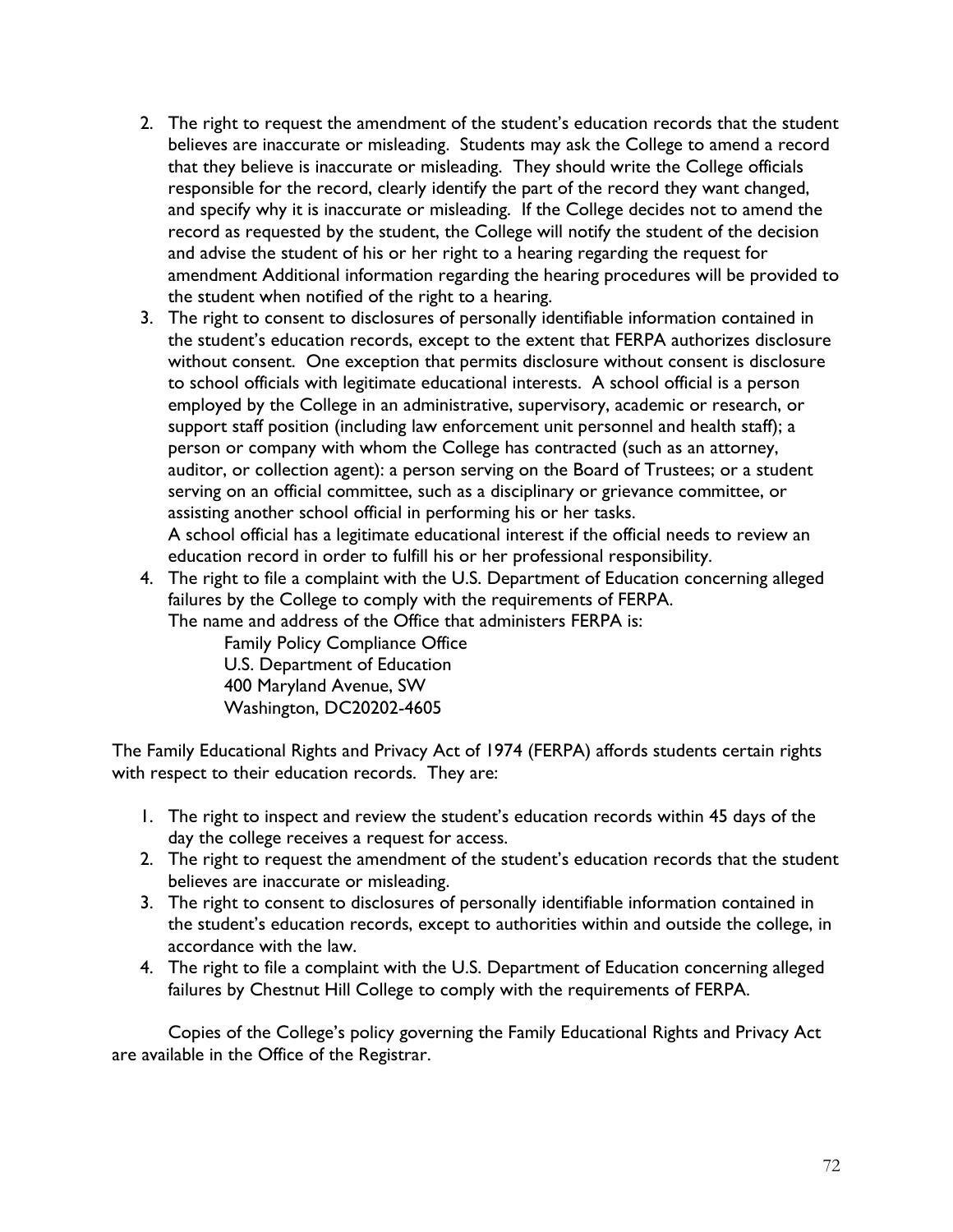#### **Release of "Directory Information"**

Chestnut Hill College hereby designates the following information as public or "Directory Information." Such information may be disclosed without a student's previous consent by the institution for any purpose, at its discretion.

- 1. Name
- 2. Address (local and permanent and e-mail)
- 3. Telephone Number (local and permanent)
- 4. Date and place of birth
- 5. Program concentration(s) and minor(s)
- 6. Student activities, including athletics
- 7. Dates of Attendance, Degrees and Awards
- 8. Date of graduation
- 9. Most recent previous school attended
- 10. Academic Awards/Scholarships
- 11. Number of credits (full or part-time) for which a student is registered.

Currently enrolled students have the opportunity to withhold disclosure of all 11 categories above under the Family Educational Rights and privacy Act of 1974. The College will not partially withhold this information, so students are advised to think carefully before withholding disclosure. To withhold disclosures, written notification must be received in the Registrar's Office, Chestnut Hill College, 9601 Germantown Avenue, Philadelphia, PA19118- 2693 prior to the end of the second week each semester/summer session. Chestnut Hill College assumes that failure on the part of any student to specifically request the withholding of Directory Information indicates individual approval for disclosures.

## **Leave of Absence Policy**

At times, students may encounter circumstances that require time away from the College. In these situations, a student may request a leave of absence (LOA). A leave of absence may be requested for a variety of reasons. This policy specifically speaks to the following categories:

Short-Term Leave of Absence Personal Leave of Absence Medical Leave of Absence Involuntary Medical Leave of Absence Compassionate Leave of Absence

A LOA provides students with the opportunity to remain in active standing with the College and eliminate the need to apply for readmission. In each case described below, the student is responsible for completing the necessary paperwork and providing appropriate documentation.

In general, a LOA is designed to allow a student to step away completely from the institution. Other policies and procedures apply when students need to change their status from full-time to part-time, need to request an incomplete, or need accommodations in order to stay successfully enrolled. In such cases, students should consult the appropriate policy in their respective Academic Catalog, and when necessary, contact the Dean of the appropriate school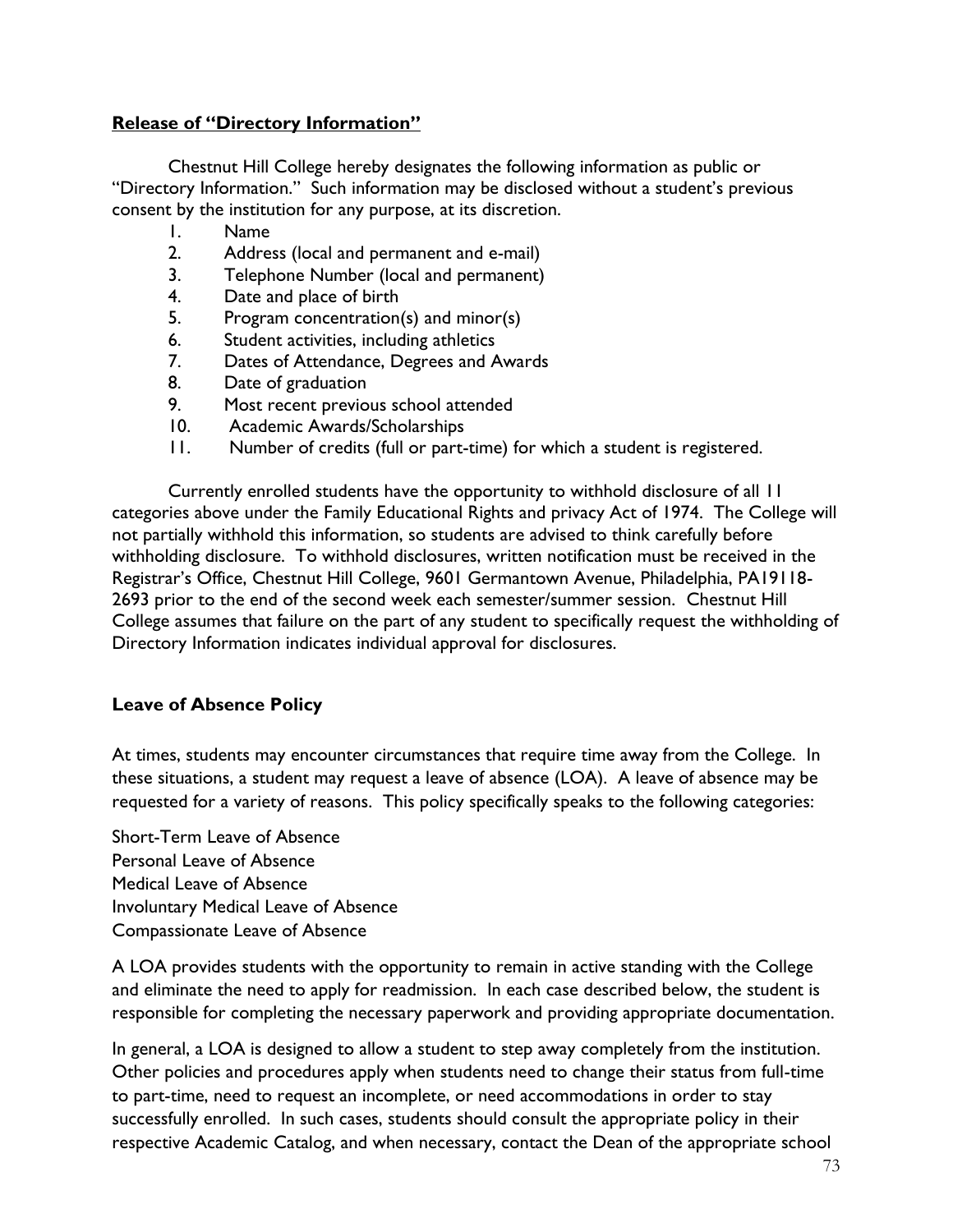(Undergraduate, Continuing and Professional Studies, or Graduate) or the Disability Resource Center.

Please note that any leave from the institution may have financial aid and student billing implications. Students are encouraged to review the Return of Title IV Funds Policy found in the Academic Catalog and to meet with Student Financial Services prior to finalizing a LOA.

## **Short-Term Leave of Absence**

In the event of an immediate and significant personal or medical emergency, a student may request a Short-Term Leave of Absence (SLOA). A SLOA is intended to allow the student to fully focus on the issue that is preventing his/her attention to coursework and campus life. A SLOA provides for excused absences from classes but students are responsible for learning and making arrangements with their faculty for making up academic work. A SLOA may be granted for up to 10 business days. If, after 10 business days, the student is unable to return to classes, a Personal, Medical, or Compassionate Leave of Absence will be considered. Requests for a SLOA will be made to the Dean of the appropriate school (Undergraduate, Continuing and Professional Studies, or Graduate). While each request will be handled using an individualized assessment, common reasons to request a SLOA include accident, injury, illness requiring hospitalization, surgery, or bereavement (death of a parent, sibling, child, significant other, partner, or other close family member). Upon approval, the Dean's office will communicate the SLOA to the student's faculty. In general, a student will not be permitted to remain in the residence halls or participate in any activities during a SLOA; exceptions to this will be made collaboratively by the Dean, the Director of Residence Life, and other appropriate staff.

A SLOA cannot be granted retroactively but can be processed while the student is off campus, and may be initiated by proxy if the student is unable to request it themselves. Students are encouraged, at all times, to remain in close communication with their faculty, advisor, and other support personnel on campus.

Upon returning from a SLOA, a student will be asked to meet with a member of the Dean's Office, Student Success, or Student Life staff (as appropriate) to discuss proper support to ensure a successful return to campus. The student is responsible for working individually with faculty to complete missed course assignments.

## **Personal Leave of Absence**

While enrolled at the College, students may encounter situations that require them to take a longer time away than that covered by a SLOA. While there are widely varying reasons that a student may request a Personal Leave of Absence (PLOA), common grounds include financial, military service, and other personal reasons. In order to request a PLOA, a student must:

- Submit a written request for a PLOA to the Dean of the appropriate school (Undergraduate, Continuing and Professional Studies, or Graduate), including documentation to verify the circumstances precipitating the need for a PLOA.
- Upon receipt of the written request, the Dean will request a meeting with the student. Every effort will be made to hold a meeting within 3 business days, including have a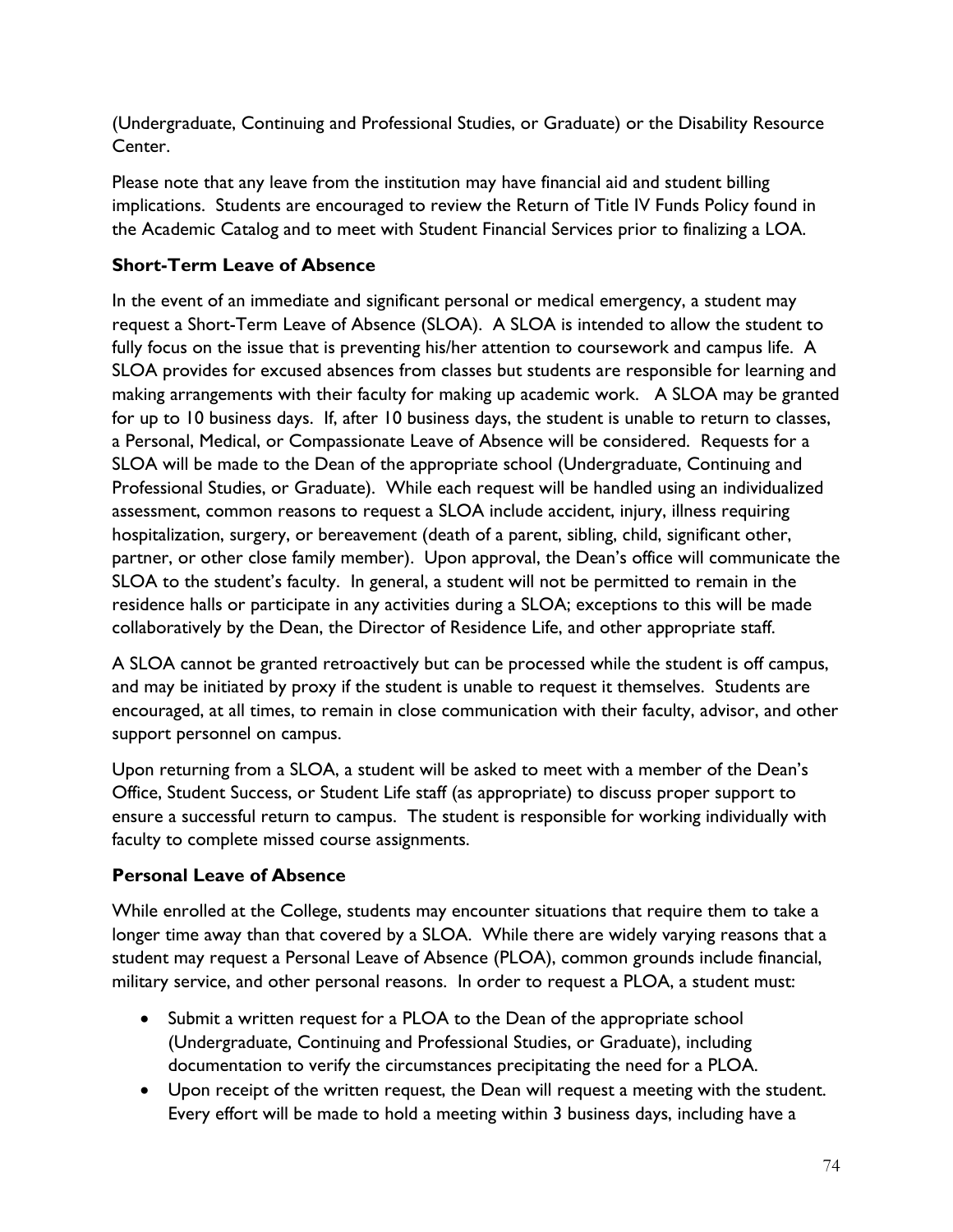telephone meeting, with the goal of approving or denying the request within an additional 2 business days.

A student may request a SLOA while preparing an application for a PLOA. A student may not request a PLOA in order to avoid student conduct, academic misconduct, or other disciplinary proceedings. In cases of an alleged policy violation, a student may choose to withdraw from the College but would be placed on a Dean's Hold and would need to resolve the pending issue prior to be considered for readmission.

## **Medical Leave of Absence**

While enrolled at the College, students may encounter physical and/or mental health issues that interfere with their ability to fully and safely engage in the academic and campus life of the institution. A Medical Leave of Absence (MLOA) allows a student to step away from their studies to receive the appropriate treatment. A MLOA is designed to support students when treatment for a physical and/or mental health issues requires more time than that afforded under a SLOA. Common reasons for a MLOA may include major accident, injury, significant illness requiring extended treatment, addiction and substance use disorders, and/or mental health reasons. In order to request a MLOA, a student must:

- Have a documented major physical or mental health issues that cannot be mitigated in a short period of time.
- Provide documentation from a licensed health professional that supports the specific physical or mental health issues. This documentation must be typed and submitted on official letterhead. This documentation should specify the reasons for the leave and the anticipated length of time needed for the leave.
- Depending upon the condition of the student, the Dean may request a meeting with the student. However, a decision may also be made based on the provided written documentation when in the best interest of the student.

A student may request a SLOA while preparing an application for a MLOA. The Dean's office will make the final determination on a MLOA.

## **Involuntary Leave of Absence**

In most cases the College will work with the student to create a mutually agreeable and voluntary leave. In rare cases, Chestnut Hill College may determine that an Involuntary Leave of Absence (ILOA) is necessary. An ILOA will be considered when a student is unable to participate in campus and academic life due to medical issues and/or when a student's behaviors are disruptive to the educational or co-curricular experience on campus. While any ILOA will be handled using an individualized assessment, acute danger to self or others, an inability to manage daily tasks, and/or an inability to follow a proscribed behavior plan (including use of appropriate support services) may result in the College initiating the ILOA process. The decision to mandate an involuntary Medical Leave of Absence will be made following an individualized assessment; this individualized assessment may include members of the College's Wellness Team and/or Threat Assessment Team. An ILOA may be short-term (10 business days or less) or long-term (e.g. the remainder of the semester or academic year).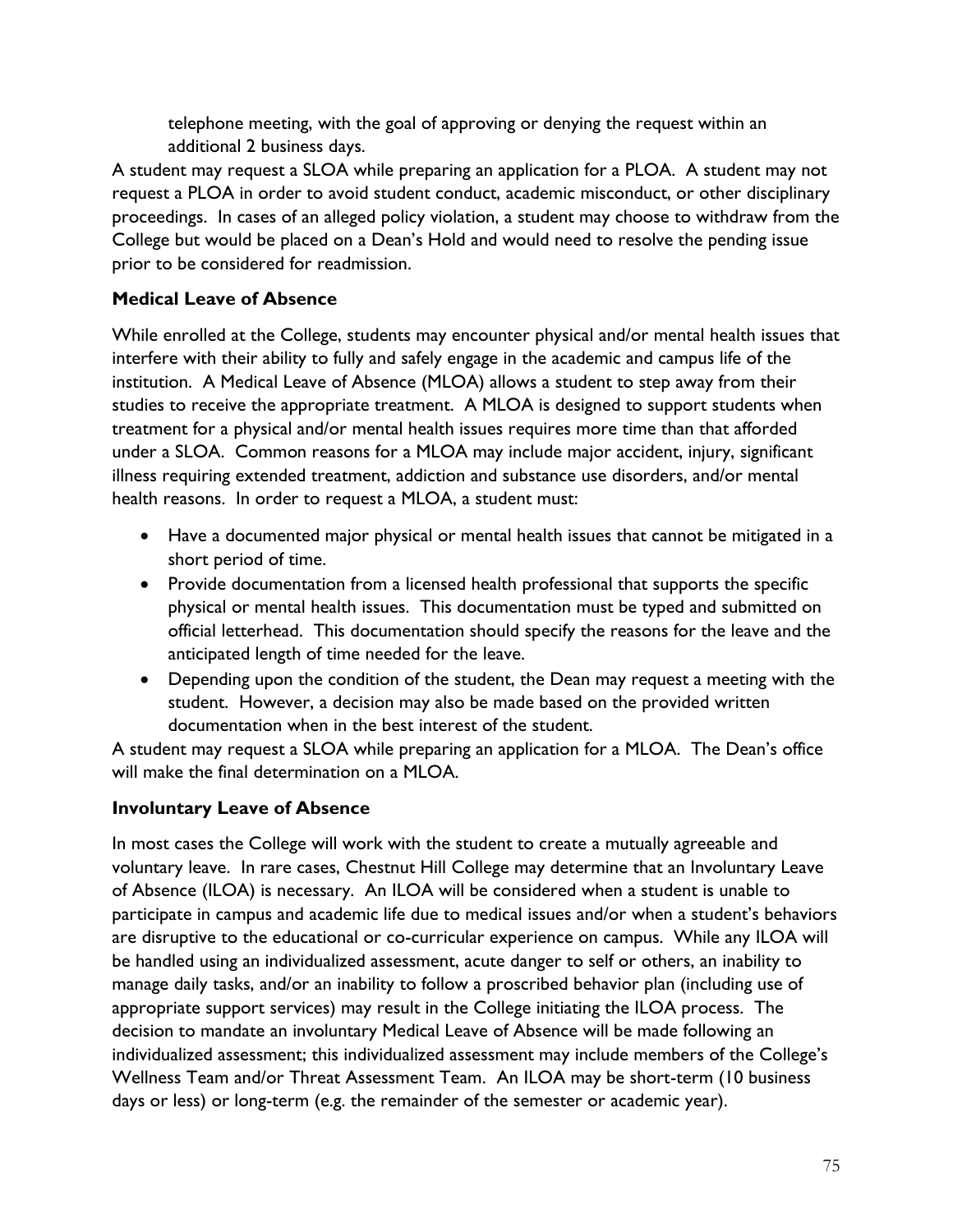A student who disagrees with the College's decision to impose an involuntary LOA may submit an appeal. Appeals will be reviewed jointly by the Vice President for Academic Affairs and Vice President for Student Life; the involuntary MLOA will remain in effect while the appeal is pending. Appeals must be received within 5 business days of being place on Involuntary Leave, must be made in writing and include appropriate documentation to support the appeal. The Vice President for Academic Affairs and Vice President for Student Life may request to meet with the student (as appropriate) and consult with other staff members who have knowledge about the original decision. An appeal decision will be issued within 5 business days. This decision will be communicated in writing and will be final.

During an ILOA, a student may be subject to restrictions including, but not limited to, temporarily being banned from campus, temporary removal from College housing, and/or restriction from participating in any curricular or co-curricular educational experiences or activities.

## **Compassionate Leave of Absence**

While enrolled at the College, students may encounter situations that require them to take leave to care for a sick parent, partner, or dependent, or following the birth or adoption of a child. In these cases, a student may request a Compassionate Leave of Absence (CLOA). In order to request a CLOA, a student must submit a written request for a CLOA to the Dean of the appropriate school (Undergraduate, Continuing and Professional Studies, or Graduate), including documentation to verify the circumstances precipitating the need for a CLOA.

Upon receipt of the written request, the Dean will request a meeting with the student; every effort will be made to hold a meeting within 3 business days, including have a telephone meeting, with the goal of approving or denying the request within an additional 2 business days.

A student may request a SLOA while preparing an application for a CLOA.

## **Returning from a Leave of Absence**

The request to return from a LOA, including the required documentation if returning from a MLOA, must be submitted to the Dean of the appropriate school (Undergraduate, Continuing and Professional Studies, or Graduate) utilizing the instructions provided at the time of the leave. The College and the student may mutually agree to extend this deadline when appropriate. Return from a LOA will not be permitted following the drop/add period for the specific semester during which the student is attempting to return. This procedure is designed to support the success of students as they return to the College.

Returning from any type of LOA can be simultaneously rewarding, exciting, stressful, and demanding. To help ensure a successful reentry, students returning from any type of voluntary LOA are required to meet with a member of the Dean's Office, Student Success, Student Life, and/or other appropriate staff. In order to return from a MLOA, the student must submit documentation (typed and submitted on official letterhead) from a licensed health professional addressing the student's current health status and ability to return to his or her studies.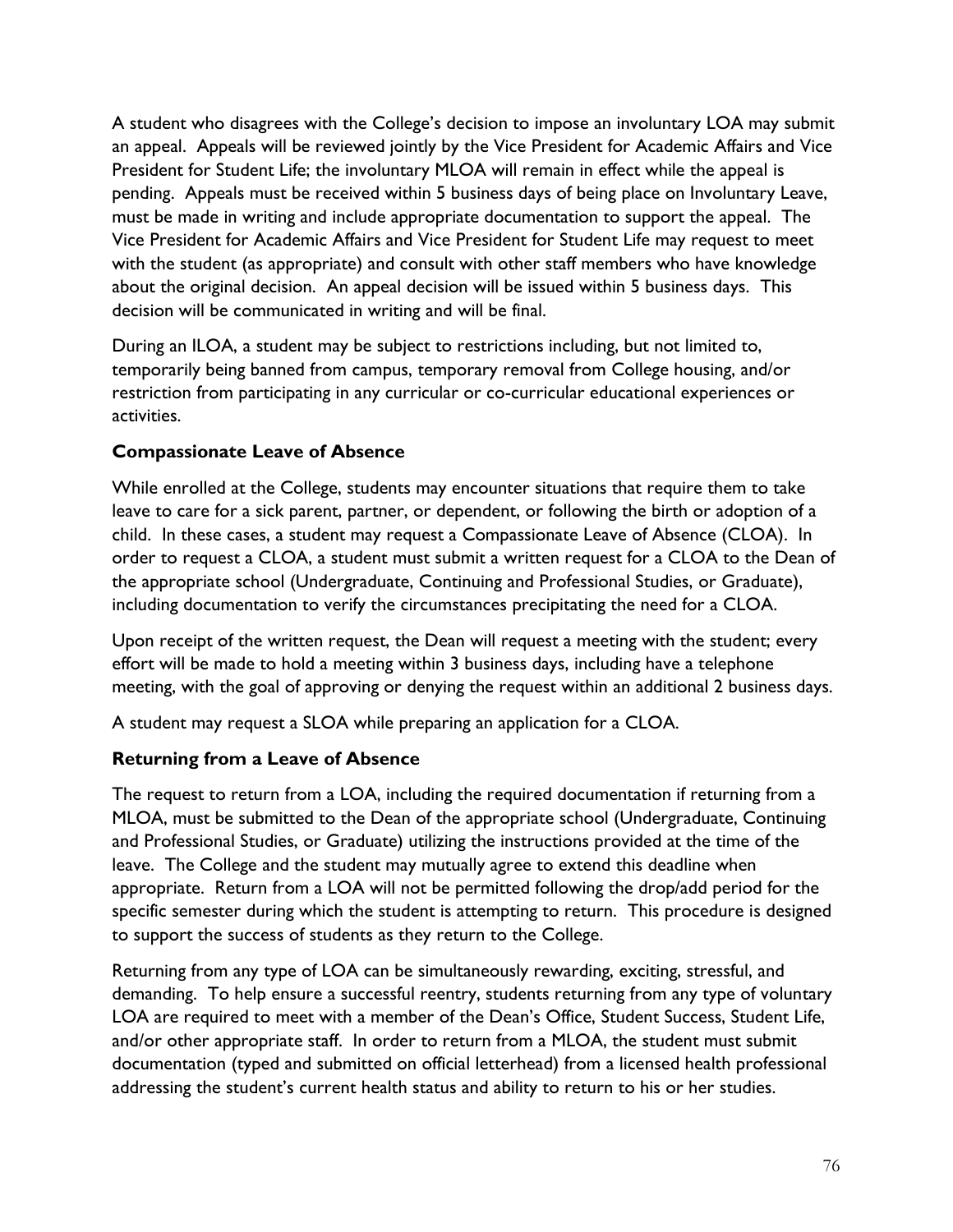Depending upon the reasons for the original leave, the student may decide to request support from a number of offices on campus. As appropriate, the College strongly encourages students to utilize the Counseling Center, Student Health, the Disability Resource Center, Student Success, Residence Life, and the respective Dean's offices upon return from a LOA.

Returning from an ILOA requires a student to fulfill all conditions set forth in the written notification of the ILOA. In order to return from an ILOA, the student must submit documentation (typed and submitted on official letterhead) from a licensed health professional addressing the student's current health status and ability to return to his or her studies. The request to return from an ILOA must be submitted utilizing the instructions provided at the time of the leave. Working in collaboration with the Wellness Team and Threat Assessment Team, the Dean of the appropriate school (Undergraduate, Continuing and Professional Studies, or Graduate) and/or the Dean of Student Life may place conditions upon the student's continued enrollment at the College. Failure to comply with these conditions may result in another ILOA or Administrative Withdrawal from the College.

In all types of LOA, a student who fails to contact the College within the determined time period, and who subsequently fails to establish communication with the College, may be withdrawn from the institution per the College's Administrative Withdrawal Policy.

## **Lectures and Academic Events Policy**

Concerning the sponsoring of lectures, presentation, and other academic events on campus, Chestnut Hill College, a private Catholic liberal arts college, sees it consistent with its mission to provide a forum for the free and responsible exchange of ideas. The policy is implemented by the President of the College. Sponsorship of guest speakers does not necessarily imply approval or endorsement of the views expressed, whether by the sponsoring group or by the institution. A request to invite an outside or off-campus speaker or group must be submitted in writing to the Vice President for Academic Affairs.

In accordance with the Joint Statement on the Rights and Freedoms of Students, Part IV, Sec. B, 1-2, recognizes the following rights:

- Students should be free to examine and to discuss all questions of interest to them and to express opinions publicly or privately as individuals.
- Members of the Academic community should be allowed to invite and to hear any person of their own choosing.
- The orderly scheduling of facilities requires the observance of routine procedures before a guest speaker is invited to appear on campus, but institutional control of campus facilities will never be used as a device of censorship.
- It should be made clear to the academic and larger community that sponsorship of guest speakers does not necessarily imply approval or endorsement of the views expressed, whether by the sponsoring group or by the institution.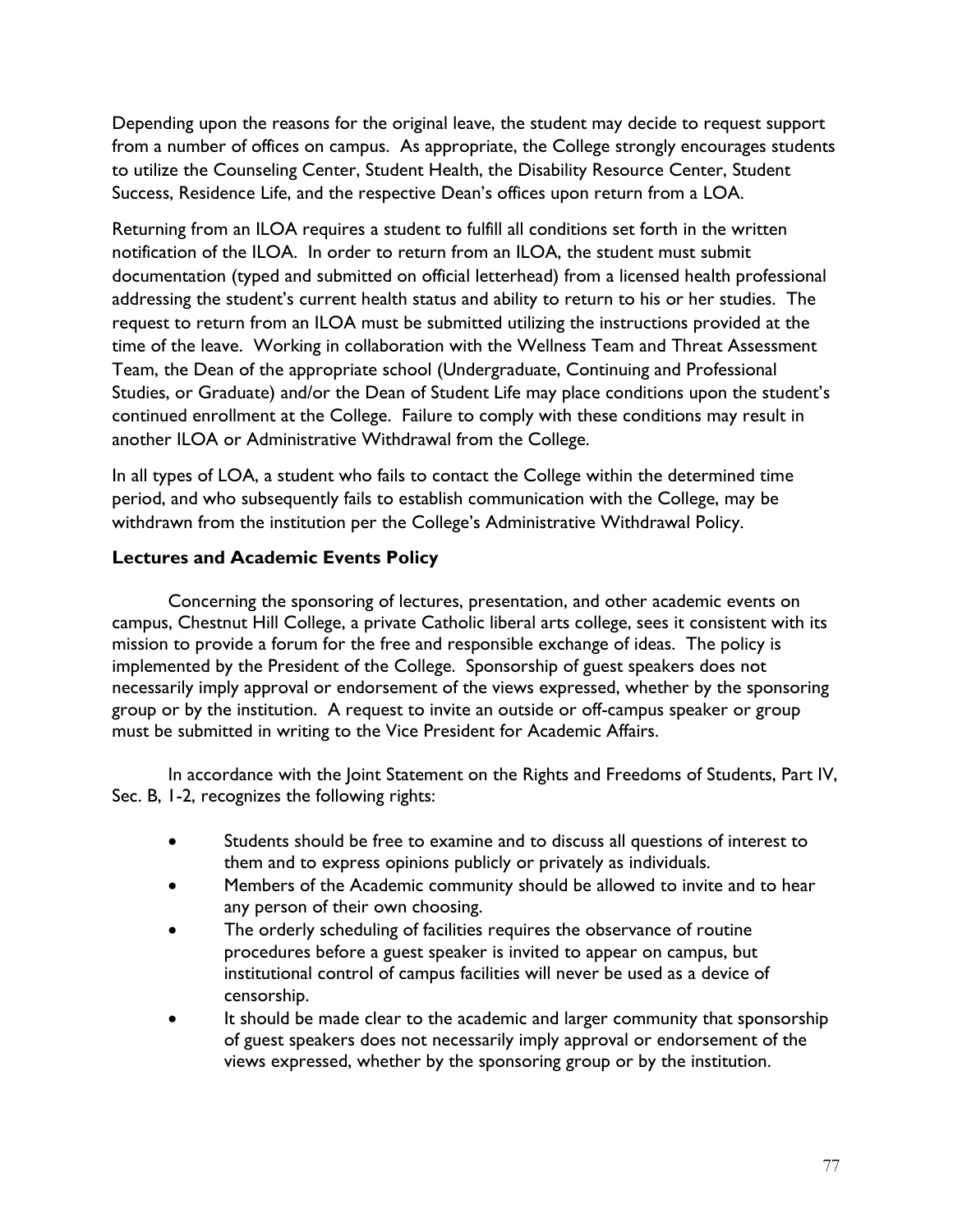## **Official Notices**

Students are responsible to read all information distributed through the college email system (@chc.edu).

## **Photography and Videography Policy**

At Chestnut Hill College, photography and videography (including capturing audio) are a regular part of how we communicate to the world and to our own College community. College personnel photograph and take videos in the classroom, at public events and in a wide range of other venues. Photos and videos are used for various purposes such as education, news and feature stories as well as for promotional or commercial purposes. As questions of rights, permissions and privacy have been raised in connection with photography and videography practices at CHC, we are providing this guidance to the College community.

In general, authorized College personnel (and the contractors they hire) may videotape and photograph events and people in public areas on CHC's campus. How such materials may be used or distributed however is highly context sensitive, usually requiring an understanding and evaluation of how public or private the environment is (for example, a locker room or dormitory versus a street corner), the individuals involved (for example, students versus administrators), how identifiable those individuals are, and the intended use. There are no "one size fits all" rules regarding use of photographs or video. Instead, it is important for College personnel to understand and consider the following principles, applying (1) a respect for individual's privacy, (2) an understanding of CHC's legal rights in the photos and videos, and (3) best professional judgment:

## **I. PUBLIC SPACES, PUBLIC FIGURES AND NEWSWORTHY USES**

In general, permissions or photo releases are not required to take a photograph or videotape of individuals in public spaces because there is a minimal expectation of privacy in such spaces. Without a full release, however, the use of the materials may be limited. Examples of public spaces at CHC are sporting events, the College campus, Commencement and even at times non-sensitive invited events. The interior of a dorm room would generally not be considered a public space.

Newsworthy or informational uses of photos or videos in general do not require permissions or photo releases from subjects depicted.

Public figures, such as elected officials, celebrities, and prominent speakers have a more limited expectation of privacy than members of the general public, providing even greater latitude in using photographs or video recording of such individuals for news reporting or informational purposes.

Even in newsworthy photographs, care should be used in describing those depicted to avoid creating a misleading impression. For example, the caption of a photograph of a crowd at a demonstration should probably not describe those depicted as "participants" in the demonstration.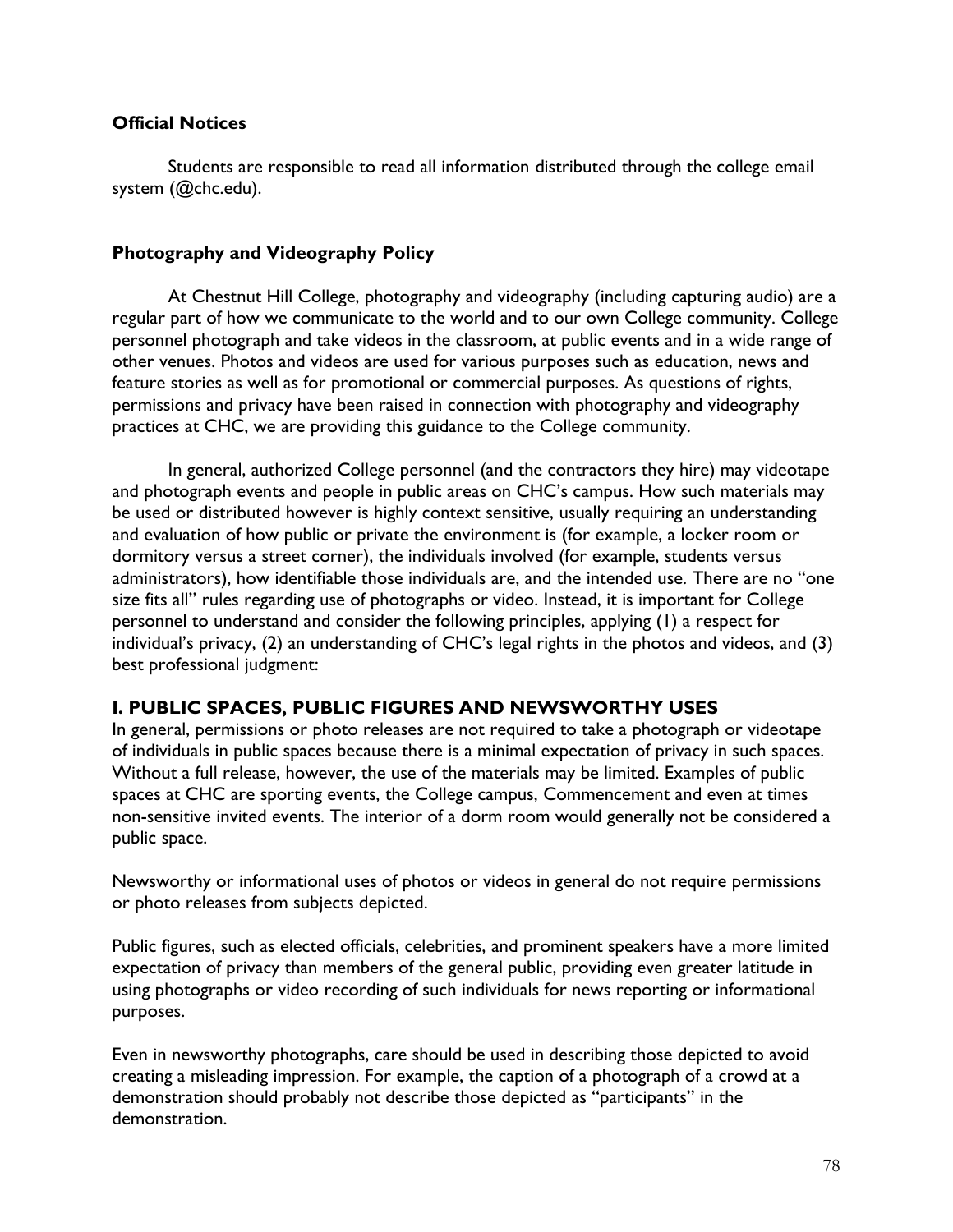## **II. PERMISSION AND RELEASES**

There are a number of scenarios where it is appropriate and often required to obtain permission and/or photo authorization releases to take and use photographs and videography. There are many forms and methods for obtaining agreement from an individual to take and use a photograph or video. One may announce to a group verbally that photos or videos will be taken and how they will be used. One may post a sign indicating the same. One may obtain a written signature on an approved consent form. One may simply ask a subject and get his or her verbal "OK." The best approach will usually depend on circumstances, context, practicability and risk.

- ❖ Students and FERPA. Certain photos of students are considered "education records" under the Federal Student Privacy Law (FERPA), and cannot be shared publicly without the written consent of the student. Consent is particularly important where:
	- o Photos prominently show one or a few students, and/or
	- $\circ$  Photo images are part of CHC's official functions (such as CHC photo IDs) and/or depict students in their educational or academic environment.
- ❖ Commercial Use. Because liability risks tend to be higher with commercial and/or advertising use, it is advisable to obtain written consent when photos or videos may be used to promote a product or service – and sometimes the College itself. If there is potential commercial use of photos or videos of public figures, there is even greater exposure to liability. The issue of what constitutes "commercial use" is often not clear. The following distinctions may be helpful. Using the image of an individual to market or sell a product, such as a college academic degree program, would likely qualify as a "commercial use." However, a departmental website showing photos of activities undertaken by people in that department, would likely qualify as an informative, non-commercial use.
- ❖ Minor Children and Other Special Circumstances. It is always important to use professional judgment in taking and using photographs and videos. If the image captured is of a minor child, it is very important to obtain a written photo release of a parent, particularly if the photo is of only a few children (as compared to a very large crowd), and particularly if the photo will be displayed or published broadly. Use judgment and obtain photo releases with other vulnerable populations. Further, obtain photo releases in highly sensitive contexts, such as events where political, identity, or health concerns are central.
- ❖ Sensitive Topic Large Gatherings. In most cases, attendance at large gatherings is not controversial and privacy interests are low. In such cases, permission may not be needed at all. However, if the event is about a topic that may raise privacy issues (for example relating to substance abuse, mental health, identity issues) it is recommended to post a sign or otherwise announce that photos or video will be taken and provide participants an area where they may be without being photographed or video recorded.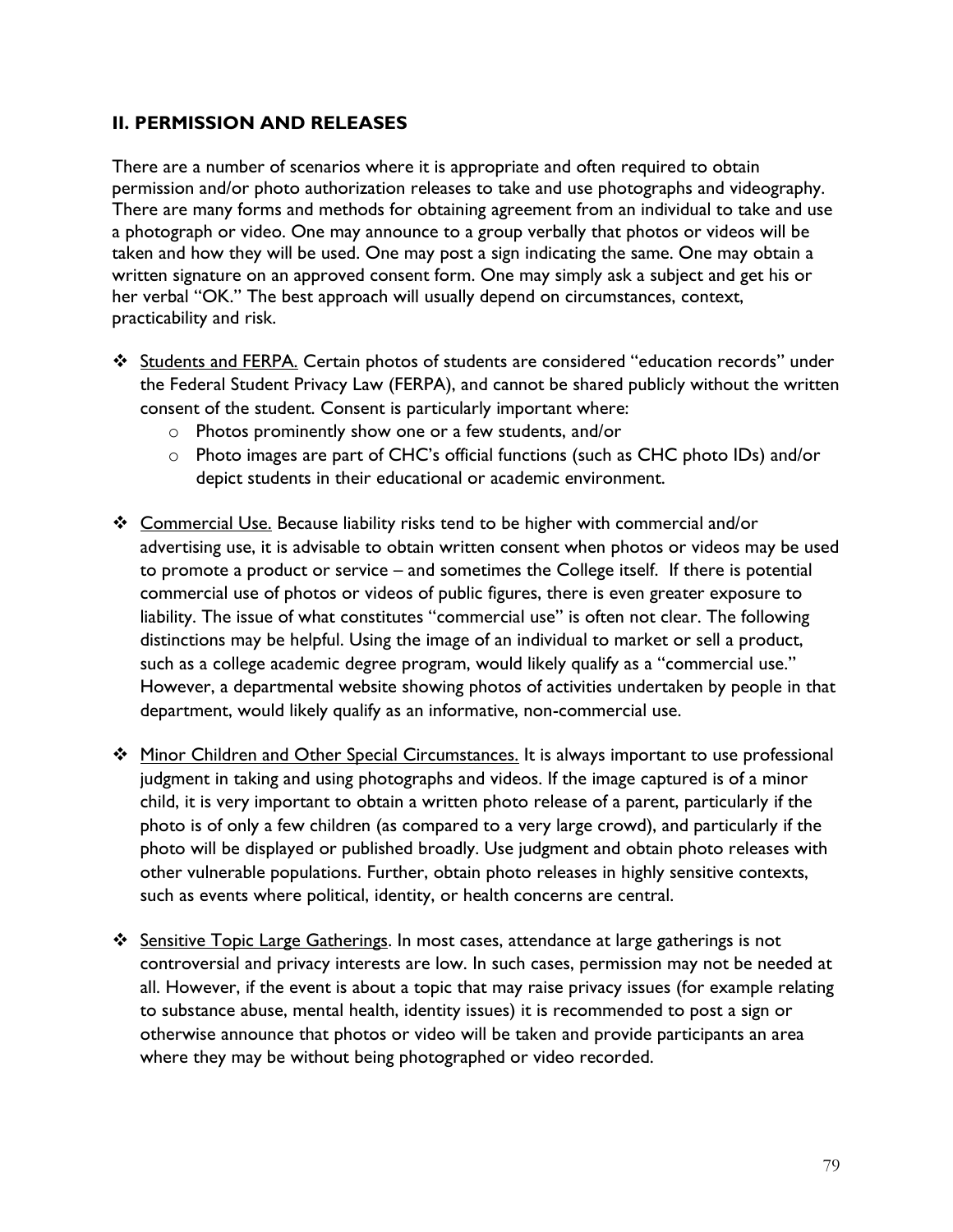## **III. TEACHING, CLASSROOMS, AND STUDENTS**

Class recordings may raise concerns about freedom of expression, academic freedom, copyright and privacy and FERPA. All recordings of classes must comply with College policies and should follow the guidelines below:

Class Recordings with Limited (Class) Availability. In cases where the videos are made accessible only to the students and instructors in the class and academic administrators, students should be informed of the video recording in advance.

Public Posting of Class Recordings. If photos or videos will be posted publicly, or otherwise made available beyond the individuals in the class and academic administrators, the College must inform students of that fact and should make available areas of the classroom where students who do not wish to appear will not be photographed or video recorded. Pursuant to FERPA, in this situation the College may not condition enrollment in the class on the student's agreement that photos or video recordings of them may be publicly distributed. Students in Other Environments. As described above, even outside of the classroom, if a student or students are identifiable in a photograph or video, FERPA may apply and require that permission be obtained before the photo or video is shared publicly.

## **IV. EMPLOYMENT USES, FACULTY AND STAFF**

Communications officials often take photographs of faculty and staff in their work settings. While there is greater latitude to photograph CHC personnel than students in many contexts, it is still important to be respectful of privacy concerns. Inform faculty and staff that photos or videos are being taken and ensure there are no significant, unaddressed privacy concerns. Further, get permission before using images of identifiable employees for explicit marketing or expressly commercial purposes. In the case of photos or videography of faculty in the classroom, as described in Section III, ensure this is being conducted in accordance with College policies.

## **V. SOCIAL MEDIA**

In keeping with the Guidelines on the Use of Social Media at CHC, it is important to recognize that when conducting CHC business – online and off – one must comply with CHC policies. Because of the powerful ability of social media to broadcast information worldwide, make sure to protect all confidential personal information – only posting what you have permission to post by law, policy, or explicitly by the person(s) in the photo.

## **VI. COPYRIGHT AND DIGITAL PHOTO MANAGEMENT SYSTEMS**

In addition to privacy issues relating to the individuals depicted in photos and videos, communications professionals need to be mindful of potential copyright issues related to the images. Typically, CHC owns the copyright in photos and videos taken by CHC employees as part of their employment duties. Absent a written agreement, however, CHC may not own the copyright to images taken by independent photographers who have been hired to shoot events or campus scenes. Payment to the photographer is not sufficient in itself to convey all rights to CHC. Without a written contract, CHC's use rights may be limited to those purposes CHC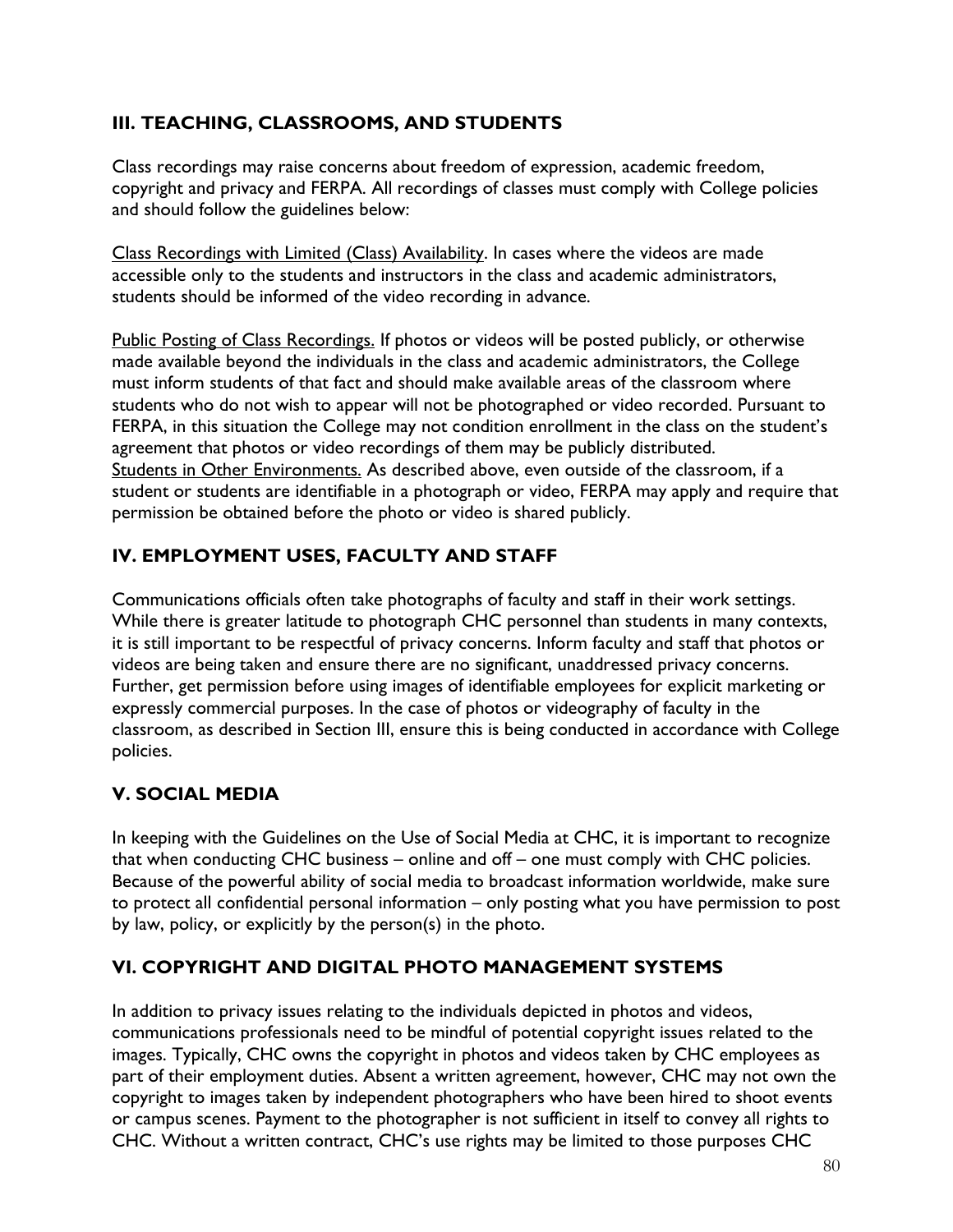can prove were specifically communicated at the time the photographer was hired. For this reason, it is important to have a written agreement with the contractor that states what ownership or use rights CHC will have with respect to the photos or videos produced by the contractor and what rights, if any, the contractor will retain.

Because digital photos and videos may readily be used repeatedly and for different purposes, it is important at the time the material is acquired to understand and document CHC's right in the photos and videos themselves and the nature and scope of releases or permissions from those depicted. It is a best practice to have a digital photo management system that records at a minimum: (1) basic information about the photo (2) any restrictions on publication and (3) any consents or permissions obtained.

## **CHESTNUT HILL COLLEGE SERVICE AND ASSISTANCE ANIMAL POLICY**

## **I. PURPOSE**

Chestnut Hill College is committed to providing equal educational and employment access to individuals with disabilities, including the appropriate use of a **Service** or **Assistance Animal** to participate fully in all programs and activities.

## **II. DEFINITIONS**

## **Disability**

The Americans with Disabilities Act (ADA) defines a person with a disability as a person who has a physical or mental impairment that substantially limits one or more major life activity. This includes people who have a record of such an impairment, even if they do not currently have a disability. It also includes individuals who do not have a disability but are regarded as having a disability. The ADA also makes it unlawful to discriminate against a person based on that person's association with a person with a disability.

## **Service Animal**

A Service Animal is a dog that has been trained to do work or perform tasks for the benefit of an individual with a disability and meets the definition of Service Animal under the Americans with Disabilities Act (ADA) regulations at 28 CFR 35.104. In some cases, a miniature horse may be permitted as a Service Animal under the ADA regulations at 28 CFR 35.136(i). Other animals, whether wild or domestic, do not qualify as Service Animals.

Examples of such work or tasks which may be performed by a Service Animal include but are not limited to: guiding people who are blind, alerting people who are deaf or hard of hearing, pulling a wheelchair, assisting an individual who is having a seizure, providing physical support and assistance with balance/stability for individuals with mobility impairments, providing nonviolent protection or rescue work, reminding a person with mental illness to take prescribed medications, calming a person with Post Traumatic Stress Disorder (PTSD) during an anxiety attack, or performing other duties.

Service Animals are working animals, not pets. The work or task a Service Animal has been trained to provide must be directly related to the person's disability. A dog whose sole function is to provide comfort or emotional support does not qualify as a Service Animal.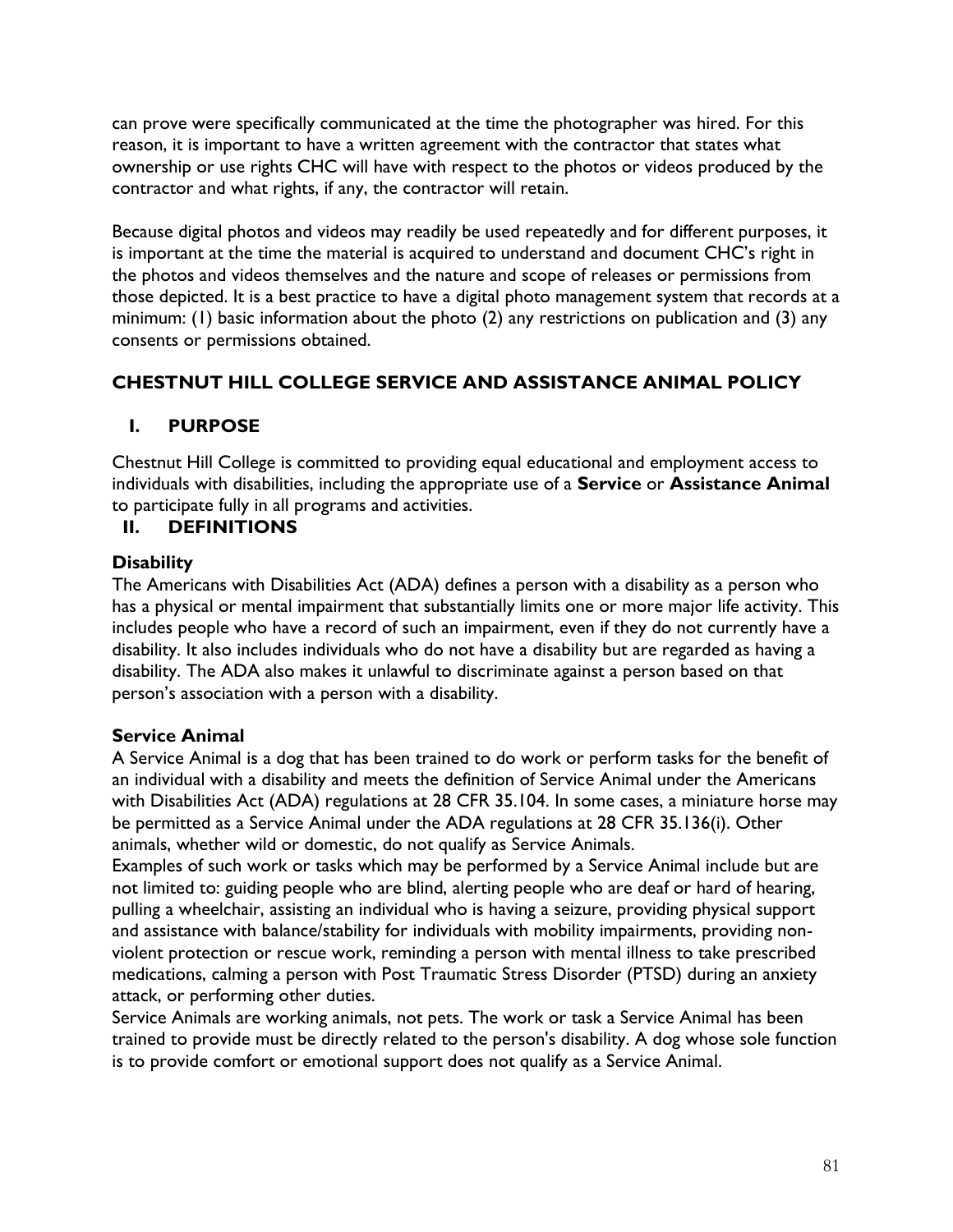## **Assistance Animal**

An Assistance Animal is one that is necessary to afford a person with a disability an equal opportunity to use and enjoy College housing. An Assistance Animal may provide physical assistance, emotional support, calming, stability and other kinds of assistance. Assistance Animals do not perform work or tasks that would qualify them as Service Animals under the ADA. Assistance Animals that are not Service Animals under the ADA may still be permitted, in certain circumstances, in College housing pursuant to the Fair Housing Act and as a reasonable accommodation determined by the Director of the Disabilities Resource Center. An Assistance Animal may be any type of animal as long as the animal does not pose a direct threat to health and safety. These animals may also be referred to as Emotional Support Animals (ESA) or Therapy Animals.

## **Handler**

The Handler is the student, employee or other visitor with a disability that a Service Animal or Assistance Animal assists or their personal care attendant who handles the animal for the person with a disability.

## **Pet**

A Pet is an animal kept for ordinary use and companionship. A pet is not considered a Service Animal or an Assistance Animal. It is not covered by this policy. Residents are not permitted to keep pets, other than those permitted by College housing, on College property or in College housing in accordance to the Student Code of Conduct.

## **III. SERVICE ANIMAL POLICY**

Individuals with disabilities are permitted to be accompanied by their Service Animals on all Chestnut Hill College campuses where members of the public, participants in services, programs or activities, or invitees, as relevant, are allowed to go. This includes but is not limited to: College buildings, classrooms, residence halls, meeting rooms, dining areas, recreational centers and facilities, activities and events when the Service Animal is accompanied by an individual with a disability who indicates the Service Animal is trained to provide, and does provide, a specific service for them that is directly related to their disability. Additional information regarding the use of Service Animals on campus is available from the Disabilities Resource Center at 215.753.3655 or via email at disabilities@chc.edu. Service Animals living in College housing must comply with all applicable Pennsylvania dog laws. Information related to licensing, ID tags, vaccinations, rabies and other requirements can be found in [Pennsylvania's Dog Law.](http://www.animallaw.info/statutes/stuspa3ps459_502.htm)

Pennsylvania dog law citations: Director of the

- Citation: PA ST 3 P.S. § 459-101 1205; PA ST 3 P.S. § 501, 531-532, 550-551; PA ST 34 Pa.C.S.A. § 2381-2386
- Citation: 3 P.S. § 459-101 1205; 3 P.S. § 501, 531-532, 550-551; 34 Pa.C.S.A. § 2381- 2386

## **IV. ASSISTANCE ANIMAL POLICY**

Individuals with disabilities are not permitted to be accompanied by Assistance Animals while on campus. The only exception is the allowance of an Assistance Animal in an on-campus housing residence hall if the presence of that animal has been determined to be a reasonable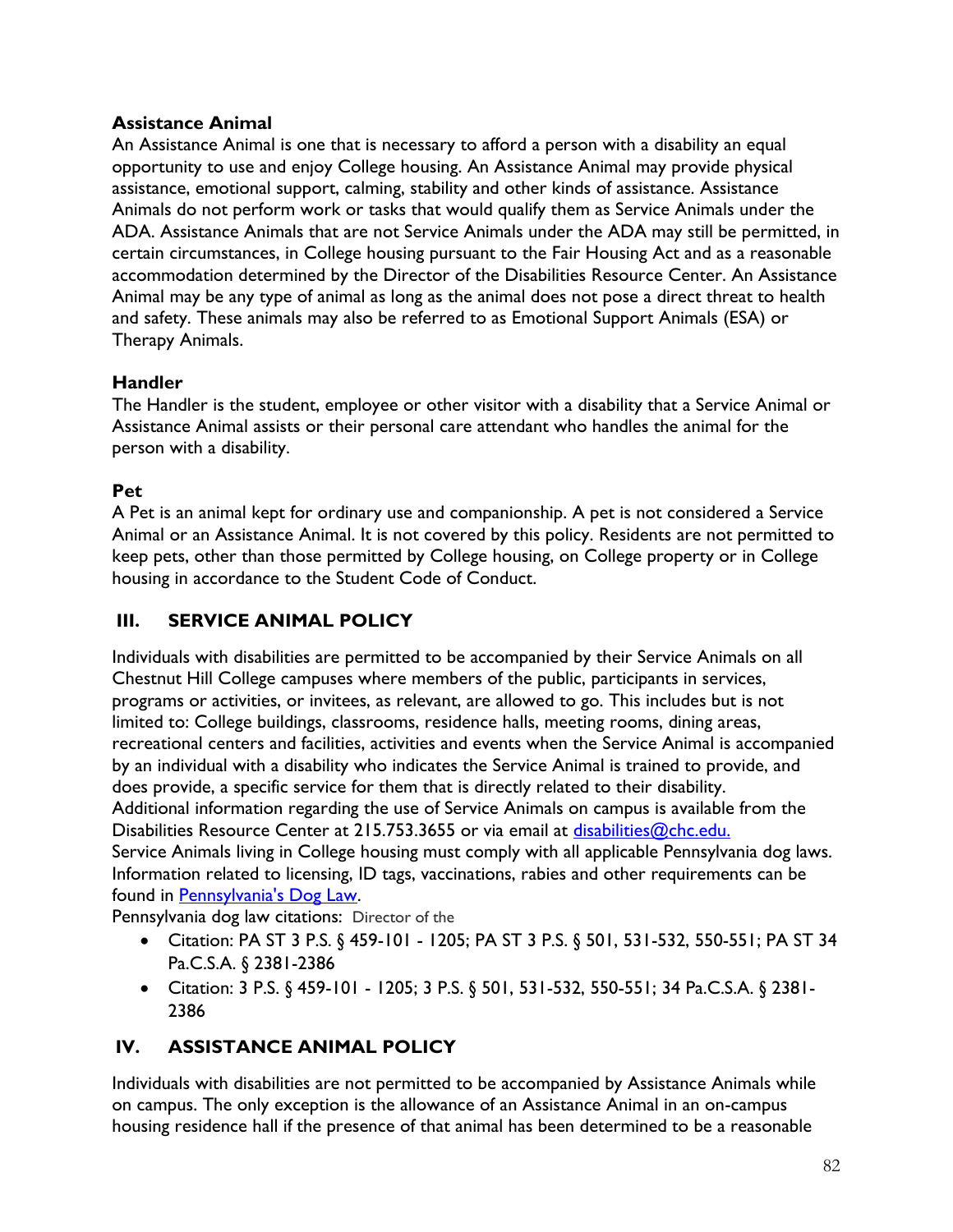accommodation by the Director of the Disabilities Resource Center and is listed on an individual's Accommodation Verification Letter (AVL).

Additional information regarding the use of Assistance Animals on campus is available from the Disabilities Resource Center at 215.753.3655 or at disabilities@chc.edu

Assistance Animals that are dogs living in College housing must comply with all applicable Pennsylvania dog laws. Information related to licensing, ID tags, vaccinations, rabies and other requirements can be found in [Pennsylvania's Dog Law.](http://www.animallaw.info/statutes/stuspa3ps459_502.htm)

Pennsylvania dog law citations:

- Citation: PA ST 3 P.S. § 459-101 1205; PA ST 3 P.S. § 501, 531-532, 550-551; PA ST 34 Pa.C.S.A. § 2381-2386
- Citation: 3 P.S. § 459-101 1205; 3 P.S. § 501, 531-532, 550-551; 34 Pa.C.S.A. § 2381- 2386

## **Chestnut Hill College reserves the right to amend these policies, as circumstances require.**

## **V. PROCEDURE FOR REQUESTING AN ASSISTANCE ANIMAL**

An individual with a disability who is requesting to bring an Assistance Animal into College housing should register with Director of the Disabilities Resource Center by following the process outlined in the Academic Policies for Students with Disabilities in order to make the formal request. The Director of the Disabilities Resource Center will review the submitted medical documentation and meet with the individual to continue the process. An individual is not permitted to bring an Assistance Animal to campus until the request has been formally approved by the Director of the Disabilities Resource Center. The Director of the Disabilities Resource Center will consult with College housing and other College departments when relevant as it pertains to overall health and safety. Each request will be considered on a case-bycase basis with the final decision being made by the Director of the Disabilities Resource Center. More information regarding the process can be found at [www.chc.edu/learning-and](http://www.chc.edu/learning-and-resource-centers/accommodations-students-disabilities)[resource-centers/accommodations-students-disabilities.](http://www.chc.edu/learning-and-resource-centers/accommodations-students-disabilities)

## **VI. INSTANCES WHEN A SERVICE ANIMAL MAY NOT BE PERMITTED**

A Service Animal may not be permitted in a certain area if the College determines that permitting the Service Animal poses a health or safety concern, the Service Animal is not housebroken or cannot be effectively controlled by the handler. The accompaniment of an individual with a disability by a Service Animal in locations with health and safety restrictions or when the animal is suspected of being uncontrolled or not housebroken will be reviewed on a case-by-case basis by the Director of the Disabilities Resource Center in consultation with College police as it relates to overall campus safety. The final determination will be made by the Director of the Disabilities Resource Center.

If the College determines that a Service Animal must be excluded, the individual with a disability will be provided the opportunity to participate in the service, program or activity without having the Service Animal on the premises and to request alternative, reasonable accommodations through the Director of the Disabilities Resource Center.

## **VII. RESPONSIBILITY OF HANDLERS**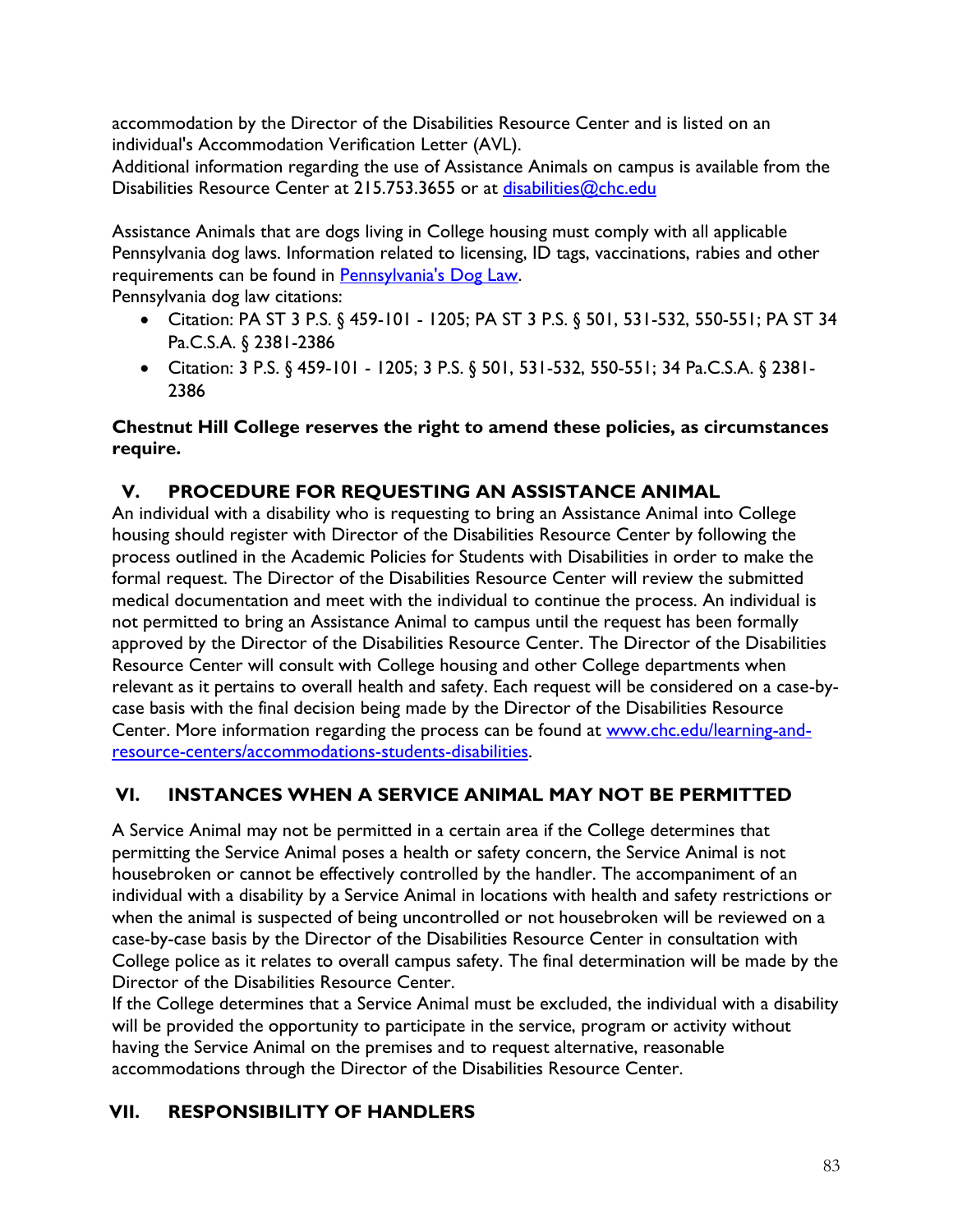All handlers are expected to abide by the following:

- A. An approved Assistance Animal is only permitted in the student's residence hall as an approved accommodation from the Disabilities Resource Center and is not permitted in any other areas except as required for transportation off-campus or to eliminate waste. Assistance Animals are not permitted to accompany their handler to any other location(s) on campus where animals are not permitted.
- B. Service Animals shall be under the control of their handler at all times. Assistance Animals shall be under the control of their handler at all times while the handler is present in the residence hall. Service and Assistance Animals must have a harness, leash or other tether, unless either the individual is unable because of a disability to use a harness, leash or other tether, or the use of a harness, leash or other tether would interfere with the Service Animal's safe, effective performance of work or tasks or the Assistance Animal's safe, effective provision of assistance in which case the animal must be otherwise under the handler's control (e.g., voice control, signals or other effective means).
- C. Service or Assistance Animals may not be left overnight in College housing (without its handler) to be cared for by another student. Animals must be taken with the student if they leave for a prolonged period of time.
- D. When the Assistance Animal's handler must leave the residence hall, it is the responsibility of the handler to ensure that that Assistance Animal is appropriately contained within the room and not able to leave the dorm room. In order to restrain the animal it is appropriate to use a cage, carrier, crate or other method for this purpose.
- E. Other students and/or College Personnel are not responsible for the care or supervision of a Service or Assistance Animal.
- F. Cleaning up after the Service or Assistance Animal is the sole responsibility of the handler. The person cleaning up after the Service Animal should: carry sufficient materials to clean up the animal's feces whenever the animal is on campus; properly dispose of any waste/litter; contact College Housekeeping at 215.248.7121 or [housekeeping@chc.edu](mailto:housekeeping@chc.edu) if arrangements must be made to assist with clean-up. Any cost incurred by College Housekeeping services for cleaning up after the Service Animal is the sole responsibility of the handler. The cleanliness and care of the Service Animal is the sole responsibility of its handler.
- G. The College shall not charge a surcharge for the Service or Assistance Animal, even if people accompanied by pets are required to pay fees. If the College normally charges individuals for damages caused by a pet, an individual with a disability may also be charged for damage caused by the Service or Assistance Animal. The College will give priority consideration to the specific methods requested by a student, but cannot guarantee that a particular accommodation will be granted if the College determines it is not reasonable or that other suitable methods are available.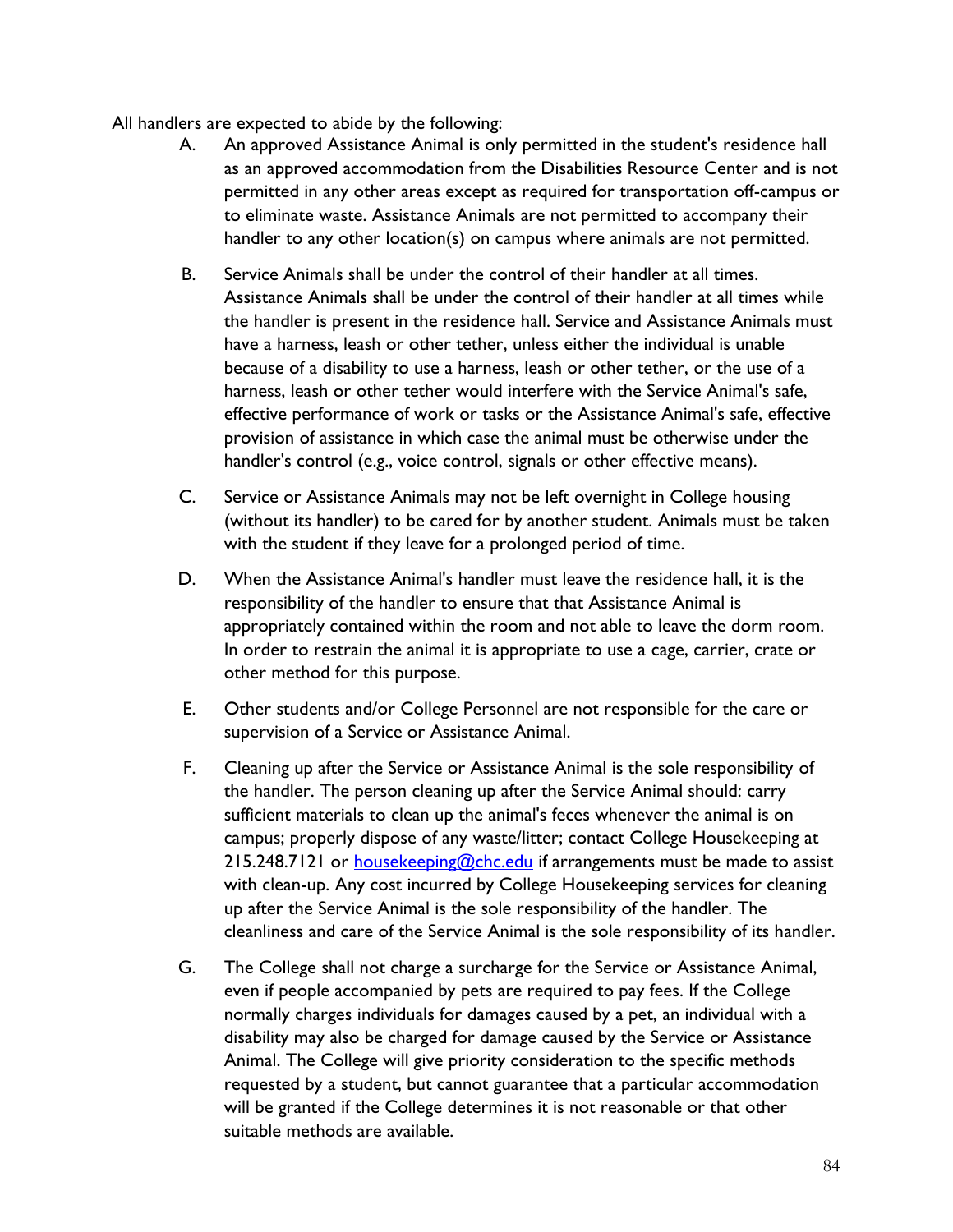Failure to meet any of the above regulations will result in the removal of the Service or Assistance Animal.

## **VIII. ACCEPTABLE INQUIRIES OF A PERSON USING A SERVICE ANIMAL**

Federal law does not require the individual to provide documentation that the animal has been certified, trained or licensed as a Service Animal. In making a decision whether to permit accompaniment of a Service Animal, the College shall not ask about the nature or extent of a person's disability. The College may, however, ask the following two questions when the status of the dog or miniature horse as a Service Animal is not readily apparent:

- A. Is the dog a Service Animal required because of a disability?
	- i. This is a "yes" or "no" question.
	- ii. If the answer to Question A is "yes", proceed by asking Question B.
	- iii. If the answer to Question A is "no" the animal would not be considered a Service Animal and would not be allowed on campus where animals are generally not permitted.
- B. What work or task has the dog been trained to perform?

Specific questions related to the use of Service Animals at Chestnut Hill College can be directed to the Director of the Disability Resource Center via email to  $disabilities@chc.edu$  or by phone at 215.753.3655.

# **IX. APPEALS PROCESS**

Any person at Chestnut Hill College dissatisfied with a decision regarding a Service or Assistance Animal may appeal through the Director of the Disabilities Resource Center within 30 calendar days of the decision. A formal Letter of Appeal should be submitted to the Director of the Disability Resource Center containing the following:

- A. Name and College ID number of appellant
- B. Basis for the appeal
- C. The remedy or relief sought
- D. Any supporting information

Upon receipt of the Letter of Appeal, the Director of the Disability Resource Center will review the appeal, make a determination, and notify the student of the determination in writing within 10 business days of the receipt of the appeal. In the event that the Director of the Disability Resource Center made the decision that is being appealed, the Committee on Disabilities will review the appeal and make a determination.

# **X. PUBLIC ETIQUETTE TOWARD SERVICE AND ASSISTANCE ANIMALS**

All members of the College community are required to abide by the following practices:

A. Allow a Service Animal to accompany its handler at all times and in all places on campus, with exception only of other places which have been determined to pose a significant health or safety risk.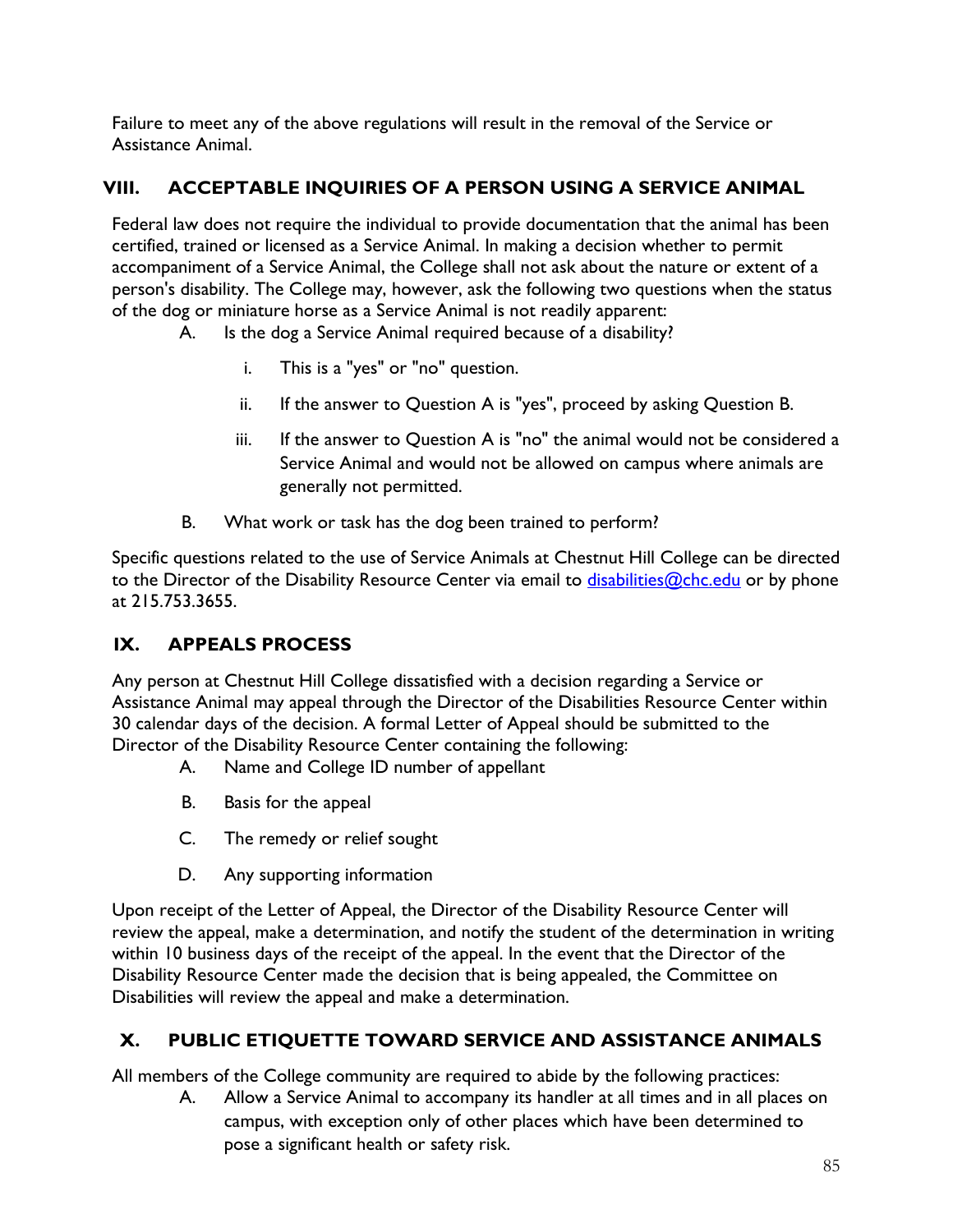- B. Allow an Assistance Animal to accompany its handler in their Residence Hall.
- C. Do not touch or pet a Service or Assistance Animal unless invited to do so.
- D. Do not feed a Service or Assistance Animal.
- E. Do not separate or attempt to separate a Handler from their Service or Assistance Animal.
- F. Do not inquire for details about the Handler's disabilities. The nature of a person's disability is a private matter. See Section VIII above regarding Acceptable Inquiries of a Person Using a Service Animal.

## **XI. CONFLICTING HEALTH CONDITIONS**

Individuals at Chestnut Hill College with medical condition(s) that are affected by animals (e.g., respiratory diseases, asthma, severe allergies) and that would rise to the level of a disability as defined by the Americans with Disabilities Act (ADA) are asked to contact the Director of the Disabilities Resource Center if they have a health or safety related concern about exposure to a Service or Assistance Animal.

The Disabilities Resource Center will consider the conflicting needs and/or accommodations of all persons involved so as to provide reasonable accommodations to all individuals with disabilities at Chestnut Hill College. In the event that the decision made by the Director of the Disabilities Resource Center is not agreeable to all parties, individuals would have the ability to utilize the College's appeal process. All appeals are reviewed by the Committee on Disabilities.

## **WEAPONS POLICY**

Chestnut Hill College is committed to providing educational services in a safe and secure environment.

All members of the College community, including faculty, staff, students, contracted employees, contractors and vendors, as well as visitors to Chestnut Hill College, are prohibited from possessing firearms, explosives or Weapons (hereafter collectively referred to as "Weapons") on the premises of the College or in any building under College control or at any College– sponsored event without the explicit authorization of Chestnut Hill College, whether or not a federal or state license to possess the same has been issued to the possessor.

## **Policy/Procedures**

It is prohibited to possess Weapons on property owned or controlled by Chestnut Hill College or at any College-sponsored event without the explicit written authorization of the College, whether or not a federal or state license to possess the same has been issued to the possessor.

This policy prohibiting firearms does not apply to law enforcement officials in pursuit of official duty when authorized by federal or state law.

Anyone possessing a weapon in violation of this policy will be asked to remove it from the campus or event immediately. They may also be subject to arrest and/or disciplinary action as discussed below. Any faculty or staff member violating this policy shall be subject to a full range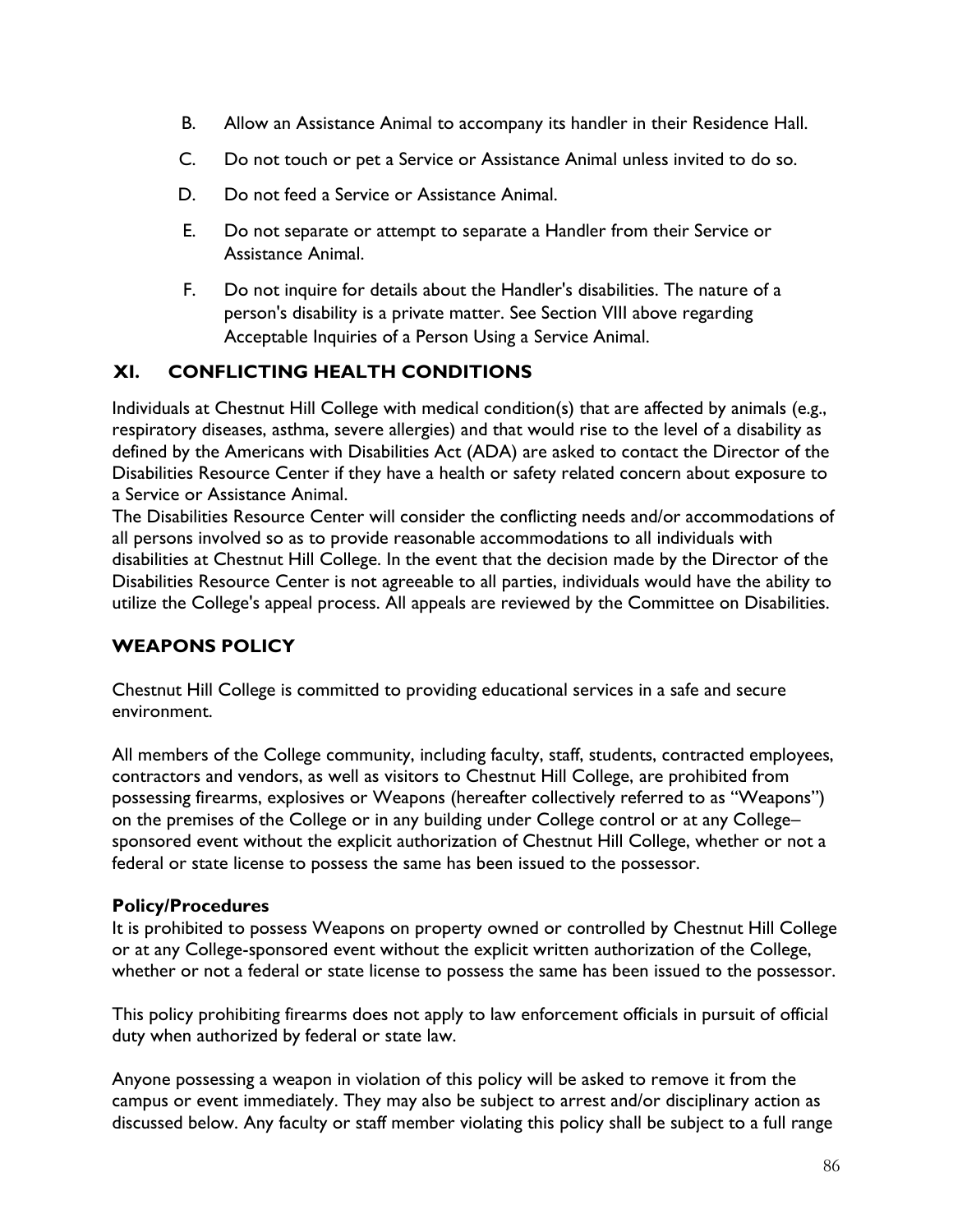of disciplinary action, up to and including termination, as noted in the Staff Handbook and Faculty Manual.

A contracted employee, contractor or vendor possessing a weapon will be asked to remove them from the campus or event immediately. The College may require the temporary or permanent removal of any contracted employee, contractor or vendor from the campus by the company in question.

Additionally, possession of unlicensed firearms or weapons may lead to criminal prosecution by the appropriate jurisdiction.

#### **Definitions**

*Firearm*: Any device that shoots a bullet, pellet, flare, tranquilizer, spear dart, paintball or other projectile, whether loaded or unloaded, including those powered by pressurized gas. This includes, but is not limited to, guns, air guns, dart guns, pistols, revolvers, rifles, cannons, etc, and any ammunition for any such device.

*Weapon*: Any device that is designed to or traditionally used to inflict harm. This includes, but is not limited to: 1) firearms, slingshots, switchblades, daggers, blackjacks, brass knuckles, bows and arrows, hand grenades, hunting knives, num-chucks, throwing stars, etc.; 2) any object that could be reasonably construed as a weapon; or 3) any object legally controlled as a weapon or treated as a weapon under the laws of the Commonwealth of Pennsylvania.

*Explosives*: Any chemical compound or mechanical mixture that contains any oxidizing and combustible units, or other ingredients, in such proportion, quantities or packing that an ignition by fire, friction, concussion, percussion, or detonator, of any part of the compound or mixture, may cause a sudden generation of highly heated gases that results in gaseous pressures capable of producing destructive efforts on contiguous objects or of destroying life or limb. This includes, but is not limited to, fireworks, black powder, dynamite, etc. as well as detonating devices such as detonators, blasting caps, timers, incendiary wire and the like.

# **Academic Policies**

All students are bound by the content of the Catalog of the School of Undergraduate Studies published in the year in which they entered the College. Students are bound by policies and curriculum requirements as outlined in the Catalog. The Catalog is available in the Registrar's Office, in the Office of Academic Affairs and online by clicking [here.](http://www.chc.edu/Undergraduate/Services/Registrar/) Information about Academic Integrity, Class Attendance, Athlete Attendance and Honoraries is also available by visiting the Catalog.

## **STUDENTS WITH DISABILITIES**

If you are a student who has any kind of disability, whether apparent or non-apparent, learning, emotional, physical, or cognitive, and need accommodations to increase access to your college environment, we strive to provide an inclusive college environment and are consistent with federal, state, and local laws (Section 504 and ADAAA) to provide reasonable accommodations. Disclosure of a disability is voluntary and confidential. In order to disclose a disability to receive accommodations under the law, students should contact the Disability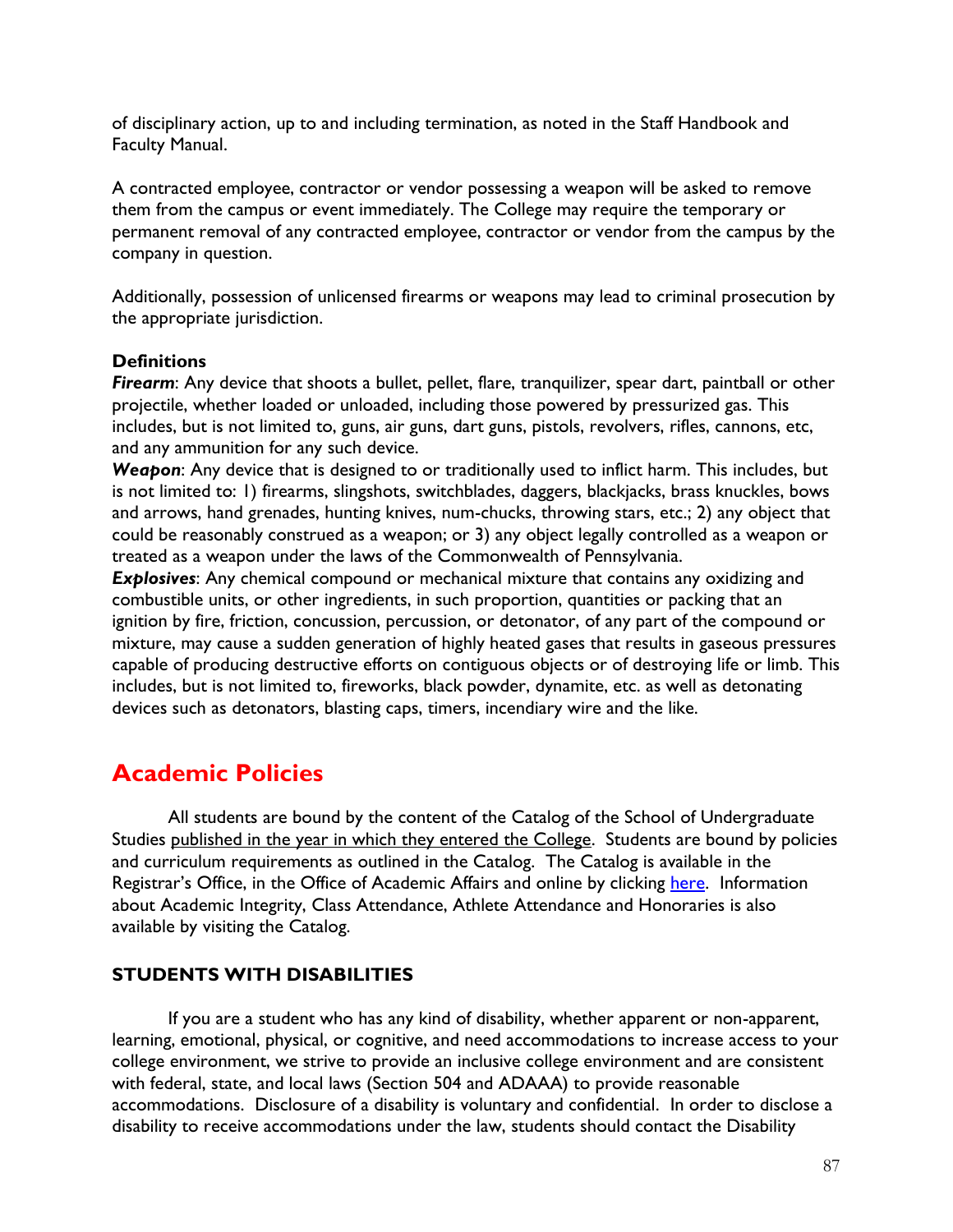Resource Center, located in St. Joseph Hall, room 240 by emailing the Director of the Center, Dr. Dolly Singley at [disabilities@chc.edu,](mailto:disabilities@chc.edu) or by calling 215-753-3655. Students can also visit the Disability Resource Center online at [www.chc.edu/disability.](http://www.chc.edu/disability) Students can apply for accommodations at any time during their college career, but please be aware that some accommodations may require time to implement and are not typically retroactive. Informing a faculty or staff member of a health issue or disability is not sufficient to initiate the process of applying for reasonable accommodations under the ADAAA. Students who wish to pursue reasonable accommodations for a disability must contact Dr. Dolly Singley. If you experience barriers to the college environment, whether socially, academically, physically, or emotionally, you are encouraged to contact Dr. Dolly Singley to discuss your concerns.

## *ACADEMIC SERVICES*

| <b>Academic Advising</b><br>St. Joseph/3 |
|------------------------------------------|
|------------------------------------------|

The Office of Academic Advising offers guidance and assistance to help students successfully navigate their college experience through individual attention and support. The staff of the office assists students in the academic advising process, works with students to develop a college success plan, supports students in the process of exploring, evaluating, and choosing an academic program of study, and connects students to valuable campus resources.

#### **Academic Support Services**

The goal of Academic Support Services is to provide students with assistance in specific subject areas and to offer students help with writing tasks.

| <b>Admissions Office</b>                                                                     | <b>Fournier/I</b>                                                           | 215.248.7001                                             |
|----------------------------------------------------------------------------------------------|-----------------------------------------------------------------------------|----------------------------------------------------------|
| Foreign Language Resource Center<br><b>Math Center</b><br><b>Writing and Tutoring Center</b> | Fournier, Third Floor<br>St. Joseph, Third Floor<br>St. Joseph, Third Floor | $(215)$ 242-7951<br>$(215)$ 248-7088<br>$(215)$ 248-7114 |
|                                                                                              |                                                                             |                                                          |

The **Admissions Office** is responsible for recruiting new first year and transfer students to the School for Undergraduate Studies. Admissions Office hours are:

| Monday through Friday | 8:30 a.m. - 4:30 p.m. |
|-----------------------|-----------------------|
| Saturday              | By appointment only   |

Several Visitation Events are held throughout the year. Please encourage friends and relatives to consider attending Chestnut Hill!

| Logue Library | <b>Fournier Circle</b> | 215.248.7052 |
|---------------|------------------------|--------------|
|               |                        |              |

[Logue Library](http://www.chc.edu/Facilities/Logue_Library/) houses 130,000 items on three floors of open stacks. In addition to the circulating materials there are magazines and paper journals that can be read in the library as well as an extensive collection of e-journals and e-books. The Alumnae Reference Room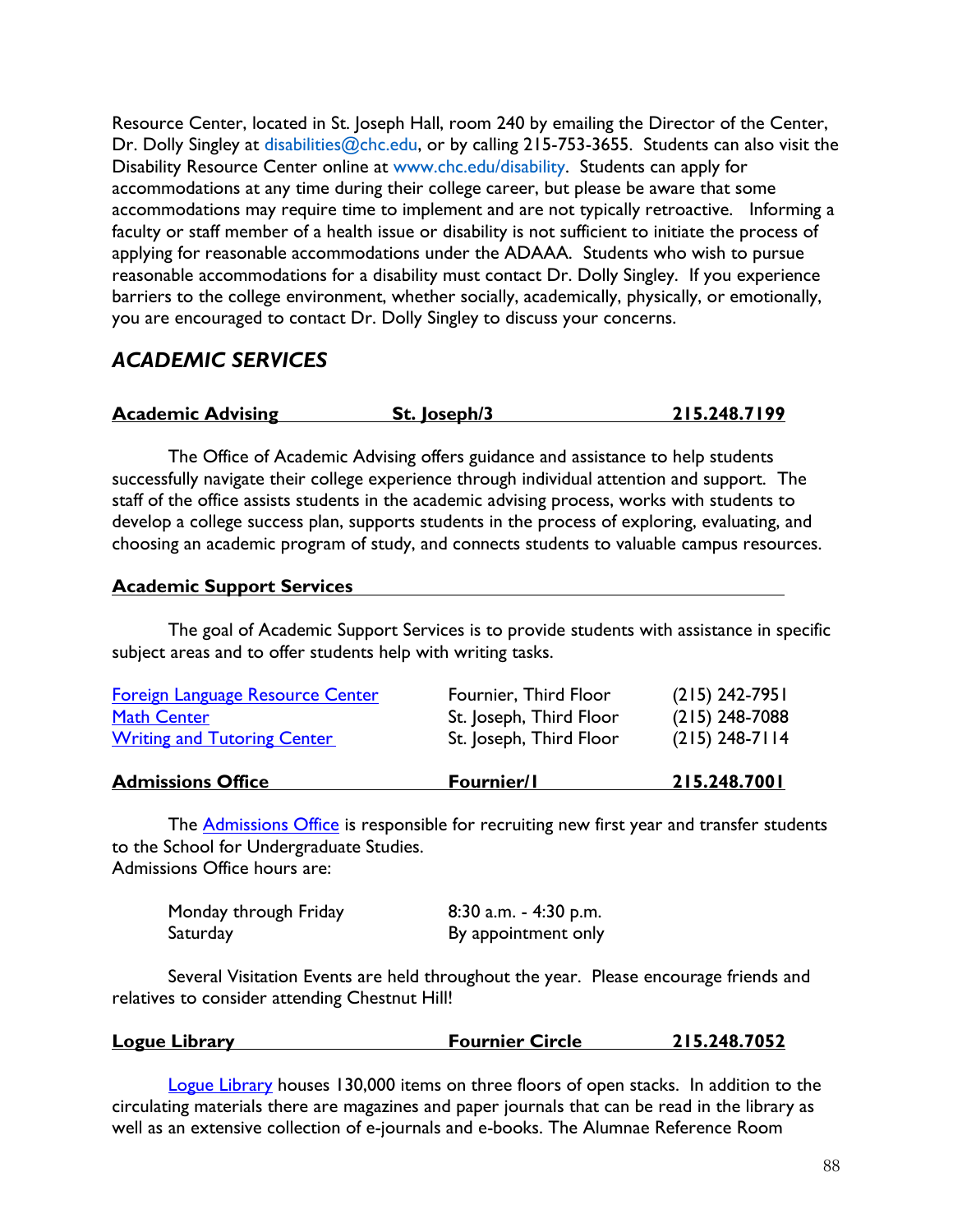houses a reference collection on the main floor. There is availability of electronic research material as well. Among the electronic resources are Ebscohost, ERIC, Jstor, Lexis-Nexis, MLA, Project Muse PsycNet and World Cat. Remote access to the catalog and electronic resources is available at [https://library.chc.edu](https://library.chc.edu/) by using your CHC email username and password.

- Along with a collection of rare books that features British literary works and early Catholic liturgical music, Logue Library houses an Irish Collection specializing in Irish history. The Regina Maria Brimmer, SSJ Children's Collection is found on the third floor.
- There is wireless connectivity for laptop computers.
- The main collection is classified according to the Library of Congress Classification System, while the Brimmer Library uses the Dewey Decimal System.
- Use of and borrowing privileges from the 8 SEPCHE Libraries is available to any Chestnut Hill student who shows a valid ID bearing a library bar code.

## **Borrowing**

- 灣 To borrow, all students MUST have a valid CHC ID.
- ₩ Reference books and periodicals do not circulate. They must be used in the library.
- \* Students are responsible for materials borrowed on their cards; therefore, they are advised not to lend their cards to others.
- ₩ Overdue books are subject to a fine of 15 cents per day.
- Reserve books may be borrowed for overnight loan at 5:00 p.m. (commuters) and 9:30 p.m. (residents). Overnight reserves must be returned by 9:00 a.m. the following morning.
- 为 The fine for overdue reserve books is \$1.00 per half day.
- ח Report the loss of any book immediately to the Circulation Librarian.
- ₩ The replacement cost for a lost book would be whatever Amazon charges plus \$15.00 processing fee.

## **General Library Policies**

- 灣 No smoking or cell phone use permitted in the library.
- 米 No food or beverages are permitted in the Reference Room, stacks or Electronic Resource Center.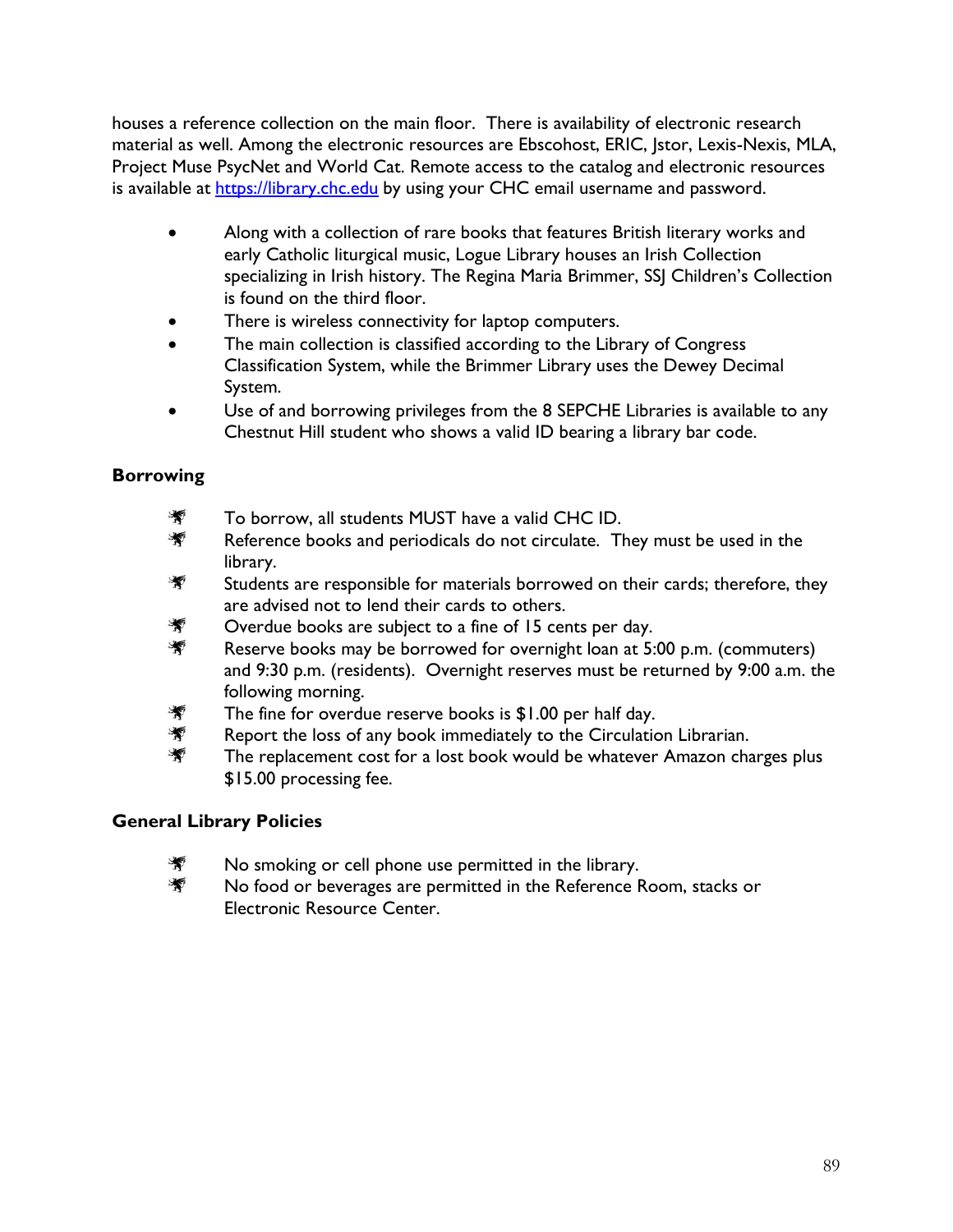## **Interlibrary Loan**

Because no library can own everything, libraries share. Through the interlibrary loan service our students can get books and articles from other libraries.

- There is a \$2.00 charge for this service payable when materials are picked up.
- It may take 7-10 days for some materials to arrive, so allow enough time.
- Students are responsible for materials they order.
- Interlibrary loan requests are available online through the library webpage or through databases like World Cat and EBSCO.
- Students may keep the articles.
- Books need to be returned by the due date on the book band.
- The fine for an overdue interlibrary loan book is  $$1.00$  per day.

| <b>Office of the Registrar</b> | St. Joseph/3 | 215.248.7005 |
|--------------------------------|--------------|--------------|
|                                |              |              |

The **Office of the Registrar** provides a variety of services including transcripts, verification of enrollment, registration assistance, independent study, credit/no credit forms and anything pertaining to students' academic records. All second semester Juniors are required to make an appointment in the Spring for a graduation exit interview (degree audit); please call 215.248.7117 to make an exit interview appointment. Students may access degree audit information and unofficial transcripts on the [myCHC](http://my.chc.edu/ics) portal.

# **College Facilities**

**Academic Computer Center St. Joseph/G 215.248.7195**

The Academic Computer Center is located on the ground floor of Saint Joseph Hall. IBM-compatible PCs are available for student use on a walk-in basis, during posted daytime and evening hours. Students may take advantage of major state-of-the-art software for purposes such as word processing, statistical analysis, graphics, desktop publication, database manipulation, web page editing, web browsing over the Internet and e-mail. Laser printers are available for high quality printed work related to academics. However, there are some restrictions to the use of the printers:

- $\mathbf{H}$ Users must log onto the computer from which they are printing using their personal CHC user ID.
- ₩ Users printing materials for personal use outside academics should restrict printing to less than 10 pages.
- The printers are not to be used in lieu of copiers.
- ₩ Large print jobs (over 25 pages) should be coordinated with the Academic Computer Center staff to ensure that other people in the lab are not

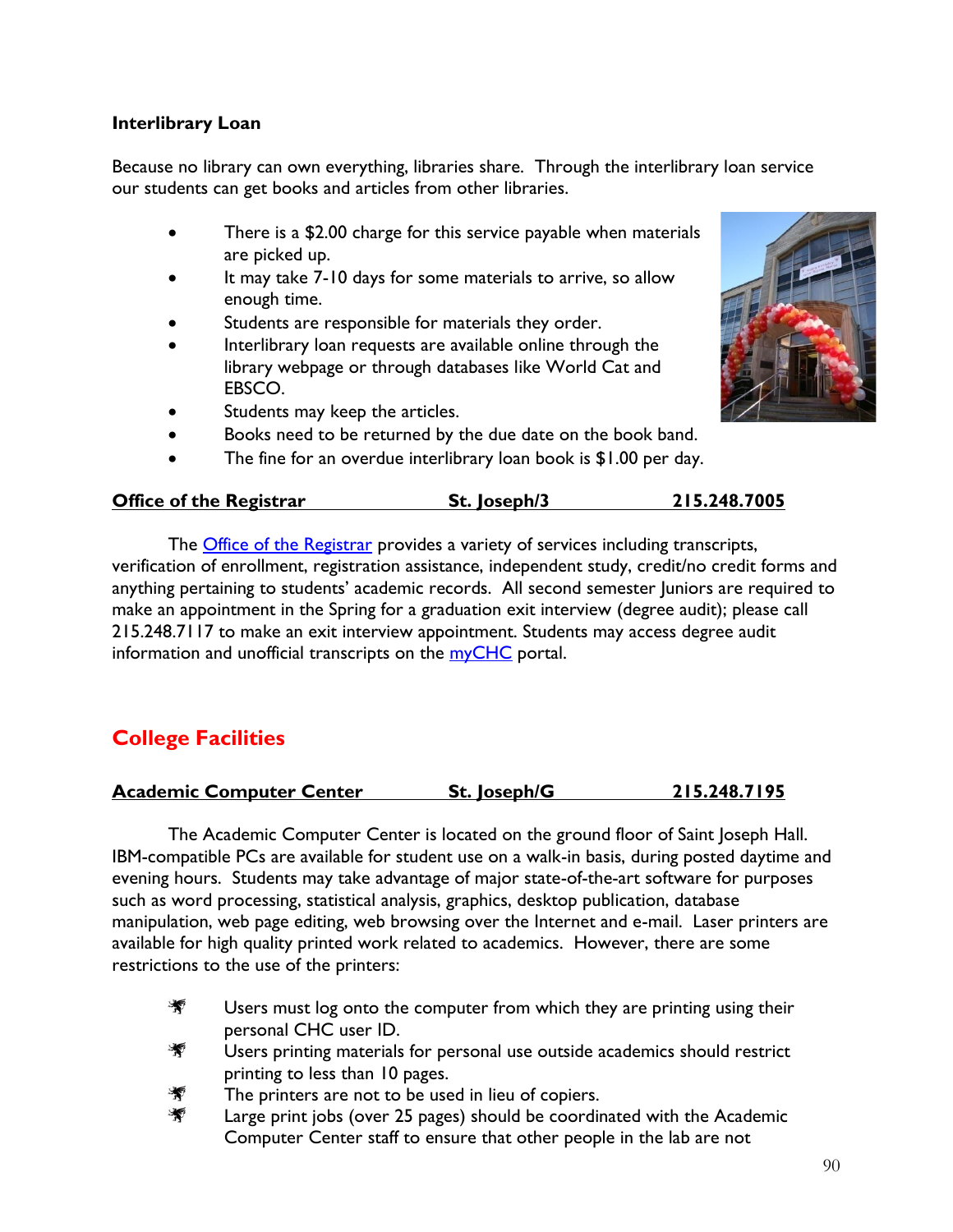inconvenienced by any delays with printing large jobs.

The Video Production Studio in Martino Hall is an extension of the Computer Center and houses state-of-the-art video editing systems and a fully equipped television studio. Students may also sign out camcorders and tripods for various classes as needed. Several laptop computers are also available for students to borrow.

The Academic Computer Center also maintains four teaching labs, three for IBMcompatible PCs and one primarily for Macintoshes. The computer labs are available for classroom instruction ranging from computer software application basics to sophisticated programming languages. The computer labs are also available for use by faculty for the integration of technology in education.

The Academic Computer Center is open to members of the Chestnut Hill College community only with students getting preference. Matriculated students receive a personal account on the College network, giving them an Internet e-mail address and access to the Internet. All students requesting personal accounts are required to agree to the College's acceptable use policy and to the rules and policies regulating the use of College computer resources.

## **Computer Center Hours:**

| Monday through Thursday | 7:30 a.m. to 11:00 p.m.   |
|-------------------------|---------------------------|
| Friday                  | 9:00 a.m. to 6:00 p.m.    |
| Saturday                | 9:00 a.m. to $5:00$ p.m.  |
| Sunday                  | 1:00 p.m. to $11:00$ p.m. |

Hours are subject to change due to holidays and other scheduling considerations. For the latest, most up-to-date lab schedule information as well as other questions regarding the Computer Center:

- (1) Send e-mail to  $helpdesk@chc.edu$
- (2) Call the main Computer Center phone number 215-248-7195 or
- (3) Check the schedule posted at the door of the Academic Computer Center

| <b>College Bookstore</b> | St. Joseph/G | 215.248.7150 |
|--------------------------|--------------|--------------|
|                          |              |              |

The College **bookstore** is located in the basement of St. Joseph Hall. They have stock of textbooks, school supplies and a large selection of CHC gifts and clothing. You can visit the bookstore website at [chc.bncollege.com.](http://chc.bncollege.com/webapp/wcs/stores/servlet/BNCBHomePage?storeId=86737&catalogId=10001&langId=-1)

#### **College Bookstore Hours:**

| Monday-Thursday     | 9am-5pm       |
|---------------------|---------------|
| Friday              | 9am-4pm       |
| Saturday and Sunday | <b>CLOSED</b> |

These are also posted on the door of the bookstore.

Special hours at the beginning of each semester will be posted approximately a week before the start of classes via the bookstore website.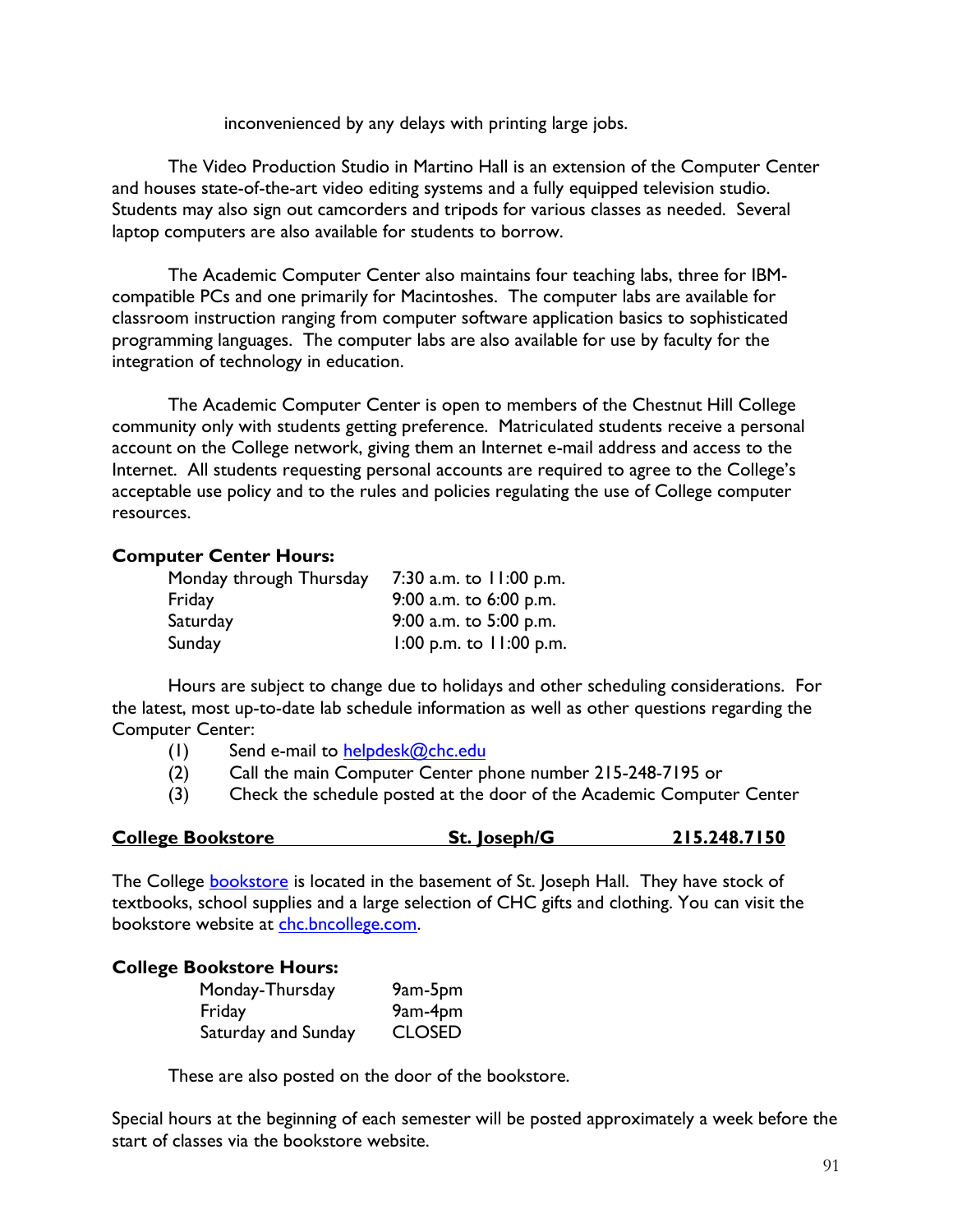## TEXTBOOK PURCHASES

Textbooks are available for purchase two weeks before the start of each semester. The store carries as many used books as possible, which cost approximately 25 percent less than new books.

Textbook returns must be made within one week after classes begin from the first day of each semester to receive a full refund. A receipt must accompany returns.

A Book Buyback Program is available at the end of the fall, spring and summer semesters in which many titles may be purchased back up to 50% of what the student paid. All students who wish to sell back their books at the end of the semester may bring them to the bookstore. A school ID is required to sell your books. Please call 215-248-7150 for further assistance or information.

## TEXTBOOK RENTALS

The bookstore offers rental books to students. Certain book titles are rented for the entire semester and are due back the week after finals week. The due date will also be stated on the receipt at the time of purchase. An email will be sent near the due date to remind the student to return their rentals.

Book rentals prices are about 50% less than the new price of books. They can be treated as a normally purchased book (such as written in, highlighted in, etc.), normal wear or tear, but no damage (such as water damage, spine damage, missing pages, etc.) can be done to the book. You may not sell the rented book back to the store, only return it back to the bookstore.

At the time of purchasing a rental, a credit card must be used simply to secure the rental. A student may pay for the book any way they desire once the rental is secured with the card. The reason we ask for a credit to secure it is because if books are not returned, a replacement fee will be charged to the card. The replacement fee is the full price of the book plus some interest.

If you have any questions, please call the Bookstore at 215-248-7150.

# **Student Government Association**

The Student Government Association is the official representative of the undergraduate student body. Its purpose is to implement the aims and purposes of the Chestnut Hill College mission, foster cooperation in inter-student relationships, promote harmonious relations among all members of the CHC community, encourage personal responsibility for a mature and intelligent system of student self-government, support the social, athletic and cultural efforts of the college and establish and maintain traditions and standards of student life. Student Activities is a resource to this Association.

## **Student Government Association Mission Statement**

The Student Government Association commits itself to actively representing the student body. The SGA strives to serve the school community with dedication, loyalty, responsibility, and to lead with equality. Moreover, by

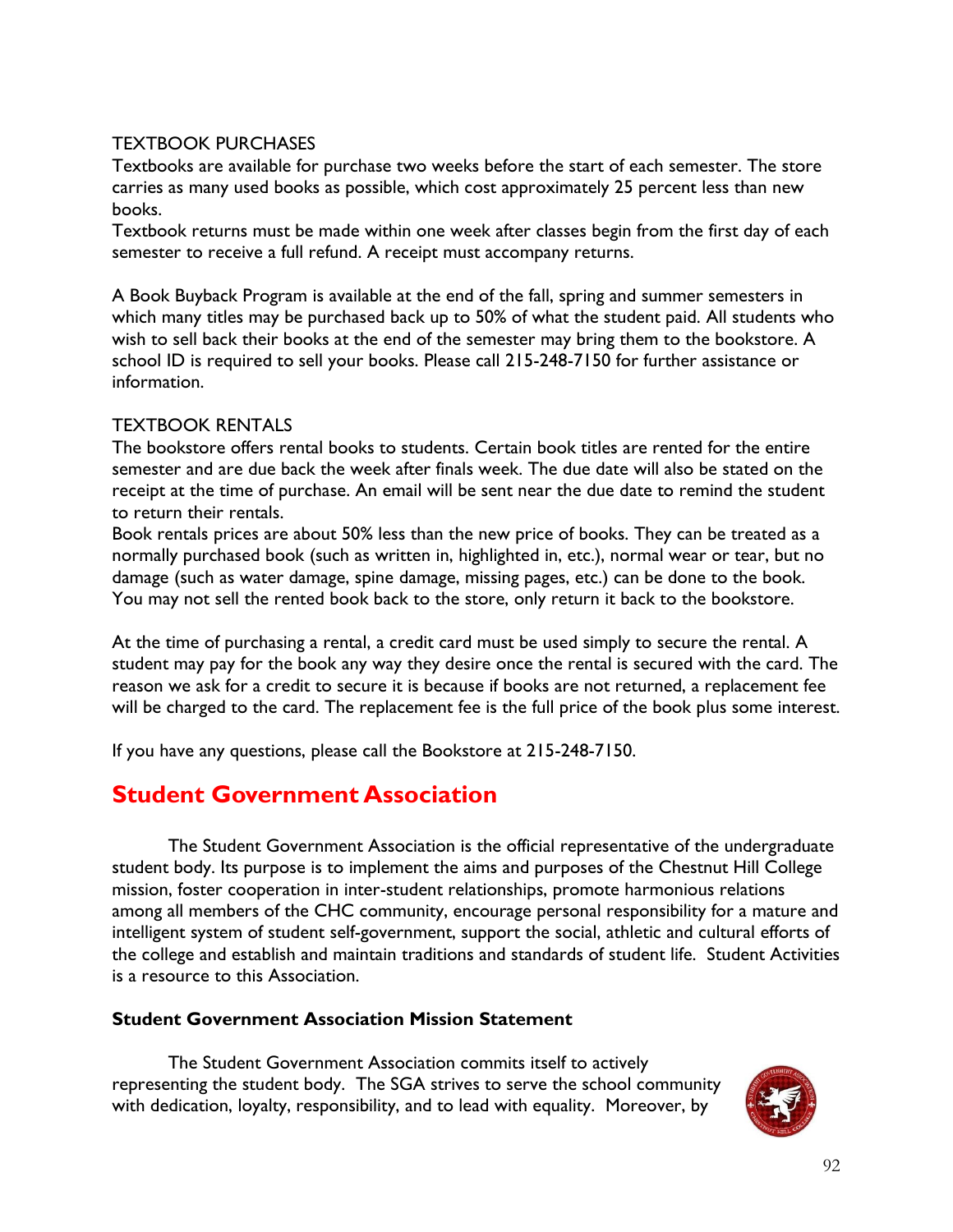preserving the tradition of the college, SGA will encourage appreciation and awareness for the college and the world at large.



# **Student Engagement and Leadership**

## **Involvement in Student Engagement and Leadership**

All undergraduate students may be eligible to:

- 1. Be nominated or elected to any class, club, organization office or college committee
- 2. Be nominated or elected to the staff of any publication
- 3. Participate in any class, club, organization or activity.

## **Get Involved @ CHC …………….………. Join or start your own! Call 215-248-7083.**

## **Student Organizations and Clubs**

- **※ Anime Club**
- **Black Student Union (BSU)**
- **W** History Club
- **THE CHAT (Chestnut Hill Activities Team)**
- **International Society**
- **SEXT** Computer Club
- **SECOUNCIL FOR EXCEPTIONAL CHILDREN**
- **Fig. Ecology Club**
- Phi Beta Lambda (Business Club)
- **Poetry Club**
- **W** FADD (Fighting Against Destructive Decisions)
- **Psychology Club**
- **HERO (Helping Educate Regarding** Orientation)
- Students Political Science Association
- **※ Commuter Club**
- **SEXT** Crown the King Chess Club
- **W** Dance Club
- **W** Griffins for Paws
- **M** GRN (Griffin Radio Network)
- **M** lapanese Culture Club
- La Voz Latina
- Photography Club

## STUDENT PERFORMING GROUPS

- **Solution** Chamber Singers
- **Instrumental Ensemble**
- Mask & Foil Drama Club

#### STUDENT PUBLICATIONS

- **※ Yearbook**
- **W** Newspaper
- **W** Literary Magazine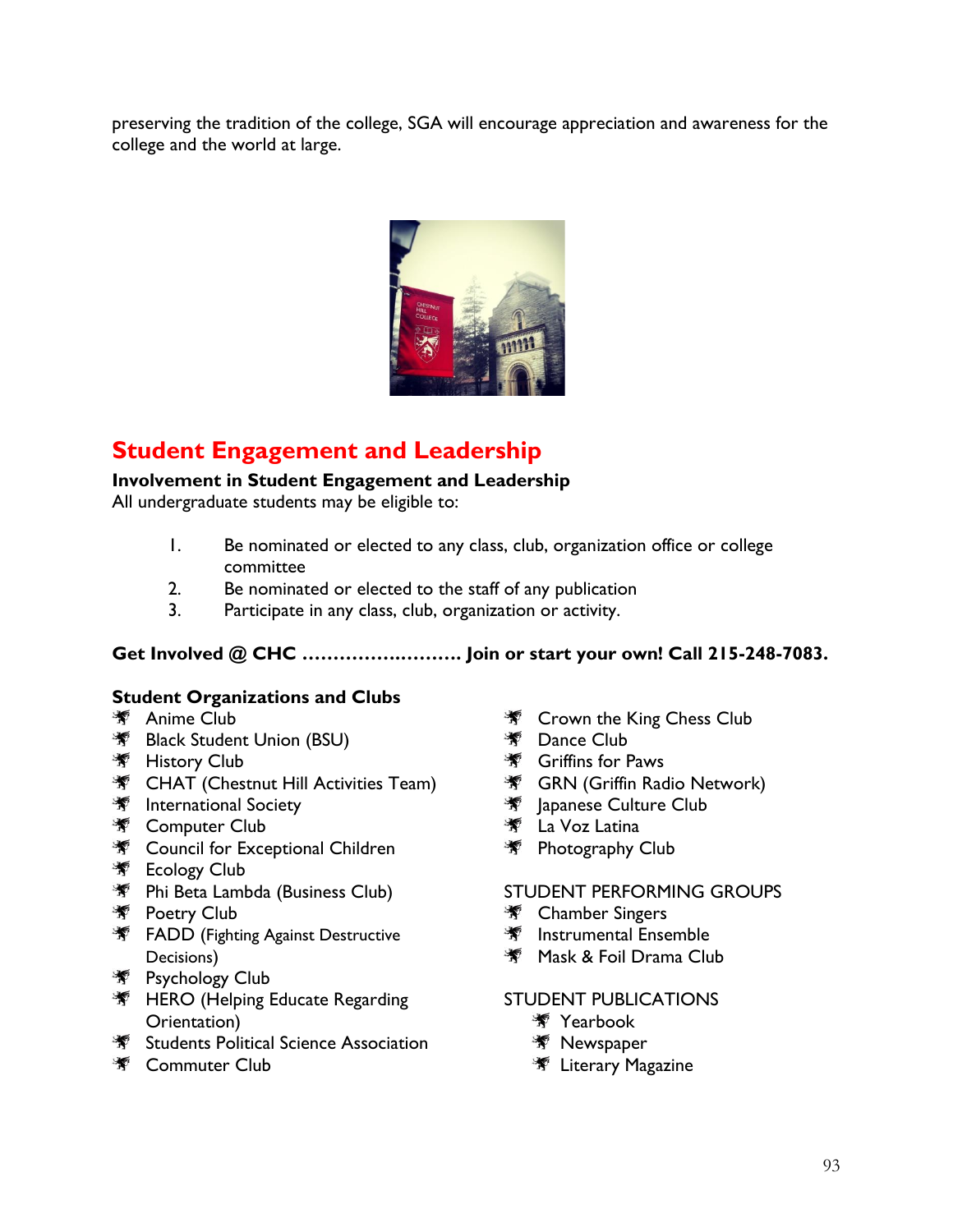For more information on starting a club, getting involved or planning a campus event please visit the Student Activities Office on the 3<sup>rd</sup> Floor of Saint Joseph's Hall. To find out what is happening around campus please visit our [Student Activities Calendar.](http://www.chc.edu/undergraduate/Student_Life/student_activities/)

# **Athletics**

## **Intercollegiate Competition**

[Chestnut Hill College](http://www.griffinathletics.com/) Athletics competes in the [National Collegiate Athletic Association-](http://www.ncaa.com/)Division II, and the [Central Atlantic Collegiate Conference](http://www.caccathletics.org/landing/index) (CACC)

| Fall:   | Women: Tennis, Volleyball, Soccer, Cross Country       |  |  |
|---------|--------------------------------------------------------|--|--|
|         | Men: Soccer, Cross Country, Sprint Football            |  |  |
| Winter: | Women: Basketball, Bowling                             |  |  |
|         | Men: Basketball                                        |  |  |
| Spring: | Women: Softball, Lacrosse, Golf. Track and Field       |  |  |
|         | Men: Tennis, Golf, Baseball, Lacrosse, Track and Field |  |  |

Intramurals will be scheduled periodically throughout the year. Please visit [www.griffinathletics.com](http://www.griffinathletics.com/) for more information about athletics, including schedules, scores and rosters. Please click [here](http://www.griffinathletics.com/sports/2009/12/7/GEN_1207095301.aspx?id=4) to learn more about Fitness & Recreation, including intramurals and the Griffin Adventure Program.

## **Athletic and Recreational Facilities**

Registered students, faculty and staff members are encouraged to use the gymnasium, fitness center, swimming pool, tennis courts, volleyball pit, and fields during free time. Showers and lockers are available in the locker room located next to the pool entrance and in Sorgenti Arena. Policies and hours are available in the [Fitness & Recreation Handbook.](http://griffinathletics.com/documents/2011/9/29/Chestnut_Hill_College_Fitness_Recreation_Handbook.pdf?id=138)

Bicycles are available for recreation upon request for up to three hours use; bicycles are available in the Griffin's Den. Wear a helmet and use caution at all times. Skateboards, roller blades, bicycles and scooters are not permitted inside campus buildings or on campus property other than macadam surfaces.

| <b>Fitness Center</b> | <b>Fournier/G</b> | 215.242.7744 |
|-----------------------|-------------------|--------------|
|                       |                   |              |

The Chestnut Hill College Fitness and Recreation component strives to provide a variety of opportunities that contribute to and promote the six dimensions of wellness; physical, emotional, social, spiritual, intellectual, and environmental. We are dedicated to making Recreation activity and intramurals a vibrant part of campus life. Our goal is to continuously create and provide a competitive, safe, and enjoyable atmosphere that encourages civility, teamwork and leadership development, as well as, a lifelong pattern of positive recreational activity regardless of physical ability.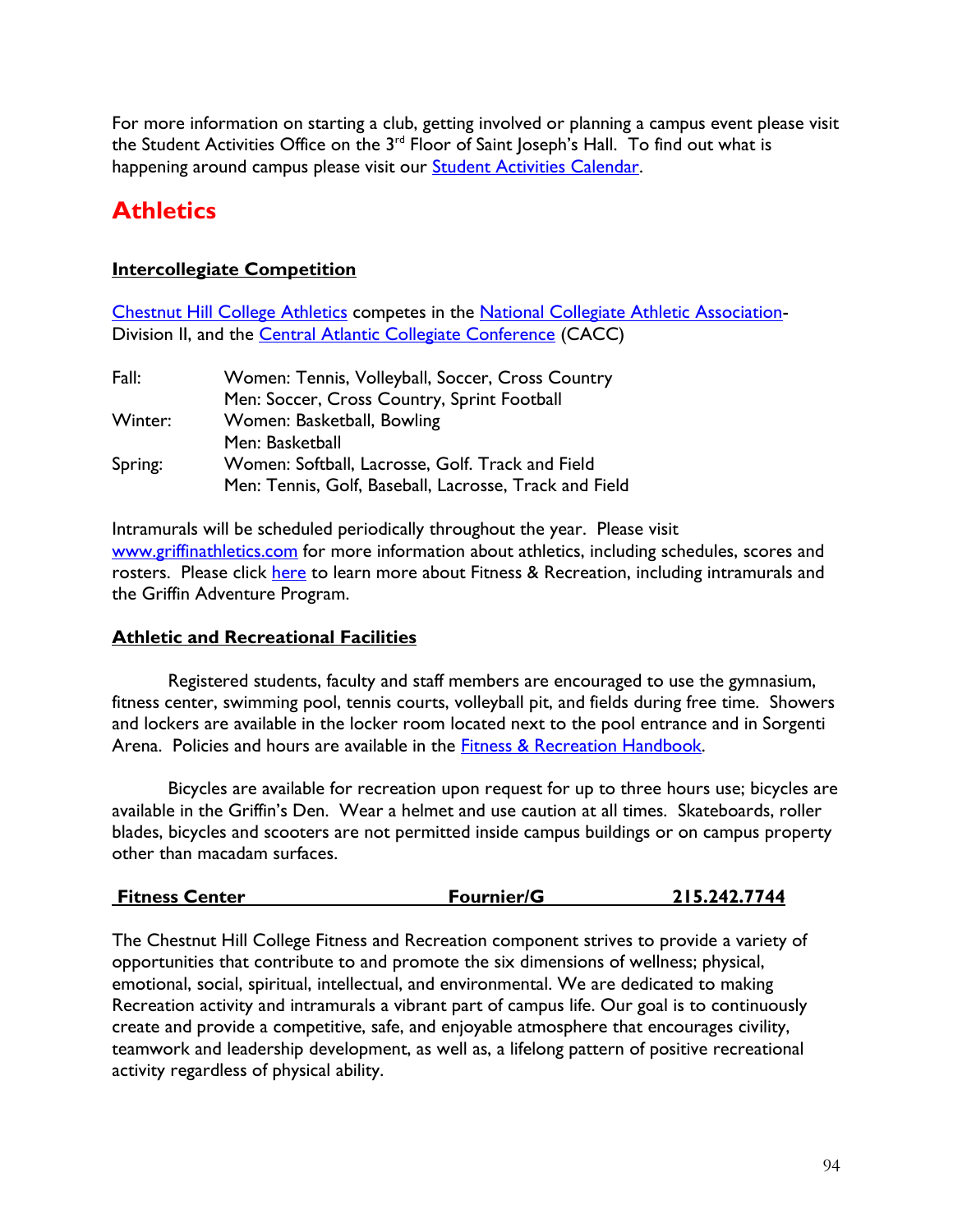The **Fitness & Recreation Handbook** includes contact information, hours of operation, policies and information about other recreation opportunities on campus.

# **Student Life Services**

## **Vice President for Student Life Fournier/1 215.248.7030**

The Vice President for Student Life has the primary responsibility for the general welfare of students in the School for Undergraduate Studies in maintaining and enhancing undergraduate student life. The Vice President's particular areas of responsibility include resident and commuter life, student concerns, judicial matters, and undergraduate activities, Career Development, and Health Services.

#### **Office of Campus Life Fitzsimmons Hall/G 215.248.7118**

The Office of Campus Life works to ensure a vibrant on campus community, both in the residence halls and through student engagement and leadership. Campus Life is able to assist students with issues and questions related to **housing**. The Office of Campus Life is responsible for the overall management of campus housing and the successful provision of programs and services in the residence halls.

[Campus](http://www.chc.edu/undergraduate/Student_Life/student_activities/) Life also sponsors on-campus programs and performances including comedy shows, concerts, guest speakers, movie nights, game shows and leadership development opportunities. They also arrange trips to New York, Baltimore and other destinations in and around Philadelphia. Student Activities serves as the home for many academic interest groups, drama and music groups, cultural organizations and community action groups.

| <b>Campus Ministry</b> | St. Joseph/3 | 215.248.7095 |
|------------------------|--------------|--------------|
|                        |              |              |

Rooted in the mission of Chestnut Hill College, the office of [Campus Ministry](http://www.chc.edu/Mission_and_Ministry/Campus_Ministry/) welcomes all. The function of this office is to minister and to empower others to minister on the Chestnut Hill Campus and beyond. Campus Ministry encourages a faith community through liturgical worship, various prayer forms, retreats, spiritual counseling and sacramental preparation. It upholds the ideals of social justice by providing opportunities for service to the poor, the elderly and the disadvantaged.

| <b>Career Development</b> | St. Joseph/3 | 215.248.7109 |
|---------------------------|--------------|--------------|
|                           |              |              |

[Career Development](http://www.chc.edu/Undergraduate/Services/Career_Development/) is staffed by a Director, an Assistant Director, and a Director of Experiential Learning. It is an on-campus resource available to all full-time students and all matriculating part-time students.

Programs enable students to obtain knowledge and skills needed to plan careers and develop an effective job search. Personal interviews, special seminars, and career planning workshops assist the student in assessing abilities, choosing an occupational field and selecting an entry position. Services include Job Fairs, Career Connections, individual counseling, resume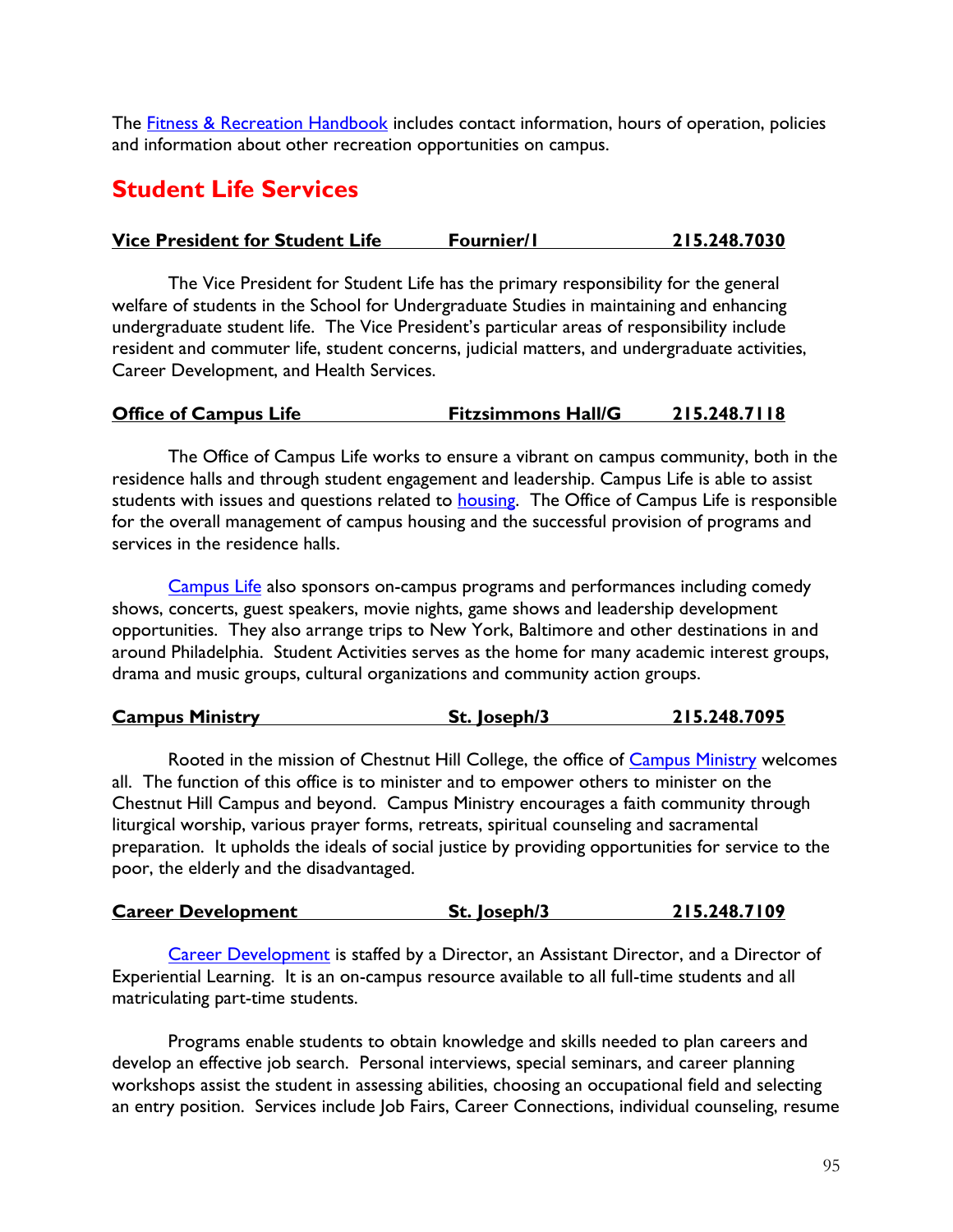reviews, alumni networking, newsletters and skill workshops in resume writing, interviewing, and job search techniques.

Career Connections provides students the opportunity to visit with alums in the workplace. Career Development coordinates the college's Experiential Education Program. This program affords students the opportunity to gain experience in the world of work via an internship or a co-op. All students have access to full-time, part-time and summer job listings as well as graduate school information.

### **Counseling Center St. Joseph/3 215.248.7104**

The [Counseling Center](http://www.chc.edu/undergraduate/services/Counseling_Center/) offers free, short and long-term individual therapy to students in the School of Undergraduate Studies, School of Continuing Studies, and School of Graduate Studies. Counseling staff can also see couples, roommates, or friends, and meet with students and members of their families. Workshops and other outreach activities are offered to address students' interests and needs.

The Counseling Center is completely confidential, except in cases of a life-threatening emergency (the threat of suicide, for example). Concerned, trained clinicians work under the supervision of a licensed psychologist.

Students may seek counseling for a wide variety of reasons and should feel free to schedule a preliminary appointment to determine if therapy would be helpful for a particular issue. Students who have received treatment in the past are also welcome. Office hours are posted at the Counseling Center, as well as in central locations on campus. Appointments can be arranged by calling the office, or stopping by and scheduling in person.

| <b>Dining Services</b> | <b>Fournier/I</b> | 215.248.7015 |
|------------------------|-------------------|--------------|
|                        |                   |              |

**[Dining Services](http://www.dineoncampus.com/chc) are provided by Chartwells, College and University Dining Services.** Chartwells was formed in 1996 as part of Compass Group, North America to provide quality food and specialized services to the education marketplace. Eat, Learn, Live. Visit the Dining Website at [www.dineoncampus.com/chc](http://www.dineoncampus.com/chc) for ALL your dining needs!

## **Meal Plan**

Resident students are required to participate in one of the two options the Chestnut Hill College meal plan: 1.) 19 meals per week for all campus residents; all students also receive \$50 in flex dollars or 2.) 14 meals per week for all campus residents; all students also receive \$150 in flex dollars.

Dining Access Card (CHC issued Identification Card) must be presented at the Main entrance of the Dining Hall in order to obtain a meal. Entering from the West side is prohibited; alarm will sound when door is used.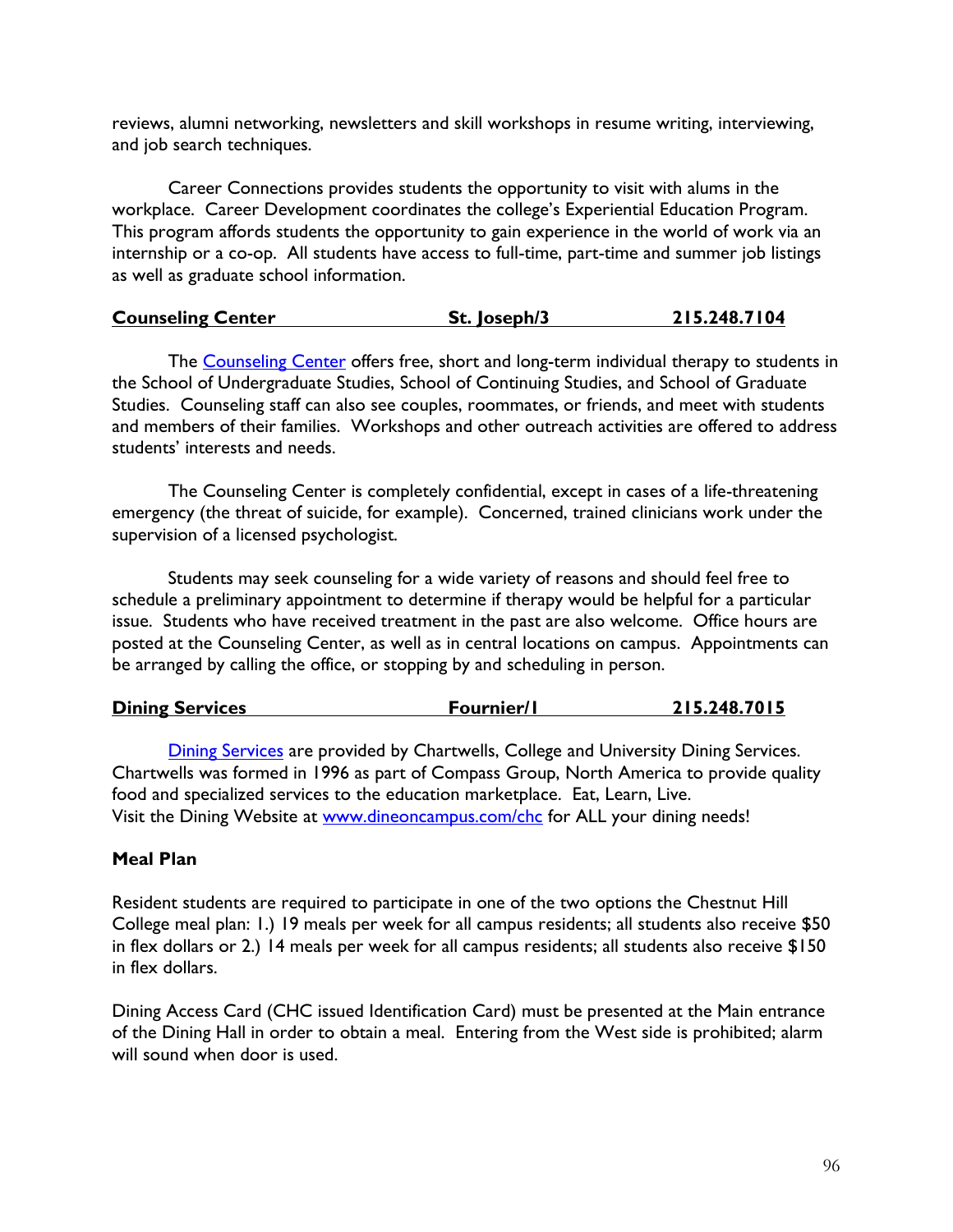Transfer or sharing of Access Cards is not permitted. A student who presents a Dining Access Card belonging to another student will not be served and risks the possibility of losing dining room privileges with no refund.

Commuters have the option of purchasing the Freedom 25 Meal Plan with 25 meals per semester and \$50 Dining Dollars. All students can add flex/dining dollars to their account.

Please be aware that only those who purchase (or use their meal card) a meal are permitted in the dining hall.

For the most up to date information on Dining Services please visit [www.dineoncampus.com/chc.](http://www.dineoncampus.com/chc)

## **Health Services Fitzsimmons Hall/G 215.248.7111**

Chestnut Hill College's [Health Services](http://www.chc.edu/undergraduate/services/Health_Services/) is an integral part of the college community providing care to students during illness, making recommendations for health maintenance and providing programs throughout the year on health related issues. The Health Office is open daily during the week for consultation and treatment. Students may seek medical guidance from a nurse and will be assisted as necessary in making an appointment with a local physician. Office hours are posted on the office door. In the event of an emergency, Chestnut Hill Hospital, located minutes away, offers excellent medical and surgical services.

**Health Forms**: All students must submit a health form to the Health Office to complete the enrollment process. Students who do not have a completed Health Form on record in the Health Office by October will be placed on hold. Resident students may be required to move out of the residence halls if they have not completed their health forms. The Pennsylvania Department of Health recommends that all students born after 1957 show proof of immunity to measles, mumps, rubella and Hepatitis B. A new Pennsylvania law states that students who live in college residence halls must be vaccinated against meningococcal meningitis or sign a waiver form declining vaccination. This information must be kept on file in the Health Office. Please contact the Health Office for more information about meningitis and vaccination.

**Health Insurance**: Students are responsible for providing their own health insurance, whether by parent/guardian's health coverage or their own election into a plan. The College does not require students to provide proof of health insurance coverage regardless of whether students are living on campus or commuting. Additionally, the College does not provide health insurance coverage to students. The Health Office on campus is equipped to treat minor illnesses and injuries and is available to undergraduate students through the Health Services Fee.

Please review **healthcare.gov** for more information about health insurance resources. When deciding whether or not to purchase health insurance, students should consider the potential costs of an unexpected visit to the ER or a doctor. Pulling information from a Medical Expenditures Panel Survey, done by the National Institutes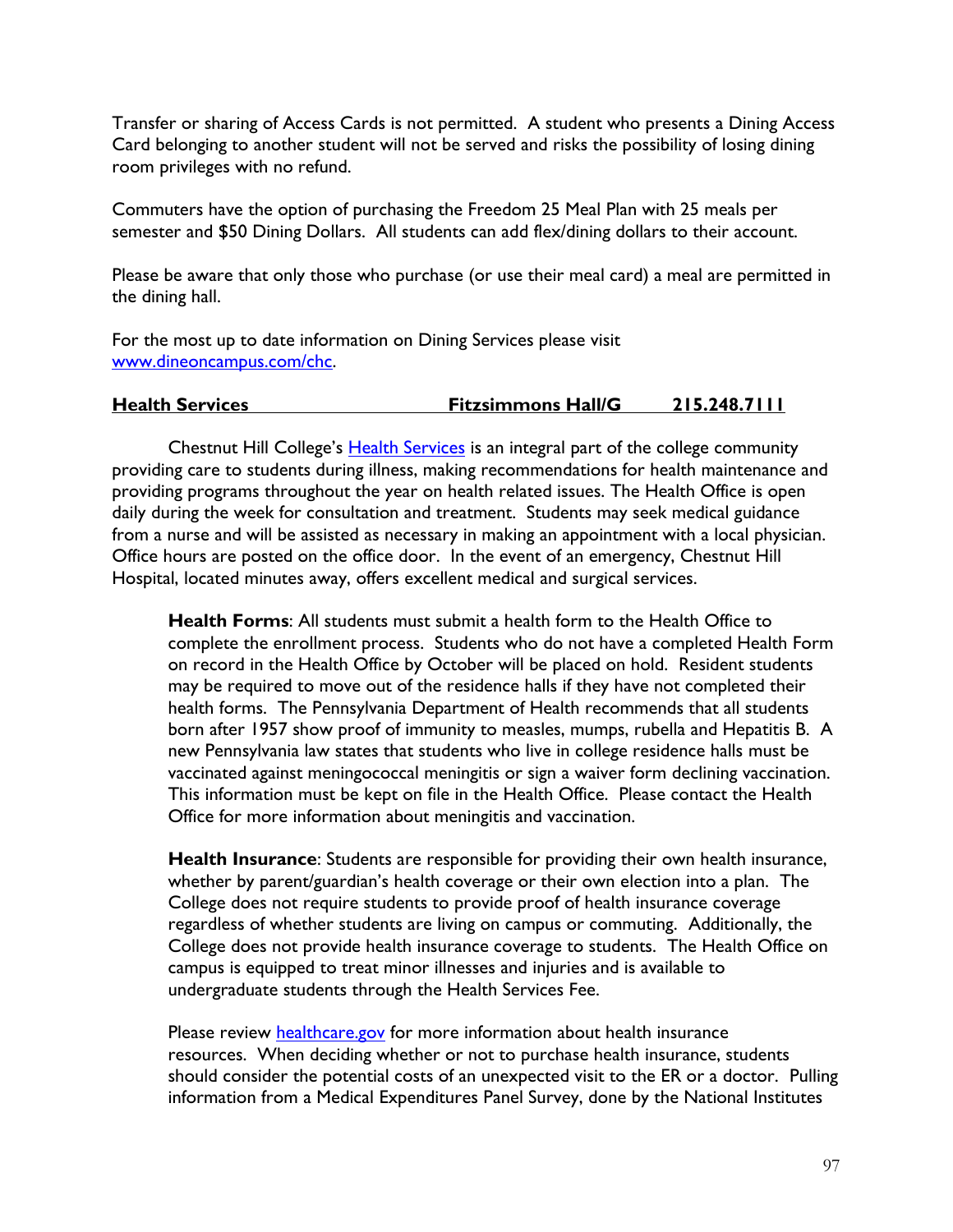of Health, data shows that an average charge for a "simple" ER visit is \$1,233. To view an article on this study, please click [here.](http://www.washingtonpost.com/blogs/wonkblog/wp/2013/03/02/an-average-er-visit-costs-more-than-an-average-months-rent/) When making an important financial decision such as purchasing health insurance, students are encouraged to consider possible long and short term consequences. Students should consider consulting with family and/or trusted individuals when making this important decision.

**Health Providers**: The Health Office recommends students carry their health insurance card or a photocopy of their card, should this be needed during their college career. Students who are covered by an HMO should contact their insurance carriers for acceptable providers in the Philadelphia area.

| 215.242.7777<br><b>Identification Cards</b><br>Fontbonne/G |
|------------------------------------------------------------|
|------------------------------------------------------------|

All CHC students are required to carry and produce upon request by a college official a valid photo identification card issued to enable use in the college library, for admittance to campus buildings and events and for presentation upon request of a college official or security at any time. A validated ID card must be presented by residents for meals in the Dining Room. An identification card is made for each new student. This card serves for the entire time the student is officially enrolled at the college. New students may obtain their new card free during the first two weeks of the semester. Replacement ID cards may be obtained for a fee of \$20. Once a replacement card has been made, the student must pay for it even if the lost card is found.

ID cards are not transferable and may be used only by the student to whom it was issued. Misuse of the ID card is cause for disciplinary action by the college.

| <b>Global Education Office</b> | <b>Fournier/I</b> | 215.242.7989 |
|--------------------------------|-------------------|--------------|
|--------------------------------|-------------------|--------------|

Chestnut Hill College's [Global Education Office](http://www.chc.edu/globaleducation/) provides leadership and organizational focus for the College's globalization efforts. The Global Education Office serves in the role of international affairs center for Chestnut Hill College faculty and visiting scholars, the home of International Student Services, a resource hub for study abroad and international short-term excursions, and special programs.

The Global Education Office also coordinates the college's international contacts and seeks to provide assistance to all international students speakers of other languages on campus (The School of Undergraduate Studies, School of Continuing and Professional Studies and School of Graduate Studies). Students are advised about admissions procedures as well as expectations and requirements of Chestnut Hill College. Assistance is provided on U.S. Immigration regulations, such as visa requirements, work permission, U.S. Tax Laws, extension of stay and transfer of schools. Information about health care and medical insurance is also offered.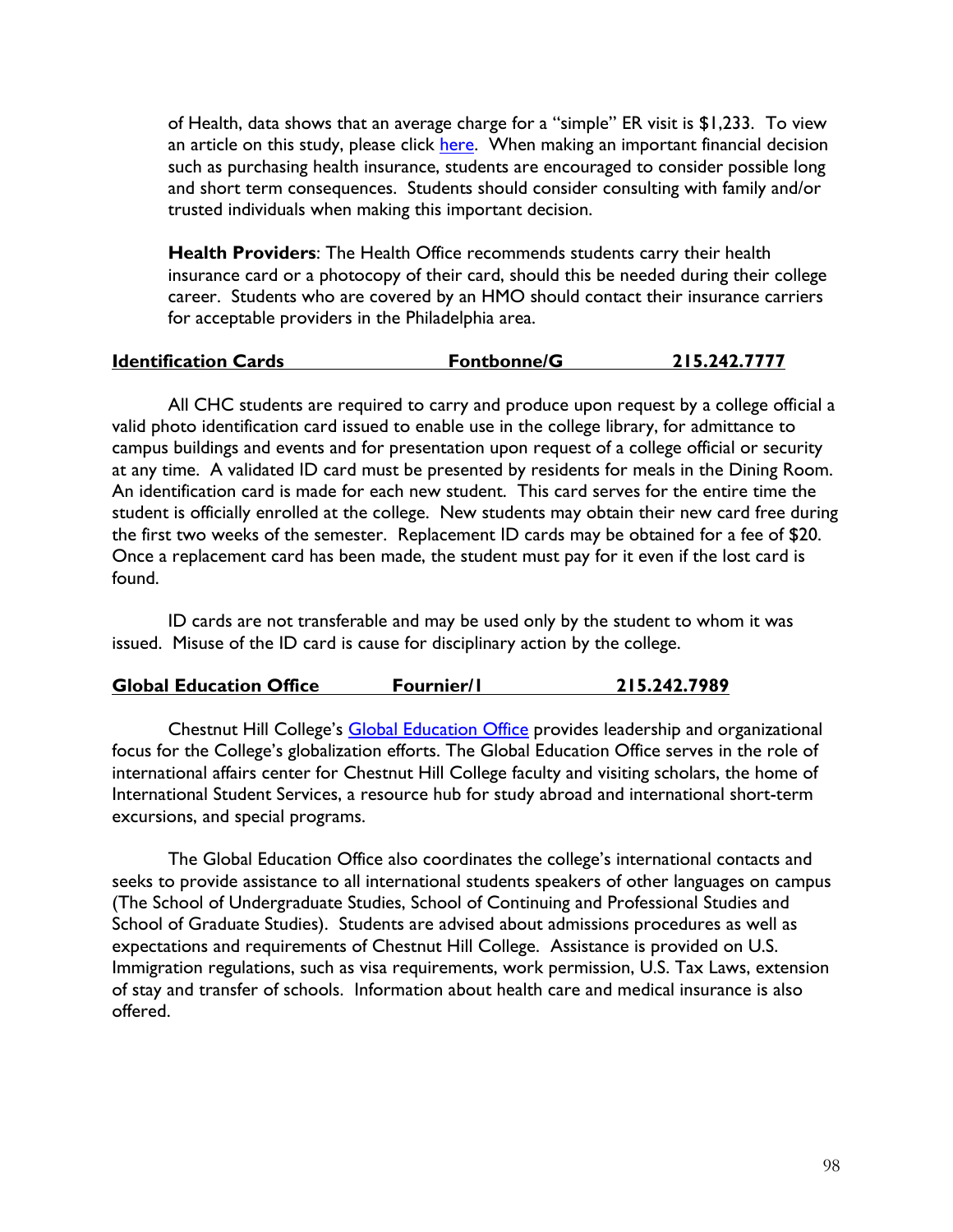| <b>Lockers</b> | <b>Fournier/G</b> | 215.248.7083 |
|----------------|-------------------|--------------|
|                |                   |              |

Lockers on the ground floor of Fournier Hall shall be available on a first-come, firstserve basis at the beginning of each academic year. Lockers will be available to commuter students in a designated student locker space. To obtain a locker, the following procedure should be followed:

- Go to the Mail Room to sign out a locker. A locker number and a combination lock will be issued at this time.
- All students will be required to sign for their locker, acknowledging that the College's Search Policy (Student Handbook, pg. 11) applies to lockers.
- All lockers must be emptied at the winter semester break (within 24 hours of a student's last final) and at the end of the academic year (within 24 hours of a student's last final). Items left in lockers beyond this point become property of the College and will be discarded.
- Students who fail to follow the procedure for emptying lockers will be fined \$50 (the same fine as resident students are fined for improper check-out).

Students should familiarize themselves with items prohibited on campus (including but not limited to alcohol, illegal drugs, firearms, fireworks and other dangerous weapons) as these are prohibited from storage in lockers. Use of lockers is at the risk of each individual and the College assumes no responsibility for their contents.

| <b>Lost and Found</b> | <b>Security</b> | 215.248.7090 |
|-----------------------|-----------------|--------------|
|                       |                 |              |

Students are personally responsible for the safekeeping of their valuables and belongings. Therefore, necessary precautions should be taken to guard against loss. All found articles are to be turned over to Security. For Lost and Found inquiries, check with the Information Desk located on the first floor of Fournier. All articles will be kept for a period of 30 days. If not claimed, the articles will be donated (if appropriate) or disposed.

| <b>Mailboxes</b> | <b>Fournier/G</b> | 215.753.3650 |
|------------------|-------------------|--------------|
|                  |                   |              |

Mailboxes for all full-time undergraduate students are located in the Student Life Center. Students have 5 (five) days from moving out of the residence halls to return their mailbox key. If the key is not returned to the mailroom, a student's account will be put on a Dean's Hold until the key is returned or \$25 is paid to replace the key. The \$25 payment can be made to Student Accounts.

| <b>Security and Campus Safety</b> | Fontbonne/G | 215.242.7777 |
|-----------------------------------|-------------|--------------|
|                                   |             |              |

[Security and Campus](http://www.chc.edu/sus_student_services.aspx?id=937) Safety Officers provide service on a 24-hour basis. Security offers escort service for students, faculty and staff traveling alone on campus in isolated areas, after dark, or during times of low activity and is available upon request.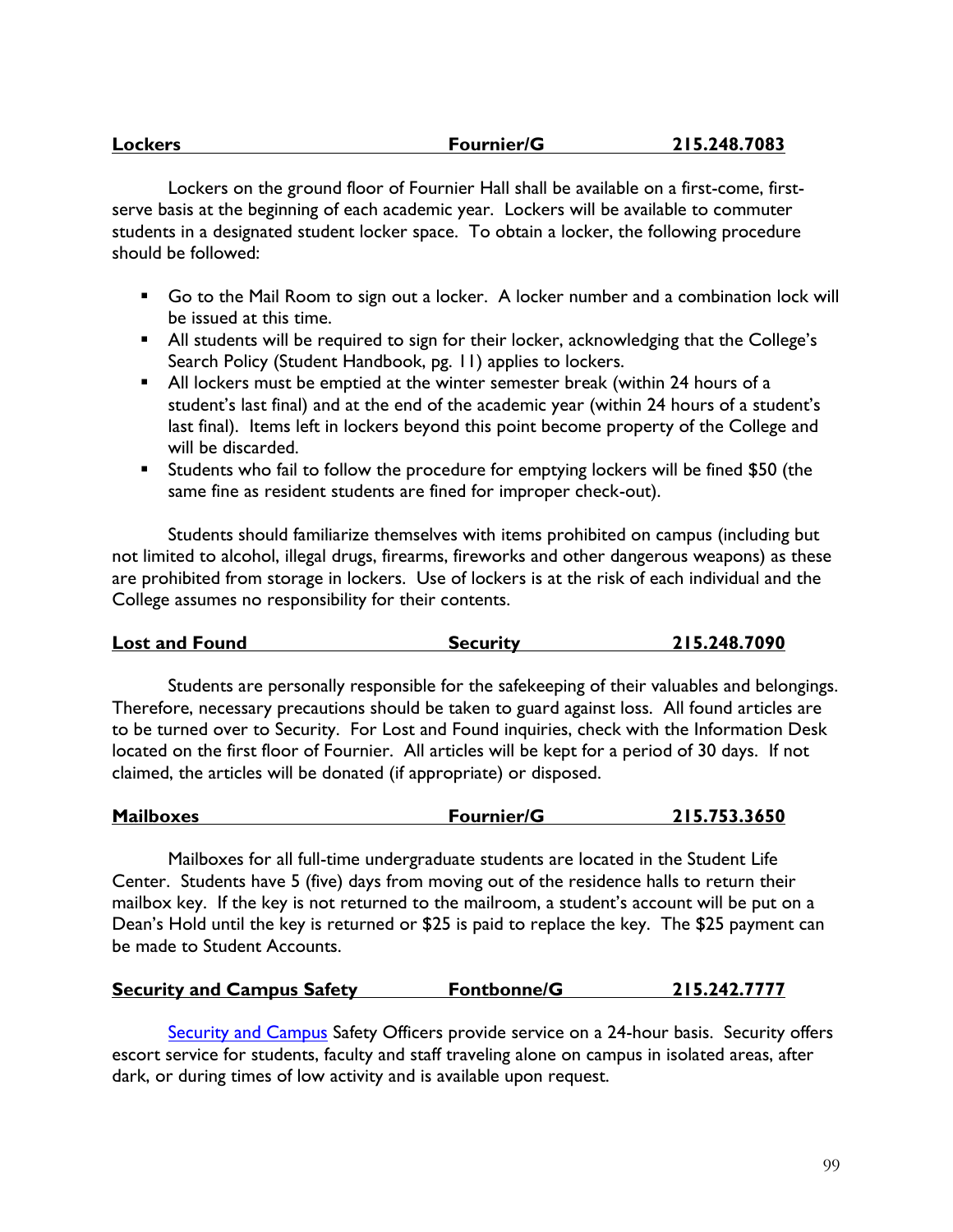## **EMERGENCY CALL: 215-242-7777 From On-Campus Phones (EMERGENCY ONLY) 7777**

## *Emergency Phones*

In-House emergency phones are located throughout the buildings. Should any emergency arise, these phones will give direct contact with the Information Desk and Security to obtain help or assistance. There are also blue light emergency phones on campus that connect directly to the Central Security Desk.

#### **Parking parking@chc.edu**

All vehicles parked on campus must display a valid Chestnut Hill College parking permit and must be parked in the area designated by that permit. Here is some helpful information about parking at CHC:

- 1. Student permits are valid from September 1st August 31st of each year. Faculty/Staff permits do not expire but individuals are required to register new vehicles.
- 2. Permits must be paid for before they are distributed.
- 3. Resident first-year and sophomore students who are granted appeals must park at SugarLoaf.
- 4. Permits can be obtained online. Permits are not available for sale on campus.
- 5. The purchase of a parking permit does not guarantee a parking space.
- 6. Parking is at your own risk. Chestnut Hill College is not responsible for damage to or theft from vehicles parked on campus.

## **Vehicle Registration**

All vehicles operated and parked on College property by full- and part-time students, faculty, staff and vendors must be registered with the College. Students can get their permits online at [chc.thepermitstore.com.](file:///C:/Users/baileyk/Documents/Student%20Handbook/2015-2016/chc.thepermitstore.com) Permits are available 24 hours a day and should be acquired before the beginning of the school year. Parking regulations will be enforced beginning the second full week of school. Registrations must be renewed at the beginning of each academic year starting August 15th.

- 1. The "registration year" extends from August 15th to August 15th of the following year.
- 2. Registration stickers must be affixed to the driver's-side rear passenger window or the rear windshield. When registering, click "Get Temporary Permit," print it, and place it in the vehicle's rear windshield until you can replace it with the permanent permit.
- 3. Vehicle registration does not guarantee a parking space, but affords the registrant the opportunity to part in authorized areas where sufficient space is available.
- 4. If you cannot find a legal parking space, please call the public safety department at 215- 242-7777 so an officer can assist you with parking.
- 5. Parking permits may not be shared or transferred.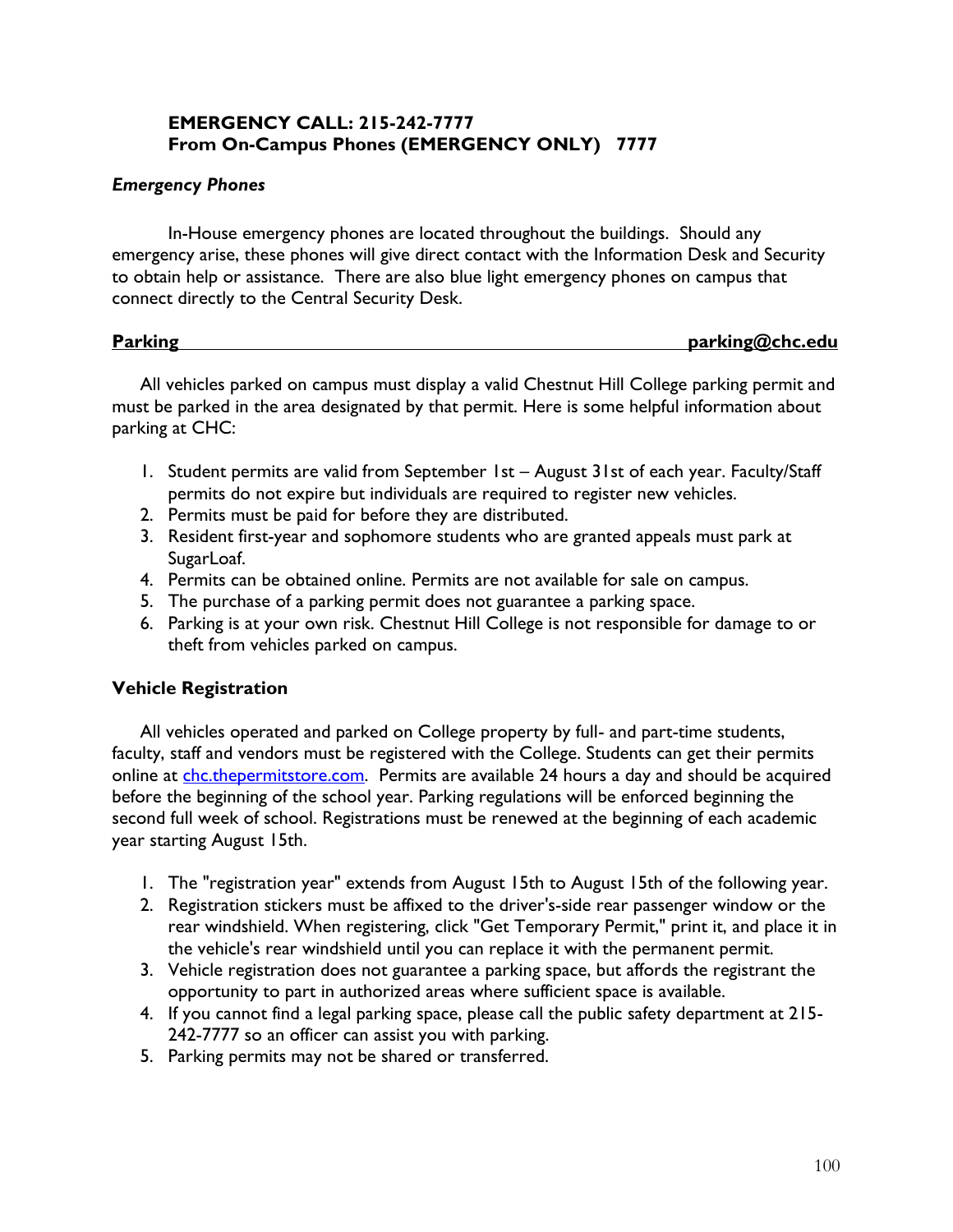## **Parking Violations**

**• Campus Safety and Security patrols the parking lots and issues parking tickets.** Violations and their corresponding fines are outlined below:

| <b>Violation</b>                                 | <b>Fine</b> |
|--------------------------------------------------|-------------|
|                                                  | \$35.00     |
| <b>Blocking Traffic Lanes</b>                    |             |
| Driving Around Barricade                         | \$50.00     |
| Failure to Display Permit                        | \$15.00     |
| Facing the Wrong Way                             | \$15.00     |
| <b>Moving Traffic Cones</b>                      | \$30.00     |
| Non-Registered Vehicle                           | \$25.00     |
| <b>Occupying Multiple Spaces</b>                 | \$15.00     |
| Illegally Parking in Disabled Zone (Ist Offense) | \$50.00     |
| Illegally Parking in Disabled Zone (2nd Offense) | \$100.00    |
| Illegally Parking in Disabled Zone (3rd Offense) | \$200.00    |
| Parking within 15 feet of Fire Hydrant           | \$50.00     |
| Parking in Fire Lane                             | \$50.00     |
| SugarLoaf Permit on Main Campus                  | \$100.00    |
| Speeding or Reckless Driving (1st Offense)       | \$50.00     |
| Speeding or Reckless Driving (2nd Offense)       | \$100.00    |
| Tearing Up or Discarding Violations              | \$50.00     |
| <b>Unauthorized Parking</b>                      | \$20.00     |
| <b>Boot Fee</b>                                  | \$50.00     |

- **•** All tickets must be paid online at chc.thepermitstore.com. Tickets not paid within ten (10) days will be assessed a late fee of \$20.
- Tickets believed to be received in error may be appealed online at chc.thepermitstore.com. Tickets can only be appealed for seven (7) days. Following this period, tickets cannot be appealed and must be paid.
- Three (3) outstanding tickets may result in a boot being placed on your vehicle. Once a boot is applied, the boot fee cannot be appealed. All outstanding tickets must be paid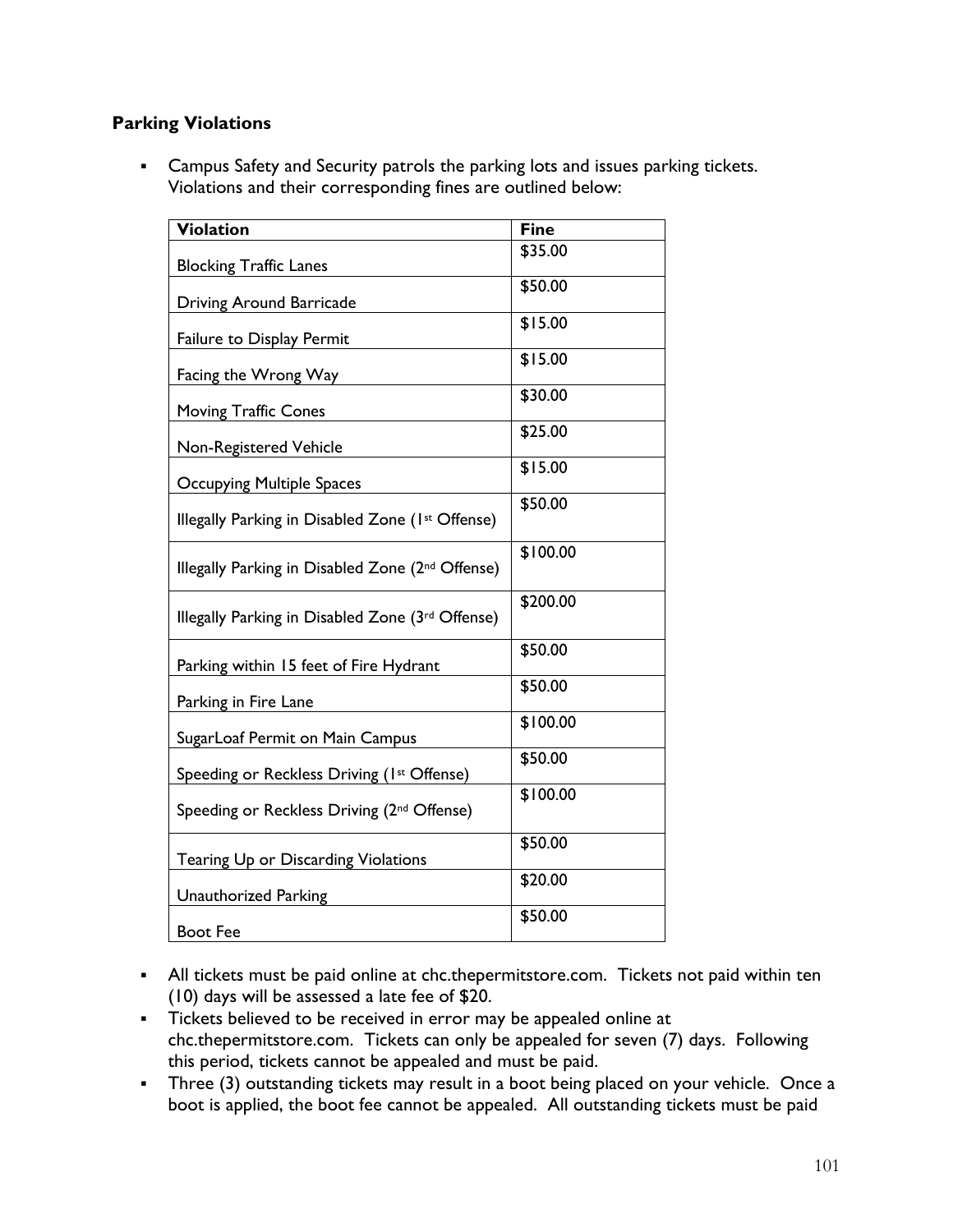(including the boot fee) in order to have the boot removed. Tickets must be paid online and the receipt brought to Campus Safety & Security (Fontbonne G).

- Failure to pay a boot for 48 hours will result in a vehicle being towed at the owner's expense. This towing fee will be on top of all other outstanding tickets and the boot fee.
- The College reserves the right to place a hold on a student's account for continued violation of parking policies and/or failure to pay tickets.

## **Undergraduate Resident Students**

Parking privileges are not granted to first-year (freshman status) and sophomore resident students for a number of reasons. As a small residential campus, there are many opportunities for student engagement both in and out of class. Student success and satisfaction tend to be significantly higher when a student is actively involved in the community. While cars provide a convenience, the temptation to leave can be counterproductive at this crucial stage in the student's college career. It would be more beneficial to invest in establishing a solid base at Chestnut Hill, building friendships and becoming involved in campus activities. Also, there is limited parking available on campus. Chestnut Hill operates a shuttle service that allows students to conveniently reach shopping centers and public transportation without the need for a car. Therefore, first year and sophomore resident students are granted parking permits by special permission only and due to extraordinary circumstances.

## **Emergency Cancellation of Classes (Weather)**

As Chestnut Hill College is a residential campus, every effort will be made to keep the business of the College running as close to a normal schedule as possible; however, if weather factors are unfavorable and not expected to improve, classes normally will be cancelled for the day. If there is a good chance that conditions will be acceptable by mid-morning, the opening of the College will be delayed.

#### *One-Hour Delay \**

A "one-hour delay" means that the College offices will open at 9:30 AM and classes will begin at 9:30 AM.

#### *Two-Hour Delay \**

A "two-hour delay" means that the College offices will open at 11:00 AM and classes scheduled to begin at 11:00 AM and after will meet. Classes scheduled to meet prior to 11:00 a.m. are cancelled. The exception is graduate classes and undergraduate students scheduled for science labs, classes that begin prior to 11:00 AM and continue to at least 12:00 PM will meet at 11:00 AM to minimize missed class time.

#### *Noon Delay \**

A "noon delay" means that the College offices will open at noon and classes will begin at noon. Classes that begin prior to noon and continue at least 1:00 PM will meet at noon to minimize missed class time.